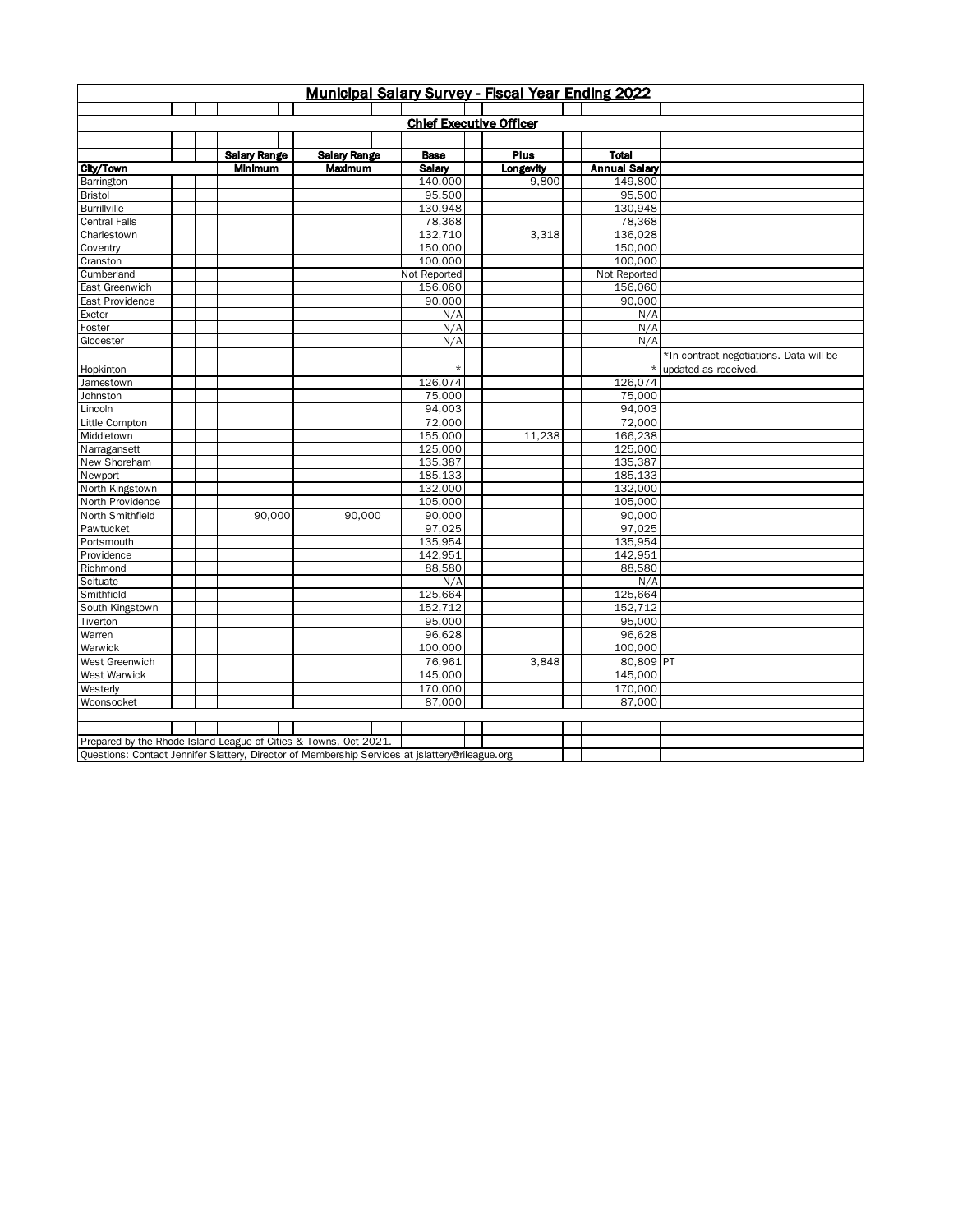|                                                                  | Municipal Salary Survey - Fiscal Year Ending 2022                                               |                       |             |           |                      |                           |  |
|------------------------------------------------------------------|-------------------------------------------------------------------------------------------------|-----------------------|-------------|-----------|----------------------|---------------------------|--|
|                                                                  |                                                                                                 | <b>Chief of Staff</b> |             |           |                      |                           |  |
|                                                                  |                                                                                                 |                       |             |           |                      |                           |  |
|                                                                  | <b>Salary Range</b>                                                                             | <b>Salary Range</b>   | <b>Base</b> | Plus      | <b>Total</b>         |                           |  |
| City/Town                                                        | Minimum                                                                                         | Maximum               | Salary      | Longevity | <b>Annual Salary</b> |                           |  |
| Barrington                                                       |                                                                                                 |                       |             |           | 0                    |                           |  |
| Bristol                                                          |                                                                                                 | N/A                   |             |           | 0                    |                           |  |
| <b>Burrillville</b>                                              |                                                                                                 |                       |             |           | 0                    |                           |  |
| <b>Central Falls</b>                                             |                                                                                                 |                       | 67,565      |           | 67,565               |                           |  |
| Charlestown                                                      |                                                                                                 |                       |             |           | 0                    |                           |  |
| Coventry                                                         |                                                                                                 |                       |             |           | 0                    |                           |  |
| Cranston                                                         |                                                                                                 |                       | 91,477      |           | 91,477               |                           |  |
| Cumberland                                                       |                                                                                                 |                       | 63,648      |           | 63,648               |                           |  |
| East Greenwich                                                   |                                                                                                 |                       | 91,800      |           |                      | 91,800 Admin Services Mgr |  |
| East Providence                                                  |                                                                                                 |                       | 81,600      |           | 81,600               |                           |  |
| Exeter                                                           |                                                                                                 |                       |             |           | 0                    |                           |  |
| Foster                                                           |                                                                                                 |                       |             |           | 0                    |                           |  |
| Glocester                                                        |                                                                                                 |                       |             |           | $\mathsf{O}\xspace$  |                           |  |
| Hopkinton                                                        |                                                                                                 |                       |             |           | 0                    |                           |  |
| Jamestown                                                        |                                                                                                 |                       |             |           | $\mathbf 0$          |                           |  |
| Johnston                                                         |                                                                                                 |                       | 45,700      |           | 45,700 PT            |                           |  |
| Lincoln                                                          |                                                                                                 |                       |             |           | 0                    |                           |  |
| Little Compton                                                   |                                                                                                 |                       |             |           | $\mathsf{O}\xspace$  |                           |  |
| Middletown                                                       |                                                                                                 |                       |             |           | $\mathsf{O}\xspace$  |                           |  |
| Narragansett                                                     |                                                                                                 |                       |             |           | $\mathsf{O}\xspace$  |                           |  |
| New Shoreham                                                     |                                                                                                 |                       |             |           | $\mathsf{O}\xspace$  |                           |  |
| Newport                                                          |                                                                                                 |                       |             |           | $\overline{0}$       |                           |  |
| North Kingstown                                                  |                                                                                                 |                       |             |           | $\mathsf{O}\xspace$  |                           |  |
| North Providence                                                 | 90,986                                                                                          |                       | 90,986      | 10,463    | 101,449              |                           |  |
| North Smithfield                                                 |                                                                                                 |                       |             |           | 0                    |                           |  |
| Pawtucket                                                        | 95,000                                                                                          | 116,710               | 103,000     |           | 103,000              |                           |  |
| Portsmouth                                                       |                                                                                                 |                       |             |           | 0                    |                           |  |
| Providence                                                       |                                                                                                 |                       |             |           | $\mathsf{O}\xspace$  |                           |  |
| Richmond                                                         |                                                                                                 |                       |             |           | 0                    |                           |  |
| Scituate                                                         |                                                                                                 |                       |             |           | $\mathbf 0$          |                           |  |
| Smithfield                                                       |                                                                                                 |                       |             |           | $\mathbf 0$          |                           |  |
| South Kingstown                                                  | 103,591                                                                                         | 115,827               | 103,591     |           | 103,591              |                           |  |
| Tiverton                                                         |                                                                                                 |                       |             |           | 0                    |                           |  |
| Warren                                                           |                                                                                                 |                       |             |           | $\mathbf 0$          |                           |  |
| Warwick                                                          | 93,461                                                                                          | 123,802               | 115,000     |           | 115,000              |                           |  |
| West Greenwich                                                   |                                                                                                 |                       |             |           | $\mathbf 0$          |                           |  |
| West Warwick                                                     |                                                                                                 |                       |             |           | 0                    |                           |  |
| Westerly                                                         |                                                                                                 |                       |             |           | 0                    |                           |  |
| Woonsocket                                                       |                                                                                                 |                       |             |           | 0                    |                           |  |
|                                                                  |                                                                                                 |                       |             |           |                      |                           |  |
|                                                                  |                                                                                                 |                       |             |           |                      |                           |  |
| Prepared by the Rhode Island League of Cities & Towns, Oct 2021. | Questions: Contact Jennifer Slattery, Director of Membership Services at jslattery@rileague.org |                       |             |           |                      |                           |  |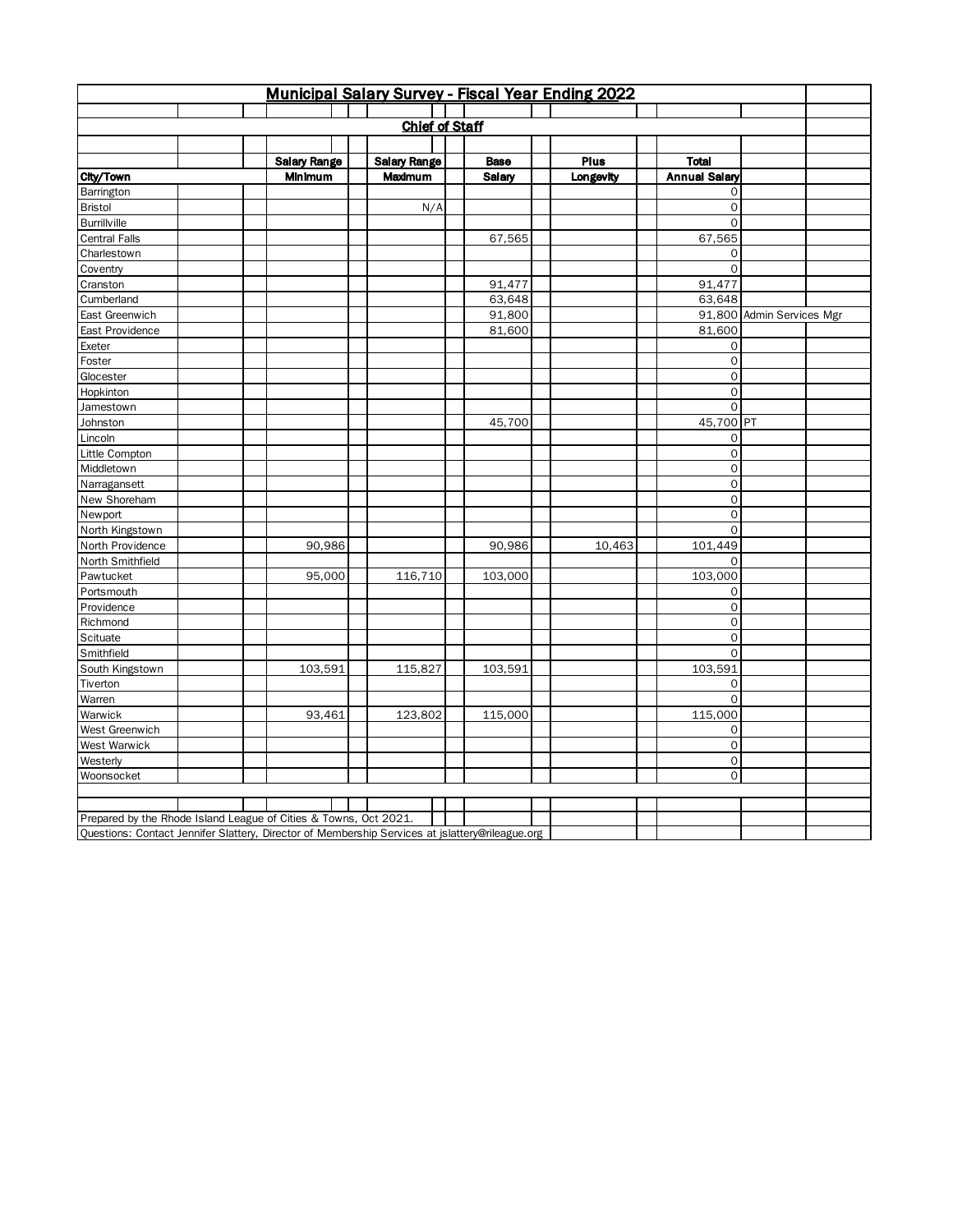|                                                                                                 | Municipal Salary Survey - Fiscal Year Ending 2022 |                     |             |           |                      |                                  |  |
|-------------------------------------------------------------------------------------------------|---------------------------------------------------|---------------------|-------------|-----------|----------------------|----------------------------------|--|
|                                                                                                 |                                                   |                     |             |           |                      |                                  |  |
|                                                                                                 |                                                   | <b>Tax Assessor</b> |             |           |                      |                                  |  |
|                                                                                                 |                                                   |                     |             |           |                      |                                  |  |
|                                                                                                 | <b>Salary Range</b>                               | <b>Salary Range</b> | <b>Base</b> | Plus      | <b>Total</b>         |                                  |  |
| City/Town                                                                                       | <b>Minimum</b>                                    | Maximum             | Salary      | Longevity | <b>Annual Salary</b> |                                  |  |
| Barrington                                                                                      |                                                   |                     | 73,440      |           | 73,440               |                                  |  |
| <b>Bristol</b>                                                                                  |                                                   |                     | 77,077      | 5,780     | 82,857               |                                  |  |
| <b>Burrillville</b>                                                                             |                                                   | 77,770              | 66,330      |           | 66,330               |                                  |  |
| <b>Central Falls</b>                                                                            |                                                   |                     | 60,000      |           | 60,000               |                                  |  |
| Charlestown                                                                                     |                                                   |                     | 90,491      | 9.049     | 99,540               |                                  |  |
| Coventry                                                                                        | 68,222                                            | 81,370              | 70,325      |           | 70,325               |                                  |  |
| Cranston                                                                                        |                                                   |                     | 80,287      |           | 80,287               |                                  |  |
| Cumberland                                                                                      |                                                   |                     | 68,952      |           | 68,952               |                                  |  |
| East Greenwich                                                                                  |                                                   |                     | 66,300      |           | 66,300               |                                  |  |
| East Providence                                                                                 |                                                   |                     | 89,247      |           | 89,247               |                                  |  |
| Exeter                                                                                          |                                                   |                     | 53,160      | 1,000     | 54,160               |                                  |  |
| Foster                                                                                          |                                                   |                     | 34,000      |           | 34,000               |                                  |  |
| Glocester                                                                                       |                                                   |                     | N/A         |           | N/A                  |                                  |  |
| Hopkinton                                                                                       |                                                   |                     | N/A         |           | N/A                  |                                  |  |
| Jamestown                                                                                       |                                                   |                     | 75,611      |           | 75,611               |                                  |  |
| Johnston                                                                                        |                                                   |                     | 67,631      |           | 67,631               |                                  |  |
| Lincoln                                                                                         | 61,743                                            | 89,182              | 68,235      | 3,071     | 71,306               |                                  |  |
| Little Compton                                                                                  |                                                   |                     | 59,000      |           | 59,000               |                                  |  |
| Middletown                                                                                      |                                                   |                     | 84,755      | 5,297     | 90,052               |                                  |  |
| Narragansett                                                                                    | 77,656                                            | 81,161              | 77,656      |           | 77,656               |                                  |  |
| New Shoreham                                                                                    |                                                   |                     | 45,282      |           | 45,282               |                                  |  |
| Newport                                                                                         | 70,200                                            | 99,992              | 71,956      |           | 71,956               |                                  |  |
| North Kingstown                                                                                 | 72,422                                            | 83,008              | 80,365      |           | 80,365               |                                  |  |
| North Providence                                                                                |                                                   |                     | 101,803     | 4,581     | 106,384              |                                  |  |
| North Smithfield                                                                                |                                                   |                     | 70,335      |           | 70,335               |                                  |  |
| Pawtucket                                                                                       | 68,553                                            | 79,351              | 84,184      | 8,419     | 92,603               |                                  |  |
| Portsmouth                                                                                      |                                                   |                     | 87,844      | 6,149     |                      | 93,993 Combined w/ tax collector |  |
| Providence                                                                                      |                                                   |                     | 128,389     |           | 128,389              |                                  |  |
| Richmond                                                                                        |                                                   |                     | 68,000      |           | 68,000               |                                  |  |
| Scituate                                                                                        |                                                   |                     | 89,044      | 6,233     |                      | 95,277 Combined w/ FD            |  |
| Smithfield                                                                                      | 75,000                                            | 85,000              |             |           |                      | 0 Open                           |  |
| South Kingstown                                                                                 | 79,370                                            | 87,560              | 87,560      | 2,548     | 90,108               |                                  |  |
| Tiverton                                                                                        |                                                   |                     | 76,592      |           | 76,592               |                                  |  |
| Warren                                                                                          |                                                   |                     | 62,928      |           | 62,928               |                                  |  |
| Warwick                                                                                         | 98,061                                            | 115,366             | 110,854     |           | 110,854              |                                  |  |
| West Greenwich                                                                                  |                                                   |                     | 82,058      | 3,282     |                      | 85,340 Combined w/ tax collector |  |
| West Warwick                                                                                    |                                                   |                     | 77,414      |           | 77,414               |                                  |  |
| Westerly                                                                                        |                                                   |                     | 84,464      |           | 84,464               |                                  |  |
| Woonsocket                                                                                      | 70,000                                            | 75,000              | 75,000      |           | 75,000               |                                  |  |
|                                                                                                 |                                                   |                     |             |           |                      |                                  |  |
| Prepared by the Rhode Island League of Cities & Towns, Oct 2021.                                |                                                   |                     |             |           |                      |                                  |  |
| Questions: Contact Jennifer Slattery, Director of Membership Services at jslattery@rileague.org |                                                   |                     |             |           |                      |                                  |  |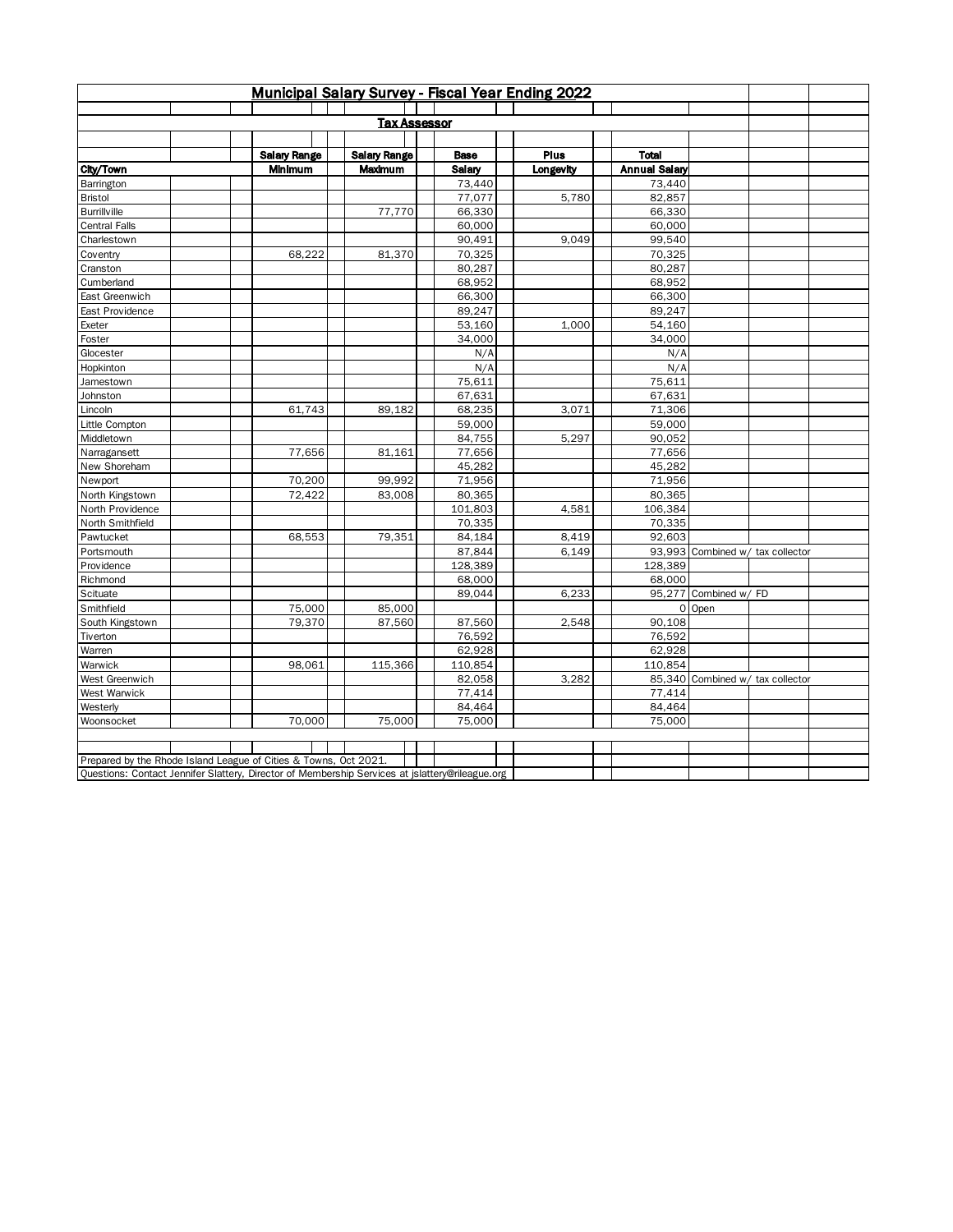|                           |                                                                                                 |                            |               | <b>Municipal Salary Survey - Fiscal Year Ending 2022</b> |                      |  |
|---------------------------|-------------------------------------------------------------------------------------------------|----------------------------|---------------|----------------------------------------------------------|----------------------|--|
|                           |                                                                                                 |                            |               |                                                          |                      |  |
|                           |                                                                                                 | <b>Deputy Tax Assessor</b> |               |                                                          |                      |  |
|                           |                                                                                                 |                            |               |                                                          |                      |  |
|                           | <b>Salary Range</b>                                                                             | <b>Salary Range</b>        | <b>Base</b>   | Plus                                                     | <b>Total</b>         |  |
| City/Town                 | <b>Minimum</b>                                                                                  | Maximum                    | <b>Salary</b> | Longevity                                                | <b>Annual Salary</b> |  |
| Barrington                |                                                                                                 |                            | N/A           |                                                          | N/A                  |  |
| Bristol                   |                                                                                                 |                            | N/A           |                                                          | N/A                  |  |
| <b>Burrillville</b>       |                                                                                                 |                            | 62,770        |                                                          | 62,770               |  |
| <b>Central Falls</b>      |                                                                                                 |                            | 60,000        |                                                          | 60,000               |  |
| Charlestown               |                                                                                                 |                            | N/A           |                                                          | N/A                  |  |
| Coventry                  | 59,004                                                                                          | 71,017                     | 59,004        |                                                          | 59,004               |  |
| Cranston                  |                                                                                                 |                            | 79,670        |                                                          | 79,670               |  |
| Cumberland                |                                                                                                 |                            | 55,189        |                                                          | 55,189               |  |
| East Greenwich            |                                                                                                 |                            | N/A           |                                                          | N/A                  |  |
| East Providence           |                                                                                                 |                            | 66,465        | 5,982                                                    | 72,447               |  |
| Exeter                    |                                                                                                 |                            | N/A           |                                                          | N/A                  |  |
| Foster                    |                                                                                                 |                            | N/A           |                                                          | N/A                  |  |
| Glocester                 |                                                                                                 |                            | N/A           |                                                          | N/A                  |  |
| Hopkinton                 |                                                                                                 |                            | N/A           |                                                          | N/A                  |  |
| Jamestown                 |                                                                                                 |                            | N/A           |                                                          | N/A                  |  |
| Johnston                  |                                                                                                 |                            | 43,898        | 2,639                                                    | 46,537               |  |
| Lincoln                   |                                                                                                 |                            | N/A           |                                                          | N/A                  |  |
| Little Compton            |                                                                                                 |                            | N/A           |                                                          | N/A                  |  |
| Middletown                |                                                                                                 |                            | N/A           |                                                          | N/A                  |  |
| Narragansett              | 51,178                                                                                          | 55,437                     | 55,437        | 1,386                                                    | 56,823               |  |
| New Shoreham              |                                                                                                 |                            | N/A           |                                                          | N/A                  |  |
| Newport                   | 56,706                                                                                          | 76,205                     | Open          |                                                          | Open                 |  |
| North Kingstown           |                                                                                                 |                            | N/A           |                                                          | N/A                  |  |
| North Providence          |                                                                                                 |                            | N/A           |                                                          | N/A                  |  |
| North Smithfield          |                                                                                                 |                            | 42,656        |                                                          | 42,656               |  |
| Pawtucket                 |                                                                                                 |                            | N/A           |                                                          | N/A                  |  |
| Portsmouth                |                                                                                                 |                            | N/A           |                                                          | N/A                  |  |
| Providence                |                                                                                                 |                            | 108,773       |                                                          | 108,773              |  |
| Richmond                  |                                                                                                 |                            | 16,886        |                                                          | 16,886 PT            |  |
| Scituate                  |                                                                                                 |                            | N/A           |                                                          | N/A                  |  |
| Smithfield                |                                                                                                 |                            | 56,138        |                                                          | 56,138               |  |
| South Kingstown           |                                                                                                 |                            | N/A           |                                                          | N/A                  |  |
| Tiverton                  |                                                                                                 |                            | N/A           |                                                          | N/A                  |  |
| Warren                    |                                                                                                 |                            | N/A<br>68,625 |                                                          | #VALUE!              |  |
| Warwick<br>West Greenwich | 66,788                                                                                          | 84,769                     | 42,254        |                                                          | N/A<br>43,179        |  |
| West Warwick              |                                                                                                 |                            | 46,429        | 925<br>5,339                                             | 51,768               |  |
|                           |                                                                                                 |                            |               |                                                          |                      |  |
| Westerly<br>Woonsocket    |                                                                                                 |                            | 70,000<br>N/A |                                                          | 70,000<br>N/A        |  |
|                           |                                                                                                 |                            |               |                                                          |                      |  |
|                           |                                                                                                 |                            |               |                                                          |                      |  |
|                           | Prepared by the Rhode Island League of Cities & Towns, Oct 2021.                                |                            |               |                                                          |                      |  |
|                           | Questions: Contact Jennifer Slattery, Director of Membership Services at jslattery@rileague.org |                            |               |                                                          |                      |  |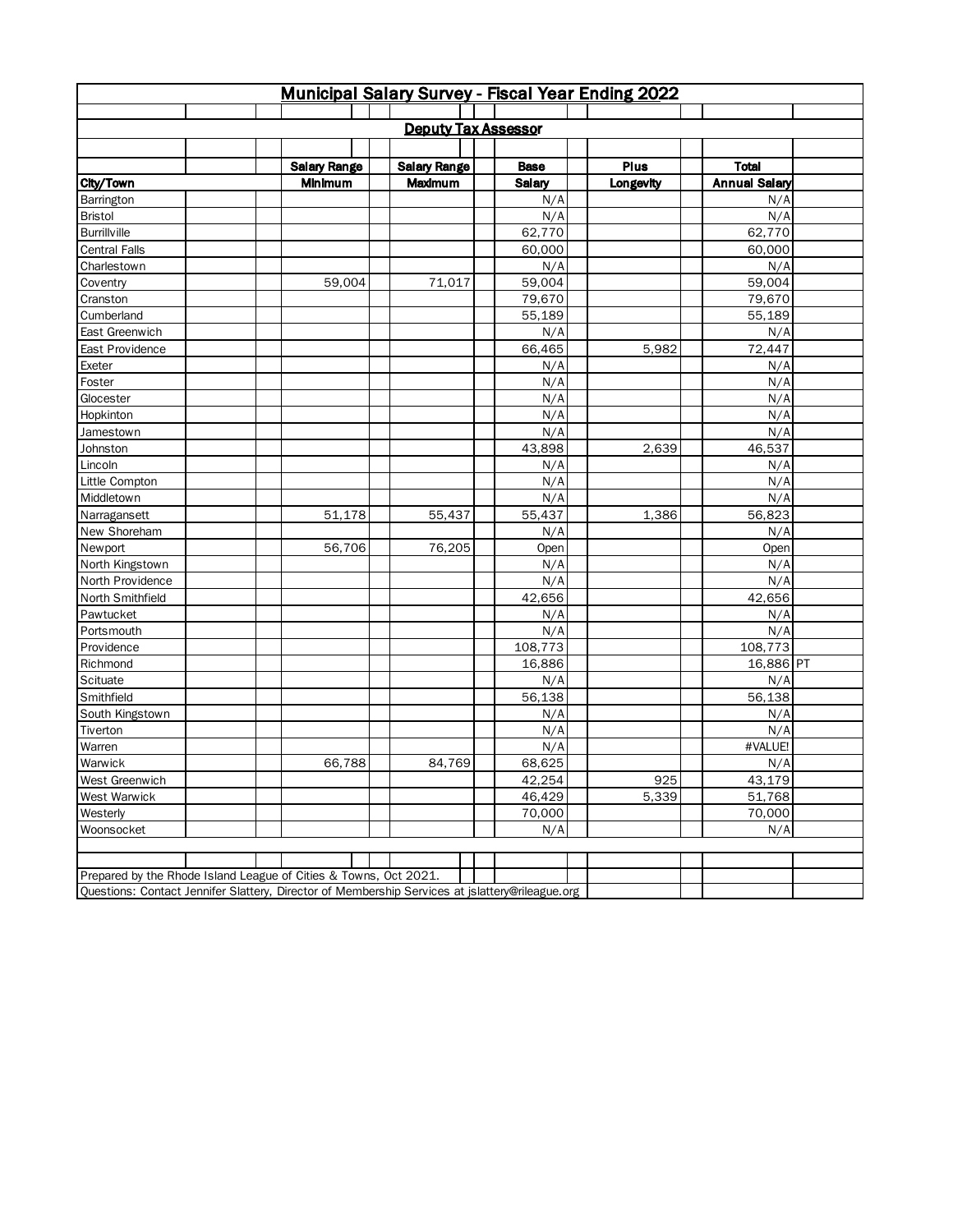|                                                                                                 |  |                     |                               |             | Municipal Salary Survey - Fiscal Year Ending 2022 |                      |    |                                              |  |
|-------------------------------------------------------------------------------------------------|--|---------------------|-------------------------------|-------------|---------------------------------------------------|----------------------|----|----------------------------------------------|--|
|                                                                                                 |  |                     |                               |             |                                                   |                      |    |                                              |  |
|                                                                                                 |  |                     | <b>Building Code Official</b> |             |                                                   |                      |    |                                              |  |
|                                                                                                 |  |                     |                               |             |                                                   |                      |    |                                              |  |
|                                                                                                 |  | <b>Salary Range</b> | <b>Salary Range</b>           | <b>Base</b> | Plus                                              | <b>Total</b>         |    |                                              |  |
| City/Town                                                                                       |  | <b>Minimum</b>      | Maximum                       | Salary      | Longevity                                         | <b>Annual Salary</b> |    |                                              |  |
| Barrington                                                                                      |  |                     |                               | 75,949      |                                                   | 75,949               |    |                                              |  |
| <b>Bristol</b>                                                                                  |  |                     |                               | 71,418      |                                                   | 71,418               |    |                                              |  |
| <b>Burrillville</b>                                                                             |  |                     | 72,770                        | 68,531      |                                                   | 68,531               |    |                                              |  |
| <b>Central Falls</b>                                                                            |  |                     |                               | 51,670      |                                                   | 51,670               |    |                                              |  |
| Charlestown                                                                                     |  |                     |                               | 100,511     | 5,026                                             | 105,537              |    |                                              |  |
| Coventry                                                                                        |  | 84,000              | 108,190                       | 88,000      |                                                   | 88,000               |    |                                              |  |
| Cranston                                                                                        |  |                     |                               | 77,742      |                                                   | 77,742               |    |                                              |  |
| Cumberland                                                                                      |  |                     |                               | 77,520      |                                                   | 77,520               |    |                                              |  |
| East Greenwich                                                                                  |  | 76,308              | 88,335                        | Open        |                                                   | Open                 |    |                                              |  |
| East Providence                                                                                 |  |                     |                               | 96,072      | 7,686                                             | 103,758              |    |                                              |  |
| Exeter                                                                                          |  |                     |                               | $* *$       |                                                   |                      |    | ** Percentage of fees collected              |  |
| Foster                                                                                          |  |                     |                               | 42,000      |                                                   | 42,000 PT            |    |                                              |  |
| Glocester                                                                                       |  |                     |                               | N/A         |                                                   | N/A                  |    |                                              |  |
| Hopkinton                                                                                       |  |                     |                               | N/A         |                                                   | N/A                  |    |                                              |  |
| Jamestown                                                                                       |  |                     |                               | 84,049      |                                                   | 84,049               |    |                                              |  |
| Johnston                                                                                        |  |                     |                               | 26,000      |                                                   | 26,000 PT            |    |                                              |  |
| Lincoln                                                                                         |  | 48,022              | 61,743                        | 60,798      | 3,648                                             | 64,446               |    |                                              |  |
| Little Compton                                                                                  |  |                     |                               | 67,626      |                                                   | 67,626               |    |                                              |  |
| Middletown                                                                                      |  |                     |                               | 85,424      | 5,339                                             | 90,763               |    |                                              |  |
| Narragansett                                                                                    |  | 61,712              | 90,409                        | 85,680      |                                                   | 85,680               |    |                                              |  |
| New Shoreham                                                                                    |  |                     |                               | 41,434      |                                                   | 41,434               |    |                                              |  |
| Newport                                                                                         |  | 75,813              | 107,992                       | 107,992     |                                                   | 107,992              |    |                                              |  |
| North Kingstown                                                                                 |  | 83,008              | 91,223                        | 89,170      | 4,904                                             | 94,074               |    |                                              |  |
| North Providence                                                                                |  |                     |                               | 20,000      |                                                   | 20,000 PT            |    |                                              |  |
| North Smithfield                                                                                |  |                     |                               | 73,064      |                                                   | 73,064               |    |                                              |  |
| Pawtucket                                                                                       |  | 64,678              | 69,779                        | 69,779      | 6,280                                             | 76,059               |    |                                              |  |
| Portsmouth                                                                                      |  |                     |                               | 83,657      |                                                   | 83,657               |    |                                              |  |
| Providence                                                                                      |  |                     |                               | 101,505     |                                                   | 101,505              |    |                                              |  |
| Richmond                                                                                        |  |                     |                               |             |                                                   |                      |    | 0 <sup>*</sup> Contractor shared w/Hopkinton |  |
| Scituate                                                                                        |  |                     |                               | 68,428      |                                                   |                      | PT |                                              |  |
| Smithfield                                                                                      |  |                     |                               | 84,460      |                                                   |                      |    |                                              |  |
| South Kingstown                                                                                 |  | 86,247              | 93,053                        | 88,518      |                                                   | 88,518               |    |                                              |  |
| Tiverton                                                                                        |  |                     |                               | 80,000      |                                                   | 80,000               |    |                                              |  |
| Warren                                                                                          |  |                     |                               | 73,332      |                                                   | 73,332               |    |                                              |  |
| Warwick                                                                                         |  | 86,525              | 91,448                        | 91,448      |                                                   | 91,448               |    |                                              |  |
| West Greenwich                                                                                  |  |                     |                               | 76,180      | 3,047                                             | 79,227               |    |                                              |  |
| West Warwick                                                                                    |  |                     |                               | 82,792      |                                                   | 82,792               |    |                                              |  |
| Westerly                                                                                        |  |                     |                               | 88,883      |                                                   | 88,883               |    |                                              |  |
| Woonsocket                                                                                      |  | 69,615              | 74,969                        | Open        |                                                   | Open                 |    |                                              |  |
|                                                                                                 |  |                     |                               |             |                                                   |                      |    |                                              |  |
| Prepared by the Rhode Island League of Cities & Towns, Oct 2021.                                |  |                     |                               |             |                                                   |                      |    |                                              |  |
| Questions: Contact Jennifer Slattery, Director of Membership Services at jslattery@rileague.org |  |                     |                               |             |                                                   |                      |    |                                              |  |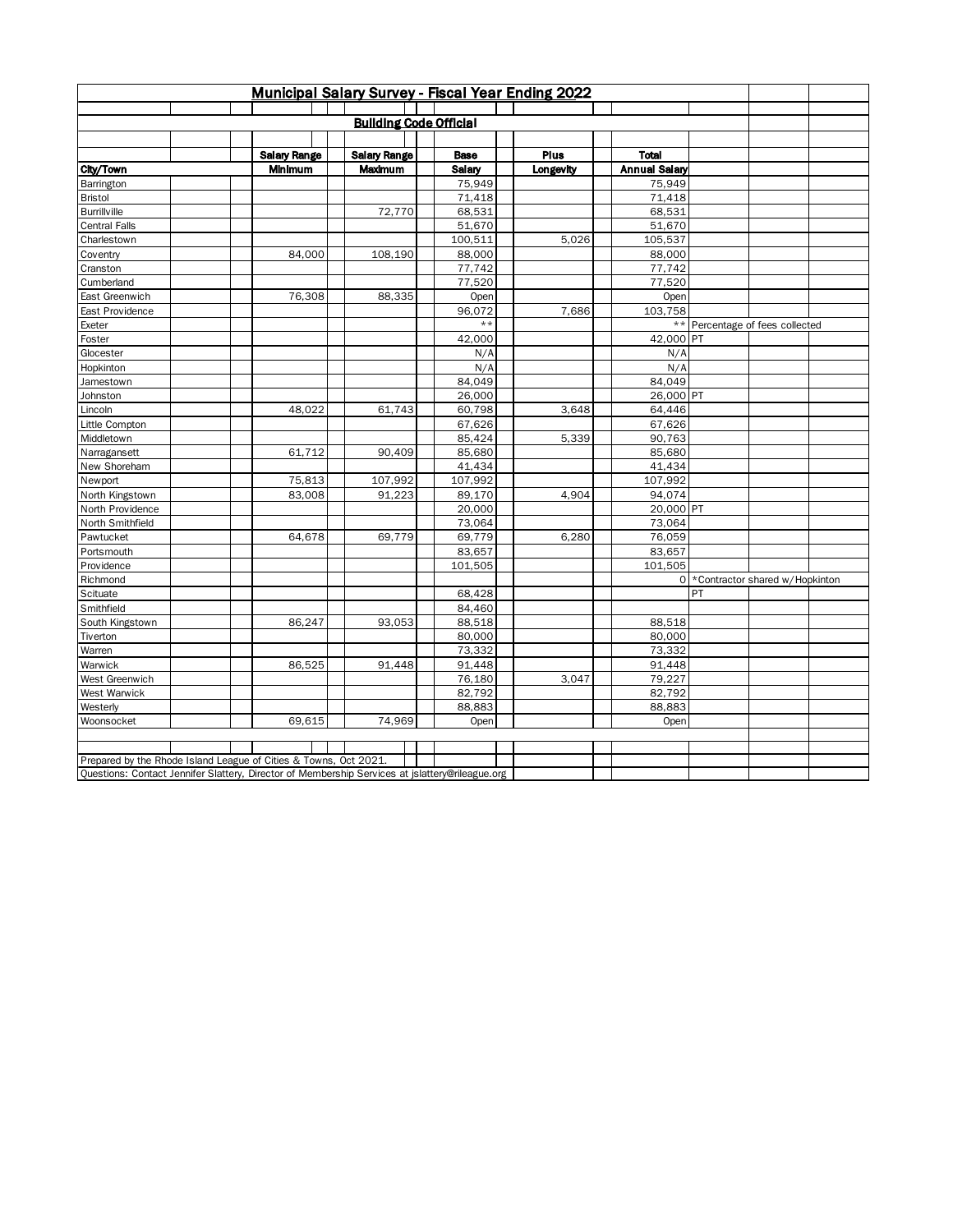|                      |                                                                                                 | <b>Municipal Salary Survey - Fiscal Year Ending 2022</b> |               |             |                      |  |
|----------------------|-------------------------------------------------------------------------------------------------|----------------------------------------------------------|---------------|-------------|----------------------|--|
|                      |                                                                                                 |                                                          |               |             |                      |  |
|                      |                                                                                                 | <b>City/Town Clerk</b>                                   |               |             |                      |  |
|                      |                                                                                                 |                                                          |               |             |                      |  |
|                      | <b>Salary Range</b>                                                                             | <b>Salary Range</b>                                      | <b>Base</b>   | <b>Plus</b> | <b>Total</b>         |  |
| City/Town            | <b>Minimum</b>                                                                                  | Maximum                                                  | <b>Salary</b> | Longevity   | <b>Annual Salary</b> |  |
| Barrington           |                                                                                                 |                                                          | 89,467        | 6,262       | 95,729               |  |
| <b>Bristol</b>       |                                                                                                 |                                                          | 86,992        | 4,784       | 91,776               |  |
| <b>Burrillville</b>  |                                                                                                 | 87,770                                                   | 81,500        |             | 81,500               |  |
| <b>Central Falls</b> |                                                                                                 |                                                          | 70,778        |             | 70,778               |  |
| Charlestown          |                                                                                                 |                                                          | 84,784        | 8,054       | 92,838               |  |
| Coventry             | 68,222                                                                                          | 81,370                                                   | 72,456        |             | 72,456               |  |
| Cranston             |                                                                                                 |                                                          | 81,085        |             | 81,085               |  |
| Cumberland           |                                                                                                 |                                                          | 71,710        |             | 71,710               |  |
| East Greenwich       | 70,000                                                                                          | 105,000                                                  | Open          |             | Open                 |  |
| East Providence      |                                                                                                 |                                                          | 84,047        |             | 84,047               |  |
| Exeter               |                                                                                                 |                                                          | 66,091        | 1,000       | 67,091               |  |
| Foster               |                                                                                                 |                                                          | 60,000        |             | 60,000               |  |
| Glocester            |                                                                                                 |                                                          | N/A           |             | N/A                  |  |
| Hopkinton            |                                                                                                 |                                                          | N/A           |             | N/A                  |  |
| Jamestown            |                                                                                                 |                                                          | 71,600        |             | 71,600               |  |
| Johnston             |                                                                                                 |                                                          | 83,374        |             | 83,374               |  |
| Lincoln              | 61,743                                                                                          | 89,182                                                   | 73,772        |             | 73,772               |  |
| Little Compton       |                                                                                                 |                                                          | 59,500        |             | 59,500               |  |
| Middletown           |                                                                                                 |                                                          | 82,137        | 6,776       | 88,913               |  |
| Narragansett         | 67,129                                                                                          | 88,164                                                   | 81,600        |             | 81,600               |  |
| New Shoreham         |                                                                                                 |                                                          | 76,884        |             | 76,884               |  |
| Newport              | 75,814                                                                                          | 107,992                                                  | 107,992       |             | 107,992              |  |
| North Kingstown      | 83,008                                                                                          | 91,223                                                   | 91,223        | 9,578       | 100,801              |  |
| North Providence     |                                                                                                 |                                                          | 66,780        | 7,680       | 74,460               |  |
| North Smithfield     |                                                                                                 |                                                          | 70,093        |             | 70,093               |  |
| Pawtucket            | 71,700                                                                                          | 89,124                                                   | 78,949        | 7,895       | 86,844               |  |
| Portsmouth           |                                                                                                 |                                                          | 82,333        |             | 82,333               |  |
| Providence           |                                                                                                 |                                                          | 114,191       |             | 114,191              |  |
| Richmond             |                                                                                                 |                                                          | 71,000        |             | 71,000               |  |
| Scituate             |                                                                                                 |                                                          | 71,751        |             | 71,751               |  |
| Smithfield           |                                                                                                 |                                                          | 77,500        |             | 77,500               |  |
| South Kingstown      | 86,247                                                                                          | 93,053                                                   | 90,785        | 3,695       | 94,480               |  |
| Tiverton             |                                                                                                 |                                                          | 67,381        |             | 67,381               |  |
| Warren               |                                                                                                 |                                                          | 70,656        | 5,299       | 75,955               |  |
| Warwick              | 61,817                                                                                          | 97,759                                                   | 97,759        | 11,731      | 109,490              |  |
| West Greenwich       |                                                                                                 |                                                          | 75,000        | 1,500       | 76,500               |  |
| West Warwick         |                                                                                                 |                                                          | 72,000        |             | 72,000               |  |
| Westerly             |                                                                                                 |                                                          | 81,585        |             | 81,585               |  |
| Woonsocket           |                                                                                                 |                                                          | 73,000        | 4,621       | 77,621               |  |
|                      |                                                                                                 |                                                          |               |             |                      |  |
|                      | Prepared by the Rhode Island League of Cities & Towns, Oct 2021.                                |                                                          |               |             |                      |  |
|                      | Questions: Contact Jennifer Slattery, Director of Membership Services at jslattery@rileague.org |                                                          |               |             |                      |  |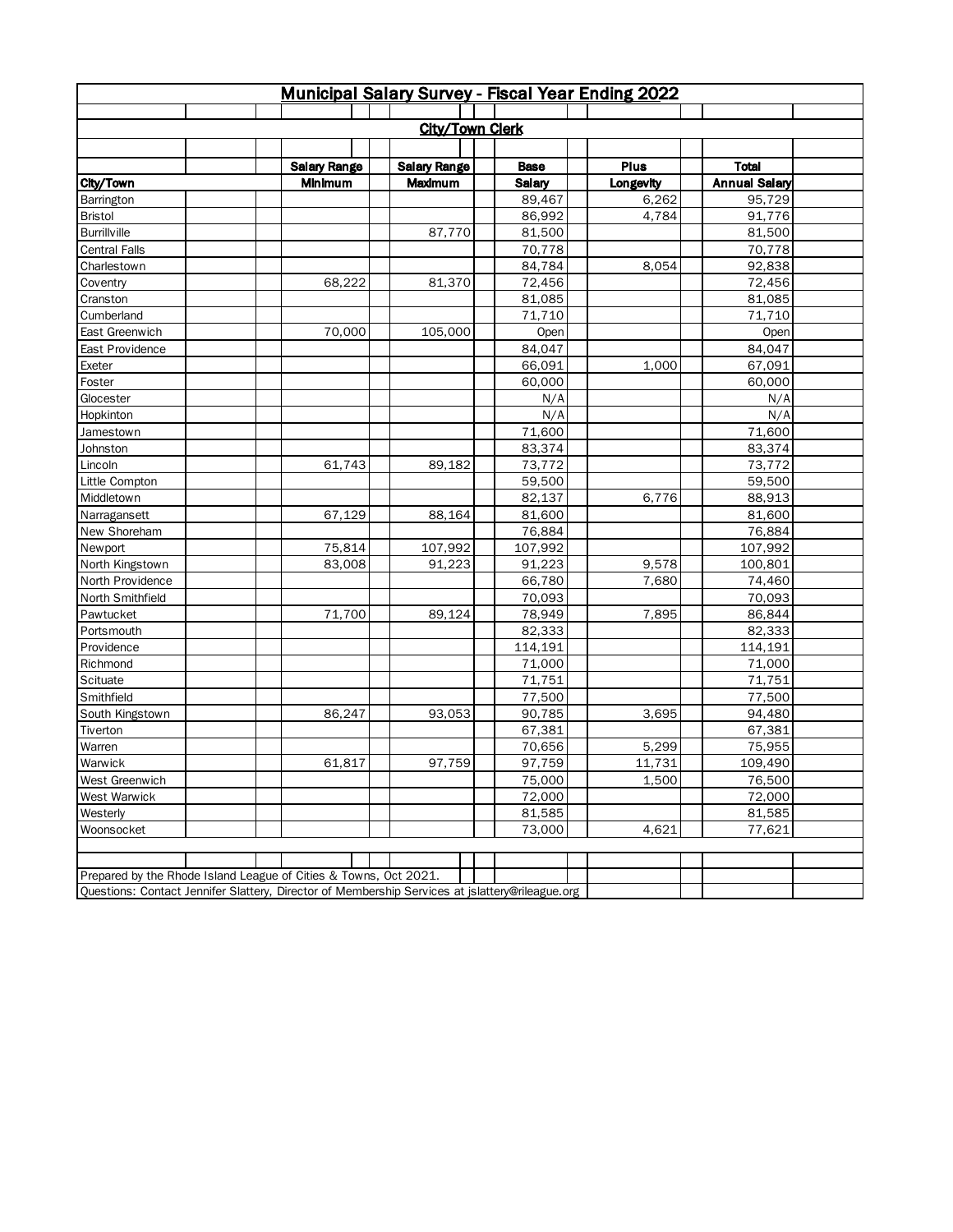|                                                                                                 |                     | Municipal Salary Survey - Fiscal Year Ending 2022 |               |           |                      |  |
|-------------------------------------------------------------------------------------------------|---------------------|---------------------------------------------------|---------------|-----------|----------------------|--|
|                                                                                                 |                     |                                                   |               |           |                      |  |
|                                                                                                 |                     | <b>Deputy Clerk</b>                               |               |           |                      |  |
|                                                                                                 |                     |                                                   |               |           |                      |  |
|                                                                                                 | <b>Salary Range</b> | <b>Salary Range</b>                               | <b>Base</b>   | Pius      | <b>Total</b>         |  |
| City/Town                                                                                       | <b>Minimum</b>      | Maximum                                           | <b>Salary</b> | Longevity | <b>Annual Salary</b> |  |
| Barrington                                                                                      |                     |                                                   | N/A           |           | N/A                  |  |
| <b>Bristol</b>                                                                                  |                     |                                                   | 55,006        |           | 55,006               |  |
| <b>Burrillville</b>                                                                             | 53,927              | 55,182                                            | 55,182        | 3,311     | 58,493               |  |
| <b>Central Falls</b>                                                                            |                     |                                                   | 57,128        |           | 57,128               |  |
| Charlestown                                                                                     |                     |                                                   | 49,807        | 1,245     | 51,052               |  |
| Coventry                                                                                        | 50,796              | 56,820                                            | 55,837        |           | 55,837               |  |
| Cranston                                                                                        |                     |                                                   | 66,436        |           | 66,436               |  |
| Cumberland                                                                                      |                     |                                                   | 25,500        |           | 25,500 PT            |  |
| East Greenwich                                                                                  | 54,027              | 62,554                                            |               | 2,161     |                      |  |
| East Providence                                                                                 |                     |                                                   | 64,940        | 3,896     | 68,836               |  |
| Exeter                                                                                          |                     |                                                   | 43,028        | 1,500     | 44,528               |  |
| Foster                                                                                          |                     |                                                   | 42,500        |           | 42,500               |  |
| Glocester                                                                                       |                     |                                                   |               |           | 0                    |  |
| Hopkinton                                                                                       |                     |                                                   |               |           | 0                    |  |
| Jamestown                                                                                       |                     |                                                   | 55,321        | 4,315     |                      |  |
| Johnston                                                                                        |                     |                                                   | 45,464        |           | 45,464               |  |
| Lincoln                                                                                         | 48,022              | 61,743                                            | 54,680        | 2,734     | 57,414               |  |
| Little Compton                                                                                  |                     |                                                   | 41,612        |           | 41,612               |  |
| Middletown                                                                                      |                     |                                                   | 59,772        | 4,333     | 64,105               |  |
| Narragansett                                                                                    | 52,689              | 56,930                                            | 56,930        | 1,423     | 58,353               |  |
| New Shoreham                                                                                    |                     |                                                   | 64,771        |           | 64,771               |  |
| Newport                                                                                         | 51,598              | 73,497                                            | 59,234        |           | 59,234               |  |
| North Kingstown                                                                                 | 62,482              | 69,869                                            | 69,869        | 7,336     | 77,205               |  |
| North Providence                                                                                | 50,313              | 53,400                                            | 53,400        | 4,539     | 57,939               |  |
| North Smithfield                                                                                |                     |                                                   | 51,000        |           | 51,000               |  |
| Pawtucket                                                                                       | 68,553              | 79,351                                            | 84,184        | 8,418     | 92,602               |  |
| Portsmouth                                                                                      |                     |                                                   |               |           | 0                    |  |
| Providence                                                                                      |                     |                                                   | 108,773       |           | 108,773              |  |
| Richmond                                                                                        |                     |                                                   | 36,421        |           | 36,421               |  |
| Scituate                                                                                        |                     |                                                   | 60,003        | 3,600     | 63,603               |  |
| Smithfield                                                                                      |                     |                                                   | 53,099        |           | 53,099               |  |
| South Kingstown                                                                                 | 59,252              | 66,949                                            | 59,252        |           | 59,252               |  |
| Tiverton                                                                                        |                     |                                                   | 46,703        |           | 46,703               |  |
| Warren                                                                                          |                     |                                                   | 58,091        |           | 58,091               |  |
| Warwick                                                                                         | 51,915              | 69,219                                            |               |           | 0                    |  |
| West Greenwich                                                                                  |                     |                                                   | 46,254        | 925       | 47,179               |  |
| West Warwick                                                                                    |                     |                                                   | 46,429        | 3,482     | 49,911               |  |
| Westerly                                                                                        |                     |                                                   | 70,897        |           | 70,897               |  |
| Woonsocket                                                                                      |                     |                                                   |               |           | 0                    |  |
|                                                                                                 |                     |                                                   |               |           |                      |  |
|                                                                                                 |                     |                                                   |               |           |                      |  |
| Prepared by the Rhode Island League of Cities & Towns, Oct 2021.                                |                     |                                                   |               |           |                      |  |
| Questions: Contact Jennifer Slattery, Director of Membership Services at jslattery@rileague.org |                     |                                                   |               |           |                      |  |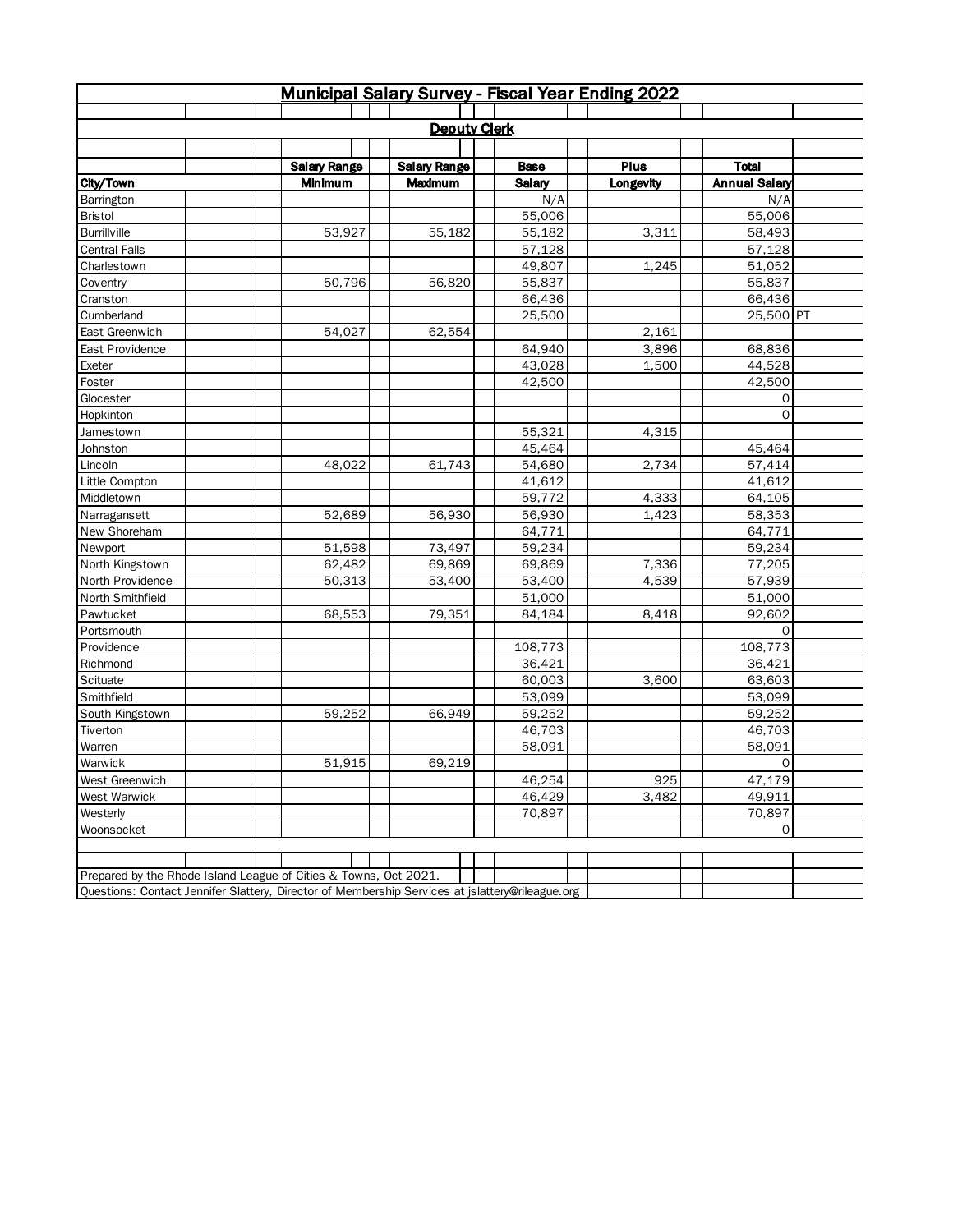|                                                                                                 |                     | Municipal Salary Survey - Fiscal Year Ending 2022 |                   |           |                      |      |
|-------------------------------------------------------------------------------------------------|---------------------|---------------------------------------------------|-------------------|-----------|----------------------|------|
|                                                                                                 |                     |                                                   |                   |           |                      |      |
|                                                                                                 |                     | <b>City/Town Engineer</b>                         |                   |           |                      |      |
|                                                                                                 |                     |                                                   |                   |           |                      |      |
|                                                                                                 | <b>Salary Range</b> | <b>Salary Range</b>                               | <b>Base</b>       | Plus      | <b>Total</b>         |      |
| City/Town                                                                                       | <b>Minimum</b>      | Maximum                                           | Salary            | Longevity | <b>Annual Salary</b> |      |
| Barrington                                                                                      |                     |                                                   | 59,303            |           | 59,303               |      |
| Bristol                                                                                         |                     |                                                   |                   |           |                      |      |
| <b>Burrillville</b>                                                                             |                     |                                                   |                   |           | 0                    |      |
| <b>Central Falls</b>                                                                            |                     |                                                   |                   |           | $\mathsf O$          |      |
| Charlestown                                                                                     |                     |                                                   |                   |           | 0                    |      |
| Coventry                                                                                        |                     |                                                   |                   |           | 0                    |      |
| Cranston                                                                                        |                     |                                                   | 105,121           |           | 105,121              |      |
| Cumberland                                                                                      |                     |                                                   | 67,259            |           | 67,259               |      |
| East Greenwich                                                                                  |                     |                                                   |                   |           | 0                    |      |
| East Providence                                                                                 |                     |                                                   | 111,251           | 8,900     | 120,151              |      |
| Exeter                                                                                          |                     |                                                   |                   |           | 0                    |      |
| Foster                                                                                          |                     |                                                   |                   |           | 0                    |      |
| Glocester                                                                                       |                     |                                                   |                   |           | 0                    |      |
| Hopkinton                                                                                       |                     |                                                   |                   |           | $\mathsf O$          |      |
| Jamestown                                                                                       |                     |                                                   |                   |           | $\mathsf{O}$         |      |
| Johnston                                                                                        | 27,496              | 29,640                                            |                   |           |                      | 0 PT |
| Lincoln                                                                                         | 61,743              | 89,182                                            | 86,889            | 3,476     | 90,365               |      |
| Little Compton                                                                                  |                     |                                                   |                   |           | 0                    |      |
| Middletown                                                                                      |                     |                                                   | 92,008            | 7,591     | 99,599               |      |
| Narragansett                                                                                    | 77,235              | 113,062                                           | 101,439           |           | 101,439              |      |
| New Shoreham                                                                                    |                     |                                                   |                   |           | 0                    |      |
| Newport                                                                                         | 81,879              | 116,630                                           | 116,630           |           | 116,630              |      |
| North Kingstown                                                                                 |                     |                                                   |                   |           | 0                    |      |
| North Providence                                                                                |                     |                                                   |                   |           | 0                    |      |
| North Smithfield                                                                                |                     |                                                   |                   |           | 0                    |      |
| Pawtucket                                                                                       | 80,175              | 92,812                                            | 92,812            |           | 92,812               |      |
| Portsmouth                                                                                      |                     |                                                   |                   |           | $\Omega$             |      |
| Providence                                                                                      |                     |                                                   | 108,918           |           | 108,918              |      |
| Richmond                                                                                        |                     |                                                   |                   |           | 0                    |      |
| Scituate                                                                                        |                     |                                                   |                   |           | 0                    |      |
| Smithfield                                                                                      |                     |                                                   | 89,102            |           | 89,102               |      |
| South Kingstown                                                                                 | 92,948              | 104,090                                           | 104,090           |           | 104,090              |      |
| Tiverton                                                                                        |                     |                                                   |                   |           | 0                    |      |
| Warren                                                                                          |                     |                                                   |                   |           | 0                    |      |
| Warwick                                                                                         | 98,061              | 109,597                                           |                   |           | 0                    |      |
| West Greenwich                                                                                  |                     |                                                   |                   |           | 0<br>$\mathbf 0$     |      |
| West Warwick                                                                                    |                     |                                                   |                   |           |                      |      |
| Westerly<br>Woonsocket                                                                          | 91,800              | 97,273                                            | 101,236<br>97,273 | 2,918     | 101,236<br>100,191   |      |
|                                                                                                 |                     |                                                   |                   |           |                      |      |
|                                                                                                 |                     |                                                   |                   |           |                      |      |
| Prepared by the Rhode Island League of Cities & Towns, Oct 2021.                                |                     |                                                   |                   |           |                      |      |
| Questions: Contact Jennifer Slattery, Director of Membership Services at jslattery@rileague.org |                     |                                                   |                   |           |                      |      |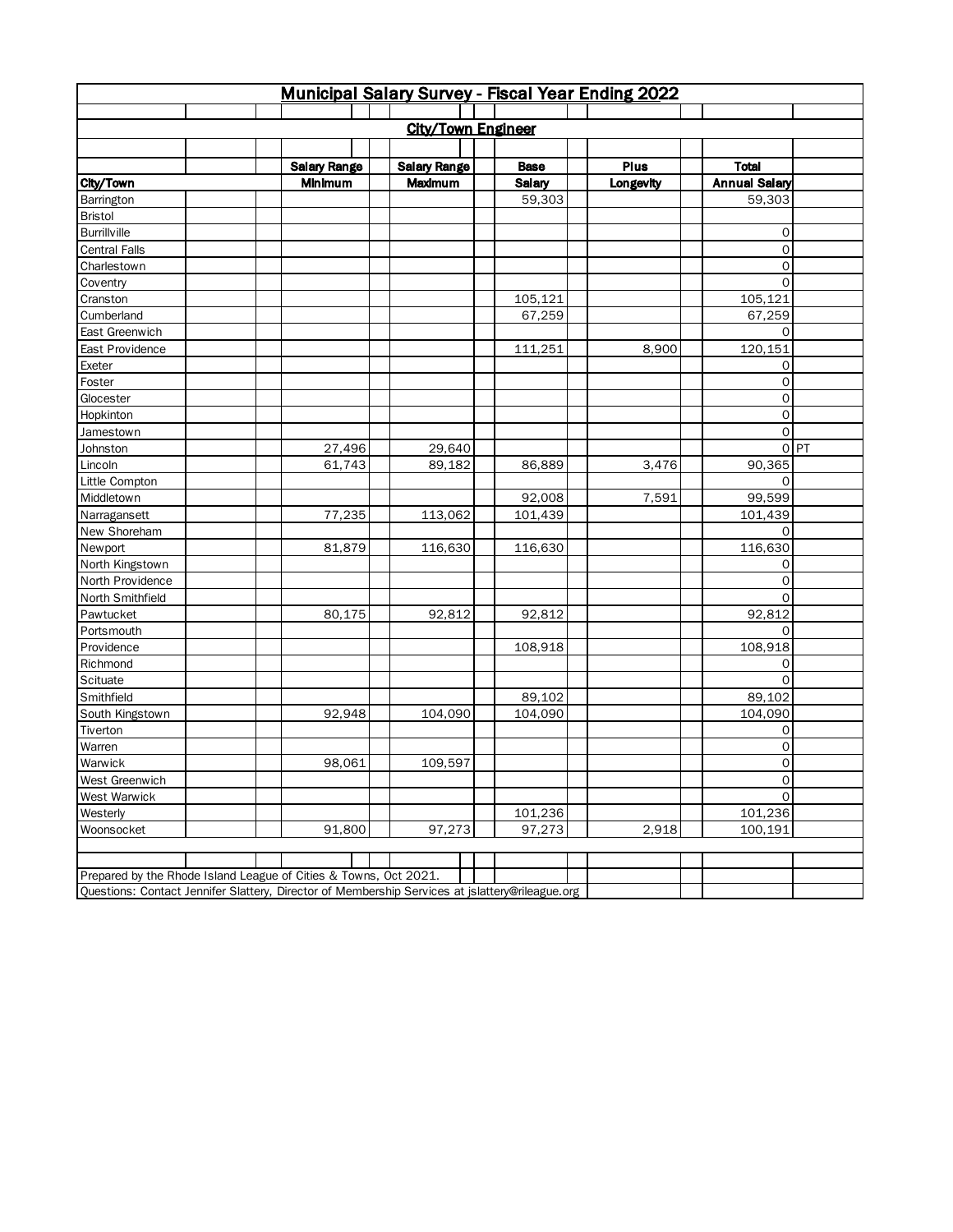|                      |                                                                  | <b>Finance Director</b> |               |           |                      |  |
|----------------------|------------------------------------------------------------------|-------------------------|---------------|-----------|----------------------|--|
|                      |                                                                  |                         |               |           |                      |  |
|                      | <b>Salary Range</b>                                              | <b>Salary Range</b>     | <b>Base</b>   | Plus      | <b>Total</b>         |  |
| City/Town            | <b>Minimum</b>                                                   | Maximum                 | <b>Salary</b> | Longevity | <b>Annual Salary</b> |  |
| Barrington           |                                                                  |                         | 132,600       | 7,956     | 140,556              |  |
| <b>Bristol</b>       |                                                                  |                         | 128,000       | 5,867     | 133,867              |  |
| <b>Burrillville</b>  |                                                                  | 98,770                  | 97,635        |           | 97,635               |  |
| <b>Central Falls</b> |                                                                  |                         | 97,000        |           | 97,000               |  |
| Charlestown          |                                                                  |                         |               |           | 0                    |  |
| Coventry             | 99,008                                                           | 121,807                 | 102,957       |           | 102,957              |  |
| Cranston             |                                                                  |                         | 108,588       |           | 108,588              |  |
| Cumberland           |                                                                  |                         | 97,702        |           | 97,702               |  |
| East Greenwich       | 105,000                                                          | 135,252                 | 135,252       |           | 135,252              |  |
| East Providence      |                                                                  |                         | 127,003       | 8,892     | 135,895              |  |
| Exeter               |                                                                  |                         |               |           | 0                    |  |
| Foster               |                                                                  |                         | 91,402        |           | 91,402               |  |
| Glocester            |                                                                  |                         |               |           | 0                    |  |
| Hopkinton            |                                                                  |                         |               |           | 0                    |  |
| Jamestown            |                                                                  |                         | 98,070        | 8,651     |                      |  |
| Johnston             |                                                                  |                         | 119,902       |           | 119,902              |  |
| Lincoln              | 75,462                                                           | 102,904                 | 95,387        | 4,769     | 100,156              |  |
| Little Compton       |                                                                  |                         | 66,300        |           | 66,300               |  |
| Middletown           |                                                                  |                         | 107,577       | 7,799     | 115,376              |  |
| Narragansett         | 79,158                                                           | 110,525                 | 108,473       |           | 108,473              |  |
| New Shoreham         |                                                                  |                         | 114,620       |           | 114,620              |  |
| Newport              | 118,563                                                          | 168,882                 | 168,882       |           | 168,882              |  |
| North Kingstown      |                                                                  |                         | 128,826       |           | 128,826              |  |
| North Providence     |                                                                  |                         | 133,304       | 15,329    | 148,633              |  |
| North Smithfield     |                                                                  |                         | 95,253        |           | 95,253               |  |
| Pawtucket            | 95,000                                                           | 121,500                 | 116,700       |           | 116,700              |  |
| Portsmouth           |                                                                  |                         | 120,000       |           | 120,000              |  |
| Providence           |                                                                  |                         | 163,043       |           | 163,043              |  |
| Richmond             |                                                                  |                         | 88,434        |           | 88,434               |  |
| Scituate             |                                                                  |                         |               |           | 0                    |  |
| Smithfield           |                                                                  |                         | 100,425       |           | 100,425              |  |
| South Kingstown      | 136,369                                                          | 147,829                 | 147,829       |           | 147,829              |  |
| Tiverton             |                                                                  |                         |               |           | 0                    |  |
| Warren               |                                                                  |                         | 85,335        |           | 85,335               |  |
| Warwick              | 84,719                                                           | 125,000                 | 125,000       |           | 125,000              |  |
| West Greenwich       |                                                                  |                         |               |           | $\mathsf{O}$         |  |
| West Warwick         |                                                                  |                         | 116,149       |           | 116,149              |  |
| Westerly             |                                                                  |                         | 126,230       |           | 126,230              |  |
| Woonsocket           |                                                                  |                         | 100,227       | 6,515     | 106,742              |  |
|                      |                                                                  |                         |               |           |                      |  |
|                      | Prepared by the Rhode Island League of Cities & Towns, Oct 2021. |                         |               |           |                      |  |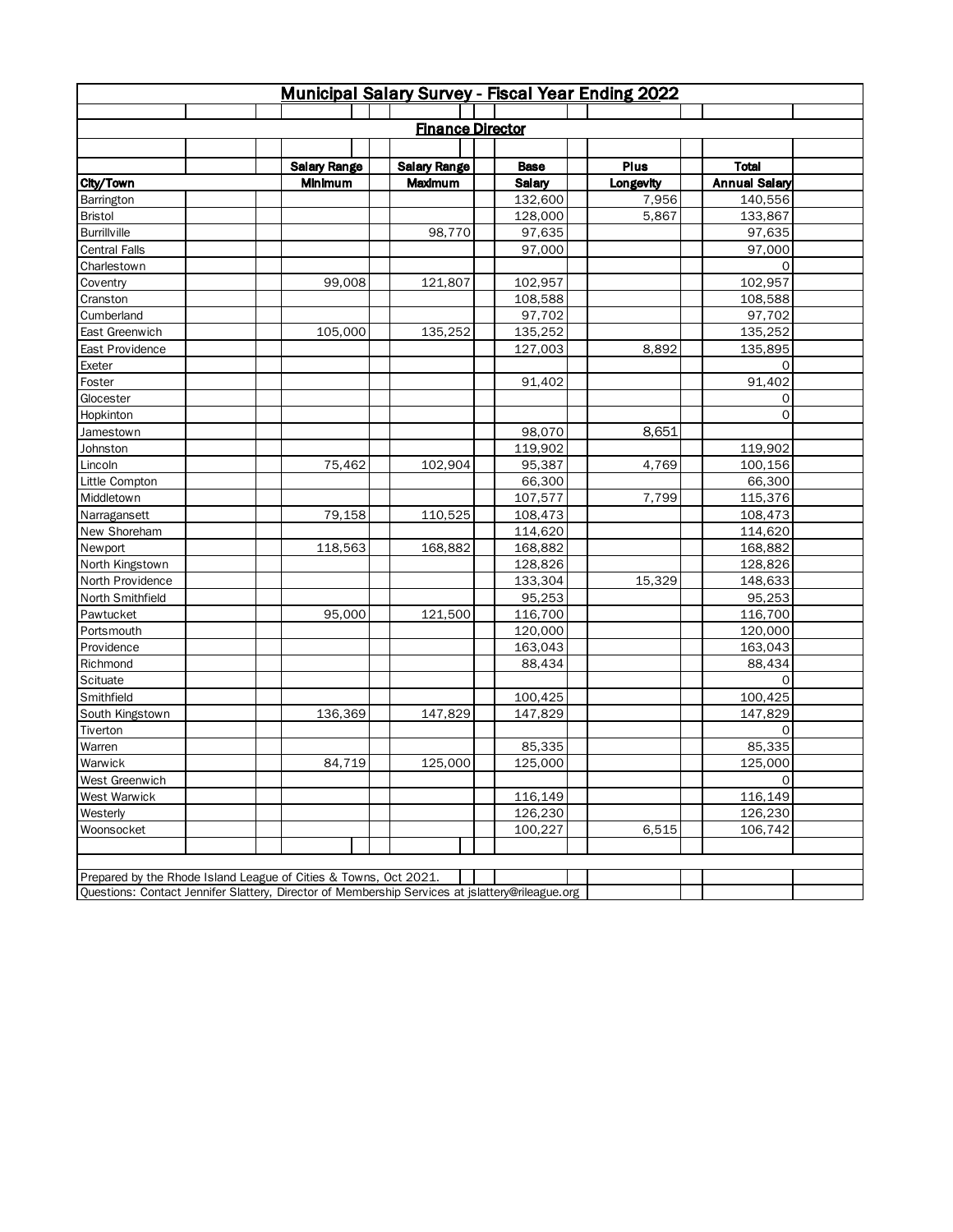|                                                                                                 |                     |                                |               | Municipal Salary Survey - Fiscal Year Ending 2022 |                      |  |
|-------------------------------------------------------------------------------------------------|---------------------|--------------------------------|---------------|---------------------------------------------------|----------------------|--|
|                                                                                                 |                     |                                |               |                                                   |                      |  |
|                                                                                                 |                     | <b>Deputy Finance Director</b> |               |                                                   |                      |  |
|                                                                                                 |                     |                                |               |                                                   |                      |  |
|                                                                                                 | <b>Salary Range</b> | <b>Salary Range</b>            | <b>Base</b>   | Plus                                              | <b>Total</b>         |  |
| City/Town                                                                                       | Minimum             | Maximum                        | <b>Salary</b> | Longevity                                         | <b>Annual Salary</b> |  |
| Barrington                                                                                      |                     |                                | 62,132        | 3,727                                             | 65,859               |  |
| Bristol                                                                                         |                     |                                | 60,545        | 3,330                                             | 63,875               |  |
| <b>Burrillville</b>                                                                             |                     |                                |               |                                                   | 0                    |  |
| <b>Central Falls</b>                                                                            |                     |                                | 77,644        |                                                   | 77,644               |  |
| Charlestown                                                                                     |                     |                                |               |                                                   | 0                    |  |
| Coventry                                                                                        |                     |                                |               |                                                   | 0                    |  |
| Cranston                                                                                        |                     |                                |               |                                                   | 0                    |  |
| Cumberland                                                                                      |                     |                                | 74,908        |                                                   | 74,908               |  |
| East Greenwich                                                                                  |                     |                                |               |                                                   | 0                    |  |
| East Providence                                                                                 |                     |                                |               |                                                   | 0                    |  |
| Exeter                                                                                          |                     |                                |               |                                                   | 0                    |  |
| Foster                                                                                          |                     |                                | 47,000        |                                                   | 47,000               |  |
| Glocester                                                                                       |                     |                                |               |                                                   | 0                    |  |
| Hopkinton                                                                                       |                     |                                |               |                                                   | 0                    |  |
| Jamestown                                                                                       |                     |                                |               |                                                   | $\mathsf{O}$         |  |
| Johnston                                                                                        |                     |                                |               |                                                   | 0                    |  |
| Lincoln                                                                                         | 54,585              | 68,603                         | 63,968        | 3,838                                             | 67,806               |  |
| Little Compton                                                                                  |                     |                                |               |                                                   | $\Omega$             |  |
| Middletown                                                                                      |                     |                                | 78,810        |                                                   | 78,810               |  |
| Narragansett                                                                                    |                     |                                |               |                                                   | 0                    |  |
| New Shoreham                                                                                    |                     |                                | 57,242        |                                                   | 57,242               |  |
| Newport                                                                                         | 81,879              | 116,630                        | 104,541       |                                                   | 104,541              |  |
| North Kingstown                                                                                 | 83,008              | 91,223                         | 89,170        |                                                   | 89,170               |  |
| North Providence                                                                                |                     |                                |               |                                                   | 0                    |  |
| North Smithfield                                                                                |                     |                                | 61,200        | 2,142                                             | 63,342               |  |
| Pawtucket                                                                                       | 79,351              | 91,859                         | 97,453        |                                                   | 97,453               |  |
| Portsmouth                                                                                      |                     |                                | 81,152        |                                                   | 81,152               |  |
| Providence                                                                                      |                     |                                | 150,252       |                                                   | 150,252              |  |
| Richmond                                                                                        |                     |                                | 38,141        | 763                                               | 38,904               |  |
| Scituate                                                                                        |                     |                                |               |                                                   | 0                    |  |
| Smithfield                                                                                      |                     |                                |               |                                                   | $\Omega$             |  |
| South Kingstown                                                                                 | 103,591             | 115,827                        | 107,669       |                                                   | 107,669              |  |
| Tiverton                                                                                        |                     |                                |               |                                                   | 0                    |  |
| Warren                                                                                          |                     |                                |               |                                                   | 0                    |  |
| Warwick                                                                                         |                     |                                |               |                                                   | 0                    |  |
| West Greenwich                                                                                  |                     |                                |               |                                                   | 0                    |  |
| West Warwick                                                                                    |                     |                                | 59,776        | 5,678                                             | 65,454               |  |
| Westerly                                                                                        |                     |                                | 82,896        |                                                   | 82,896               |  |
| Woonsocket                                                                                      | 75,660              | 85,575                         | 85,575        | 5,584                                             | 91,159               |  |
|                                                                                                 |                     |                                |               |                                                   |                      |  |
| Prepared by the Rhode Island League of Cities & Towns, Oct 2021.                                |                     |                                |               |                                                   |                      |  |
| Questions: Contact Jennifer Slattery, Director of Membership Services at jslattery@rileague.org |                     |                                |               |                                                   |                      |  |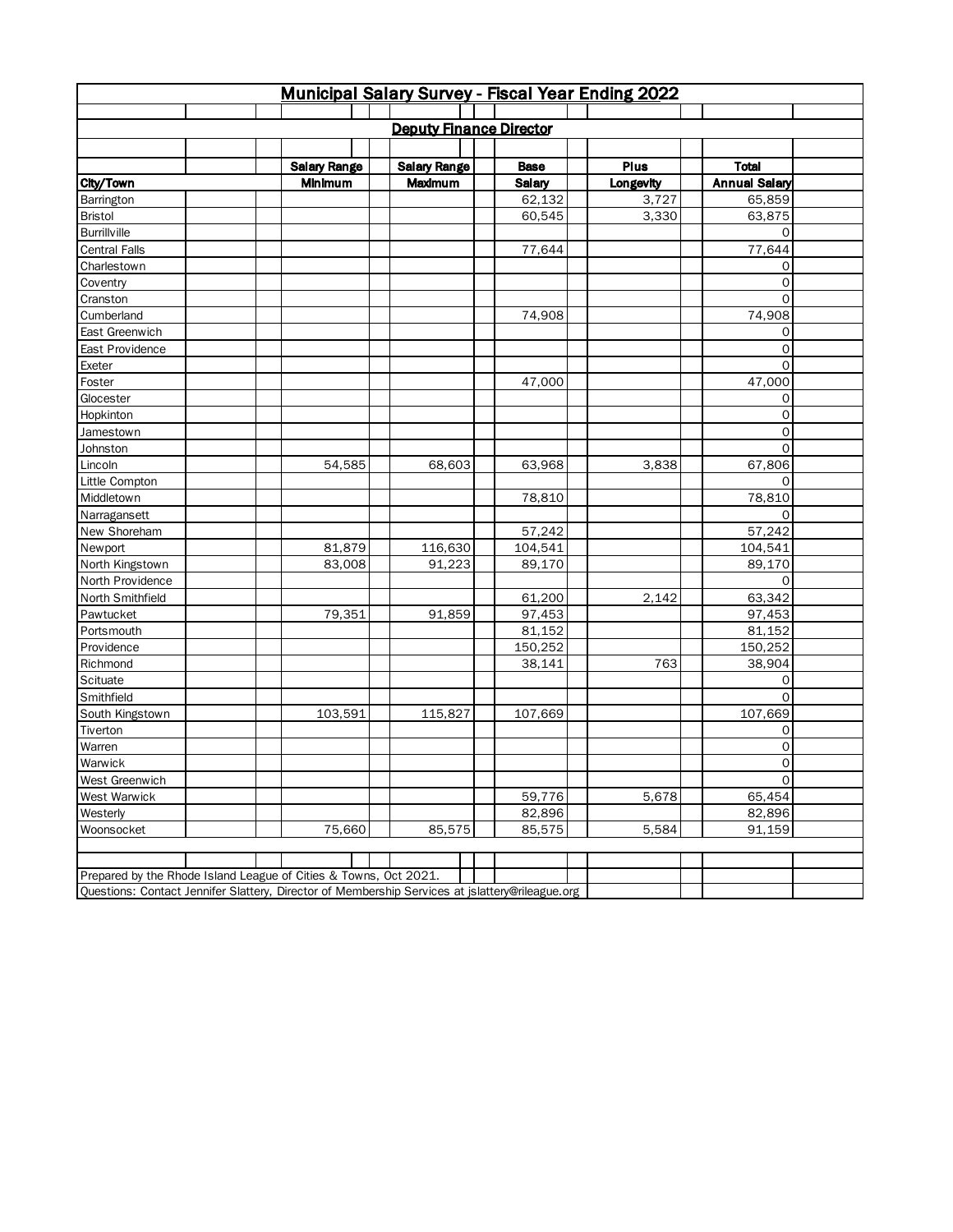|                                                                                                 |                     | <b>Municipal Salary Survey - Fiscal Year Ending 2022</b> |             |           |                      |  |
|-------------------------------------------------------------------------------------------------|---------------------|----------------------------------------------------------|-------------|-----------|----------------------|--|
|                                                                                                 |                     |                                                          |             |           |                      |  |
|                                                                                                 |                     | <b>Fire Chief</b>                                        |             |           |                      |  |
|                                                                                                 |                     |                                                          |             |           |                      |  |
|                                                                                                 | <b>Salary Range</b> | <b>Salary Range</b>                                      | <b>Base</b> | Plus      | <b>Total</b>         |  |
| City/Town                                                                                       | Minimum             | Maximum                                                  | Salary      | Longevity | <b>Annual Salary</b> |  |
| Barrington                                                                                      |                     |                                                          | 105,346     | 8,427     | 113,773              |  |
| Bristol                                                                                         |                     |                                                          | 92,000      | 3,220     | 95,220               |  |
| <b>Burrillville</b>                                                                             |                     |                                                          |             |           | 0                    |  |
| <b>Central Falls</b>                                                                            |                     |                                                          | 85,555      |           | 85,555               |  |
| Charlestown                                                                                     |                     |                                                          |             |           | 0                    |  |
| Coventry                                                                                        |                     |                                                          |             |           | 0                    |  |
| Cranston                                                                                        |                     |                                                          | 118,506     |           | 118,506              |  |
| Cumberland                                                                                      |                     |                                                          |             |           | $\Omega$             |  |
| East Greenwich                                                                                  | 95,000              | 115,000                                                  | 110,282     |           | 110,282              |  |
| East Providence                                                                                 |                     |                                                          | 112,088     | 10,088    | 122,176              |  |
| Exeter                                                                                          |                     |                                                          |             |           | 0                    |  |
| Foster                                                                                          |                     |                                                          |             |           | 0                    |  |
| Glocester                                                                                       |                     |                                                          |             |           | 0                    |  |
| Hopkinton                                                                                       |                     |                                                          |             |           | $\mathbf 0$          |  |
| Jamestown                                                                                       |                     |                                                          | 64,473      |           |                      |  |
| Johnston                                                                                        |                     |                                                          | 75,000      |           | 75,000               |  |
| Lincoln                                                                                         | 75,462              | 102,904                                                  | 82,441      |           | 82,441               |  |
| Little Compton                                                                                  |                     |                                                          | 89,628      |           | 89,628               |  |
| Middletown                                                                                      |                     |                                                          | 115,000     |           | 115,000              |  |
| Narragansett                                                                                    | 79,338              | 109,004                                                  | 107,940     |           | 107,940              |  |
| New Shoreham                                                                                    |                     |                                                          |             |           | 0                    |  |
| Newport                                                                                         | 94,120              | 134,067                                                  | 122,132     | 14,656    | 136,788              |  |
| North Kingstown                                                                                 | 94,791              | 103,091                                                  | 103,091     | 10,825    | 113,916              |  |
| North Providence                                                                                |                     |                                                          | 119,200     |           | 119,200              |  |
| North Smithfield                                                                                |                     |                                                          | 83,200      |           | 83,200               |  |
| Pawtucket                                                                                       | 83,818              | 105,039                                                  | 92,540      |           | 92,540               |  |
| Portsmouth                                                                                      |                     |                                                          | 102,471     |           | 102,471              |  |
| Providence                                                                                      |                     |                                                          |             |           | 0                    |  |
| Richmond                                                                                        |                     |                                                          |             |           | 0                    |  |
| Scituate                                                                                        |                     |                                                          |             |           | $\mathsf{O}$         |  |
| Smithfield                                                                                      |                     |                                                          | 106,999     |           | 106,999              |  |
| South Kingstown                                                                                 |                     |                                                          |             |           | 0                    |  |
| Tiverton                                                                                        |                     |                                                          | 88,150      | 7,052     | 95,202               |  |
| Warren                                                                                          |                     |                                                          | 78,341      |           | 78,341               |  |
| Warwick                                                                                         |                     |                                                          | 113,025     |           | 113,025              |  |
| West Greenwich                                                                                  |                     |                                                          | 98,300      |           | $\mathsf{O}$         |  |
| West Warwick                                                                                    |                     |                                                          |             |           | 98,300               |  |
| Westerly<br>Woonsocket                                                                          |                     |                                                          | 96,500      | 5,115     | 0<br>101,615         |  |
|                                                                                                 |                     |                                                          |             |           |                      |  |
|                                                                                                 |                     |                                                          |             |           |                      |  |
| Prepared by the Rhode Island League of Cities & Towns, Oct 2021.                                |                     |                                                          |             |           |                      |  |
| Questions: Contact Jennifer Slattery, Director of Membership Services at jslattery@rileague.org |                     |                                                          |             |           |                      |  |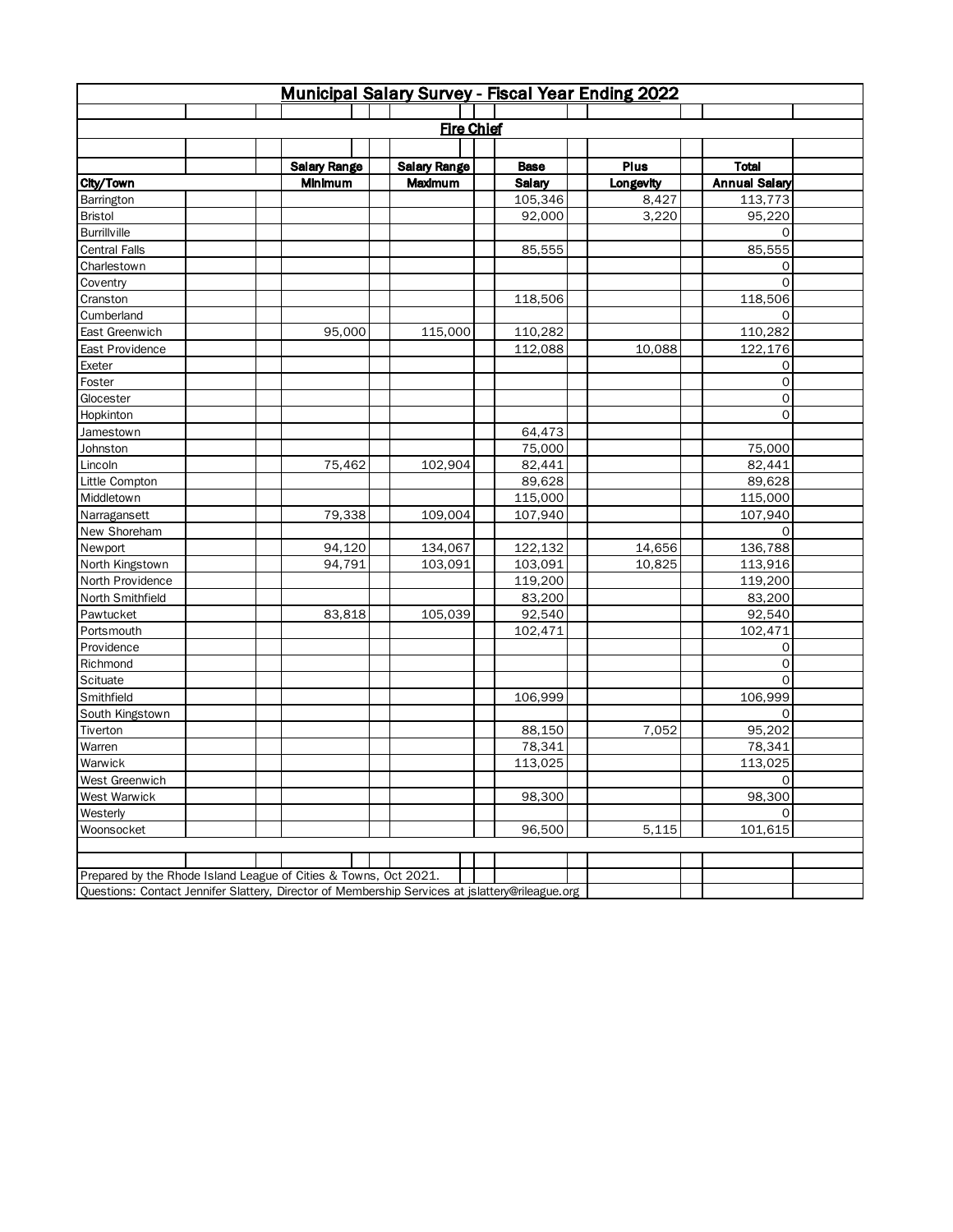|                                                                  |                                |                                                                                                 | Municipal Salary Survey - Fiscal Year Ending 2022 |               |           |                      |                             |  |
|------------------------------------------------------------------|--------------------------------|-------------------------------------------------------------------------------------------------|---------------------------------------------------|---------------|-----------|----------------------|-----------------------------|--|
|                                                                  |                                |                                                                                                 | <b>Deputy Fire Chief</b>                          |               |           |                      |                             |  |
|                                                                  |                                |                                                                                                 |                                                   |               |           |                      |                             |  |
|                                                                  |                                |                                                                                                 |                                                   | <b>Base</b>   | Plus      | <b>Total</b>         |                             |  |
| City/Town                                                        | <b>Salary Range</b><br>Minimum |                                                                                                 | <b>Salary Range</b>                               | <b>Salary</b> |           | <b>Annual Salary</b> |                             |  |
|                                                                  |                                |                                                                                                 | Maximum                                           |               | Longevity | 0                    |                             |  |
| Barrington<br><b>Bristol</b>                                     |                                |                                                                                                 |                                                   |               |           | 0                    |                             |  |
| Burrillville                                                     |                                |                                                                                                 |                                                   |               |           | $\Omega$             |                             |  |
| <b>Central Falls</b>                                             |                                |                                                                                                 |                                                   | 73,576        |           | 73,576               |                             |  |
| Charlestown                                                      |                                |                                                                                                 |                                                   |               |           | $\mathbf 0$          |                             |  |
| Coventry                                                         |                                |                                                                                                 |                                                   |               |           | 0                    |                             |  |
| Cranston                                                         |                                |                                                                                                 |                                                   | 106,511       |           | 106,511              |                             |  |
| Cumberland                                                       |                                |                                                                                                 |                                                   |               |           | 0                    |                             |  |
| East Greenwich                                                   | 80,000                         |                                                                                                 | 95,000                                            | Vacant        | Vacant    | 0                    |                             |  |
| East Providence                                                  |                                |                                                                                                 |                                                   |               |           | $\mathsf{O}$         |                             |  |
| Exeter                                                           |                                |                                                                                                 |                                                   |               |           | 0                    |                             |  |
| Foster                                                           |                                |                                                                                                 |                                                   |               |           | O                    |                             |  |
| Glocester                                                        |                                |                                                                                                 |                                                   |               |           | $\mathsf{O}$         |                             |  |
| Hopkinton                                                        |                                |                                                                                                 |                                                   |               |           | 0                    |                             |  |
| Jamestown                                                        |                                |                                                                                                 |                                                   |               |           | $\mathsf{O}\xspace$  |                             |  |
| Johnston                                                         |                                |                                                                                                 |                                                   | 77,992        |           | 77,992               |                             |  |
| Lincoln                                                          |                                |                                                                                                 |                                                   |               |           | 0                    |                             |  |
| Little Compton                                                   |                                |                                                                                                 |                                                   |               |           | $\overline{0}$       |                             |  |
| Middletown                                                       |                                |                                                                                                 |                                                   |               |           | $\mathsf{O}\xspace$  |                             |  |
| Narragansett                                                     |                                |                                                                                                 |                                                   |               |           | $\mathbf 0$          |                             |  |
| New Shoreham                                                     |                                |                                                                                                 |                                                   |               |           | $\mathbf 0$          |                             |  |
| Newport                                                          | 92,763                         |                                                                                                 | 92,763                                            | 92,763        | 12,987    | 105,750              |                             |  |
| North Kingstown                                                  |                                |                                                                                                 |                                                   |               |           | 0                    |                             |  |
| North Providence                                                 |                                |                                                                                                 |                                                   |               |           | $\mathbf 0$          |                             |  |
| North Smithfield                                                 |                                |                                                                                                 |                                                   | 71,480        |           | 71,480               |                             |  |
| Pawtucket                                                        |                                |                                                                                                 |                                                   | 83,726        |           | 83,726               |                             |  |
| Portsmouth                                                       |                                |                                                                                                 |                                                   | 86,977        | 7,828     | 94,805               |                             |  |
| Providence                                                       |                                |                                                                                                 |                                                   | 124,418       |           | 124,418              |                             |  |
| Richmond                                                         |                                |                                                                                                 |                                                   |               |           | 0                    |                             |  |
| Scituate                                                         |                                |                                                                                                 |                                                   |               |           | $\mathsf{O}$         |                             |  |
| Smithfield                                                       |                                |                                                                                                 |                                                   | 85,355        |           | 85,355               |                             |  |
| South Kingstown                                                  |                                |                                                                                                 |                                                   |               |           | 0                    |                             |  |
| Tiverton                                                         |                                |                                                                                                 |                                                   |               |           | 0                    |                             |  |
| Warren                                                           |                                |                                                                                                 |                                                   |               |           | $\Omega$             |                             |  |
| Warwick                                                          |                                |                                                                                                 |                                                   | 110,088       | 14,621    |                      | 127,894 2 deputies averaged |  |
| West Greenwich                                                   |                                |                                                                                                 |                                                   |               |           | 0                    |                             |  |
| West Warwick                                                     |                                |                                                                                                 |                                                   |               |           | 0                    |                             |  |
| Westerly                                                         |                                |                                                                                                 |                                                   |               |           | $\mathsf{O}$         |                             |  |
| Woonsocket                                                       |                                |                                                                                                 |                                                   | 75,612        | 4,017     | 79,629               |                             |  |
|                                                                  |                                |                                                                                                 |                                                   |               |           |                      |                             |  |
| Prepared by the Rhode Island League of Cities & Towns, Oct 2021. |                                |                                                                                                 |                                                   |               |           |                      |                             |  |
|                                                                  |                                | Questions: Contact Jennifer Slattery, Director of Membership Services at jslattery@rileague.org |                                                   |               |           |                      |                             |  |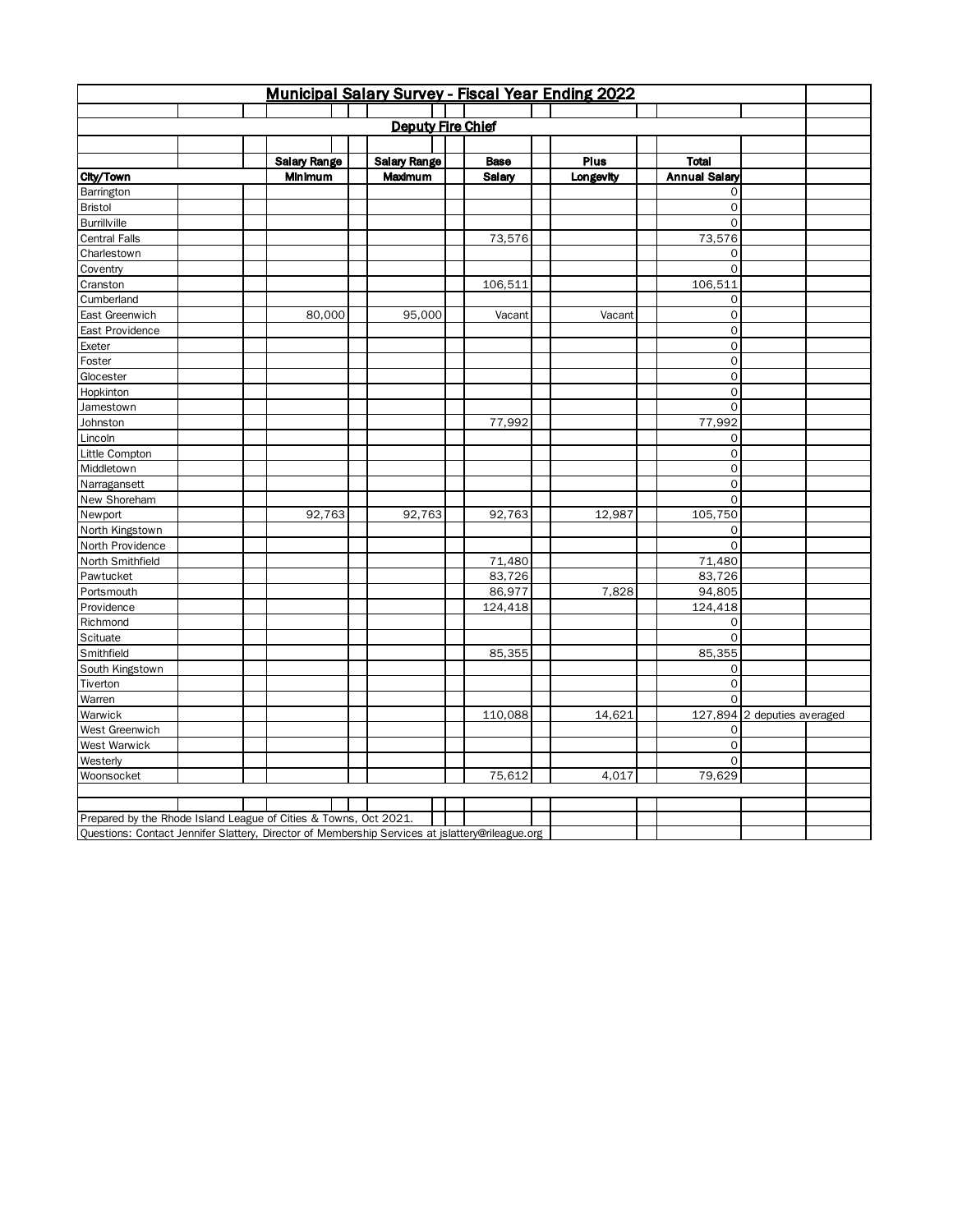| <b>Municipal Salary Survey - Fiscal Year Ending 2022</b> |                                                                                                 |                                          |             |             |                       |  |  |  |  |  |  |
|----------------------------------------------------------|-------------------------------------------------------------------------------------------------|------------------------------------------|-------------|-------------|-----------------------|--|--|--|--|--|--|
|                                                          |                                                                                                 |                                          |             |             |                       |  |  |  |  |  |  |
|                                                          |                                                                                                 | <b>Highway Supervisor/Superintendent</b> |             |             |                       |  |  |  |  |  |  |
|                                                          |                                                                                                 |                                          |             |             |                       |  |  |  |  |  |  |
|                                                          | <b>Salary Range</b>                                                                             | <b>Salary Range</b>                      | <b>Base</b> | <b>Plus</b> | <b>Total</b>          |  |  |  |  |  |  |
| City/Town                                                | <b>Minimum</b>                                                                                  | Maximum                                  | Salary      | Longevity   | <b>Annual Salary</b>  |  |  |  |  |  |  |
| Barrington                                               |                                                                                                 |                                          | 91,330      | 7,306       | 98,636                |  |  |  |  |  |  |
| Bristol                                                  |                                                                                                 |                                          |             |             | 0                     |  |  |  |  |  |  |
| <b>Burrillville</b>                                      | 67,350                                                                                          | 68,765                                   | 68,765      | 4,814       | 73,579                |  |  |  |  |  |  |
| <b>Central Falls</b>                                     |                                                                                                 |                                          |             |             | 0                     |  |  |  |  |  |  |
| Charlestown                                              |                                                                                                 |                                          |             |             | 0                     |  |  |  |  |  |  |
| Coventry                                                 |                                                                                                 |                                          |             |             | 0                     |  |  |  |  |  |  |
| Cranston                                                 |                                                                                                 |                                          | 79,962      |             | 79,962                |  |  |  |  |  |  |
| Cumberland                                               |                                                                                                 |                                          | 61,200      |             | 61,200                |  |  |  |  |  |  |
| East Greenwich                                           | 63,672                                                                                          | 79,590                                   | 79,590      | 3,979       | 83,569                |  |  |  |  |  |  |
| East Providence                                          |                                                                                                 |                                          | 85,893      | 7,730       | 93,623                |  |  |  |  |  |  |
| Exeter                                                   |                                                                                                 |                                          |             |             | 0                     |  |  |  |  |  |  |
| Foster                                                   |                                                                                                 |                                          |             |             | 0                     |  |  |  |  |  |  |
| Glocester                                                |                                                                                                 |                                          |             |             | 0                     |  |  |  |  |  |  |
| Hopkinton                                                |                                                                                                 |                                          |             |             | $\Omega$              |  |  |  |  |  |  |
| Jamestown                                                |                                                                                                 |                                          |             | 6,650       | 71,650                |  |  |  |  |  |  |
| Johnston                                                 |                                                                                                 |                                          | 67,974      |             | 67,974                |  |  |  |  |  |  |
| Lincoln                                                  | 54,585                                                                                          | 68,603                                   | 67,652      | 5,412       | 73,064                |  |  |  |  |  |  |
| Little Compton                                           |                                                                                                 |                                          |             |             | 0                     |  |  |  |  |  |  |
| Middletown                                               |                                                                                                 |                                          |             |             | $\Omega$              |  |  |  |  |  |  |
| Narragansett                                             | 74,315                                                                                          | 109,808                                  | 84,438      |             | 84,438                |  |  |  |  |  |  |
| New Shoreham                                             |                                                                                                 |                                          | 80,776      |             | 80,776                |  |  |  |  |  |  |
| Newport                                                  |                                                                                                 |                                          |             |             | $\Omega$              |  |  |  |  |  |  |
| North Kingstown                                          | 72,422                                                                                          | 83,008                                   | 77,717      | 83,934      | 161,651               |  |  |  |  |  |  |
| North Providence                                         |                                                                                                 |                                          |             |             | 0                     |  |  |  |  |  |  |
| North Smithfield                                         |                                                                                                 |                                          |             |             | 0                     |  |  |  |  |  |  |
| Pawtucket                                                | 49,236                                                                                          | 56,468                                   | 84,184      | 8,418       | 92,602                |  |  |  |  |  |  |
| Portsmouth                                               |                                                                                                 |                                          |             |             | $\Omega$              |  |  |  |  |  |  |
| Providence                                               | 99,517                                                                                          | 108,774                                  | 105,613     |             | 105,613               |  |  |  |  |  |  |
| Richmond                                                 |                                                                                                 |                                          |             |             | 0                     |  |  |  |  |  |  |
| Scituate                                                 |                                                                                                 |                                          | 79,886      |             | 79,886                |  |  |  |  |  |  |
| Smithfield                                               |                                                                                                 |                                          | 81,224      |             |                       |  |  |  |  |  |  |
| South Kingstown                                          | 79,370                                                                                          | 87,560                                   | 87,560      | 1,911       | 89,471                |  |  |  |  |  |  |
| Tiverton                                                 |                                                                                                 |                                          |             |             | 0                     |  |  |  |  |  |  |
| Warren                                                   |                                                                                                 |                                          |             |             | 0                     |  |  |  |  |  |  |
| Warwick                                                  | 77,885                                                                                          | 87,338                                   | 87,338      | 12,227      | 99,565                |  |  |  |  |  |  |
| West Greenwich                                           |                                                                                                 |                                          | 81,989      | 4,099       | 86,088<br>$\mathbf 0$ |  |  |  |  |  |  |
| West Warwick                                             |                                                                                                 |                                          |             |             |                       |  |  |  |  |  |  |
| Westerly                                                 |                                                                                                 |                                          | 98,150      |             | 98,150                |  |  |  |  |  |  |
| Woonsocket                                               | 65,641                                                                                          | 70,653                                   | 70,653      | 3,901       | 74,554                |  |  |  |  |  |  |
|                                                          |                                                                                                 |                                          |             |             |                       |  |  |  |  |  |  |
|                                                          | Prepared by the Rhode Island League of Cities & Towns, Oct 2021.                                |                                          |             |             |                       |  |  |  |  |  |  |
|                                                          | Questions: Contact Jennifer Slattery, Director of Membership Services at jslattery@rileague.org |                                          |             |             |                       |  |  |  |  |  |  |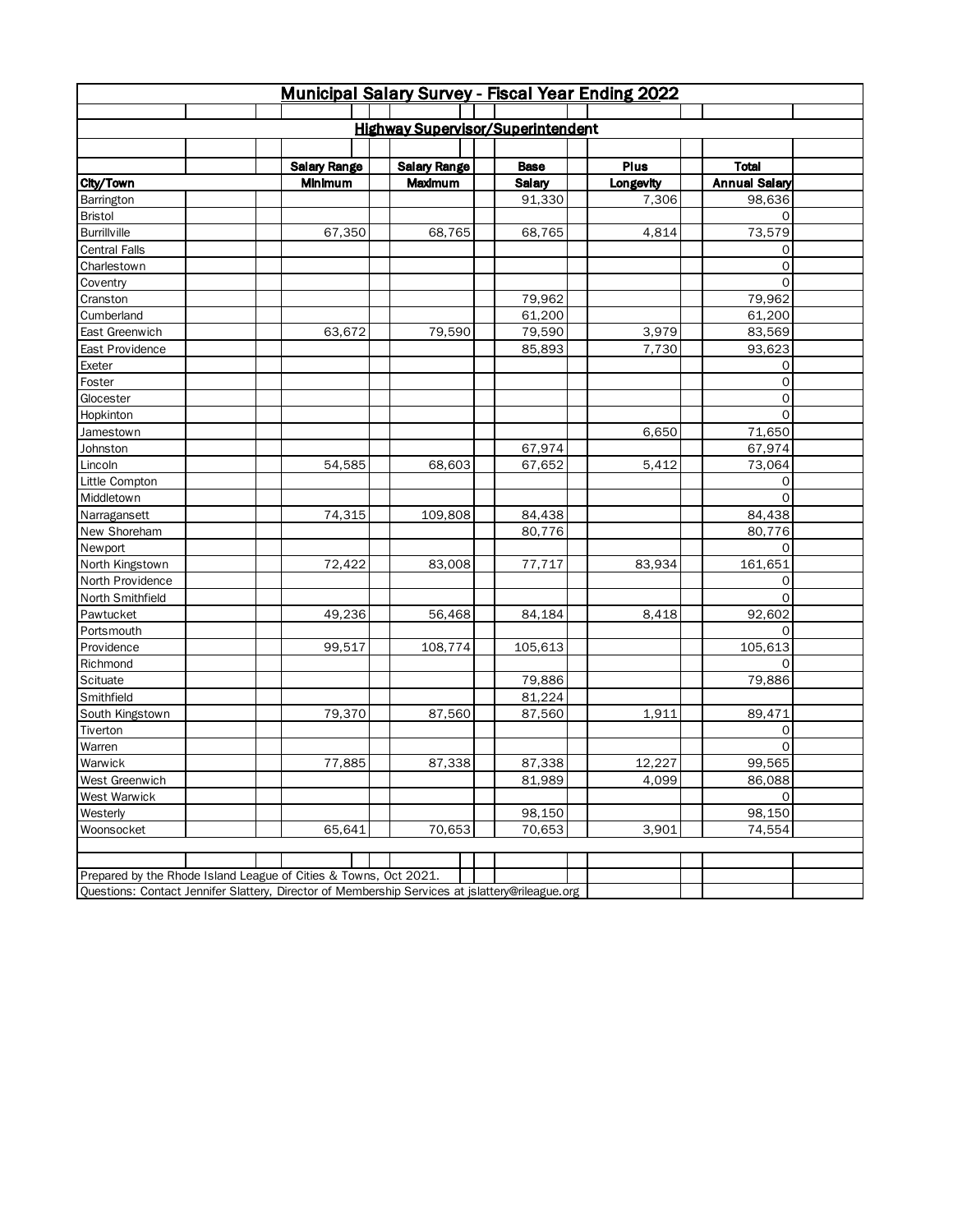| Municipal Salary Survey - Fiscal Year Ending 2022                                               |                     |                        |               |           |                      |  |  |  |  |  |  |
|-------------------------------------------------------------------------------------------------|---------------------|------------------------|---------------|-----------|----------------------|--|--|--|--|--|--|
|                                                                                                 |                     |                        |               |           |                      |  |  |  |  |  |  |
|                                                                                                 |                     | <b>Minimum Housing</b> |               |           |                      |  |  |  |  |  |  |
|                                                                                                 |                     |                        |               |           |                      |  |  |  |  |  |  |
|                                                                                                 | <b>Salary Range</b> | <b>Salary Range</b>    | <b>Base</b>   | Plus      | <b>Total</b>         |  |  |  |  |  |  |
| City/Town                                                                                       | Minimum             | Maximum                | <b>Salary</b> | Longevity | <b>Annual Salary</b> |  |  |  |  |  |  |
| Barrington                                                                                      |                     |                        |               |           | 0                    |  |  |  |  |  |  |
| Bristol                                                                                         |                     |                        |               |           | 0                    |  |  |  |  |  |  |
| <b>Burrillville</b>                                                                             |                     |                        |               |           | $\mathsf O$          |  |  |  |  |  |  |
| <b>Central Falls</b>                                                                            |                     |                        |               |           | $\mathsf{O}$         |  |  |  |  |  |  |
| Charlestown                                                                                     |                     |                        |               |           | $\circ$              |  |  |  |  |  |  |
| Coventry                                                                                        | 47,083              | 53,071                 | 52,143        |           | 52,143               |  |  |  |  |  |  |
| Cranston                                                                                        |                     |                        |               |           | 0                    |  |  |  |  |  |  |
| Cumberland                                                                                      |                     |                        |               |           | $\mathbf 0$          |  |  |  |  |  |  |
| East Greenwich                                                                                  | N/A                 |                        |               |           | $\Omega$             |  |  |  |  |  |  |
| East Providence                                                                                 |                     |                        | 61,299        |           | 61,299               |  |  |  |  |  |  |
| Exeter                                                                                          |                     |                        |               |           | 0                    |  |  |  |  |  |  |
| Foster                                                                                          |                     |                        |               |           | 0                    |  |  |  |  |  |  |
| Glocester                                                                                       |                     |                        |               |           | 0                    |  |  |  |  |  |  |
| Hopkinton                                                                                       |                     |                        |               |           | $\mathsf O$          |  |  |  |  |  |  |
| Jamestown                                                                                       |                     |                        |               |           | $\mathsf{O}$         |  |  |  |  |  |  |
| Johnston                                                                                        | 65,000              | 65,000                 |               |           | $\mathsf O$          |  |  |  |  |  |  |
| Lincoln                                                                                         | 48,022              | 61,743                 | 59,577        | 3,873     | 63,450               |  |  |  |  |  |  |
| Little Compton                                                                                  |                     |                        |               |           | 0                    |  |  |  |  |  |  |
| Middletown                                                                                      |                     |                        |               |           | 0                    |  |  |  |  |  |  |
| Narragansett                                                                                    |                     |                        |               |           | 0                    |  |  |  |  |  |  |
| New Shoreham                                                                                    |                     |                        | 25,875        |           | 25,875 PT            |  |  |  |  |  |  |
| Newport                                                                                         | 43,850              | 54,517                 | 54,517        | 2,453     | 56,970               |  |  |  |  |  |  |
| North Kingstown                                                                                 |                     |                        |               |           | 0                    |  |  |  |  |  |  |
| North Providence                                                                                | 58,760              | 62,366                 | 62,366        | 5,302     | 67,668               |  |  |  |  |  |  |
| North Smithfield                                                                                |                     |                        |               |           | 0                    |  |  |  |  |  |  |
| Pawtucket                                                                                       |                     |                        |               |           | $\Omega$             |  |  |  |  |  |  |
| Portsmouth                                                                                      |                     |                        | 57,642        |           | 57,642               |  |  |  |  |  |  |
| Providence                                                                                      |                     |                        |               |           | 0                    |  |  |  |  |  |  |
| Richmond                                                                                        |                     |                        |               |           | 0                    |  |  |  |  |  |  |
| Scituate                                                                                        |                     |                        |               |           | $\mathsf{O}$         |  |  |  |  |  |  |
| Smithfield                                                                                      |                     |                        | 57,642        |           | 57,642               |  |  |  |  |  |  |
| South Kingstown                                                                                 |                     |                        |               |           | 0                    |  |  |  |  |  |  |
| Tiverton                                                                                        |                     |                        |               |           | 0                    |  |  |  |  |  |  |
| Warren                                                                                          |                     |                        |               |           | $\mathsf O$          |  |  |  |  |  |  |
| Warwick                                                                                         | 67,863              | 76,006                 |               |           | 0                    |  |  |  |  |  |  |
| West Greenwich                                                                                  |                     |                        |               |           | 0                    |  |  |  |  |  |  |
| <b>West Warwick</b>                                                                             |                     |                        | 54,636        |           | 54,636               |  |  |  |  |  |  |
| Westerly                                                                                        |                     |                        | 55,000        |           | 55,000               |  |  |  |  |  |  |
| Woonsocket                                                                                      | 48,758              | 52,500                 | 52,500        | 1,581     | 54,081               |  |  |  |  |  |  |
|                                                                                                 |                     |                        |               |           |                      |  |  |  |  |  |  |
| Prepared by the Rhode Island League of Cities & Towns, Oct. 2021                                |                     |                        |               |           |                      |  |  |  |  |  |  |
|                                                                                                 |                     |                        |               |           |                      |  |  |  |  |  |  |
| Questions: Contact Jennifer Slattery, Director of Membership Services at jslattery@rileague.org |                     |                        |               |           |                      |  |  |  |  |  |  |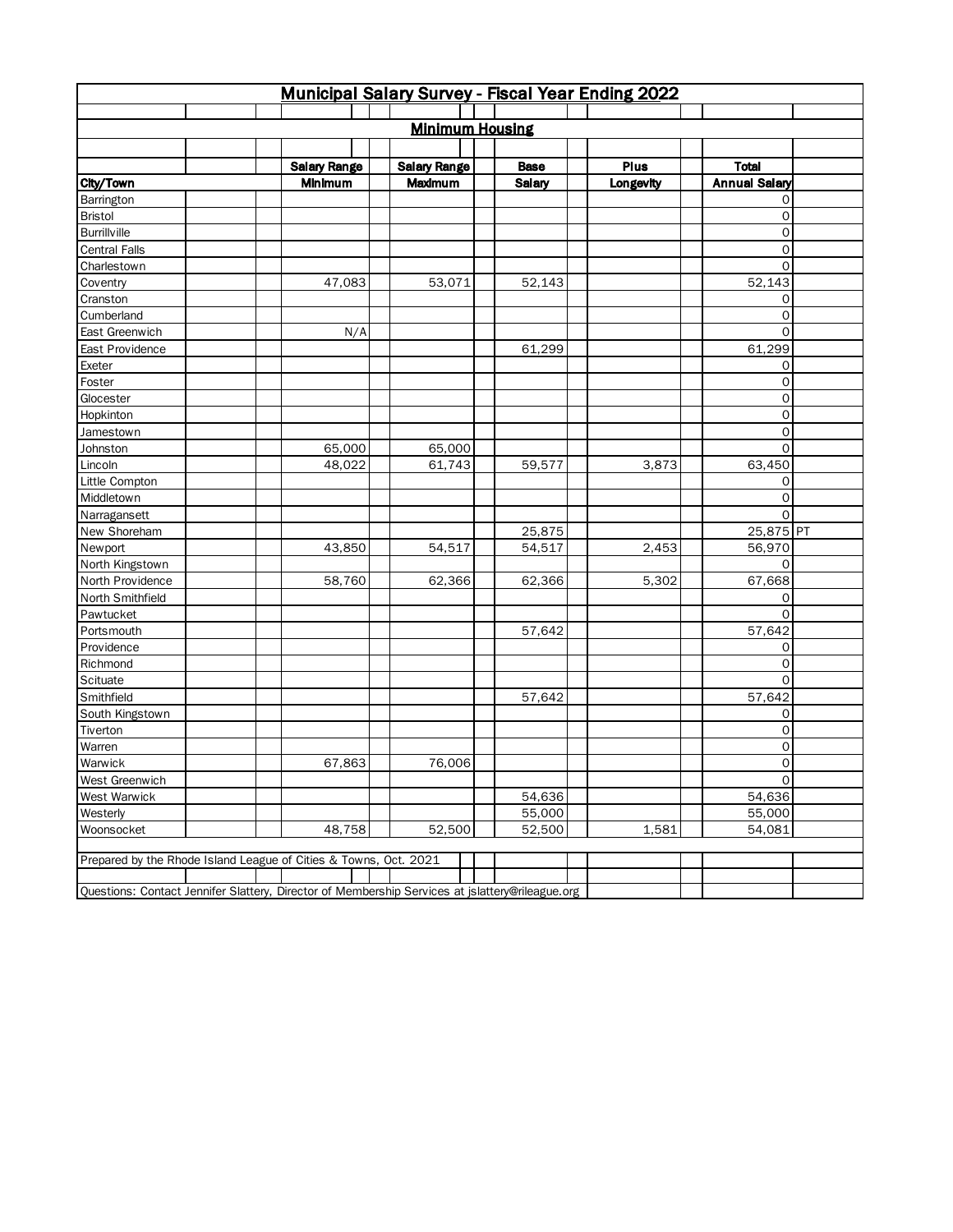| <b>Municipal Salary Survey - Fiscal Year Ending 2022</b> |                                                                                                 |                                                                  |               |           |                      |  |  |  |  |  |  |
|----------------------------------------------------------|-------------------------------------------------------------------------------------------------|------------------------------------------------------------------|---------------|-----------|----------------------|--|--|--|--|--|--|
|                                                          |                                                                                                 |                                                                  |               |           |                      |  |  |  |  |  |  |
|                                                          |                                                                                                 | <b>MIS Director/Coordinator</b>                                  |               |           |                      |  |  |  |  |  |  |
|                                                          |                                                                                                 |                                                                  |               |           |                      |  |  |  |  |  |  |
|                                                          | <b>Salary Range</b>                                                                             | <b>Salary Range</b>                                              | <b>Base</b>   | Plus      | <b>Total</b>         |  |  |  |  |  |  |
| City/Town                                                | <b>Minimum</b>                                                                                  | Maximum                                                          | <b>Salary</b> | Longevity | <b>Annual Salary</b> |  |  |  |  |  |  |
| Barrington                                               |                                                                                                 |                                                                  |               |           | 0                    |  |  |  |  |  |  |
| Bristol                                                  |                                                                                                 |                                                                  |               |           | 0                    |  |  |  |  |  |  |
| Burrillville                                             |                                                                                                 |                                                                  | 96,771        |           | 96,771               |  |  |  |  |  |  |
| <b>Central Falls</b>                                     |                                                                                                 |                                                                  |               |           | 0                    |  |  |  |  |  |  |
| Charlestown                                              |                                                                                                 |                                                                  |               |           | $\Omega$             |  |  |  |  |  |  |
| Coventry                                                 | 85,230                                                                                          | 107,084                                                          | 85,231        |           | 85,231               |  |  |  |  |  |  |
| Cranston                                                 |                                                                                                 |                                                                  | 72,228        |           | 72,228               |  |  |  |  |  |  |
| Cumberland                                               |                                                                                                 |                                                                  |               |           | 0                    |  |  |  |  |  |  |
| East Greenwich                                           | 80,000                                                                                          | 117,300                                                          | 117,300       |           | 117,300              |  |  |  |  |  |  |
| East Providence                                          |                                                                                                 |                                                                  | 123,367       | 7,402     | 130,769              |  |  |  |  |  |  |
| Exeter                                                   |                                                                                                 |                                                                  |               |           | 0                    |  |  |  |  |  |  |
| Foster                                                   |                                                                                                 |                                                                  |               |           | 0                    |  |  |  |  |  |  |
| Glocester                                                |                                                                                                 |                                                                  |               |           | 0                    |  |  |  |  |  |  |
| Hopkinton                                                |                                                                                                 |                                                                  |               |           | 0                    |  |  |  |  |  |  |
| Jamestown                                                |                                                                                                 |                                                                  |               |           | $\mathbf 0$          |  |  |  |  |  |  |
| Johnston                                                 |                                                                                                 |                                                                  |               |           | 0                    |  |  |  |  |  |  |
| Lincoln                                                  | 61,743                                                                                          | 89,182                                                           | 73,802        |           | 73,802               |  |  |  |  |  |  |
| Little Compton                                           |                                                                                                 |                                                                  |               |           | 0                    |  |  |  |  |  |  |
| Middletown                                               |                                                                                                 |                                                                  |               |           | $\Omega$             |  |  |  |  |  |  |
| Narragansett                                             | 88,180                                                                                          |                                                                  | 88,180        | 9,259     | 97,439               |  |  |  |  |  |  |
| New Shoreham                                             |                                                                                                 |                                                                  |               |           | 0                    |  |  |  |  |  |  |
| Newport                                                  | 87,148                                                                                          | 124,136                                                          | 116,553       |           | 116,553              |  |  |  |  |  |  |
| North Kingstown                                          | 72,422                                                                                          | 83,008                                                           | 83,008        | 4,565     | 87,573               |  |  |  |  |  |  |
| North Providence                                         |                                                                                                 |                                                                  | 71,256        | 6,177     | 77,433               |  |  |  |  |  |  |
| North Smithfield                                         |                                                                                                 |                                                                  |               |           | 0                    |  |  |  |  |  |  |
| Pawtucket                                                |                                                                                                 |                                                                  | 132,870       |           | 132,870              |  |  |  |  |  |  |
| Portsmouth                                               |                                                                                                 |                                                                  | 82,000        |           | 82,000               |  |  |  |  |  |  |
| Providence                                               | 139,370                                                                                         | 161,137                                                          | 156,520       |           | 156,520              |  |  |  |  |  |  |
| Richmond                                                 |                                                                                                 |                                                                  |               |           | 0                    |  |  |  |  |  |  |
| Scituate                                                 |                                                                                                 |                                                                  |               |           | 0                    |  |  |  |  |  |  |
| Smithfield                                               | 55,000                                                                                          | 65,000                                                           |               |           | $\mathbf 0$          |  |  |  |  |  |  |
| South Kingstown                                          | 103,591                                                                                         | 115,827                                                          | 115,827       | 1,019     | 116,846              |  |  |  |  |  |  |
| Tiverton                                                 |                                                                                                 |                                                                  |               |           | 0                    |  |  |  |  |  |  |
| Warren                                                   |                                                                                                 |                                                                  |               |           | 0                    |  |  |  |  |  |  |
| Warwick                                                  | 92,964                                                                                          | 105,576                                                          |               | $\#$      | 105,576              |  |  |  |  |  |  |
| West Greenwich                                           |                                                                                                 |                                                                  |               |           | 0                    |  |  |  |  |  |  |
| West Warwick                                             |                                                                                                 |                                                                  |               |           | 0                    |  |  |  |  |  |  |
| Westerly                                                 |                                                                                                 |                                                                  | 101,703       |           | 101,703              |  |  |  |  |  |  |
| Woonsocket                                               |                                                                                                 |                                                                  |               |           | 0                    |  |  |  |  |  |  |
| *Consolidated with the School Department                 |                                                                                                 | Prepared by the Rhode Island League of Cities & Towns, Oct. 2021 |               |           |                      |  |  |  |  |  |  |
|                                                          |                                                                                                 |                                                                  |               |           |                      |  |  |  |  |  |  |
|                                                          | Questions: Contact Jennifer Slattery, Director of Membership Services at jslattery@rileague.org |                                                                  |               |           |                      |  |  |  |  |  |  |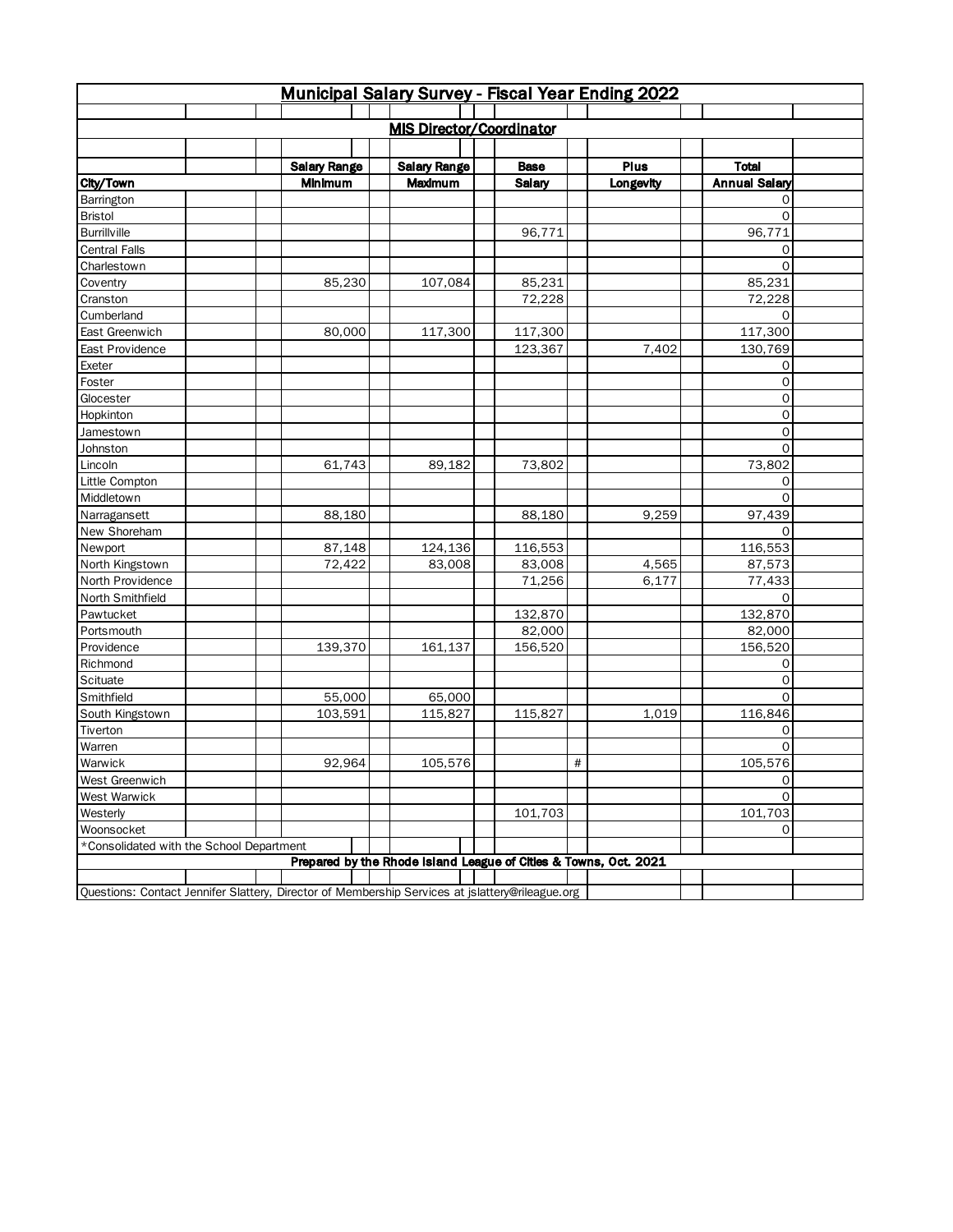|                                                                                                 |  |                     |                              |               | <b>Municipal Salary Survey - Fiscal Year Ending 2022</b> |                      |    |
|-------------------------------------------------------------------------------------------------|--|---------------------|------------------------------|---------------|----------------------------------------------------------|----------------------|----|
|                                                                                                 |  |                     |                              |               |                                                          |                      |    |
|                                                                                                 |  |                     | <b>Municipal Court Judge</b> |               |                                                          |                      |    |
|                                                                                                 |  |                     |                              |               |                                                          |                      |    |
|                                                                                                 |  | <b>Salary Range</b> | <b>Salary Range</b>          | <b>Base</b>   | <b>Plus</b>                                              | <b>Total</b>         |    |
| City/Town                                                                                       |  | <b>Minimum</b>      | Maximum                      | <b>Salary</b> | Longevity                                                | <b>Annual Salary</b> |    |
| Barrington                                                                                      |  |                     |                              |               |                                                          | 2,600 PT             |    |
| <b>Bristol</b>                                                                                  |  |                     |                              | 7,500         |                                                          | 7,500 PT             |    |
| Burrillville                                                                                    |  |                     |                              |               |                                                          | 0                    |    |
| <b>Central Falls</b>                                                                            |  |                     |                              | 14,000        |                                                          | 14,000 PT            |    |
| Charlestown                                                                                     |  |                     |                              | 7,446         |                                                          | 7,446 PT             |    |
| Coventry                                                                                        |  |                     |                              |               |                                                          | 14,560 PT            |    |
| Cranston                                                                                        |  |                     |                              | 10,000        |                                                          | 10,000 PT            |    |
| Cumberland                                                                                      |  |                     |                              | 8,319         |                                                          | 8,319 PT             |    |
| East Greenwich                                                                                  |  |                     |                              | 5,000         |                                                          | 5,000 PT             |    |
| East Providence                                                                                 |  |                     |                              | 14,071        |                                                          | 14,071               | PT |
| Exeter                                                                                          |  |                     |                              |               |                                                          | 0                    |    |
| Foster                                                                                          |  |                     |                              |               |                                                          | 0                    |    |
| Glocester                                                                                       |  |                     |                              |               |                                                          | 0                    |    |
| Hopkinton                                                                                       |  |                     |                              |               |                                                          | 0                    |    |
| Jamestown                                                                                       |  |                     |                              |               |                                                          | $\Omega$             |    |
| Johnston                                                                                        |  |                     |                              | 15,000        |                                                          | 15,000 PT            |    |
| Lincoln                                                                                         |  |                     |                              | 10,000        |                                                          | 10,000 PT            |    |
| Little Compton                                                                                  |  |                     |                              |               |                                                          | 0                    |    |
| Middletown                                                                                      |  |                     |                              |               |                                                          | 0                    |    |
| Narragansett                                                                                    |  |                     |                              | 20,800        |                                                          | 20,800 PT            |    |
| New Shoreham                                                                                    |  |                     |                              |               |                                                          | $\Omega$             |    |
| Newport                                                                                         |  | 35,794              | 35,794                       | 35,794        |                                                          | 35,794               |    |
| North Kingstown                                                                                 |  |                     |                              |               |                                                          | 0                    |    |
| North Providence                                                                                |  |                     |                              | 10,322        |                                                          | 10,322 PT            |    |
| North Smithfield                                                                                |  |                     |                              | 6,866         |                                                          | 6,866 PT             |    |
| Pawtucket                                                                                       |  |                     |                              | 24,231        |                                                          | 24,231               |    |
| Portsmouth                                                                                      |  |                     |                              | 4,500         |                                                          | 4,500 PT             |    |
| Providence                                                                                      |  |                     |                              | 55,437        |                                                          | 55,437               |    |
| Richmond                                                                                        |  |                     |                              |               |                                                          | 0                    |    |
| Scituate                                                                                        |  |                     |                              |               |                                                          | $\Omega$             |    |
| Smithfield                                                                                      |  |                     |                              | 7,000         |                                                          | 7,000 PT             |    |
| South Kingstown                                                                                 |  |                     |                              |               |                                                          | O                    |    |
| Tiverton                                                                                        |  |                     |                              | 12,500        |                                                          | 12,500 PT            |    |
| Warren                                                                                          |  |                     |                              | 9,395         |                                                          | 9,395 PT             |    |
| Warwick                                                                                         |  |                     |                              | 15,000        |                                                          | 15,000 PT            |    |
| West Greenwich                                                                                  |  |                     |                              |               |                                                          | $\mathsf{O}\xspace$  |    |
| West Warwick                                                                                    |  |                     |                              | 15,000        |                                                          | 15,000 PT            |    |
| Westerly                                                                                        |  |                     |                              | 15,000        |                                                          | 15,000 PT            |    |
| Woonsocket                                                                                      |  |                     |                              | 8,200         |                                                          | 8,200 PT             |    |
| Prepared by the Rhode Island League of Cities & Towns, Oct. 2021                                |  |                     |                              |               |                                                          |                      |    |
|                                                                                                 |  |                     |                              |               |                                                          |                      |    |
| Questions: Contact Jennifer Slattery, Director of Membership Services at jslattery@rileague.org |  |                     |                              |               |                                                          |                      |    |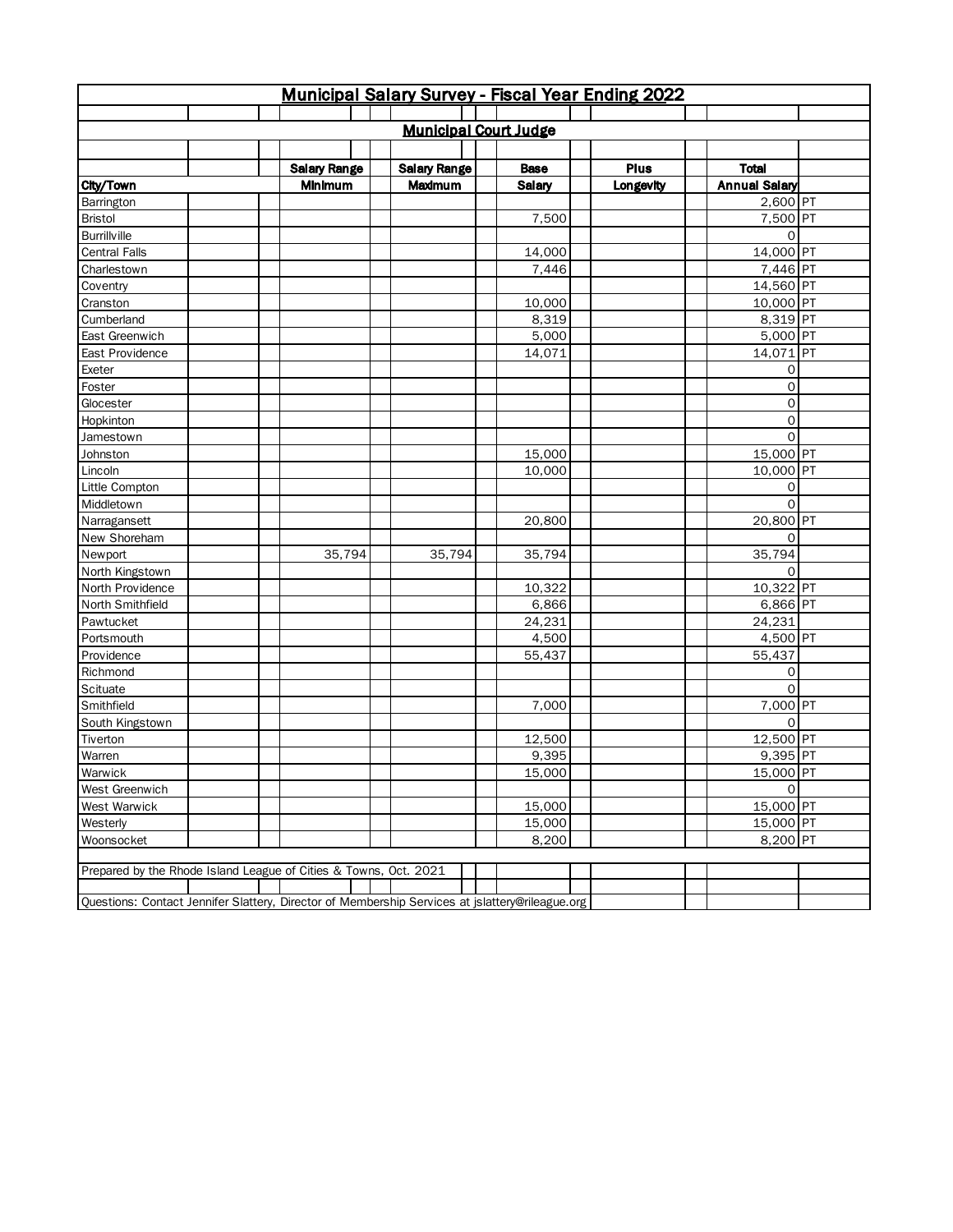|                                                                                                 | Municipal Salary Survey - Fiscal Year Ending 2022 |                     |                     |                           |                                                                  |                                |                                          |  |  |  |  |  |  |
|-------------------------------------------------------------------------------------------------|---------------------------------------------------|---------------------|---------------------|---------------------------|------------------------------------------------------------------|--------------------------------|------------------------------------------|--|--|--|--|--|--|
|                                                                                                 |                                                   |                     |                     |                           |                                                                  |                                |                                          |  |  |  |  |  |  |
|                                                                                                 |                                                   |                     |                     | <b>Personnel Director</b> |                                                                  |                                |                                          |  |  |  |  |  |  |
|                                                                                                 |                                                   |                     |                     |                           |                                                                  |                                |                                          |  |  |  |  |  |  |
|                                                                                                 |                                                   | <b>Salary Range</b> | <b>Salary Range</b> | <b>Base</b>               | Plus                                                             | <b>Total</b>                   |                                          |  |  |  |  |  |  |
| City/Town                                                                                       |                                                   | Minimum             | Maximum             | Salary                    | Longevity                                                        | <b>Annual Salary Part-Time</b> |                                          |  |  |  |  |  |  |
| Barrington                                                                                      |                                                   |                     |                     | 75,420                    | 3,620                                                            | 79,040                         |                                          |  |  |  |  |  |  |
| Bristol                                                                                         |                                                   |                     |                     | 17,838                    |                                                                  | 17,838 PT                      |                                          |  |  |  |  |  |  |
| Burrillville                                                                                    |                                                   |                     |                     |                           |                                                                  | $\Omega$                       |                                          |  |  |  |  |  |  |
| <b>Central Falls</b>                                                                            |                                                   |                     |                     | 71,750                    |                                                                  | 71,750                         |                                          |  |  |  |  |  |  |
| Charlestown                                                                                     |                                                   |                     |                     |                           |                                                                  | $\Omega$                       |                                          |  |  |  |  |  |  |
| Coventry                                                                                        |                                                   | 68,222              | 81,370              | 73,528                    |                                                                  | 73,528                         |                                          |  |  |  |  |  |  |
| Cranston                                                                                        |                                                   |                     |                     | 81,123                    |                                                                  | 81,123                         |                                          |  |  |  |  |  |  |
| Cumberland                                                                                      |                                                   |                     |                     | 77,879                    |                                                                  | 77,879                         |                                          |  |  |  |  |  |  |
| East Greenwich                                                                                  |                                                   |                     |                     |                           |                                                                  |                                | 0 Combined w/Adm Services/chief of staff |  |  |  |  |  |  |
| East Providence                                                                                 |                                                   |                     |                     | 86,700                    |                                                                  | 86,700                         |                                          |  |  |  |  |  |  |
| Exeter                                                                                          |                                                   |                     |                     |                           |                                                                  | $\circ$                        |                                          |  |  |  |  |  |  |
| Foster                                                                                          |                                                   |                     |                     |                           |                                                                  | $\circ$                        |                                          |  |  |  |  |  |  |
| Glocester                                                                                       |                                                   |                     |                     |                           |                                                                  | $\circ$                        |                                          |  |  |  |  |  |  |
| Hopkinton                                                                                       |                                                   |                     |                     |                           |                                                                  | $\circ$                        |                                          |  |  |  |  |  |  |
| Jamestown                                                                                       |                                                   |                     |                     |                           |                                                                  | $\circ$                        |                                          |  |  |  |  |  |  |
| Johnston                                                                                        |                                                   |                     |                     | 80,000                    |                                                                  | 80,000                         |                                          |  |  |  |  |  |  |
| Lincoln                                                                                         |                                                   | 61,743              | 89,182              | 68,432                    |                                                                  | 68,432                         |                                          |  |  |  |  |  |  |
| Little Compton                                                                                  |                                                   |                     |                     |                           |                                                                  | $\Omega$                       |                                          |  |  |  |  |  |  |
| Middletown                                                                                      |                                                   |                     |                     | 66,963                    |                                                                  | 66,963                         |                                          |  |  |  |  |  |  |
| Narragansett                                                                                    |                                                   | 63,000              | 82,000              | 78,030                    |                                                                  | 78,030                         |                                          |  |  |  |  |  |  |
| New Shoreham                                                                                    |                                                   |                     |                     |                           |                                                                  | 0                              |                                          |  |  |  |  |  |  |
| Newport                                                                                         |                                                   | 87,148              | 124,136             | 124,136                   |                                                                  | 124,136                        |                                          |  |  |  |  |  |  |
| North Kingstown                                                                                 |                                                   |                     |                     |                           |                                                                  | 0                              |                                          |  |  |  |  |  |  |
| North Providence                                                                                |                                                   | 95,000              |                     | 95,000                    |                                                                  | 95,000                         |                                          |  |  |  |  |  |  |
| North Smithfield                                                                                |                                                   |                     |                     |                           |                                                                  | $\Omega$                       |                                          |  |  |  |  |  |  |
| Pawtucket                                                                                       |                                                   | 73,274              | 89,998              | 84,460                    |                                                                  | 84,460                         |                                          |  |  |  |  |  |  |
| Portsmouth                                                                                      |                                                   |                     |                     | 102,832                   |                                                                  | 102,832                        |                                          |  |  |  |  |  |  |
| Providence                                                                                      |                                                   | 127,016             | 138,824             | 132,138                   |                                                                  | 132,138                        |                                          |  |  |  |  |  |  |
| Richmond                                                                                        |                                                   |                     |                     |                           |                                                                  | $\mathsf O$                    |                                          |  |  |  |  |  |  |
| Scituate                                                                                        |                                                   |                     |                     |                           |                                                                  | $\Omega$                       |                                          |  |  |  |  |  |  |
| Smithfield                                                                                      |                                                   |                     |                     | 86,000                    |                                                                  | 86,000                         |                                          |  |  |  |  |  |  |
| South Kingstown                                                                                 |                                                   | 103,591             | 115,827             | 107,669                   |                                                                  | 107,669                        |                                          |  |  |  |  |  |  |
| Tiverton                                                                                        |                                                   |                     |                     |                           |                                                                  | $\mathbf 0$                    |                                          |  |  |  |  |  |  |
| Warren                                                                                          |                                                   |                     |                     |                           |                                                                  | $\Omega$                       |                                          |  |  |  |  |  |  |
| Warwick                                                                                         |                                                   | 78,463              | 113,194             | 113,194                   |                                                                  | 113,194                        |                                          |  |  |  |  |  |  |
| West Greenwich                                                                                  |                                                   |                     |                     |                           |                                                                  | $\Omega$                       |                                          |  |  |  |  |  |  |
| West Warwick                                                                                    |                                                   |                     |                     | 93,500                    |                                                                  | 93,500                         |                                          |  |  |  |  |  |  |
| Westerly                                                                                        |                                                   |                     |                     | 91,350                    |                                                                  | 91,350                         |                                          |  |  |  |  |  |  |
| Woonsocket                                                                                      |                                                   | 59,248              | 64,597              | 64,597                    | 1,945                                                            | 66,542                         |                                          |  |  |  |  |  |  |
| *Consolidated with the School Department                                                        |                                                   |                     |                     |                           |                                                                  |                                |                                          |  |  |  |  |  |  |
|                                                                                                 |                                                   |                     |                     |                           | Prepared by the Rhode Island League of Cities & Towns, Oct. 2021 |                                |                                          |  |  |  |  |  |  |
| Questions: Contact Jennifer Slattery, Director of Membership Services at jslattery@rileague.org |                                                   |                     |                     |                           |                                                                  |                                |                                          |  |  |  |  |  |  |
|                                                                                                 |                                                   |                     |                     |                           |                                                                  |                                |                                          |  |  |  |  |  |  |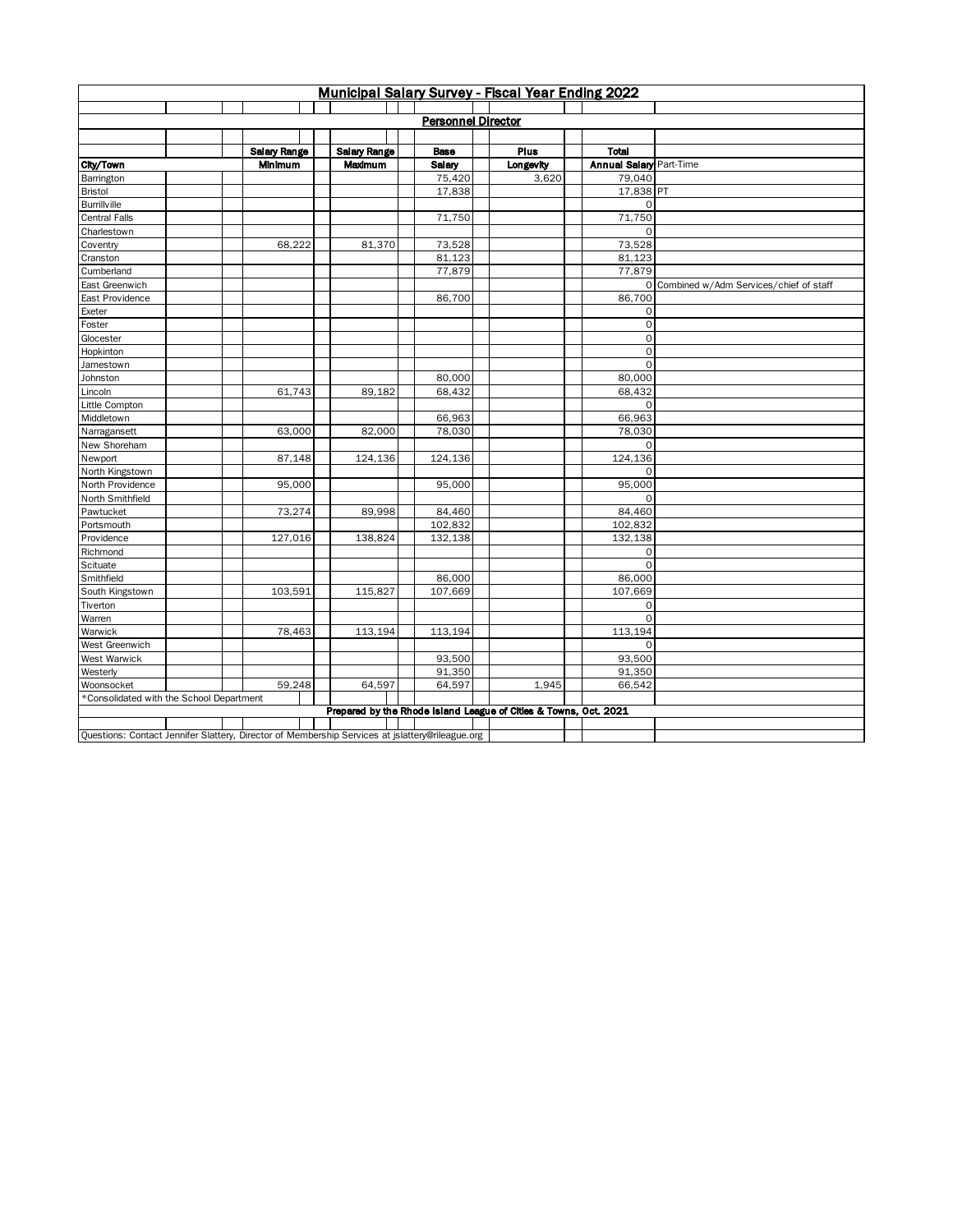| <b>Municipal Salary Survey - Fiscal Year Ending 2022</b>                                        |                     |                          |               |           |                      |  |  |  |  |  |  |
|-------------------------------------------------------------------------------------------------|---------------------|--------------------------|---------------|-----------|----------------------|--|--|--|--|--|--|
|                                                                                                 |                     |                          |               |           |                      |  |  |  |  |  |  |
|                                                                                                 |                     | <b>Planning Director</b> |               |           |                      |  |  |  |  |  |  |
|                                                                                                 |                     |                          |               |           |                      |  |  |  |  |  |  |
|                                                                                                 | <b>Salary Range</b> | <b>Salary Range</b>      | <b>Base</b>   | Plus      | <b>Total</b>         |  |  |  |  |  |  |
| City/Town                                                                                       | <b>Minimum</b>      | Maximum                  | <b>Salary</b> | Longevity | <b>Annual Salary</b> |  |  |  |  |  |  |
| Barrington                                                                                      |                     |                          | 98,000        |           | 98,000               |  |  |  |  |  |  |
| <b>Bristol</b>                                                                                  |                     |                          | 90,728        | 6,805     | 97,533               |  |  |  |  |  |  |
| <b>Burrillville</b>                                                                             |                     |                          | 92,770        |           | 92,770               |  |  |  |  |  |  |
| <b>Central Falls</b>                                                                            |                     |                          | 67,292        |           | 67,292               |  |  |  |  |  |  |
| Charlestown                                                                                     |                     |                          | 90,491        | 2,262     | 92,753               |  |  |  |  |  |  |
| Coventry                                                                                        | 89,243              | 103,557                  | 92,128        |           | 92,128               |  |  |  |  |  |  |
| Cranston                                                                                        |                     |                          | 89,160        |           | 89,160               |  |  |  |  |  |  |
| Cumberland                                                                                      |                     |                          | 84,163        |           | 84,163               |  |  |  |  |  |  |
| East Greenwich                                                                                  | 85,000              | 107,100                  | 107,100       |           | 107,100              |  |  |  |  |  |  |
| East Providence                                                                                 |                     |                          | 111,180       |           | 111,180              |  |  |  |  |  |  |
| Exeter                                                                                          |                     |                          | 40,364        |           | 40,364 PT            |  |  |  |  |  |  |
| Foster                                                                                          |                     |                          | 67,200        |           | 67,200               |  |  |  |  |  |  |
| Glocester                                                                                       |                     |                          |               |           | 0                    |  |  |  |  |  |  |
| Hopkinton                                                                                       |                     |                          |               |           | $\Omega$             |  |  |  |  |  |  |
| Jamestown                                                                                       |                     |                          |               | 7,006     | 83,447               |  |  |  |  |  |  |
| Johnston                                                                                        |                     |                          | 40,000        |           | 40,000 PT            |  |  |  |  |  |  |
| Lincoln                                                                                         | 61,743              | 89,182                   | 79,359        | 5,158     | 84,517               |  |  |  |  |  |  |
| Little Compton                                                                                  |                     |                          |               |           | 0                    |  |  |  |  |  |  |
| Middletown                                                                                      |                     |                          | 98,726        | 8.145     | 106,871              |  |  |  |  |  |  |
| Narragansett                                                                                    | 73,397              | 90,409                   | 89,106        |           | 89,106               |  |  |  |  |  |  |
| New Shoreham                                                                                    |                     |                          |               |           | 0                    |  |  |  |  |  |  |
| Newport                                                                                         | 94,120              | 134,067                  | 116,802       |           | 116,802              |  |  |  |  |  |  |
| North Kingstown                                                                                 | 91,033              | 99,005                   | 99,005        | 5,445     | 104,450              |  |  |  |  |  |  |
| North Providence                                                                                |                     |                          | 90,000        |           | 90,000               |  |  |  |  |  |  |
| North Smithfield                                                                                |                     |                          | 92,006        |           | 92,006               |  |  |  |  |  |  |
| Pawtucket                                                                                       | 71,700              | 89,124                   | 79,070        |           | 79,070               |  |  |  |  |  |  |
| Portsmouth                                                                                      |                     |                          | 102,832       |           | 102,832              |  |  |  |  |  |  |
| Providence                                                                                      | 133,374             | 145,777                  | 133,373       |           | 133,373              |  |  |  |  |  |  |
| Richmond                                                                                        |                     |                          | 63,373        |           | 63,373               |  |  |  |  |  |  |
| Scituate                                                                                        |                     |                          |               |           | 0                    |  |  |  |  |  |  |
| Smithfield                                                                                      |                     |                          | 81,074        |           | 81,074               |  |  |  |  |  |  |
| South Kingstown                                                                                 | 103,591             | 115,827                  | 107,669       |           | 107,669              |  |  |  |  |  |  |
| Tiverton                                                                                        |                     |                          | 87,000        |           | 87,000               |  |  |  |  |  |  |
| Warren                                                                                          |                     |                          | 71,089        |           | 71,089               |  |  |  |  |  |  |
| Warwick                                                                                         | 89,669              | 127,206                  | 106,000       |           | 106,000              |  |  |  |  |  |  |
| West Greenwich                                                                                  |                     |                          | 86,750        | 1,735     | 88,485               |  |  |  |  |  |  |
| <b>West Warwick</b>                                                                             |                     |                          | 78,224        |           | 78,224               |  |  |  |  |  |  |
| Westerly                                                                                        |                     |                          | 88,883        |           | 88,883               |  |  |  |  |  |  |
| Woonsocket                                                                                      |                     |                          | 89,122        |           | 89,122               |  |  |  |  |  |  |
| Prepared by the Rhode Island League of Cities & Towns, Oct. 2021                                |                     |                          |               |           |                      |  |  |  |  |  |  |
|                                                                                                 |                     |                          |               |           |                      |  |  |  |  |  |  |
| Questions: Contact Jennifer Slattery, Director of Membership Services at jslattery@rileague.org |                     |                          |               |           |                      |  |  |  |  |  |  |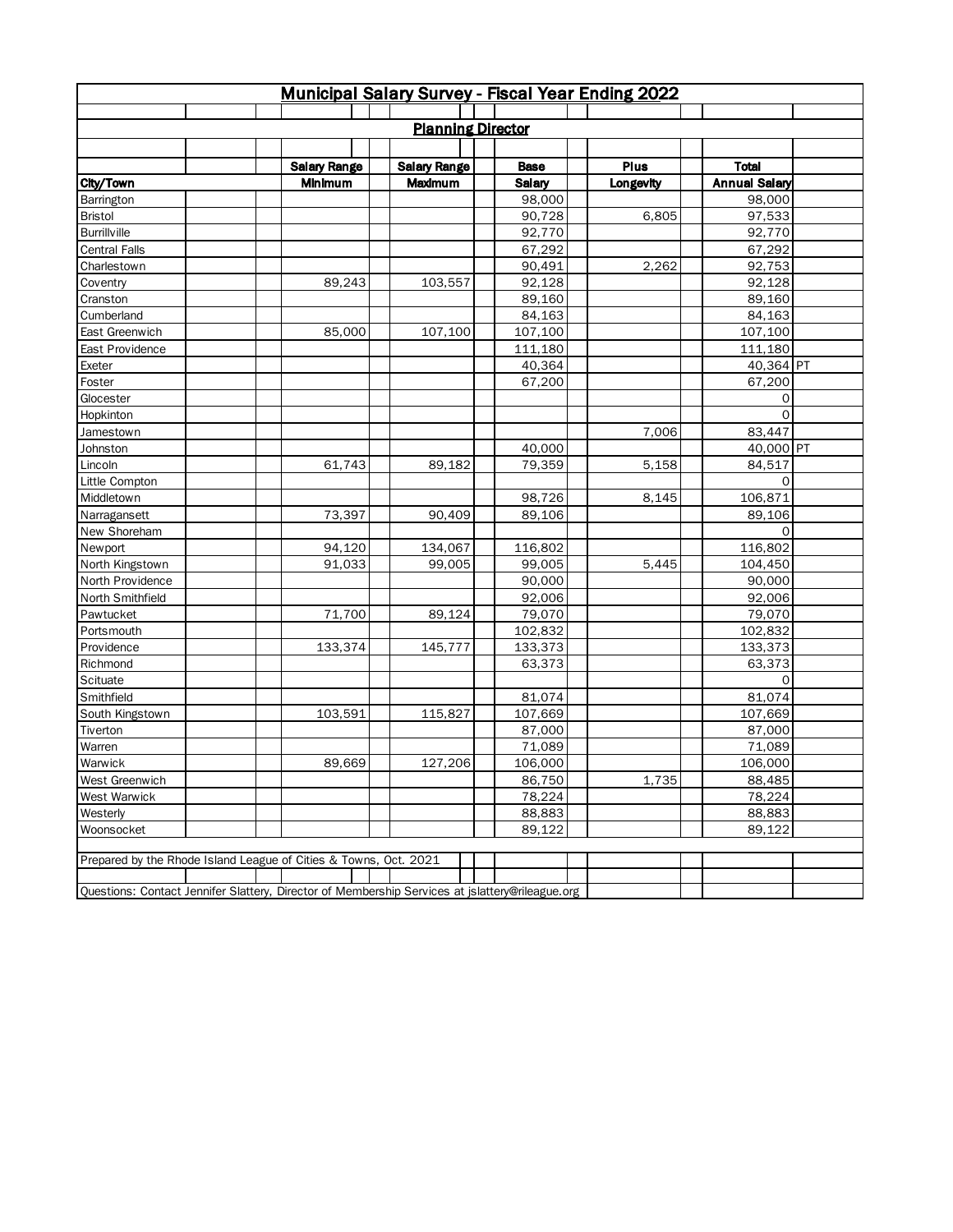| Municipal Salary Survey - Fiscal Year Ending 2022 |                                                                                                 |                     |               |           |                      |  |  |  |  |  |  |
|---------------------------------------------------|-------------------------------------------------------------------------------------------------|---------------------|---------------|-----------|----------------------|--|--|--|--|--|--|
|                                                   |                                                                                                 |                     |               |           |                      |  |  |  |  |  |  |
|                                                   |                                                                                                 | <b>Police Chief</b> |               |           |                      |  |  |  |  |  |  |
|                                                   |                                                                                                 |                     |               |           |                      |  |  |  |  |  |  |
|                                                   | <b>Salary Range</b>                                                                             | <b>Salary Range</b> | <b>Base</b>   | Plus      | <b>Total</b>         |  |  |  |  |  |  |
| City/Town                                         | <b>Minimum</b>                                                                                  | Maximum             | <b>Salary</b> | Longevity | <b>Annual Salary</b> |  |  |  |  |  |  |
| Barrington                                        |                                                                                                 |                     | 110,000       |           | 110,000              |  |  |  |  |  |  |
| <b>Bristol</b>                                    |                                                                                                 |                     | 108,000       |           | 108,000              |  |  |  |  |  |  |
| <b>Burrillville</b>                               |                                                                                                 |                     | 98,770        |           | 98,770               |  |  |  |  |  |  |
| <b>Central Falls</b>                              |                                                                                                 |                     | 89,830        |           | 89,830               |  |  |  |  |  |  |
| Charlestown                                       |                                                                                                 |                     | 103,023       | 10,302    | 113,325              |  |  |  |  |  |  |
| Coventry                                          |                                                                                                 |                     | 102,419       | 11,274    | 113,693              |  |  |  |  |  |  |
| Cranston                                          |                                                                                                 |                     | 127,219       |           | 127,219              |  |  |  |  |  |  |
| Cumberland                                        |                                                                                                 |                     | 94,275        |           | 94,275               |  |  |  |  |  |  |
| East Greenwich                                    | 95,000                                                                                          | 116,732             | 116,732       |           | 116,732              |  |  |  |  |  |  |
| East Providence                                   |                                                                                                 |                     | 113,759       | 10,238    | 123,997              |  |  |  |  |  |  |
| Exeter                                            |                                                                                                 |                     |               |           | 0                    |  |  |  |  |  |  |
| Foster                                            |                                                                                                 |                     | 86,250        |           | 86,250               |  |  |  |  |  |  |
| Glocester                                         |                                                                                                 |                     |               |           | 0                    |  |  |  |  |  |  |
| Hopkinton                                         |                                                                                                 |                     |               |           | $\Omega$             |  |  |  |  |  |  |
| Jamestown                                         |                                                                                                 |                     |               | 4,572     | 104,159              |  |  |  |  |  |  |
| Johnston                                          |                                                                                                 |                     | 120,000       |           | 120,000              |  |  |  |  |  |  |
| Lincoln                                           | 75,462                                                                                          | 102,904             | 88,676        | 7,094     | 95,770               |  |  |  |  |  |  |
| Little Compton                                    |                                                                                                 |                     | 89,628        |           | 89,628               |  |  |  |  |  |  |
| Middletown                                        |                                                                                                 |                     | 118,473       |           | 118,473              |  |  |  |  |  |  |
| Narragansett                                      | 78,645                                                                                          | 118,422             | 117,268       |           | 117,268              |  |  |  |  |  |  |
| New Shoreham                                      |                                                                                                 |                     | 127,000       |           | 127,000              |  |  |  |  |  |  |
| Newport                                           | 101,651                                                                                         | 144,793             | 144,793       | 21,719    | 166,512              |  |  |  |  |  |  |
| North Kingstown                                   | 94,791                                                                                          | 103,091             | 103,091       | 10,825    | 113,916              |  |  |  |  |  |  |
| North Providence                                  |                                                                                                 |                     | 116,409       |           | 116,409              |  |  |  |  |  |  |
| North Smithfield                                  |                                                                                                 |                     | 93,613        | 8,424     | 102,037              |  |  |  |  |  |  |
| Pawtucket                                         | 89,346                                                                                          | 116,000             | 111,435       |           | 111,435              |  |  |  |  |  |  |
| Portsmouth                                        |                                                                                                 |                     | 106,121       |           | 106,121              |  |  |  |  |  |  |
| Providence                                        |                                                                                                 |                     | 199,703       |           | 199,703              |  |  |  |  |  |  |
| Richmond                                          |                                                                                                 |                     | 94,000        |           | 94,000               |  |  |  |  |  |  |
| Scituate                                          |                                                                                                 |                     | 105,322       | 8,425     | 113,747              |  |  |  |  |  |  |
| Smithfield                                        |                                                                                                 |                     | 110,769       |           | 110,769              |  |  |  |  |  |  |
| South Kingstown                                   | 115,046                                                                                         | 127,282             | 119,124       | 2,675     | 121,799              |  |  |  |  |  |  |
| Tiverton                                          |                                                                                                 |                     | 92,000        | 6,900     | 98,900               |  |  |  |  |  |  |
| Warren                                            |                                                                                                 |                     | 96,866        |           | 96,866               |  |  |  |  |  |  |
| Warwick                                           |                                                                                                 |                     | 136,647       |           | 136,647              |  |  |  |  |  |  |
| West Greenwich                                    |                                                                                                 |                     | 112,368       | 5,618     | 117,986              |  |  |  |  |  |  |
| West Warwick                                      |                                                                                                 |                     | 99,433        | 12,926    | 112,359              |  |  |  |  |  |  |
| Westerly                                          |                                                                                                 |                     | 132,386       |           | 132,386              |  |  |  |  |  |  |
| Woonsocket                                        |                                                                                                 |                     | 96,500        | 5,456     | 101,956              |  |  |  |  |  |  |
|                                                   |                                                                                                 |                     |               |           |                      |  |  |  |  |  |  |
|                                                   | Prepared by the Rhode Island League of Cities & Towns, Oct. 2021                                |                     |               |           |                      |  |  |  |  |  |  |
|                                                   |                                                                                                 |                     |               |           |                      |  |  |  |  |  |  |
|                                                   | Questions: Contact Jennifer Slattery, Director of Membership Services at jslattery@rileague.org |                     |               |           |                      |  |  |  |  |  |  |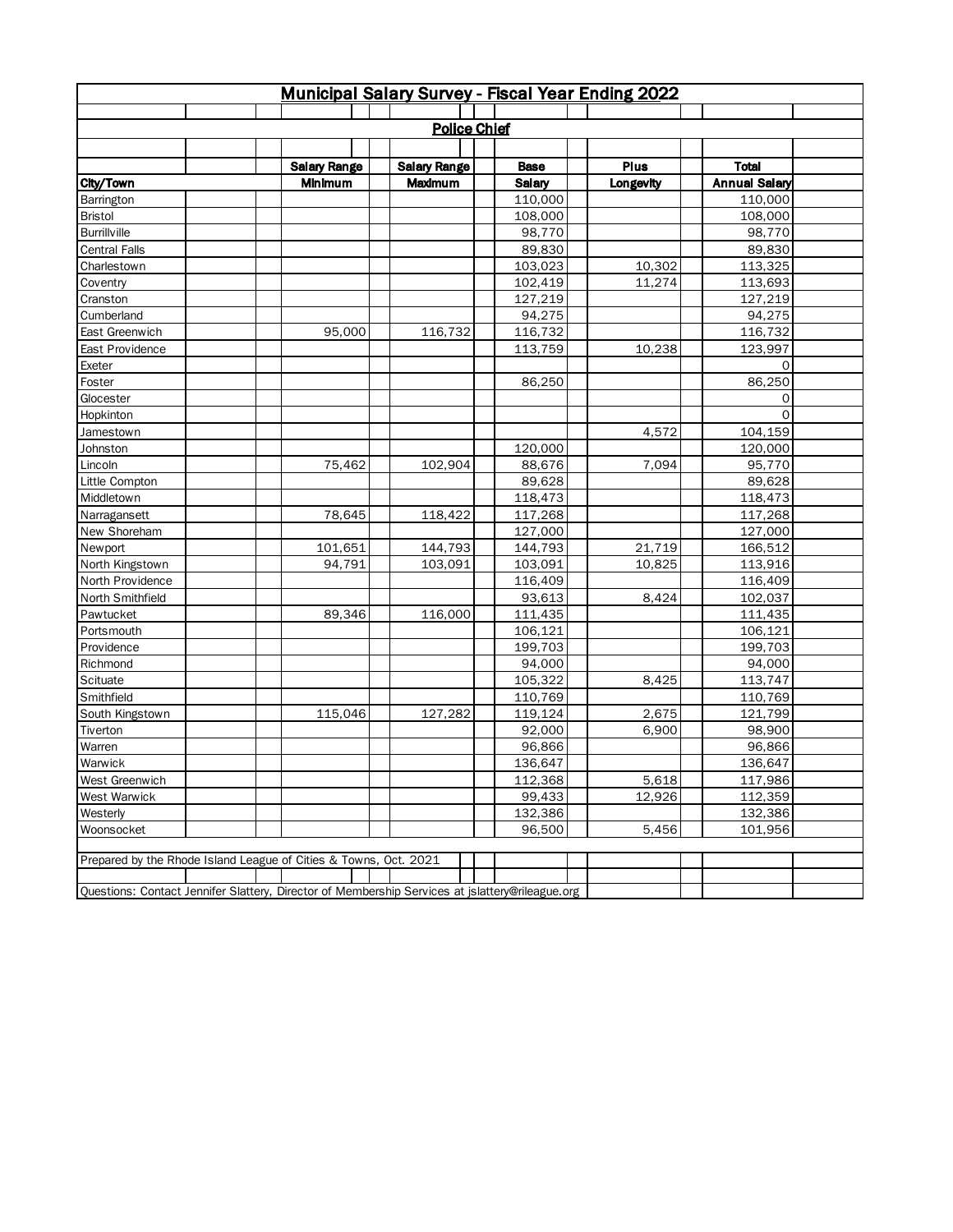| <b>Deputy Police Chief</b><br><b>Total</b><br><b>Salary Range</b><br><b>Salary Range</b><br>Plus<br><b>Base</b><br>City/Town<br><b>Minimum</b><br>Maximum<br>Longevity<br><b>Annual Salary</b><br>Salary<br>7,194<br>89,937<br>97,131 Captain<br>Barrington<br>Bristol<br>0<br>$\circ$<br><b>Burrillville</b><br>77,719<br><b>Central Falls</b><br>77,719<br>0<br>Coventry<br>0<br>Cranston<br>121,432<br>121,432<br>77,665<br>77,665<br>80,000<br>100,000<br>100,000<br>100,000<br>East Greenwich<br>100,427<br>109,465<br>East Providence<br>9,038<br>Exeter<br>0<br>0<br>Foster<br>0<br>Glocester<br>Hopkinton<br>0<br>$\mathsf{O}$<br>Jamestown<br>Johnston<br>91,488<br>91,488<br>Lincoln<br>0<br>Little Compton<br>0<br>0<br>Narragansett<br>0<br>New Shoreham<br>0<br>0<br>North Kingstown<br>0<br>North Providence<br>109,919<br>109,919<br>North Smithfield<br>81,967<br>7,376<br>89,343<br>Pawtucket<br>$\Omega$<br>93,523<br>101,760<br>Portsmouth<br>8,237<br>151,800<br>151,800<br>Providence<br>Richmond<br>0<br>91,882<br>101,989<br>Scituate<br>10,107<br>102,780<br>Smithfield<br>102,780<br>97,774<br>7,198<br>104,972<br>South Kingstown<br>78,000<br>5,850<br>83,850<br>Tiverton<br>77,416<br>Warren<br>77,416<br>129,790<br>129,790<br>Warwick<br>West Greenwich<br>85,488<br>2,565<br>88,053<br>$\mathsf{O}$<br><b>West Warwick</b><br>Westerly<br>0<br>85,733<br>Woonsocket<br>81,131<br>4,602<br>Prepared by the Rhode Island League of Cities & Towns, Oct. 2021<br>Questions: Contact Jennifer Slattery, Director of Membership Services at jslattery@rileague.org |             | <b>Municipal Salary Survey - Fiscal Year Ending 2022</b> |  |  |  |  |  |  |  |  |  |  |  |
|----------------------------------------------------------------------------------------------------------------------------------------------------------------------------------------------------------------------------------------------------------------------------------------------------------------------------------------------------------------------------------------------------------------------------------------------------------------------------------------------------------------------------------------------------------------------------------------------------------------------------------------------------------------------------------------------------------------------------------------------------------------------------------------------------------------------------------------------------------------------------------------------------------------------------------------------------------------------------------------------------------------------------------------------------------------------------------------------------------------------------------------------------------------------------------------------------------------------------------------------------------------------------------------------------------------------------------------------------------------------------------------------------------------------------------------------------------------------------------------------------------------------------------------------------------------------------------------------|-------------|----------------------------------------------------------|--|--|--|--|--|--|--|--|--|--|--|
|                                                                                                                                                                                                                                                                                                                                                                                                                                                                                                                                                                                                                                                                                                                                                                                                                                                                                                                                                                                                                                                                                                                                                                                                                                                                                                                                                                                                                                                                                                                                                                                              |             |                                                          |  |  |  |  |  |  |  |  |  |  |  |
|                                                                                                                                                                                                                                                                                                                                                                                                                                                                                                                                                                                                                                                                                                                                                                                                                                                                                                                                                                                                                                                                                                                                                                                                                                                                                                                                                                                                                                                                                                                                                                                              |             |                                                          |  |  |  |  |  |  |  |  |  |  |  |
|                                                                                                                                                                                                                                                                                                                                                                                                                                                                                                                                                                                                                                                                                                                                                                                                                                                                                                                                                                                                                                                                                                                                                                                                                                                                                                                                                                                                                                                                                                                                                                                              |             |                                                          |  |  |  |  |  |  |  |  |  |  |  |
|                                                                                                                                                                                                                                                                                                                                                                                                                                                                                                                                                                                                                                                                                                                                                                                                                                                                                                                                                                                                                                                                                                                                                                                                                                                                                                                                                                                                                                                                                                                                                                                              |             |                                                          |  |  |  |  |  |  |  |  |  |  |  |
|                                                                                                                                                                                                                                                                                                                                                                                                                                                                                                                                                                                                                                                                                                                                                                                                                                                                                                                                                                                                                                                                                                                                                                                                                                                                                                                                                                                                                                                                                                                                                                                              |             |                                                          |  |  |  |  |  |  |  |  |  |  |  |
|                                                                                                                                                                                                                                                                                                                                                                                                                                                                                                                                                                                                                                                                                                                                                                                                                                                                                                                                                                                                                                                                                                                                                                                                                                                                                                                                                                                                                                                                                                                                                                                              |             |                                                          |  |  |  |  |  |  |  |  |  |  |  |
|                                                                                                                                                                                                                                                                                                                                                                                                                                                                                                                                                                                                                                                                                                                                                                                                                                                                                                                                                                                                                                                                                                                                                                                                                                                                                                                                                                                                                                                                                                                                                                                              |             |                                                          |  |  |  |  |  |  |  |  |  |  |  |
|                                                                                                                                                                                                                                                                                                                                                                                                                                                                                                                                                                                                                                                                                                                                                                                                                                                                                                                                                                                                                                                                                                                                                                                                                                                                                                                                                                                                                                                                                                                                                                                              |             |                                                          |  |  |  |  |  |  |  |  |  |  |  |
|                                                                                                                                                                                                                                                                                                                                                                                                                                                                                                                                                                                                                                                                                                                                                                                                                                                                                                                                                                                                                                                                                                                                                                                                                                                                                                                                                                                                                                                                                                                                                                                              |             |                                                          |  |  |  |  |  |  |  |  |  |  |  |
|                                                                                                                                                                                                                                                                                                                                                                                                                                                                                                                                                                                                                                                                                                                                                                                                                                                                                                                                                                                                                                                                                                                                                                                                                                                                                                                                                                                                                                                                                                                                                                                              | Charlestown |                                                          |  |  |  |  |  |  |  |  |  |  |  |
|                                                                                                                                                                                                                                                                                                                                                                                                                                                                                                                                                                                                                                                                                                                                                                                                                                                                                                                                                                                                                                                                                                                                                                                                                                                                                                                                                                                                                                                                                                                                                                                              |             |                                                          |  |  |  |  |  |  |  |  |  |  |  |
|                                                                                                                                                                                                                                                                                                                                                                                                                                                                                                                                                                                                                                                                                                                                                                                                                                                                                                                                                                                                                                                                                                                                                                                                                                                                                                                                                                                                                                                                                                                                                                                              |             |                                                          |  |  |  |  |  |  |  |  |  |  |  |
|                                                                                                                                                                                                                                                                                                                                                                                                                                                                                                                                                                                                                                                                                                                                                                                                                                                                                                                                                                                                                                                                                                                                                                                                                                                                                                                                                                                                                                                                                                                                                                                              | Cumberland  |                                                          |  |  |  |  |  |  |  |  |  |  |  |
|                                                                                                                                                                                                                                                                                                                                                                                                                                                                                                                                                                                                                                                                                                                                                                                                                                                                                                                                                                                                                                                                                                                                                                                                                                                                                                                                                                                                                                                                                                                                                                                              |             |                                                          |  |  |  |  |  |  |  |  |  |  |  |
|                                                                                                                                                                                                                                                                                                                                                                                                                                                                                                                                                                                                                                                                                                                                                                                                                                                                                                                                                                                                                                                                                                                                                                                                                                                                                                                                                                                                                                                                                                                                                                                              |             |                                                          |  |  |  |  |  |  |  |  |  |  |  |
|                                                                                                                                                                                                                                                                                                                                                                                                                                                                                                                                                                                                                                                                                                                                                                                                                                                                                                                                                                                                                                                                                                                                                                                                                                                                                                                                                                                                                                                                                                                                                                                              |             |                                                          |  |  |  |  |  |  |  |  |  |  |  |
|                                                                                                                                                                                                                                                                                                                                                                                                                                                                                                                                                                                                                                                                                                                                                                                                                                                                                                                                                                                                                                                                                                                                                                                                                                                                                                                                                                                                                                                                                                                                                                                              |             |                                                          |  |  |  |  |  |  |  |  |  |  |  |
|                                                                                                                                                                                                                                                                                                                                                                                                                                                                                                                                                                                                                                                                                                                                                                                                                                                                                                                                                                                                                                                                                                                                                                                                                                                                                                                                                                                                                                                                                                                                                                                              |             |                                                          |  |  |  |  |  |  |  |  |  |  |  |
|                                                                                                                                                                                                                                                                                                                                                                                                                                                                                                                                                                                                                                                                                                                                                                                                                                                                                                                                                                                                                                                                                                                                                                                                                                                                                                                                                                                                                                                                                                                                                                                              |             |                                                          |  |  |  |  |  |  |  |  |  |  |  |
|                                                                                                                                                                                                                                                                                                                                                                                                                                                                                                                                                                                                                                                                                                                                                                                                                                                                                                                                                                                                                                                                                                                                                                                                                                                                                                                                                                                                                                                                                                                                                                                              |             |                                                          |  |  |  |  |  |  |  |  |  |  |  |
|                                                                                                                                                                                                                                                                                                                                                                                                                                                                                                                                                                                                                                                                                                                                                                                                                                                                                                                                                                                                                                                                                                                                                                                                                                                                                                                                                                                                                                                                                                                                                                                              |             |                                                          |  |  |  |  |  |  |  |  |  |  |  |
|                                                                                                                                                                                                                                                                                                                                                                                                                                                                                                                                                                                                                                                                                                                                                                                                                                                                                                                                                                                                                                                                                                                                                                                                                                                                                                                                                                                                                                                                                                                                                                                              |             |                                                          |  |  |  |  |  |  |  |  |  |  |  |
|                                                                                                                                                                                                                                                                                                                                                                                                                                                                                                                                                                                                                                                                                                                                                                                                                                                                                                                                                                                                                                                                                                                                                                                                                                                                                                                                                                                                                                                                                                                                                                                              |             |                                                          |  |  |  |  |  |  |  |  |  |  |  |
|                                                                                                                                                                                                                                                                                                                                                                                                                                                                                                                                                                                                                                                                                                                                                                                                                                                                                                                                                                                                                                                                                                                                                                                                                                                                                                                                                                                                                                                                                                                                                                                              | Middletown  |                                                          |  |  |  |  |  |  |  |  |  |  |  |
|                                                                                                                                                                                                                                                                                                                                                                                                                                                                                                                                                                                                                                                                                                                                                                                                                                                                                                                                                                                                                                                                                                                                                                                                                                                                                                                                                                                                                                                                                                                                                                                              |             |                                                          |  |  |  |  |  |  |  |  |  |  |  |
|                                                                                                                                                                                                                                                                                                                                                                                                                                                                                                                                                                                                                                                                                                                                                                                                                                                                                                                                                                                                                                                                                                                                                                                                                                                                                                                                                                                                                                                                                                                                                                                              |             |                                                          |  |  |  |  |  |  |  |  |  |  |  |
|                                                                                                                                                                                                                                                                                                                                                                                                                                                                                                                                                                                                                                                                                                                                                                                                                                                                                                                                                                                                                                                                                                                                                                                                                                                                                                                                                                                                                                                                                                                                                                                              | Newport     |                                                          |  |  |  |  |  |  |  |  |  |  |  |
|                                                                                                                                                                                                                                                                                                                                                                                                                                                                                                                                                                                                                                                                                                                                                                                                                                                                                                                                                                                                                                                                                                                                                                                                                                                                                                                                                                                                                                                                                                                                                                                              |             |                                                          |  |  |  |  |  |  |  |  |  |  |  |
|                                                                                                                                                                                                                                                                                                                                                                                                                                                                                                                                                                                                                                                                                                                                                                                                                                                                                                                                                                                                                                                                                                                                                                                                                                                                                                                                                                                                                                                                                                                                                                                              |             |                                                          |  |  |  |  |  |  |  |  |  |  |  |
|                                                                                                                                                                                                                                                                                                                                                                                                                                                                                                                                                                                                                                                                                                                                                                                                                                                                                                                                                                                                                                                                                                                                                                                                                                                                                                                                                                                                                                                                                                                                                                                              |             |                                                          |  |  |  |  |  |  |  |  |  |  |  |
|                                                                                                                                                                                                                                                                                                                                                                                                                                                                                                                                                                                                                                                                                                                                                                                                                                                                                                                                                                                                                                                                                                                                                                                                                                                                                                                                                                                                                                                                                                                                                                                              |             |                                                          |  |  |  |  |  |  |  |  |  |  |  |
|                                                                                                                                                                                                                                                                                                                                                                                                                                                                                                                                                                                                                                                                                                                                                                                                                                                                                                                                                                                                                                                                                                                                                                                                                                                                                                                                                                                                                                                                                                                                                                                              |             |                                                          |  |  |  |  |  |  |  |  |  |  |  |
|                                                                                                                                                                                                                                                                                                                                                                                                                                                                                                                                                                                                                                                                                                                                                                                                                                                                                                                                                                                                                                                                                                                                                                                                                                                                                                                                                                                                                                                                                                                                                                                              |             |                                                          |  |  |  |  |  |  |  |  |  |  |  |
|                                                                                                                                                                                                                                                                                                                                                                                                                                                                                                                                                                                                                                                                                                                                                                                                                                                                                                                                                                                                                                                                                                                                                                                                                                                                                                                                                                                                                                                                                                                                                                                              |             |                                                          |  |  |  |  |  |  |  |  |  |  |  |
|                                                                                                                                                                                                                                                                                                                                                                                                                                                                                                                                                                                                                                                                                                                                                                                                                                                                                                                                                                                                                                                                                                                                                                                                                                                                                                                                                                                                                                                                                                                                                                                              |             |                                                          |  |  |  |  |  |  |  |  |  |  |  |
|                                                                                                                                                                                                                                                                                                                                                                                                                                                                                                                                                                                                                                                                                                                                                                                                                                                                                                                                                                                                                                                                                                                                                                                                                                                                                                                                                                                                                                                                                                                                                                                              |             |                                                          |  |  |  |  |  |  |  |  |  |  |  |
|                                                                                                                                                                                                                                                                                                                                                                                                                                                                                                                                                                                                                                                                                                                                                                                                                                                                                                                                                                                                                                                                                                                                                                                                                                                                                                                                                                                                                                                                                                                                                                                              |             |                                                          |  |  |  |  |  |  |  |  |  |  |  |
|                                                                                                                                                                                                                                                                                                                                                                                                                                                                                                                                                                                                                                                                                                                                                                                                                                                                                                                                                                                                                                                                                                                                                                                                                                                                                                                                                                                                                                                                                                                                                                                              |             |                                                          |  |  |  |  |  |  |  |  |  |  |  |
|                                                                                                                                                                                                                                                                                                                                                                                                                                                                                                                                                                                                                                                                                                                                                                                                                                                                                                                                                                                                                                                                                                                                                                                                                                                                                                                                                                                                                                                                                                                                                                                              |             |                                                          |  |  |  |  |  |  |  |  |  |  |  |
|                                                                                                                                                                                                                                                                                                                                                                                                                                                                                                                                                                                                                                                                                                                                                                                                                                                                                                                                                                                                                                                                                                                                                                                                                                                                                                                                                                                                                                                                                                                                                                                              |             |                                                          |  |  |  |  |  |  |  |  |  |  |  |
|                                                                                                                                                                                                                                                                                                                                                                                                                                                                                                                                                                                                                                                                                                                                                                                                                                                                                                                                                                                                                                                                                                                                                                                                                                                                                                                                                                                                                                                                                                                                                                                              |             |                                                          |  |  |  |  |  |  |  |  |  |  |  |
|                                                                                                                                                                                                                                                                                                                                                                                                                                                                                                                                                                                                                                                                                                                                                                                                                                                                                                                                                                                                                                                                                                                                                                                                                                                                                                                                                                                                                                                                                                                                                                                              |             |                                                          |  |  |  |  |  |  |  |  |  |  |  |
|                                                                                                                                                                                                                                                                                                                                                                                                                                                                                                                                                                                                                                                                                                                                                                                                                                                                                                                                                                                                                                                                                                                                                                                                                                                                                                                                                                                                                                                                                                                                                                                              |             |                                                          |  |  |  |  |  |  |  |  |  |  |  |
|                                                                                                                                                                                                                                                                                                                                                                                                                                                                                                                                                                                                                                                                                                                                                                                                                                                                                                                                                                                                                                                                                                                                                                                                                                                                                                                                                                                                                                                                                                                                                                                              |             |                                                          |  |  |  |  |  |  |  |  |  |  |  |
|                                                                                                                                                                                                                                                                                                                                                                                                                                                                                                                                                                                                                                                                                                                                                                                                                                                                                                                                                                                                                                                                                                                                                                                                                                                                                                                                                                                                                                                                                                                                                                                              |             |                                                          |  |  |  |  |  |  |  |  |  |  |  |
|                                                                                                                                                                                                                                                                                                                                                                                                                                                                                                                                                                                                                                                                                                                                                                                                                                                                                                                                                                                                                                                                                                                                                                                                                                                                                                                                                                                                                                                                                                                                                                                              |             |                                                          |  |  |  |  |  |  |  |  |  |  |  |
|                                                                                                                                                                                                                                                                                                                                                                                                                                                                                                                                                                                                                                                                                                                                                                                                                                                                                                                                                                                                                                                                                                                                                                                                                                                                                                                                                                                                                                                                                                                                                                                              |             |                                                          |  |  |  |  |  |  |  |  |  |  |  |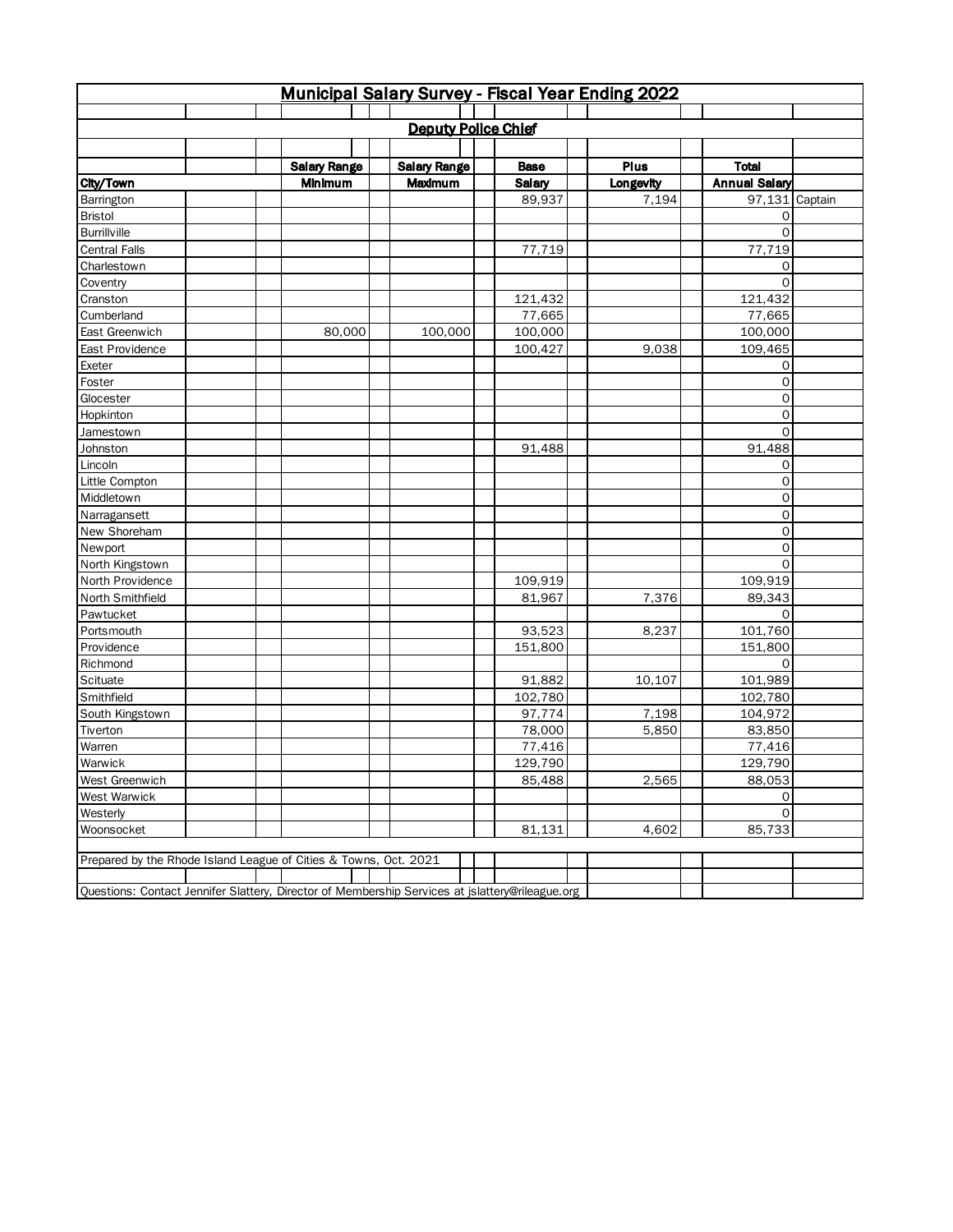|                                                                                                 |  | Municipal Salary Survey - Fiscal Year Ending 2022 |                     |             |           |                      |                      |  |
|-------------------------------------------------------------------------------------------------|--|---------------------------------------------------|---------------------|-------------|-----------|----------------------|----------------------|--|
|                                                                                                 |  |                                                   | Probate Judge       |             |           |                      |                      |  |
|                                                                                                 |  |                                                   |                     |             |           |                      |                      |  |
|                                                                                                 |  |                                                   |                     |             |           |                      |                      |  |
|                                                                                                 |  | <b>Salary Range</b>                               | <b>Salary Range</b> | <b>Base</b> | Plus      | <b>Total</b>         |                      |  |
| City/Town                                                                                       |  | Minimum                                           | Maximum             | Salary      | Longevity | <b>Annual Salary</b> |                      |  |
| Barrington                                                                                      |  |                                                   |                     |             |           | 3,000 PT             |                      |  |
| <b>Bristol</b>                                                                                  |  |                                                   |                     |             |           | $\Omega$             |                      |  |
| <b>Burrillville</b>                                                                             |  |                                                   |                     | 6,000       |           | 6,000 PT             |                      |  |
| <b>Central Falls</b>                                                                            |  |                                                   |                     | 12,000      |           | 12,000 PT            |                      |  |
| Charlestown                                                                                     |  |                                                   |                     | 24,000      |           | 24,000 PT            |                      |  |
| Coventry                                                                                        |  |                                                   |                     |             |           | 9,821 PT             |                      |  |
| Cranston                                                                                        |  |                                                   |                     | 17,500      |           | 17,500 PT            |                      |  |
| Cumberland                                                                                      |  |                                                   |                     | 8,105       |           | 8.105 PT             |                      |  |
| East Greenwich                                                                                  |  |                                                   |                     | 5,000       |           | 5,000 PT             |                      |  |
| East Providence                                                                                 |  |                                                   |                     | 14,071      |           | 14,071 PT            |                      |  |
| Exeter                                                                                          |  |                                                   |                     |             |           |                      | O Percentage of fees |  |
| Foster                                                                                          |  |                                                   |                     |             |           | $\mathbf 0$          |                      |  |
| Glocester                                                                                       |  |                                                   |                     |             |           | $\mathsf{O}$         |                      |  |
| Hopkinton                                                                                       |  |                                                   |                     |             |           | $\Omega$             |                      |  |
| Jamestown                                                                                       |  |                                                   |                     | 5,635       |           | 5,635 PT             |                      |  |
| Johnston                                                                                        |  |                                                   |                     | 7,500       |           | 7,500 PT             |                      |  |
| Lincoln                                                                                         |  |                                                   |                     | 7,000       |           | 7,000 PT             |                      |  |
| Little Compton                                                                                  |  |                                                   |                     | 5,642       |           | 5,642 PT             |                      |  |
| Middletown                                                                                      |  |                                                   |                     |             |           | 0                    |                      |  |
| Narragansett                                                                                    |  |                                                   |                     | 6,000       |           | 6,000 PT             |                      |  |
| New Shoreham                                                                                    |  |                                                   |                     |             |           | O                    |                      |  |
| Newport                                                                                         |  | 14,836                                            |                     | 14,836      |           | 14,836 PT            |                      |  |
| North Kingstown                                                                                 |  |                                                   |                     |             |           | O                    |                      |  |
| North Providence                                                                                |  |                                                   |                     | 7,730       |           | 7,730 PT             |                      |  |
| North Smithfield                                                                                |  |                                                   |                     | 4,369       |           | $4,369$ PT           |                      |  |
| Pawtucket                                                                                       |  | 17,000                                            | 19,720              | 17,999      |           | 17,999               |                      |  |
| Portsmouth                                                                                      |  |                                                   |                     | 2,000       |           | 2,000 PT             |                      |  |
| Providence                                                                                      |  |                                                   |                     | 60,538      |           | 60,538               |                      |  |
| Richmond                                                                                        |  |                                                   |                     | 3,600       |           | 3,600 PT             |                      |  |
| Scituate                                                                                        |  |                                                   |                     |             |           | $\circ$              |                      |  |
| Smithfield                                                                                      |  |                                                   |                     | 7,000       |           | 7,000 PT             |                      |  |
| South Kingstown                                                                                 |  |                                                   |                     | 7,000       |           | 7,000 PT             |                      |  |
| Tiverton                                                                                        |  |                                                   |                     | 8,500       |           | 8,500 PT             |                      |  |
| Warren                                                                                          |  |                                                   |                     | 3,438       |           | 3,438 PT             |                      |  |
| Warwick                                                                                         |  | 7,500                                             | 15,000              | 15,000      |           | 15,000 PT            |                      |  |
| West Greenwich                                                                                  |  |                                                   |                     |             |           | 0                    |                      |  |
| West Warwick                                                                                    |  |                                                   |                     | 7,500       |           | 7,500 PT             |                      |  |
| Westerly                                                                                        |  |                                                   |                     | 15,000      |           | 15,000 PT            |                      |  |
| Woonsocket                                                                                      |  |                                                   |                     | 3,900       |           | 3,900 PT             |                      |  |
|                                                                                                 |  |                                                   |                     |             |           |                      |                      |  |
| Prepared by the Rhode Island League of Cities & Towns, Oct. 2021                                |  |                                                   |                     |             |           |                      |                      |  |
|                                                                                                 |  |                                                   |                     |             |           |                      |                      |  |
| Questions: Contact Jennifer Slattery, Director of Membership Services at jslattery@rileague.org |  |                                                   |                     |             |           |                      |                      |  |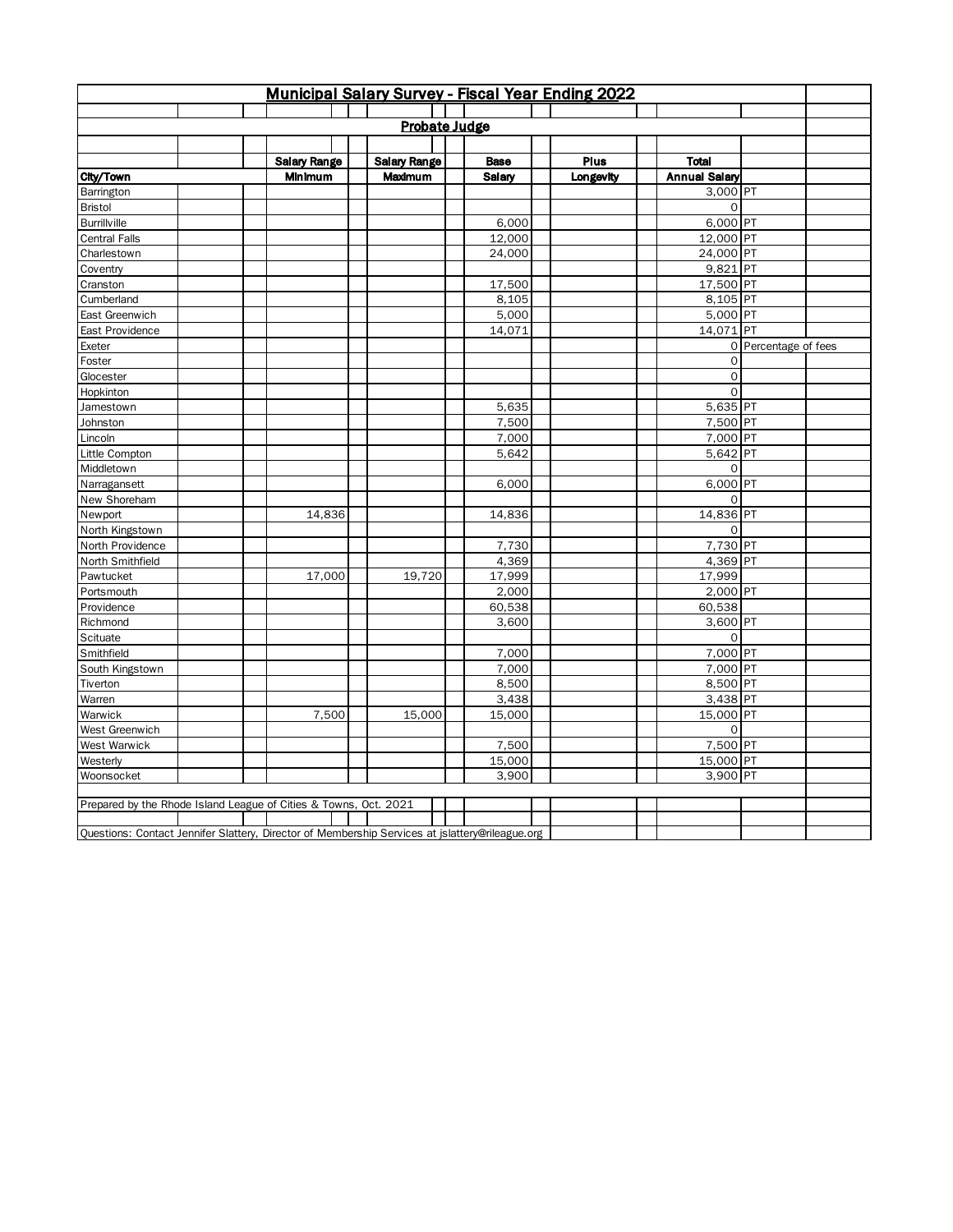| <b>Municipal Salary Survey - Fiscal Year Ending 2022</b> |                                                                                                 |                              |               |           |                      |  |  |  |  |  |  |
|----------------------------------------------------------|-------------------------------------------------------------------------------------------------|------------------------------|---------------|-----------|----------------------|--|--|--|--|--|--|
|                                                          |                                                                                                 |                              |               |           |                      |  |  |  |  |  |  |
|                                                          |                                                                                                 | <b>Public Works Director</b> |               |           |                      |  |  |  |  |  |  |
|                                                          |                                                                                                 |                              |               |           |                      |  |  |  |  |  |  |
|                                                          | <b>Salary Range</b>                                                                             | <b>Salary Range</b>          | <b>Base</b>   | Plus      | <b>Total</b>         |  |  |  |  |  |  |
| City/Town                                                | <b>Minimum</b>                                                                                  | Maximum                      | <b>Salary</b> | Longevity | <b>Annual Salary</b> |  |  |  |  |  |  |
| Barrington                                               |                                                                                                 |                              | 114,169       | 7,992     | 122,161              |  |  |  |  |  |  |
| <b>Bristol</b>                                           |                                                                                                 |                              | 90,274        |           | 90,274               |  |  |  |  |  |  |
| <b>Burrillville</b>                                      |                                                                                                 |                              | 98,770        |           | 98,770               |  |  |  |  |  |  |
| <b>Central Falls</b>                                     |                                                                                                 |                              | 80,872        |           | 80,872               |  |  |  |  |  |  |
| Charlestown                                              |                                                                                                 |                              | 103,023       | 10,302    | 113,325              |  |  |  |  |  |  |
| Coventry                                                 | 88,037                                                                                          | 101,184                      | 94,078        |           | 94,078               |  |  |  |  |  |  |
| Cranston                                                 |                                                                                                 |                              | 119,985       |           | 119,985              |  |  |  |  |  |  |
| Cumberland                                               |                                                                                                 |                              | 93,066        |           | 93,066               |  |  |  |  |  |  |
| East Greenwich                                           | 100,000                                                                                         | 117,263                      | 117,263       |           | 117,263              |  |  |  |  |  |  |
| East Providence                                          |                                                                                                 |                              | 107,100       |           | 107,100              |  |  |  |  |  |  |
| Exeter                                                   |                                                                                                 |                              | 76,220        | 1,500     | 77,720               |  |  |  |  |  |  |
| Foster                                                   |                                                                                                 |                              | 63,860        |           | 63,860               |  |  |  |  |  |  |
| Glocester                                                |                                                                                                 |                              |               |           | 0                    |  |  |  |  |  |  |
| Hopkinton                                                |                                                                                                 |                              |               |           | $\Omega$             |  |  |  |  |  |  |
| <b>Jamestown</b>                                         |                                                                                                 |                              |               | 8,875     | 107,022              |  |  |  |  |  |  |
| Johnston                                                 |                                                                                                 |                              | 85,000        |           | 85,000               |  |  |  |  |  |  |
| Lincoln                                                  | 75,462                                                                                          | 102,904                      | 90,235        | 5,865     | 96,100               |  |  |  |  |  |  |
| Little Compton                                           |                                                                                                 |                              | 28,845        |           | 28,845 PT            |  |  |  |  |  |  |
| Middletown                                               |                                                                                                 |                              | 97,902        | 7,098     | 105,000              |  |  |  |  |  |  |
| Narragansett                                             | 80,777                                                                                          | 120,900                      | 90,540        |           | 90,540               |  |  |  |  |  |  |
| New Shoreham                                             |                                                                                                 |                              |               |           | 0                    |  |  |  |  |  |  |
| Newport                                                  | 101,651                                                                                         | 144,793                      | 144,791       |           | 144,791              |  |  |  |  |  |  |
| North Kingstown                                          | 97,553                                                                                          | 105,187                      | 101,590       | 5,587     | 107,177              |  |  |  |  |  |  |
| North Providence                                         |                                                                                                 |                              | 95,000        | 9,025     | 104,025              |  |  |  |  |  |  |
| North Smithfield                                         |                                                                                                 |                              | 77,800        | 4,668     | 82,468               |  |  |  |  |  |  |
| Pawtucket                                                | 95,000                                                                                          | 119,000                      | 114,999       |           | 114,999              |  |  |  |  |  |  |
| Portsmouth                                               |                                                                                                 |                              | 102,471       | 10,247    | 112,718              |  |  |  |  |  |  |
| Providence                                               |                                                                                                 |                              | 132,137       |           | 132,137              |  |  |  |  |  |  |
| Richmond                                                 |                                                                                                 |                              | 75,800        | 3,791     | 79,591               |  |  |  |  |  |  |
| Scituate                                                 |                                                                                                 |                              |               |           | 0                    |  |  |  |  |  |  |
| Smithfield                                               |                                                                                                 |                              | 97,603        |           | 97,603               |  |  |  |  |  |  |
| South Kingstown                                          | 136,369                                                                                         | 147,829                      | 147,829       | 4,332     | 152,161              |  |  |  |  |  |  |
| Tiverton                                                 |                                                                                                 |                              | 88,434        |           | 88,434               |  |  |  |  |  |  |
| Warren                                                   |                                                                                                 |                              | 79,918        | 7,592     | 87,510               |  |  |  |  |  |  |
| Warwick                                                  | 109,110                                                                                         | 125,000                      | 125,000       |           | 125,000              |  |  |  |  |  |  |
| West Greenwich                                           |                                                                                                 |                              |               |           | 0                    |  |  |  |  |  |  |
| West Warwick                                             |                                                                                                 |                              | 79,178        |           | 79,178               |  |  |  |  |  |  |
| Westerly                                                 |                                                                                                 |                              | 109,000       |           | 109,000              |  |  |  |  |  |  |
| Woonsocket                                               |                                                                                                 |                              | 119,000       | 3,570     | 122,570              |  |  |  |  |  |  |
|                                                          |                                                                                                 |                              |               |           |                      |  |  |  |  |  |  |
|                                                          | Prepared by the Rhode Island League of Cities & Towns, Oct. 2021                                |                              |               |           |                      |  |  |  |  |  |  |
|                                                          | Questions: Contact Jennifer Slattery, Director of Membership Services at jslattery@rileague.org |                              |               |           |                      |  |  |  |  |  |  |
|                                                          |                                                                                                 |                              |               |           |                      |  |  |  |  |  |  |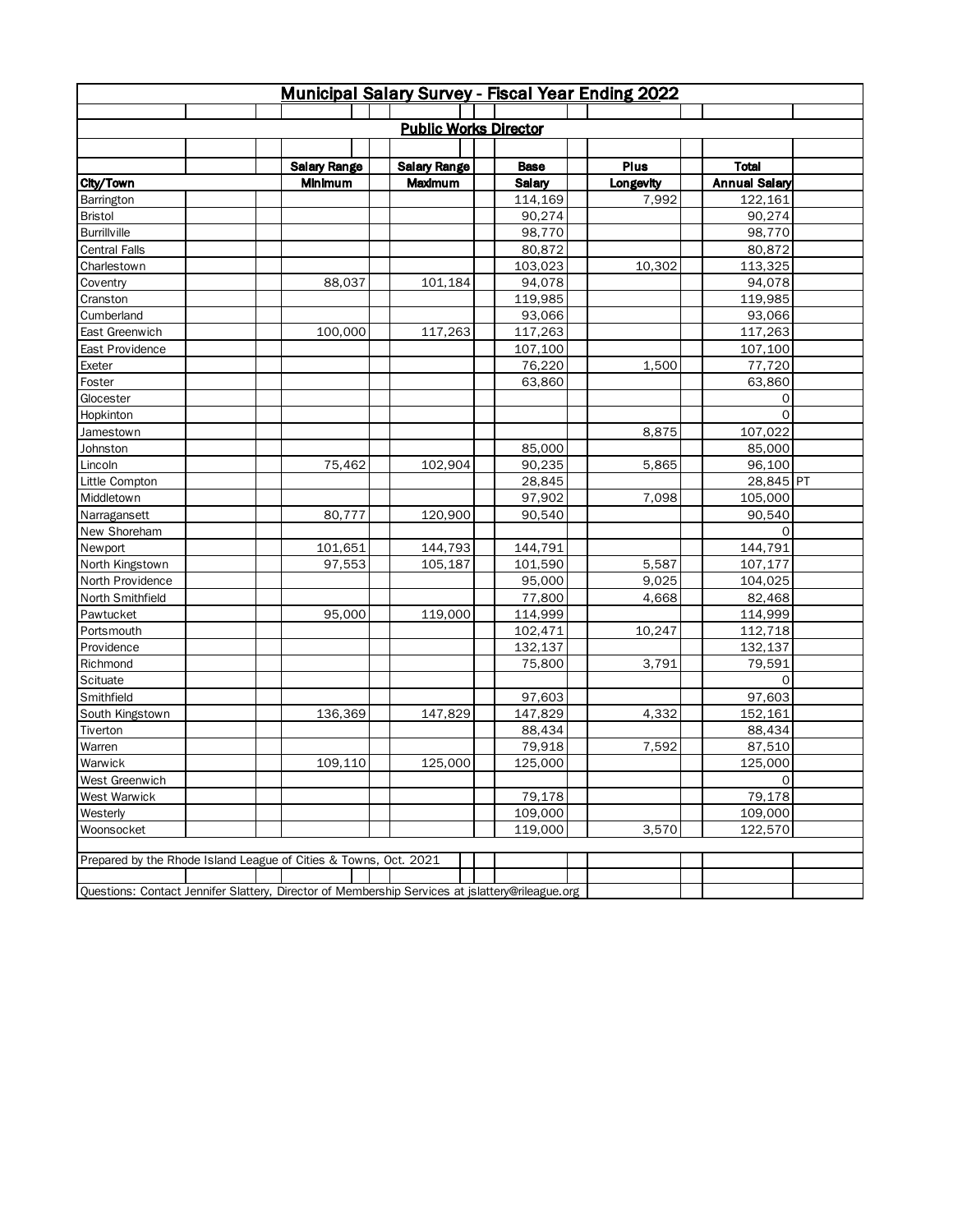| Municipal Salary Survey - Fiscal Year Ending 2022 |  |                                                                                                 |                                                                  |             |           |                      |  |  |  |  |  |
|---------------------------------------------------|--|-------------------------------------------------------------------------------------------------|------------------------------------------------------------------|-------------|-----------|----------------------|--|--|--|--|--|
|                                                   |  |                                                                                                 |                                                                  |             |           |                      |  |  |  |  |  |
|                                                   |  |                                                                                                 | <b>Purchasing Agent</b>                                          |             |           |                      |  |  |  |  |  |
|                                                   |  |                                                                                                 |                                                                  |             |           |                      |  |  |  |  |  |
|                                                   |  | <b>Salary Range</b>                                                                             | <b>Salary Range</b>                                              | <b>Base</b> | Plus      | <b>Total</b>         |  |  |  |  |  |
| City/Town                                         |  | <b>Minimum</b>                                                                                  | Maximum                                                          | Salary      | Longevity | <b>Annual Salary</b> |  |  |  |  |  |
| Barrington                                        |  |                                                                                                 |                                                                  |             |           | 0                    |  |  |  |  |  |
| Bristol                                           |  |                                                                                                 |                                                                  |             |           | 0                    |  |  |  |  |  |
| <b>Burrillville</b>                               |  |                                                                                                 |                                                                  |             |           | $\mathsf O$          |  |  |  |  |  |
| <b>Central Falls</b>                              |  |                                                                                                 |                                                                  |             |           | 0                    |  |  |  |  |  |
| Charlestown                                       |  |                                                                                                 |                                                                  |             |           | $\mathbf 0$          |  |  |  |  |  |
| Coventry                                          |  |                                                                                                 |                                                                  |             |           | 0                    |  |  |  |  |  |
| Cranston                                          |  |                                                                                                 |                                                                  | 96,868      |           | 96,868               |  |  |  |  |  |
| Cumberland                                        |  |                                                                                                 |                                                                  |             |           | 0                    |  |  |  |  |  |
| East Greenwich                                    |  | N/A                                                                                             |                                                                  |             |           | $\Omega$             |  |  |  |  |  |
| East Providence                                   |  |                                                                                                 |                                                                  | 70,565      |           | 70,565               |  |  |  |  |  |
| Exeter                                            |  |                                                                                                 |                                                                  |             |           | 0                    |  |  |  |  |  |
| Foster                                            |  |                                                                                                 |                                                                  |             |           | 0                    |  |  |  |  |  |
| Glocester                                         |  |                                                                                                 |                                                                  |             |           | 0                    |  |  |  |  |  |
| Hopkinton                                         |  |                                                                                                 |                                                                  |             |           | 0                    |  |  |  |  |  |
| Jamestown                                         |  |                                                                                                 |                                                                  |             |           | 0                    |  |  |  |  |  |
| Johnston                                          |  |                                                                                                 |                                                                  | 43,225      |           | 43,225               |  |  |  |  |  |
| Lincoln                                           |  | 48,022                                                                                          | 61,743                                                           | 54,960      | 3,298     | 58,258               |  |  |  |  |  |
| Little Compton                                    |  |                                                                                                 |                                                                  |             |           | 0                    |  |  |  |  |  |
| Middletown                                        |  |                                                                                                 |                                                                  |             |           | $\Omega$             |  |  |  |  |  |
| Narragansett                                      |  | 71,420                                                                                          |                                                                  | 71,420      | 6,070     | 77,490               |  |  |  |  |  |
| New Shoreham                                      |  |                                                                                                 |                                                                  |             |           | 0                    |  |  |  |  |  |
| Newport                                           |  | 43,637                                                                                          | 76,205                                                           | 77,020      |           | 77,020               |  |  |  |  |  |
| North Kingstown                                   |  | 39,211                                                                                          | 49,165                                                           | 49,165      | 2,563     | 51,728               |  |  |  |  |  |
| North Providence                                  |  | 79,169                                                                                          | 85,288                                                           | 79,169      | 9,105     | 88,274               |  |  |  |  |  |
| North Smithfield                                  |  |                                                                                                 |                                                                  |             |           | 0                    |  |  |  |  |  |
| Pawtucket                                         |  | 71,969                                                                                          | 83,319                                                           | 88,393      |           | 88,393               |  |  |  |  |  |
| Portsmouth                                        |  |                                                                                                 |                                                                  |             |           | $\Omega$             |  |  |  |  |  |
| Providence                                        |  | 90,280                                                                                          | 98,689                                                           | 90,279      |           | 90,279               |  |  |  |  |  |
| Richmond                                          |  |                                                                                                 |                                                                  |             |           | 0                    |  |  |  |  |  |
| Scituate                                          |  |                                                                                                 |                                                                  |             |           | 0                    |  |  |  |  |  |
| Smithfield                                        |  |                                                                                                 |                                                                  | 58,000      |           | 58,000               |  |  |  |  |  |
| South Kingstown                                   |  | 69,412                                                                                          | 76,987                                                           | 76,987      | 2,903     | 79,890               |  |  |  |  |  |
| Tiverton                                          |  |                                                                                                 |                                                                  |             |           | 0                    |  |  |  |  |  |
| Warren                                            |  |                                                                                                 |                                                                  |             |           | $\mathsf O$          |  |  |  |  |  |
| Warwick                                           |  |                                                                                                 |                                                                  |             |           | 87,862               |  |  |  |  |  |
| West Greenwich                                    |  |                                                                                                 |                                                                  |             |           | 0                    |  |  |  |  |  |
| West Warwick                                      |  |                                                                                                 |                                                                  |             |           | $\mathsf{O}$         |  |  |  |  |  |
| Westerly                                          |  |                                                                                                 |                                                                  | 79,833      |           | 79,833               |  |  |  |  |  |
| Woonsocket                                        |  |                                                                                                 |                                                                  |             |           | 0                    |  |  |  |  |  |
| *Consolidated with the School Department          |  |                                                                                                 | Prepared by the Rhode Island League of Cities & Towns, Oct. 2021 |             |           |                      |  |  |  |  |  |
|                                                   |  |                                                                                                 |                                                                  |             |           |                      |  |  |  |  |  |
|                                                   |  | Questions: Contact Jennifer Slattery, Director of Membership Services at jslattery@rileague.org |                                                                  |             |           |                      |  |  |  |  |  |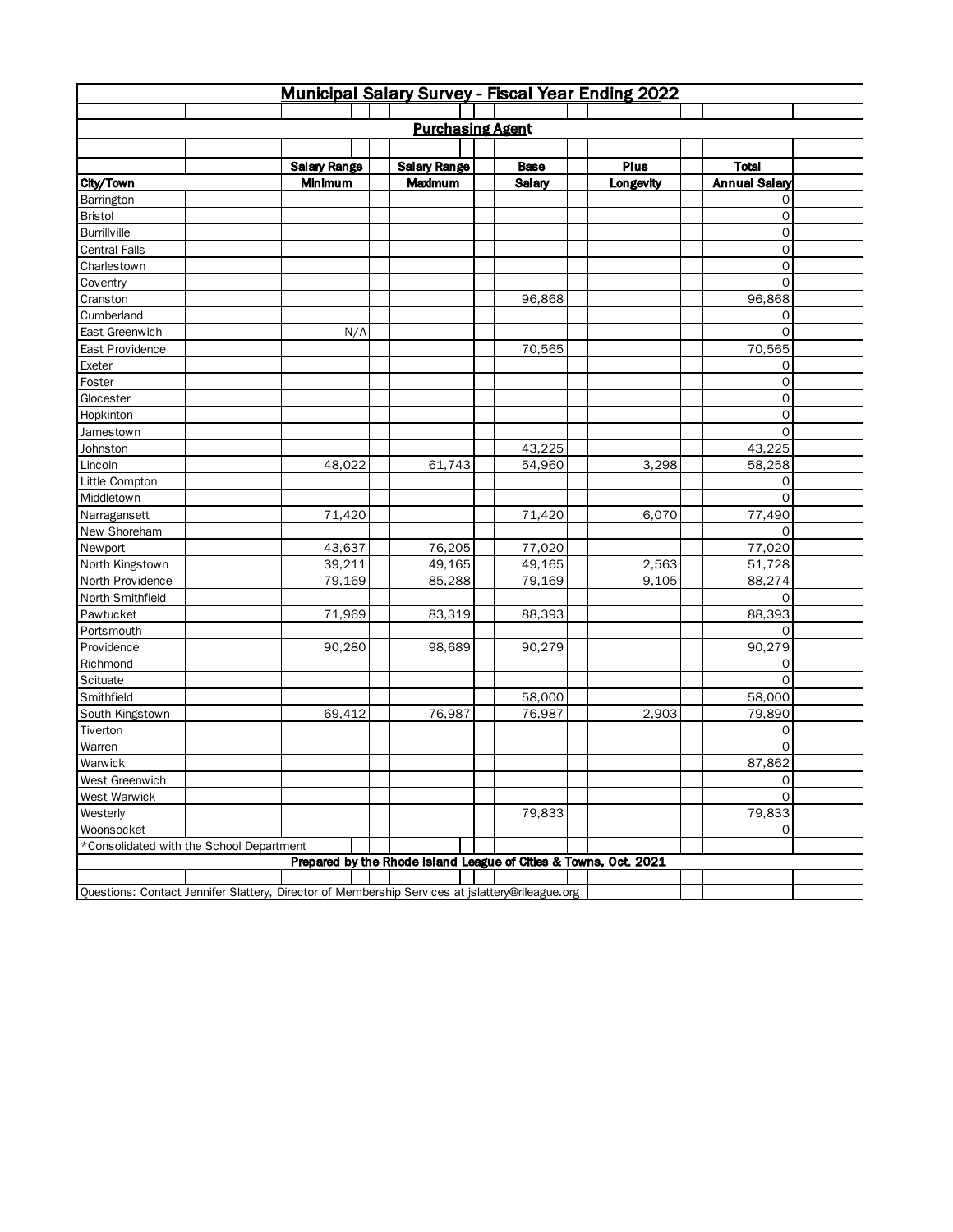| <b>Municipal Salary Survey - Fiscal Year Ending 2022</b>                                        |                     |                            |               |             |                      |  |  |  |  |  |  |
|-------------------------------------------------------------------------------------------------|---------------------|----------------------------|---------------|-------------|----------------------|--|--|--|--|--|--|
|                                                                                                 |                     |                            |               |             |                      |  |  |  |  |  |  |
|                                                                                                 |                     | <b>Recreation Director</b> |               |             |                      |  |  |  |  |  |  |
|                                                                                                 |                     |                            |               |             |                      |  |  |  |  |  |  |
|                                                                                                 | <b>Salary Range</b> | <b>Salary Range</b>        | <b>Base</b>   | <b>Plus</b> | <b>Total</b>         |  |  |  |  |  |  |
| City/Town                                                                                       | <b>Minimum</b>      | Maximum                    | <b>Salary</b> | Longevity   | <b>Annual Salary</b> |  |  |  |  |  |  |
| Barrington                                                                                      |                     |                            | 69,206        | 4,152       | 73,358               |  |  |  |  |  |  |
| <b>Bristol</b>                                                                                  |                     |                            | 76,844        | 5,763       | 82,607               |  |  |  |  |  |  |
| <b>Burrillville</b>                                                                             |                     |                            | 72,770        |             | 72,770               |  |  |  |  |  |  |
| <b>Central Falls</b>                                                                            |                     |                            | 58,077        |             | 58,077               |  |  |  |  |  |  |
| Charlestown                                                                                     |                     |                            | 84,784        | 4,239       | 89,023               |  |  |  |  |  |  |
| Coventry                                                                                        | 75,714              | 88,249                     | 81,481        |             | 81,481               |  |  |  |  |  |  |
| Cranston                                                                                        |                     |                            | 76,144        |             | 76,144               |  |  |  |  |  |  |
| Cumberland                                                                                      |                     |                            | 65,351        |             | 65,351               |  |  |  |  |  |  |
| East Greenwich                                                                                  | 95,000              | 105,000                    | 102,000       |             | 102,000              |  |  |  |  |  |  |
| East Providence                                                                                 |                     |                            | 66,300        | 5,740       | 72,040               |  |  |  |  |  |  |
| Exeter                                                                                          |                     |                            |               |             | $\Omega$             |  |  |  |  |  |  |
| Foster                                                                                          |                     |                            | 2,500         |             | 2,500 PT             |  |  |  |  |  |  |
| Glocester                                                                                       |                     |                            |               |             | 0                    |  |  |  |  |  |  |
| Hopkinton                                                                                       |                     |                            |               |             | $\Omega$             |  |  |  |  |  |  |
| Jamestown                                                                                       |                     |                            |               |             | 74,000               |  |  |  |  |  |  |
| Johnston                                                                                        |                     |                            | 74,291        |             | 74,291               |  |  |  |  |  |  |
| Lincoln                                                                                         | 54,585              | 68,603                     | 64,934        |             | 64,934               |  |  |  |  |  |  |
| Little Compton                                                                                  |                     |                            |               |             | 0                    |  |  |  |  |  |  |
| Middletown                                                                                      |                     |                            |               |             | $\Omega$             |  |  |  |  |  |  |
| Narragansett                                                                                    | 71,050              | 87,125                     | 79,500        |             | 79,500               |  |  |  |  |  |  |
| New Shoreham                                                                                    |                     |                            | 61,651        |             | 61,651               |  |  |  |  |  |  |
| Newport                                                                                         | 70,200              | 99,992                     | 99,701        |             | 99,701               |  |  |  |  |  |  |
| North Kingstown                                                                                 | 83,008              | 91,223                     | 89,729        | 2,613       | 92,342               |  |  |  |  |  |  |
| North Providence                                                                                |                     |                            | 68,582        | 7,887       | 76,469               |  |  |  |  |  |  |
| North Smithfield                                                                                |                     |                            | 23,372        |             | 23,372 PT            |  |  |  |  |  |  |
| Pawtucket                                                                                       | 59,276              | 68,553                     | 72,728        | 5,090       | 77,818               |  |  |  |  |  |  |
| Portsmouth                                                                                      |                     |                            | 64,505        |             | 64,505               |  |  |  |  |  |  |
| Providence                                                                                      | 104,483             | 114,191                    | 110,871       |             | 110,871              |  |  |  |  |  |  |
| Richmond                                                                                        |                     |                            | 12,736        |             | 12,736 PT            |  |  |  |  |  |  |
| Scituate                                                                                        |                     |                            | 40,800        |             |                      |  |  |  |  |  |  |
| Smithfield                                                                                      |                     |                            | 77,976        |             | 77,976               |  |  |  |  |  |  |
| South Kingstown                                                                                 | 103,591             | 115,827                    | 115,827       | 1,401       | 117,228              |  |  |  |  |  |  |
| Tiverton                                                                                        |                     |                            | 6,500         |             | 6,500 PT             |  |  |  |  |  |  |
| Warren                                                                                          |                     |                            | 21,803        |             | 21,803 PT            |  |  |  |  |  |  |
| Warwick                                                                                         |                     |                            | 100,000       |             | 100,000              |  |  |  |  |  |  |
| West Greenwich                                                                                  |                     |                            |               |             | 0                    |  |  |  |  |  |  |
| West Warwick                                                                                    |                     |                            |               |             | $\Omega$             |  |  |  |  |  |  |
| Westerly                                                                                        |                     |                            | 73,081        |             | 73,081               |  |  |  |  |  |  |
| Woonsocket                                                                                      | 49,584              | 54.464                     | 54,464        | 1,914       | 56,378               |  |  |  |  |  |  |
| Prepared by the Rhode Island League of Cities & Towns, Oct. 2021                                |                     |                            |               |             |                      |  |  |  |  |  |  |
|                                                                                                 |                     |                            |               |             |                      |  |  |  |  |  |  |
| Questions: Contact Jennifer Slattery, Director of Membership Services at jslattery@rileague.org |                     |                            |               |             |                      |  |  |  |  |  |  |
|                                                                                                 |                     |                            |               |             |                      |  |  |  |  |  |  |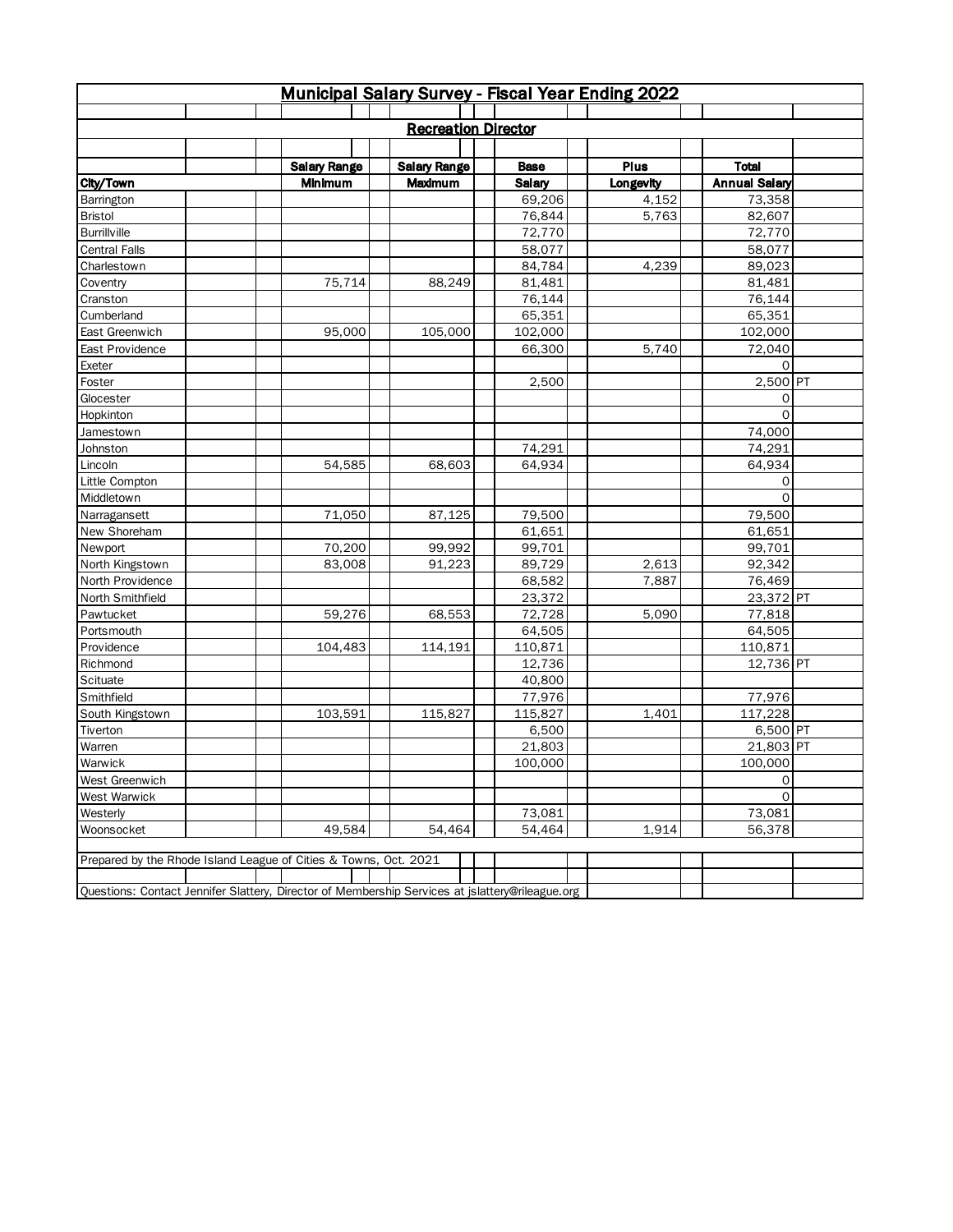| Municipal Salary Survey - Fiscal Year Ending 2022 |                                                                  |                                                                                                 |                       |             |           |                      |  |  |  |  |  |  |
|---------------------------------------------------|------------------------------------------------------------------|-------------------------------------------------------------------------------------------------|-----------------------|-------------|-----------|----------------------|--|--|--|--|--|--|
|                                                   |                                                                  |                                                                                                 |                       |             |           |                      |  |  |  |  |  |  |
|                                                   |                                                                  |                                                                                                 | <b>Sewer Official</b> |             |           |                      |  |  |  |  |  |  |
|                                                   |                                                                  |                                                                                                 |                       |             |           |                      |  |  |  |  |  |  |
|                                                   |                                                                  | <b>Salary Range</b>                                                                             | <b>Salary Range</b>   | <b>Base</b> | Plus      | <b>Total</b>         |  |  |  |  |  |  |
| City/Town                                         |                                                                  | <b>Minimum</b>                                                                                  | Maximum               | Salary      | Longevity | <b>Annual Salary</b> |  |  |  |  |  |  |
| Barrington                                        |                                                                  |                                                                                                 |                       |             |           | 0                    |  |  |  |  |  |  |
| Bristol                                           |                                                                  |                                                                                                 |                       | 86,245      | 6,468     | 92,713               |  |  |  |  |  |  |
| <b>Burrillville</b>                               |                                                                  |                                                                                                 |                       | 102,939     |           | 102,939              |  |  |  |  |  |  |
| <b>Central Falls</b>                              |                                                                  |                                                                                                 |                       |             |           | 0                    |  |  |  |  |  |  |
| Charlestown                                       |                                                                  |                                                                                                 |                       |             |           | 0                    |  |  |  |  |  |  |
| Coventry                                          |                                                                  |                                                                                                 |                       |             |           | 0                    |  |  |  |  |  |  |
| Cranston                                          |                                                                  |                                                                                                 |                       | 89,648      |           | 89,648               |  |  |  |  |  |  |
| Cumberland                                        |                                                                  |                                                                                                 |                       | 27.93/hr    | 3,733     | 50,833               |  |  |  |  |  |  |
| East Greenwich                                    |                                                                  | 83,500                                                                                          | 96,127                | 96,127      | 4,806     | 100,933              |  |  |  |  |  |  |
| East Providence                                   |                                                                  |                                                                                                 |                       |             |           | 0                    |  |  |  |  |  |  |
| Exeter                                            |                                                                  |                                                                                                 |                       |             |           | 0                    |  |  |  |  |  |  |
| Foster                                            |                                                                  |                                                                                                 |                       |             |           | $\mathsf O$          |  |  |  |  |  |  |
| Glocester                                         |                                                                  |                                                                                                 |                       |             |           | $\mathsf{O}$         |  |  |  |  |  |  |
| Hopkinton                                         |                                                                  |                                                                                                 |                       |             |           | $\mathbf 0$          |  |  |  |  |  |  |
| Jamestown                                         |                                                                  |                                                                                                 |                       |             | 6,286     | 78,582               |  |  |  |  |  |  |
| Johnston                                          |                                                                  |                                                                                                 |                       |             |           | 0                    |  |  |  |  |  |  |
| Lincoln                                           |                                                                  |                                                                                                 |                       |             |           | $\mathbf 0$          |  |  |  |  |  |  |
| Little Compton                                    |                                                                  |                                                                                                 |                       |             |           | 0                    |  |  |  |  |  |  |
| Middletown                                        |                                                                  |                                                                                                 |                       |             |           | 0                    |  |  |  |  |  |  |
| Narragansett                                      |                                                                  | 84,995                                                                                          |                       | 84,995      |           | 84,995               |  |  |  |  |  |  |
| New Shoreham                                      |                                                                  |                                                                                                 |                       | 87,709      |           | 87,709               |  |  |  |  |  |  |
| Newport                                           |                                                                  | 75,814                                                                                          | 107,991               | 97,625      |           | 97,625               |  |  |  |  |  |  |
| North Kingstown                                   |                                                                  |                                                                                                 |                       |             |           | 0                    |  |  |  |  |  |  |
| North Providence                                  |                                                                  |                                                                                                 |                       |             |           | 0                    |  |  |  |  |  |  |
| North Smithfield                                  |                                                                  |                                                                                                 |                       | 74,318      | 4,226     | 78,544               |  |  |  |  |  |  |
| Pawtucket                                         |                                                                  | 42,811                                                                                          | 49,236                | 52,235      | 2,904     | 55,139               |  |  |  |  |  |  |
| Portsmouth                                        |                                                                  |                                                                                                 |                       |             |           | $\Omega$             |  |  |  |  |  |  |
| Providence                                        |                                                                  |                                                                                                 |                       | 74,994      |           | 74,994               |  |  |  |  |  |  |
| Richmond                                          |                                                                  |                                                                                                 |                       |             |           | 0                    |  |  |  |  |  |  |
| Scituate                                          |                                                                  |                                                                                                 |                       |             |           | 0                    |  |  |  |  |  |  |
| Smithfield                                        |                                                                  |                                                                                                 |                       |             |           | 0                    |  |  |  |  |  |  |
| South Kingstown                                   |                                                                  | 86,247                                                                                          | 93,053                | 93,053      | 1,147     | 94,200               |  |  |  |  |  |  |
| Tiverton                                          |                                                                  |                                                                                                 |                       |             |           | 0                    |  |  |  |  |  |  |
| Warren                                            |                                                                  |                                                                                                 |                       |             |           | 0                    |  |  |  |  |  |  |
| Warwick                                           |                                                                  |                                                                                                 |                       |             |           | 112,711              |  |  |  |  |  |  |
| West Greenwich<br>West Warwick                    |                                                                  |                                                                                                 |                       | 86,000      |           | 0<br>86,000          |  |  |  |  |  |  |
|                                                   |                                                                  |                                                                                                 |                       |             |           |                      |  |  |  |  |  |  |
| Westerly<br>Woonsocket                            |                                                                  | 61,927                                                                                          | 66,746                | 66,746      |           | 0<br>71,101          |  |  |  |  |  |  |
|                                                   |                                                                  |                                                                                                 |                       |             | 4,355     |                      |  |  |  |  |  |  |
|                                                   | Prepared by the Rhode Island League of Cities & Towns, Oct. 2021 |                                                                                                 |                       |             |           |                      |  |  |  |  |  |  |
|                                                   |                                                                  |                                                                                                 |                       |             |           |                      |  |  |  |  |  |  |
|                                                   |                                                                  | Questions: Contact Jennifer Slattery, Director of Membership Services at jslattery@rileague.org |                       |             |           |                      |  |  |  |  |  |  |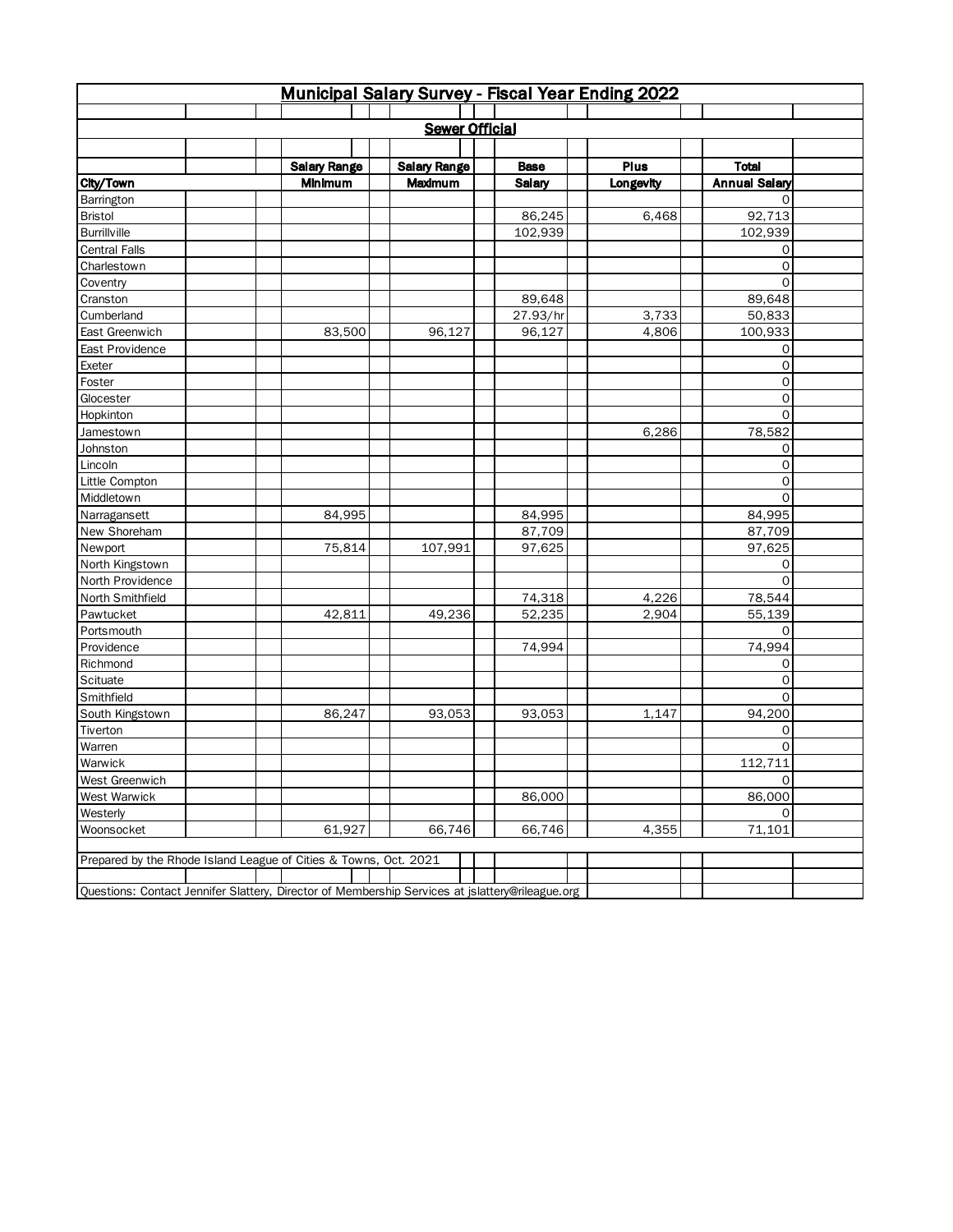|                                                                                                 |                     | Municipal Salary Survey - Fiscal Year Ending 2022 |                    |           |                        |                                   |                                 |
|-------------------------------------------------------------------------------------------------|---------------------|---------------------------------------------------|--------------------|-----------|------------------------|-----------------------------------|---------------------------------|
|                                                                                                 |                     | <b>Solicitor</b>                                  |                    |           |                        |                                   |                                 |
|                                                                                                 |                     |                                                   |                    |           |                        |                                   |                                 |
|                                                                                                 |                     |                                                   |                    |           |                        |                                   |                                 |
|                                                                                                 | <b>Salary Range</b> | <b>Salary Range</b>                               | <b>Base</b>        | Plus      | <b>Total</b>           |                                   |                                 |
| City/Town                                                                                       | Minimum             | Maximum                                           | Salary             | Longevity | <b>Annual Salary</b>   |                                   |                                 |
| Barrington                                                                                      |                     |                                                   |                    |           | $\circ$                |                                   |                                 |
| <b>Bristol</b>                                                                                  |                     |                                                   |                    |           | $\circ$<br>$\Omega$    |                                   |                                 |
| <b>Burrillville</b>                                                                             |                     |                                                   |                    |           |                        |                                   |                                 |
| <b>Central Falls</b>                                                                            |                     |                                                   | 83,980             |           | 83,980                 |                                   |                                 |
| Charlestown                                                                                     |                     |                                                   |                    |           | $\mathbf 0$<br>$\circ$ |                                   |                                 |
| Coventry                                                                                        |                     |                                                   |                    |           |                        |                                   |                                 |
| Cranston                                                                                        |                     |                                                   | 84,000<br>122,400  |           | 84,000<br>122,400      |                                   |                                 |
| Cumberland                                                                                      |                     |                                                   |                    |           |                        |                                   |                                 |
| East Greenwich                                                                                  |                     |                                                   | 195,000            |           | 195,000                |                                   |                                 |
| East Providence                                                                                 |                     |                                                   | 170,000            |           | 170,000                |                                   |                                 |
| Exeter                                                                                          |                     |                                                   |                    |           | $\circ$                |                                   |                                 |
| Foster                                                                                          |                     |                                                   | 67,500             |           |                        | 67,500 Plus hourly for litigation |                                 |
| Glocester                                                                                       |                     |                                                   |                    |           | $\circ$<br>$\circ$     |                                   |                                 |
| Hopkinton                                                                                       |                     |                                                   |                    |           |                        |                                   |                                 |
| Jamestown                                                                                       |                     |                                                   |                    |           | $\Omega$               |                                   |                                 |
| Johnston                                                                                        |                     |                                                   | 52,000             |           | 52,000 PT              |                                   |                                 |
| Lincoln                                                                                         |                     |                                                   | 35,189             |           | 35,189                 |                                   |                                 |
| Little Compton                                                                                  |                     |                                                   | 52,800             |           | 52,800                 |                                   |                                 |
| Middletown                                                                                      |                     |                                                   |                    |           | $\circ$                |                                   |                                 |
| Narragansett                                                                                    |                     |                                                   | 90,000             |           | 90,000 PT              |                                   |                                 |
| New Shoreham                                                                                    |                     |                                                   |                    |           | $\Omega$               |                                   |                                 |
| Newport                                                                                         | 88,333              |                                                   | 88,333             |           | 88,333                 |                                   |                                 |
| North Kingstown                                                                                 |                     |                                                   |                    |           | $\circ$                |                                   |                                 |
| North Providence                                                                                |                     |                                                   | 61,535             | 5,230     | 66,765                 |                                   |                                 |
| North Smithfield                                                                                |                     |                                                   | 64,504             |           | 64,504                 |                                   |                                 |
| Pawtucket                                                                                       | 71,700              | 89,124                                            | 85,143             |           | 85,143                 |                                   |                                 |
| Portsmouth                                                                                      |                     |                                                   | 131,500            |           | 131,500                |                                   |                                 |
| Providence                                                                                      | 139,370             | 161,137                                           | 161,136            |           | 161,136                |                                   |                                 |
| Richmond                                                                                        |                     |                                                   |                    |           | $\circ$                |                                   |                                 |
| Scituate                                                                                        |                     |                                                   | 120,000            |           | 120,000                |                                   |                                 |
| Smithfield                                                                                      |                     |                                                   |                    |           | $\circ$<br>$\Omega$    |                                   |                                 |
| South Kingstown                                                                                 |                     |                                                   |                    |           |                        |                                   |                                 |
| Tiverton                                                                                        |                     |                                                   | 100,000<br>104,097 |           | 100,000                |                                   |                                 |
| Warren                                                                                          |                     |                                                   |                    |           | 104,097                |                                   |                                 |
| Warwick                                                                                         |                     |                                                   |                    |           | $\circ$                |                                   |                                 |
| West Greenwich                                                                                  |                     |                                                   |                    |           | $\circ$<br>$\Omega$    |                                   |                                 |
| West Warwick                                                                                    |                     |                                                   |                    |           |                        |                                   |                                 |
| Westerly                                                                                        |                     |                                                   | 51,600             |           | 51,600 PT              |                                   | Plus \$175/hr after 43 hours/mo |
| Woonsocket                                                                                      |                     |                                                   | 124,555            |           | 124,555                |                                   |                                 |
| Prepared by the Rhode Island League of Cities & Towns, Oct. 2021                                |                     |                                                   |                    |           |                        |                                   |                                 |
|                                                                                                 |                     |                                                   |                    |           |                        |                                   |                                 |
| Questions: Contact Jennifer Slattery, Director of Membership Services at jslattery@rileague.org |                     |                                                   |                    |           |                        |                                   |                                 |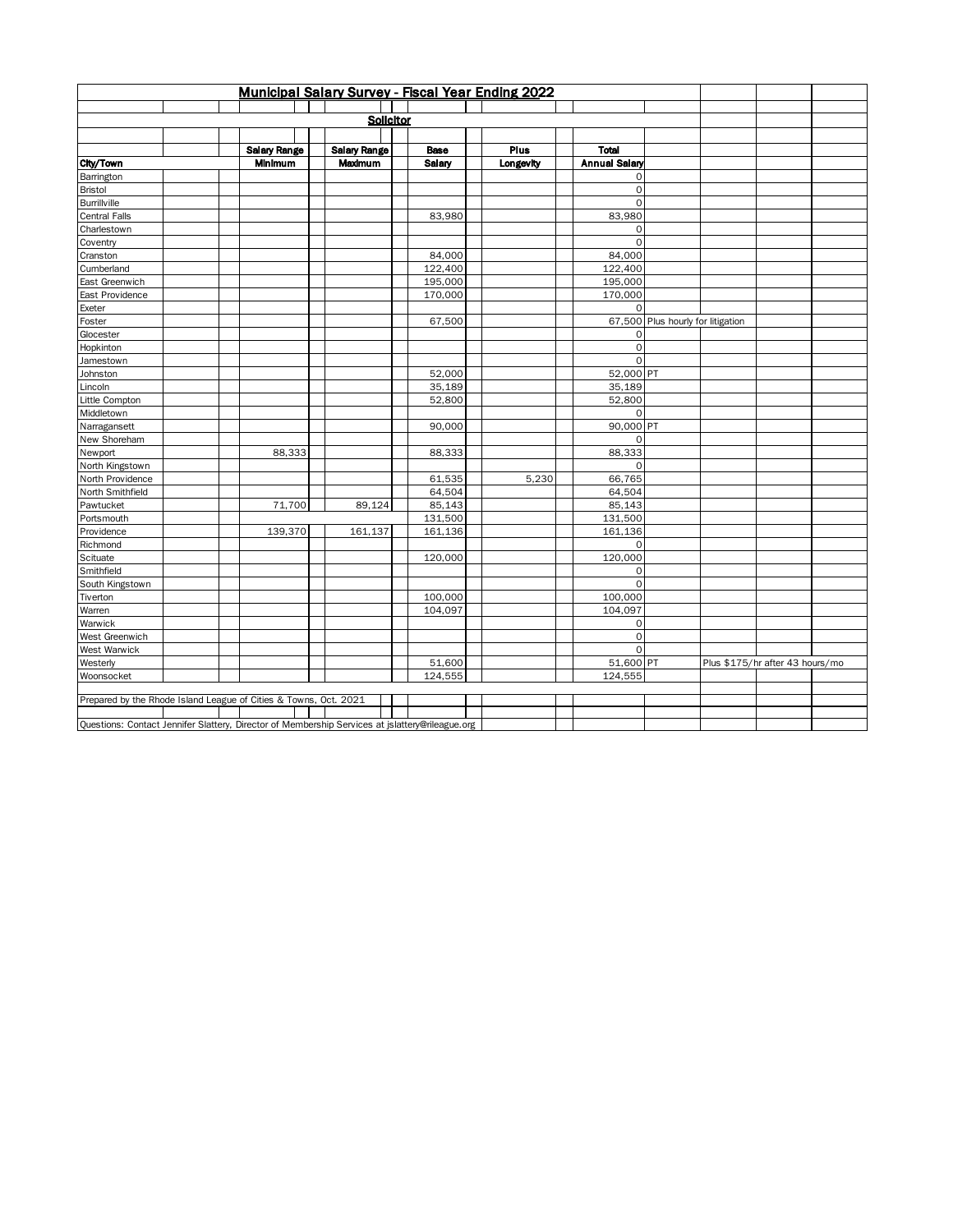| <b>Tax Collector</b><br><b>Salary Range</b><br><b>Salary Range</b><br>Plus<br><b>Total</b><br><b>Base</b><br>City/Town<br>Minimum<br><b>Annual Salary</b><br>Maximum<br>Salary<br>Longevity<br>Barrington<br>$\Omega$<br>$\Omega$<br>Bristol<br>$\Omega$<br><b>Burrillville</b><br>43,421<br>43,421<br><b>Central Falls</b><br>77,427<br>7,742<br>85,169<br>Charlestown<br>81,370<br>79,970<br>79,970<br>Coventry<br>68,223<br>86,197<br>Cranston<br>86,197<br>Cumberland<br>$\circ$<br>$\mathsf{O}$<br>East Greenwich<br>80,310<br>East Providence<br>73,679<br>6,631<br>1,000<br>54,956<br>55,956<br>Exeter<br>44,000<br>Foster<br>44,000<br>Glocester<br>$\Omega$<br>$\Omega$<br>Hopkinton<br>7,139<br>70,687<br>Jamestown<br>76,913<br>76,913<br>Johnston<br>Lincoln<br>$\Omega$<br>39,671<br>37,471<br>2,200<br>Little Compton<br>Middletown<br>5,297<br>90,052<br>84,755<br>67,057<br>67,057<br>Narragansett<br>5,700<br>72,757<br>New Shoreham<br>$\Omega$<br>Newport<br>70,200<br>99,992<br>99,992<br>99,992<br>North Kingstown<br>0<br>North Providence<br>$\circ$<br>North Smithfield<br>$\mathsf{O}$<br>$\Omega$<br>Pawtucket<br>93,993<br>Portsmouth<br>87,844<br>6,149<br>Combined w/Assessor<br>132,247<br>Providence<br>120,972<br>132,247<br>132,247<br>Richmond<br>$\Omega$<br>62,033<br>Scituate<br>57,975<br>4,058<br>$\Omega$<br>Smithfield<br>Combined w/FD<br>70,675<br>70,675<br>74,624<br>South Kingstown<br>65,628<br>3,949<br>Tiverton<br>59,533<br>59,533<br>Warren<br>0<br>94,084<br>Warwick<br>West Greenwich<br>Combined w/ Assessor<br>0<br>West Warwick<br>83,821<br>76,549<br>7,272<br>Westerly<br>79,373<br>79,373<br>Woonsocket<br>$\Omega$<br>Prepared by the Rhode Island League of Cities & Towns, Oct. 2021; Updated 1/18/22 | <b>Municipal Salary Survey - Fiscal Year Ending 2022</b> |  |  |  |  |  |  |  |  |  |  |  |
|---------------------------------------------------------------------------------------------------------------------------------------------------------------------------------------------------------------------------------------------------------------------------------------------------------------------------------------------------------------------------------------------------------------------------------------------------------------------------------------------------------------------------------------------------------------------------------------------------------------------------------------------------------------------------------------------------------------------------------------------------------------------------------------------------------------------------------------------------------------------------------------------------------------------------------------------------------------------------------------------------------------------------------------------------------------------------------------------------------------------------------------------------------------------------------------------------------------------------------------------------------------------------------------------------------------------------------------------------------------------------------------------------------------------------------------------------------------------------------------------------------------------------------------------------------------------------------------------------------------------------------------------------------------------------------------------------------------------------------------------------------------------|----------------------------------------------------------|--|--|--|--|--|--|--|--|--|--|--|
|                                                                                                                                                                                                                                                                                                                                                                                                                                                                                                                                                                                                                                                                                                                                                                                                                                                                                                                                                                                                                                                                                                                                                                                                                                                                                                                                                                                                                                                                                                                                                                                                                                                                                                                                                                     |                                                          |  |  |  |  |  |  |  |  |  |  |  |
|                                                                                                                                                                                                                                                                                                                                                                                                                                                                                                                                                                                                                                                                                                                                                                                                                                                                                                                                                                                                                                                                                                                                                                                                                                                                                                                                                                                                                                                                                                                                                                                                                                                                                                                                                                     |                                                          |  |  |  |  |  |  |  |  |  |  |  |
|                                                                                                                                                                                                                                                                                                                                                                                                                                                                                                                                                                                                                                                                                                                                                                                                                                                                                                                                                                                                                                                                                                                                                                                                                                                                                                                                                                                                                                                                                                                                                                                                                                                                                                                                                                     |                                                          |  |  |  |  |  |  |  |  |  |  |  |
|                                                                                                                                                                                                                                                                                                                                                                                                                                                                                                                                                                                                                                                                                                                                                                                                                                                                                                                                                                                                                                                                                                                                                                                                                                                                                                                                                                                                                                                                                                                                                                                                                                                                                                                                                                     |                                                          |  |  |  |  |  |  |  |  |  |  |  |
|                                                                                                                                                                                                                                                                                                                                                                                                                                                                                                                                                                                                                                                                                                                                                                                                                                                                                                                                                                                                                                                                                                                                                                                                                                                                                                                                                                                                                                                                                                                                                                                                                                                                                                                                                                     |                                                          |  |  |  |  |  |  |  |  |  |  |  |
|                                                                                                                                                                                                                                                                                                                                                                                                                                                                                                                                                                                                                                                                                                                                                                                                                                                                                                                                                                                                                                                                                                                                                                                                                                                                                                                                                                                                                                                                                                                                                                                                                                                                                                                                                                     |                                                          |  |  |  |  |  |  |  |  |  |  |  |
|                                                                                                                                                                                                                                                                                                                                                                                                                                                                                                                                                                                                                                                                                                                                                                                                                                                                                                                                                                                                                                                                                                                                                                                                                                                                                                                                                                                                                                                                                                                                                                                                                                                                                                                                                                     |                                                          |  |  |  |  |  |  |  |  |  |  |  |
|                                                                                                                                                                                                                                                                                                                                                                                                                                                                                                                                                                                                                                                                                                                                                                                                                                                                                                                                                                                                                                                                                                                                                                                                                                                                                                                                                                                                                                                                                                                                                                                                                                                                                                                                                                     |                                                          |  |  |  |  |  |  |  |  |  |  |  |
|                                                                                                                                                                                                                                                                                                                                                                                                                                                                                                                                                                                                                                                                                                                                                                                                                                                                                                                                                                                                                                                                                                                                                                                                                                                                                                                                                                                                                                                                                                                                                                                                                                                                                                                                                                     |                                                          |  |  |  |  |  |  |  |  |  |  |  |
|                                                                                                                                                                                                                                                                                                                                                                                                                                                                                                                                                                                                                                                                                                                                                                                                                                                                                                                                                                                                                                                                                                                                                                                                                                                                                                                                                                                                                                                                                                                                                                                                                                                                                                                                                                     |                                                          |  |  |  |  |  |  |  |  |  |  |  |
|                                                                                                                                                                                                                                                                                                                                                                                                                                                                                                                                                                                                                                                                                                                                                                                                                                                                                                                                                                                                                                                                                                                                                                                                                                                                                                                                                                                                                                                                                                                                                                                                                                                                                                                                                                     |                                                          |  |  |  |  |  |  |  |  |  |  |  |
|                                                                                                                                                                                                                                                                                                                                                                                                                                                                                                                                                                                                                                                                                                                                                                                                                                                                                                                                                                                                                                                                                                                                                                                                                                                                                                                                                                                                                                                                                                                                                                                                                                                                                                                                                                     |                                                          |  |  |  |  |  |  |  |  |  |  |  |
|                                                                                                                                                                                                                                                                                                                                                                                                                                                                                                                                                                                                                                                                                                                                                                                                                                                                                                                                                                                                                                                                                                                                                                                                                                                                                                                                                                                                                                                                                                                                                                                                                                                                                                                                                                     |                                                          |  |  |  |  |  |  |  |  |  |  |  |
|                                                                                                                                                                                                                                                                                                                                                                                                                                                                                                                                                                                                                                                                                                                                                                                                                                                                                                                                                                                                                                                                                                                                                                                                                                                                                                                                                                                                                                                                                                                                                                                                                                                                                                                                                                     |                                                          |  |  |  |  |  |  |  |  |  |  |  |
|                                                                                                                                                                                                                                                                                                                                                                                                                                                                                                                                                                                                                                                                                                                                                                                                                                                                                                                                                                                                                                                                                                                                                                                                                                                                                                                                                                                                                                                                                                                                                                                                                                                                                                                                                                     |                                                          |  |  |  |  |  |  |  |  |  |  |  |
|                                                                                                                                                                                                                                                                                                                                                                                                                                                                                                                                                                                                                                                                                                                                                                                                                                                                                                                                                                                                                                                                                                                                                                                                                                                                                                                                                                                                                                                                                                                                                                                                                                                                                                                                                                     |                                                          |  |  |  |  |  |  |  |  |  |  |  |
|                                                                                                                                                                                                                                                                                                                                                                                                                                                                                                                                                                                                                                                                                                                                                                                                                                                                                                                                                                                                                                                                                                                                                                                                                                                                                                                                                                                                                                                                                                                                                                                                                                                                                                                                                                     |                                                          |  |  |  |  |  |  |  |  |  |  |  |
|                                                                                                                                                                                                                                                                                                                                                                                                                                                                                                                                                                                                                                                                                                                                                                                                                                                                                                                                                                                                                                                                                                                                                                                                                                                                                                                                                                                                                                                                                                                                                                                                                                                                                                                                                                     |                                                          |  |  |  |  |  |  |  |  |  |  |  |
|                                                                                                                                                                                                                                                                                                                                                                                                                                                                                                                                                                                                                                                                                                                                                                                                                                                                                                                                                                                                                                                                                                                                                                                                                                                                                                                                                                                                                                                                                                                                                                                                                                                                                                                                                                     |                                                          |  |  |  |  |  |  |  |  |  |  |  |
|                                                                                                                                                                                                                                                                                                                                                                                                                                                                                                                                                                                                                                                                                                                                                                                                                                                                                                                                                                                                                                                                                                                                                                                                                                                                                                                                                                                                                                                                                                                                                                                                                                                                                                                                                                     |                                                          |  |  |  |  |  |  |  |  |  |  |  |
|                                                                                                                                                                                                                                                                                                                                                                                                                                                                                                                                                                                                                                                                                                                                                                                                                                                                                                                                                                                                                                                                                                                                                                                                                                                                                                                                                                                                                                                                                                                                                                                                                                                                                                                                                                     |                                                          |  |  |  |  |  |  |  |  |  |  |  |
|                                                                                                                                                                                                                                                                                                                                                                                                                                                                                                                                                                                                                                                                                                                                                                                                                                                                                                                                                                                                                                                                                                                                                                                                                                                                                                                                                                                                                                                                                                                                                                                                                                                                                                                                                                     |                                                          |  |  |  |  |  |  |  |  |  |  |  |
|                                                                                                                                                                                                                                                                                                                                                                                                                                                                                                                                                                                                                                                                                                                                                                                                                                                                                                                                                                                                                                                                                                                                                                                                                                                                                                                                                                                                                                                                                                                                                                                                                                                                                                                                                                     |                                                          |  |  |  |  |  |  |  |  |  |  |  |
|                                                                                                                                                                                                                                                                                                                                                                                                                                                                                                                                                                                                                                                                                                                                                                                                                                                                                                                                                                                                                                                                                                                                                                                                                                                                                                                                                                                                                                                                                                                                                                                                                                                                                                                                                                     |                                                          |  |  |  |  |  |  |  |  |  |  |  |
|                                                                                                                                                                                                                                                                                                                                                                                                                                                                                                                                                                                                                                                                                                                                                                                                                                                                                                                                                                                                                                                                                                                                                                                                                                                                                                                                                                                                                                                                                                                                                                                                                                                                                                                                                                     |                                                          |  |  |  |  |  |  |  |  |  |  |  |
|                                                                                                                                                                                                                                                                                                                                                                                                                                                                                                                                                                                                                                                                                                                                                                                                                                                                                                                                                                                                                                                                                                                                                                                                                                                                                                                                                                                                                                                                                                                                                                                                                                                                                                                                                                     |                                                          |  |  |  |  |  |  |  |  |  |  |  |
|                                                                                                                                                                                                                                                                                                                                                                                                                                                                                                                                                                                                                                                                                                                                                                                                                                                                                                                                                                                                                                                                                                                                                                                                                                                                                                                                                                                                                                                                                                                                                                                                                                                                                                                                                                     |                                                          |  |  |  |  |  |  |  |  |  |  |  |
|                                                                                                                                                                                                                                                                                                                                                                                                                                                                                                                                                                                                                                                                                                                                                                                                                                                                                                                                                                                                                                                                                                                                                                                                                                                                                                                                                                                                                                                                                                                                                                                                                                                                                                                                                                     |                                                          |  |  |  |  |  |  |  |  |  |  |  |
|                                                                                                                                                                                                                                                                                                                                                                                                                                                                                                                                                                                                                                                                                                                                                                                                                                                                                                                                                                                                                                                                                                                                                                                                                                                                                                                                                                                                                                                                                                                                                                                                                                                                                                                                                                     |                                                          |  |  |  |  |  |  |  |  |  |  |  |
|                                                                                                                                                                                                                                                                                                                                                                                                                                                                                                                                                                                                                                                                                                                                                                                                                                                                                                                                                                                                                                                                                                                                                                                                                                                                                                                                                                                                                                                                                                                                                                                                                                                                                                                                                                     |                                                          |  |  |  |  |  |  |  |  |  |  |  |
|                                                                                                                                                                                                                                                                                                                                                                                                                                                                                                                                                                                                                                                                                                                                                                                                                                                                                                                                                                                                                                                                                                                                                                                                                                                                                                                                                                                                                                                                                                                                                                                                                                                                                                                                                                     |                                                          |  |  |  |  |  |  |  |  |  |  |  |
|                                                                                                                                                                                                                                                                                                                                                                                                                                                                                                                                                                                                                                                                                                                                                                                                                                                                                                                                                                                                                                                                                                                                                                                                                                                                                                                                                                                                                                                                                                                                                                                                                                                                                                                                                                     |                                                          |  |  |  |  |  |  |  |  |  |  |  |
|                                                                                                                                                                                                                                                                                                                                                                                                                                                                                                                                                                                                                                                                                                                                                                                                                                                                                                                                                                                                                                                                                                                                                                                                                                                                                                                                                                                                                                                                                                                                                                                                                                                                                                                                                                     |                                                          |  |  |  |  |  |  |  |  |  |  |  |
|                                                                                                                                                                                                                                                                                                                                                                                                                                                                                                                                                                                                                                                                                                                                                                                                                                                                                                                                                                                                                                                                                                                                                                                                                                                                                                                                                                                                                                                                                                                                                                                                                                                                                                                                                                     |                                                          |  |  |  |  |  |  |  |  |  |  |  |
|                                                                                                                                                                                                                                                                                                                                                                                                                                                                                                                                                                                                                                                                                                                                                                                                                                                                                                                                                                                                                                                                                                                                                                                                                                                                                                                                                                                                                                                                                                                                                                                                                                                                                                                                                                     |                                                          |  |  |  |  |  |  |  |  |  |  |  |
|                                                                                                                                                                                                                                                                                                                                                                                                                                                                                                                                                                                                                                                                                                                                                                                                                                                                                                                                                                                                                                                                                                                                                                                                                                                                                                                                                                                                                                                                                                                                                                                                                                                                                                                                                                     |                                                          |  |  |  |  |  |  |  |  |  |  |  |
|                                                                                                                                                                                                                                                                                                                                                                                                                                                                                                                                                                                                                                                                                                                                                                                                                                                                                                                                                                                                                                                                                                                                                                                                                                                                                                                                                                                                                                                                                                                                                                                                                                                                                                                                                                     |                                                          |  |  |  |  |  |  |  |  |  |  |  |
|                                                                                                                                                                                                                                                                                                                                                                                                                                                                                                                                                                                                                                                                                                                                                                                                                                                                                                                                                                                                                                                                                                                                                                                                                                                                                                                                                                                                                                                                                                                                                                                                                                                                                                                                                                     |                                                          |  |  |  |  |  |  |  |  |  |  |  |
|                                                                                                                                                                                                                                                                                                                                                                                                                                                                                                                                                                                                                                                                                                                                                                                                                                                                                                                                                                                                                                                                                                                                                                                                                                                                                                                                                                                                                                                                                                                                                                                                                                                                                                                                                                     |                                                          |  |  |  |  |  |  |  |  |  |  |  |
|                                                                                                                                                                                                                                                                                                                                                                                                                                                                                                                                                                                                                                                                                                                                                                                                                                                                                                                                                                                                                                                                                                                                                                                                                                                                                                                                                                                                                                                                                                                                                                                                                                                                                                                                                                     |                                                          |  |  |  |  |  |  |  |  |  |  |  |
|                                                                                                                                                                                                                                                                                                                                                                                                                                                                                                                                                                                                                                                                                                                                                                                                                                                                                                                                                                                                                                                                                                                                                                                                                                                                                                                                                                                                                                                                                                                                                                                                                                                                                                                                                                     |                                                          |  |  |  |  |  |  |  |  |  |  |  |
|                                                                                                                                                                                                                                                                                                                                                                                                                                                                                                                                                                                                                                                                                                                                                                                                                                                                                                                                                                                                                                                                                                                                                                                                                                                                                                                                                                                                                                                                                                                                                                                                                                                                                                                                                                     |                                                          |  |  |  |  |  |  |  |  |  |  |  |
|                                                                                                                                                                                                                                                                                                                                                                                                                                                                                                                                                                                                                                                                                                                                                                                                                                                                                                                                                                                                                                                                                                                                                                                                                                                                                                                                                                                                                                                                                                                                                                                                                                                                                                                                                                     |                                                          |  |  |  |  |  |  |  |  |  |  |  |
|                                                                                                                                                                                                                                                                                                                                                                                                                                                                                                                                                                                                                                                                                                                                                                                                                                                                                                                                                                                                                                                                                                                                                                                                                                                                                                                                                                                                                                                                                                                                                                                                                                                                                                                                                                     |                                                          |  |  |  |  |  |  |  |  |  |  |  |
|                                                                                                                                                                                                                                                                                                                                                                                                                                                                                                                                                                                                                                                                                                                                                                                                                                                                                                                                                                                                                                                                                                                                                                                                                                                                                                                                                                                                                                                                                                                                                                                                                                                                                                                                                                     |                                                          |  |  |  |  |  |  |  |  |  |  |  |
| Questions: Contact Jennifer Slattery, Director of Membership Services at jslattery@rileague.org                                                                                                                                                                                                                                                                                                                                                                                                                                                                                                                                                                                                                                                                                                                                                                                                                                                                                                                                                                                                                                                                                                                                                                                                                                                                                                                                                                                                                                                                                                                                                                                                                                                                     |                                                          |  |  |  |  |  |  |  |  |  |  |  |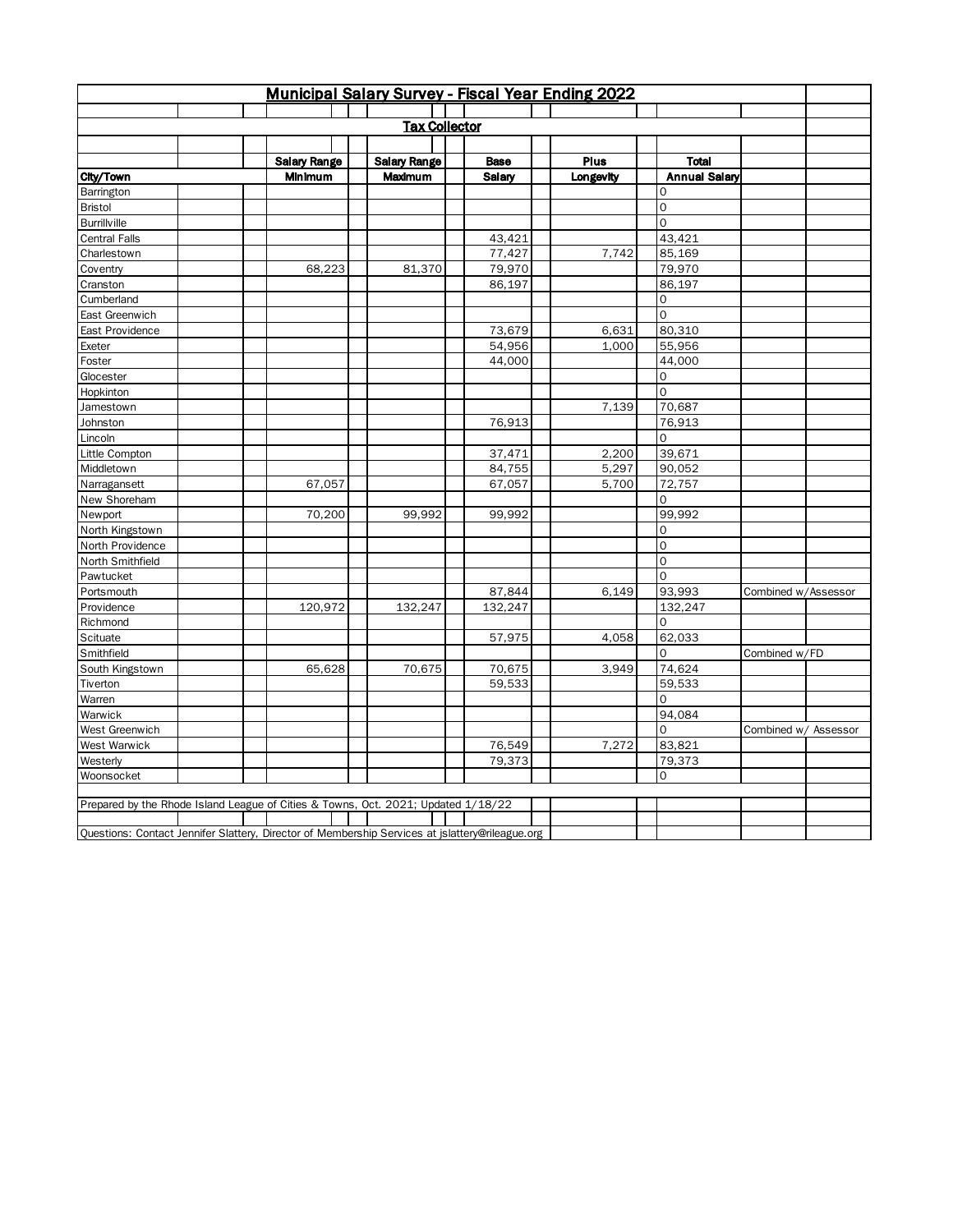| Municipal Salary Survey - Fiscal Year Ending 2022 |                                                                                                 |                             |             |           |                      |  |  |  |  |  |  |
|---------------------------------------------------|-------------------------------------------------------------------------------------------------|-----------------------------|-------------|-----------|----------------------|--|--|--|--|--|--|
|                                                   |                                                                                                 |                             |             |           |                      |  |  |  |  |  |  |
|                                                   |                                                                                                 | <b>Deputy Tax Collector</b> |             |           |                      |  |  |  |  |  |  |
|                                                   |                                                                                                 |                             |             |           |                      |  |  |  |  |  |  |
|                                                   | <b>Salary Range</b>                                                                             | <b>Salary Range</b>         | <b>Base</b> | Plus      | <b>Total</b>         |  |  |  |  |  |  |
| City/Town                                         | Minimum                                                                                         | Maximum                     | Salary      | Longevity | <b>Annual Salary</b> |  |  |  |  |  |  |
| Barrington                                        |                                                                                                 |                             |             |           | 0                    |  |  |  |  |  |  |
| Bristol                                           |                                                                                                 |                             |             |           | 0                    |  |  |  |  |  |  |
| Burrillville                                      | 53,927                                                                                          | 55,182                      | 55,182      | 3,311     | 58,493               |  |  |  |  |  |  |
| <b>Central Falls</b>                              |                                                                                                 |                             |             |           | 0                    |  |  |  |  |  |  |
| Charlestown                                       |                                                                                                 |                             |             |           | 0                    |  |  |  |  |  |  |
| Coventry                                          |                                                                                                 |                             |             |           | $\mathbf 0$          |  |  |  |  |  |  |
| Cranston                                          |                                                                                                 |                             |             |           | 0                    |  |  |  |  |  |  |
| Cumberland                                        |                                                                                                 |                             |             |           | $\mathbf 0$          |  |  |  |  |  |  |
| East Greenwich                                    | 56,244                                                                                          | 72,162                      | 56,244      |           | 56,244               |  |  |  |  |  |  |
| East Providence                                   |                                                                                                 |                             | 56,013      | 6,631     | 62,644               |  |  |  |  |  |  |
| Exeter                                            |                                                                                                 |                             |             |           | 0                    |  |  |  |  |  |  |
| Foster                                            |                                                                                                 |                             |             |           | 0                    |  |  |  |  |  |  |
| Glocester                                         |                                                                                                 |                             |             |           | 0                    |  |  |  |  |  |  |
| Hopkinton                                         |                                                                                                 |                             |             |           | $\mathsf O$          |  |  |  |  |  |  |
| Jamestown                                         |                                                                                                 |                             |             |           | $\mathbf 0$          |  |  |  |  |  |  |
| Johnston                                          |                                                                                                 |                             |             |           | 0                    |  |  |  |  |  |  |
| Lincoln                                           |                                                                                                 |                             |             |           | $\mathsf{O}\xspace$  |  |  |  |  |  |  |
| Little Compton                                    |                                                                                                 |                             |             |           | 0                    |  |  |  |  |  |  |
| Middletown                                        |                                                                                                 |                             |             |           | $\mathsf{O}\xspace$  |  |  |  |  |  |  |
| Narragansett                                      |                                                                                                 |                             |             |           | 0                    |  |  |  |  |  |  |
| New Shoreham                                      |                                                                                                 |                             |             |           | $\mathsf{O}\xspace$  |  |  |  |  |  |  |
| Newport                                           |                                                                                                 |                             |             |           | $\mathsf{O}\xspace$  |  |  |  |  |  |  |
| North Kingstown                                   |                                                                                                 |                             |             |           | 0                    |  |  |  |  |  |  |
| North Providence                                  |                                                                                                 |                             |             |           | $\mathbf 0$          |  |  |  |  |  |  |
| North Smithfield                                  |                                                                                                 |                             | 48,173      |           | 48,173               |  |  |  |  |  |  |
| Pawtucket                                         | 62,886                                                                                          | 72,728                      | 72,728      | 7,273     | 80,001               |  |  |  |  |  |  |
| Portsmouth                                        |                                                                                                 |                             |             |           | 0                    |  |  |  |  |  |  |
| Providence                                        |                                                                                                 |                             | 108,778     |           | 108,778              |  |  |  |  |  |  |
| Richmond                                          |                                                                                                 |                             |             |           | 0                    |  |  |  |  |  |  |
| Scituate                                          |                                                                                                 |                             | 46,426      | 2,785     | 49,211               |  |  |  |  |  |  |
| Smithfield                                        |                                                                                                 |                             | 53,009      |           | 53,009               |  |  |  |  |  |  |
| South Kingstown                                   |                                                                                                 |                             |             |           | 0                    |  |  |  |  |  |  |
| Tiverton                                          |                                                                                                 |                             |             |           | 0                    |  |  |  |  |  |  |
| Warren                                            |                                                                                                 |                             |             |           | 0                    |  |  |  |  |  |  |
| Warwick                                           | 48,149                                                                                          | 84,003                      | 68,508      |           | 68,508               |  |  |  |  |  |  |
| West Greenwich                                    |                                                                                                 |                             |             |           | 0                    |  |  |  |  |  |  |
| West Warwick                                      |                                                                                                 |                             | 46,429      | 4,224     | 50,653               |  |  |  |  |  |  |
| Westerly                                          |                                                                                                 |                             |             |           | 0                    |  |  |  |  |  |  |
| Woonsocket                                        |                                                                                                 |                             |             |           | $\mathsf O$          |  |  |  |  |  |  |
|                                                   |                                                                                                 |                             |             |           |                      |  |  |  |  |  |  |
|                                                   | Prepared by the Rhode Island League of Cities & Towns, Oct. 2021                                |                             |             |           |                      |  |  |  |  |  |  |
|                                                   |                                                                                                 |                             |             |           |                      |  |  |  |  |  |  |
|                                                   | Questions: Contact Jennifer Slattery, Director of Membership Services at jslattery@rileague.org |                             |             |           |                      |  |  |  |  |  |  |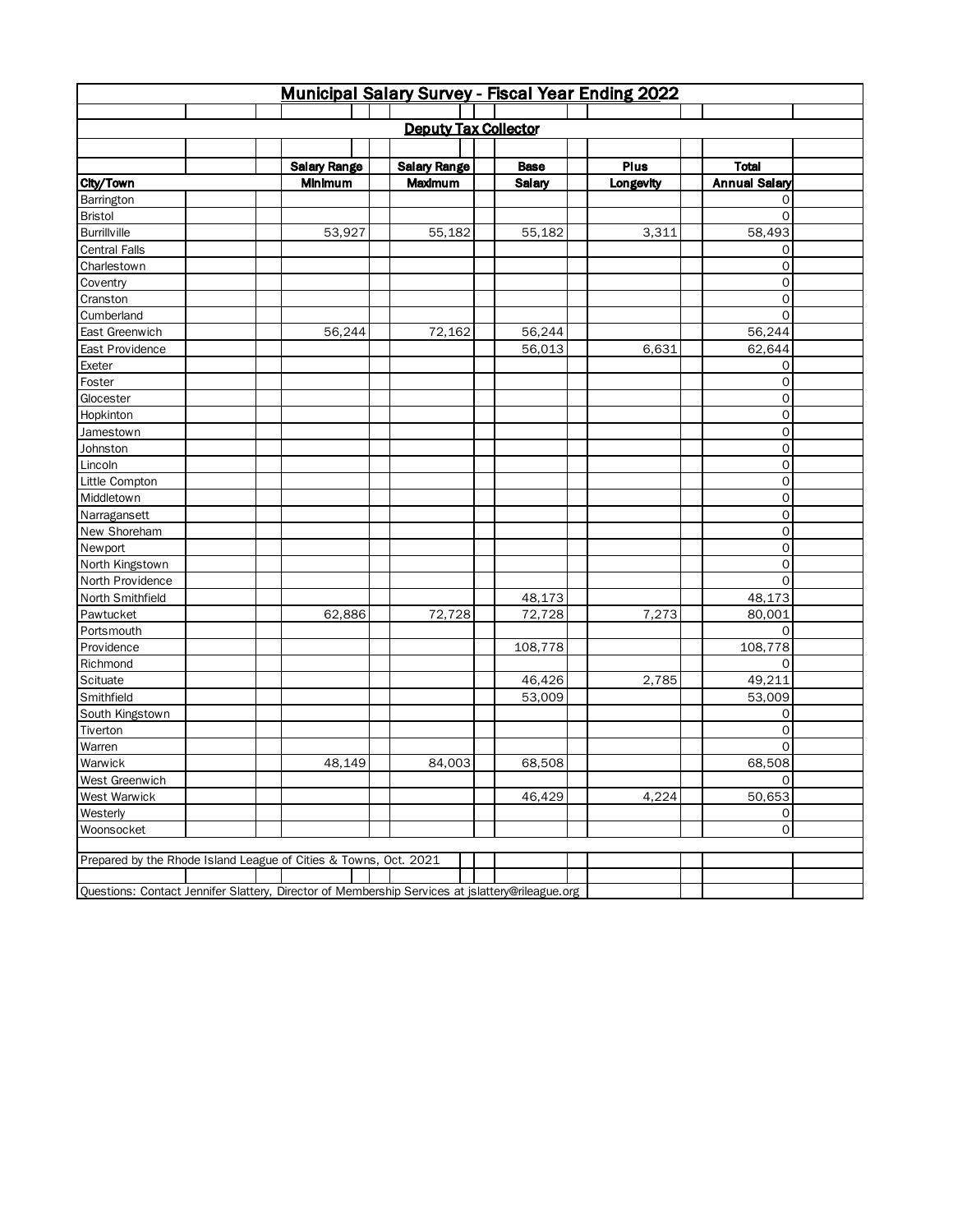| Municipal Salary Survey - Fiscal Year Ending 2022                                               |  |                     |                            |             |           |                      |  |  |  |  |  |  |
|-------------------------------------------------------------------------------------------------|--|---------------------|----------------------------|-------------|-----------|----------------------|--|--|--|--|--|--|
|                                                                                                 |  |                     |                            |             |           |                      |  |  |  |  |  |  |
|                                                                                                 |  |                     | <b>City/Town Treasurer</b> |             |           |                      |  |  |  |  |  |  |
|                                                                                                 |  |                     |                            |             |           |                      |  |  |  |  |  |  |
|                                                                                                 |  | <b>Salary Range</b> | <b>Salary Range</b>        | <b>Base</b> | Plus      | <b>Total</b>         |  |  |  |  |  |  |
| City/Town                                                                                       |  | Minimum             | Maximum                    | Salary      | Longevity | <b>Annual Salary</b> |  |  |  |  |  |  |
| Barrington                                                                                      |  |                     |                            |             |           | 0                    |  |  |  |  |  |  |
| Bristol                                                                                         |  |                     |                            |             |           | 0                    |  |  |  |  |  |  |
| Burrillville                                                                                    |  |                     |                            | 77,770      |           | 77,770               |  |  |  |  |  |  |
| <b>Central Falls</b>                                                                            |  |                     |                            |             |           | 0                    |  |  |  |  |  |  |
| Charlestown                                                                                     |  |                     |                            | 103,023     |           | 103,023              |  |  |  |  |  |  |
| Coventry                                                                                        |  |                     |                            |             |           | 0                    |  |  |  |  |  |  |
| Cranston                                                                                        |  |                     |                            |             |           | 0                    |  |  |  |  |  |  |
| Cumberland                                                                                      |  |                     |                            |             |           | 0                    |  |  |  |  |  |  |
| East Greenwich                                                                                  |  |                     |                            |             |           | 0                    |  |  |  |  |  |  |
| East Providence                                                                                 |  |                     |                            |             |           | 0                    |  |  |  |  |  |  |
| Exeter                                                                                          |  |                     |                            | 52,876      | 1,000     | 53,876               |  |  |  |  |  |  |
| Foster                                                                                          |  |                     |                            |             |           | 0                    |  |  |  |  |  |  |
| Glocester                                                                                       |  |                     |                            |             |           | 0                    |  |  |  |  |  |  |
| Hopkinton                                                                                       |  |                     |                            |             |           | 0                    |  |  |  |  |  |  |
| Jamestown                                                                                       |  |                     |                            |             |           | 0                    |  |  |  |  |  |  |
| Johnston                                                                                        |  |                     |                            |             |           | 0                    |  |  |  |  |  |  |
| Lincoln                                                                                         |  |                     |                            |             |           | 0                    |  |  |  |  |  |  |
| Little Compton                                                                                  |  |                     |                            |             |           | 0                    |  |  |  |  |  |  |
| Middletown                                                                                      |  |                     |                            |             |           | 0                    |  |  |  |  |  |  |
| Narragansett                                                                                    |  | 88,180              |                            | 88,180      |           | 88,180               |  |  |  |  |  |  |
| New Shoreham                                                                                    |  |                     |                            |             |           | 0                    |  |  |  |  |  |  |
| Newport                                                                                         |  |                     |                            |             |           | 0                    |  |  |  |  |  |  |
| North Kingstown                                                                                 |  |                     |                            |             |           | $\mathsf{O}\xspace$  |  |  |  |  |  |  |
| North Providence                                                                                |  |                     |                            |             |           | 0                    |  |  |  |  |  |  |
| North Smithfield                                                                                |  |                     |                            |             |           | 0                    |  |  |  |  |  |  |
| Pawtucket                                                                                       |  | 88,393              | 102,326                    | 102,326     | 7,162     | 109,488              |  |  |  |  |  |  |
| Portsmouth                                                                                      |  |                     |                            |             |           | 0                    |  |  |  |  |  |  |
| Providence                                                                                      |  |                     |                            | 169,563     |           | 169,563              |  |  |  |  |  |  |
| Richmond                                                                                        |  |                     |                            |             |           | 0                    |  |  |  |  |  |  |
| Scituate                                                                                        |  |                     |                            |             |           |                      |  |  |  |  |  |  |
| Smithfield                                                                                      |  |                     |                            |             |           | 0                    |  |  |  |  |  |  |
| South Kingstown                                                                                 |  |                     |                            |             |           | 0                    |  |  |  |  |  |  |
| Tiverton                                                                                        |  |                     |                            | 75,328      |           | 75,328               |  |  |  |  |  |  |
| Warren                                                                                          |  |                     |                            |             |           | 0                    |  |  |  |  |  |  |
| Warwick                                                                                         |  | 92,431              | 108,742                    | 108,742     |           | 108,742              |  |  |  |  |  |  |
| West Greenwich                                                                                  |  |                     |                            | 76,960      | 3,848     | 80,808               |  |  |  |  |  |  |
| West Warwick                                                                                    |  |                     |                            |             |           | 0                    |  |  |  |  |  |  |
| Westerly                                                                                        |  |                     |                            |             |           | 0                    |  |  |  |  |  |  |
| Woonsocket                                                                                      |  |                     |                            | 66,300      |           | 66,300               |  |  |  |  |  |  |
|                                                                                                 |  |                     |                            |             |           |                      |  |  |  |  |  |  |
| Prepared by the Rhode Island League of Cities & Towns, Oct. 2021                                |  |                     |                            |             |           |                      |  |  |  |  |  |  |
| Questions: Contact Jennifer Slattery, Director of Membership Services at jslattery@rileague.org |  |                     |                            |             |           |                      |  |  |  |  |  |  |
|                                                                                                 |  |                     |                            |             |           |                      |  |  |  |  |  |  |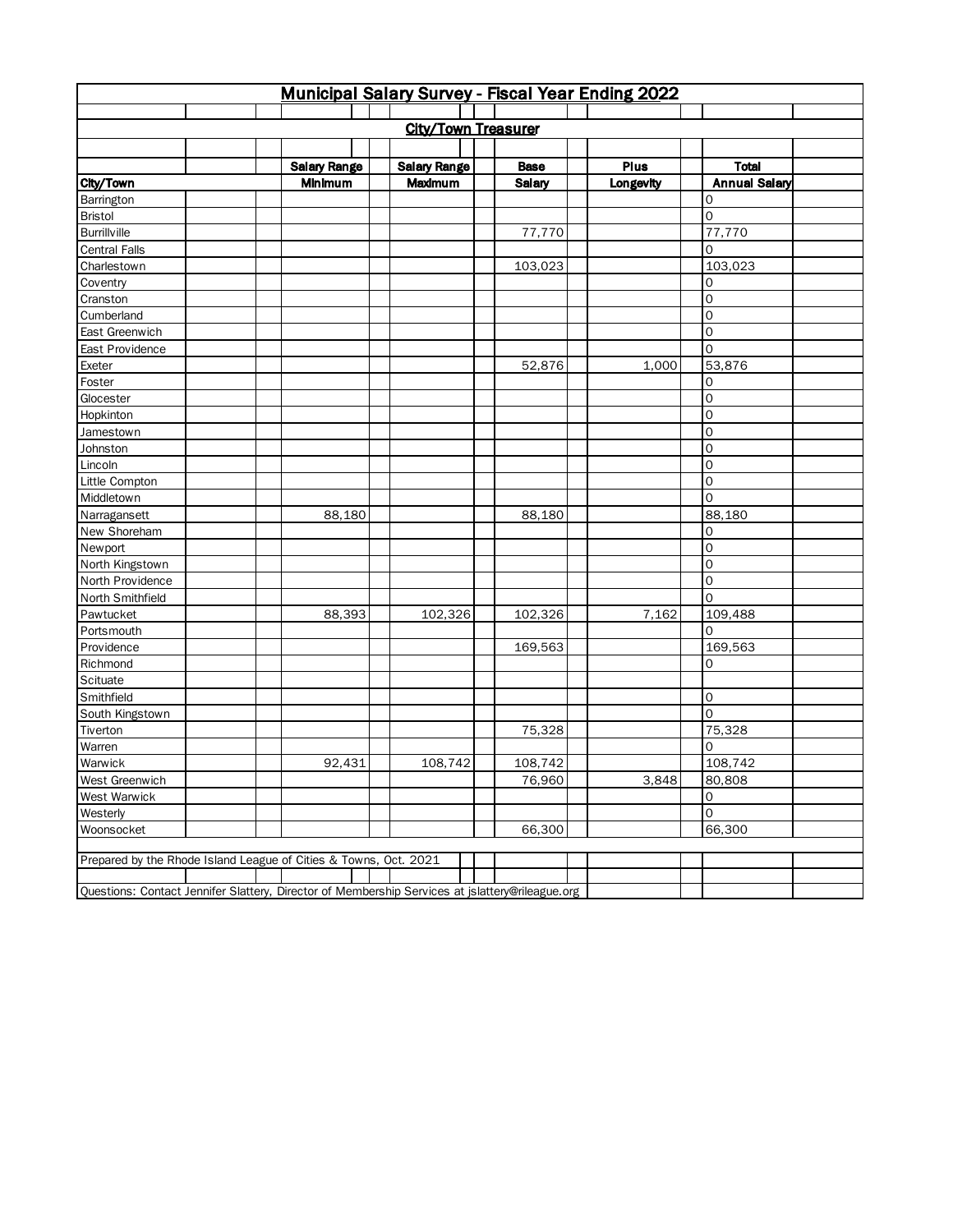| Municipal Salary Survey - Fiscal Year Ending 2022                                               |  |                     |                       |                   |           |                      |                  |  |  |  |  |
|-------------------------------------------------------------------------------------------------|--|---------------------|-----------------------|-------------------|-----------|----------------------|------------------|--|--|--|--|
|                                                                                                 |  |                     |                       |                   |           |                      |                  |  |  |  |  |
|                                                                                                 |  |                     | <b>Water Official</b> |                   |           |                      |                  |  |  |  |  |
|                                                                                                 |  |                     |                       |                   |           |                      |                  |  |  |  |  |
|                                                                                                 |  | <b>Salary Range</b> | <b>Salary Range</b>   | <b>Base</b>       | Plus      | <b>Total</b>         |                  |  |  |  |  |
| City/Town                                                                                       |  | Minimum             | Maximum               | Salary            | Longevity | <b>Annual Salary</b> |                  |  |  |  |  |
| Barrington                                                                                      |  |                     |                       |                   |           | 0                    |                  |  |  |  |  |
| Bristol                                                                                         |  |                     |                       |                   |           | 0                    |                  |  |  |  |  |
| <b>Burrillville</b>                                                                             |  |                     |                       |                   |           | 0                    |                  |  |  |  |  |
| <b>Central Falls</b>                                                                            |  |                     |                       |                   |           | 0                    |                  |  |  |  |  |
| Charlestown                                                                                     |  |                     |                       |                   |           | $\mathsf O$          |                  |  |  |  |  |
| Coventry                                                                                        |  |                     |                       |                   |           | 0                    |                  |  |  |  |  |
| Cranston                                                                                        |  |                     |                       |                   |           | $\mathsf O$          |                  |  |  |  |  |
| Cumberland                                                                                      |  |                     |                       | 92,566            |           | 92,566               |                  |  |  |  |  |
| East Greenwich                                                                                  |  |                     |                       |                   |           | 0                    |                  |  |  |  |  |
| East Providence                                                                                 |  |                     |                       | 103,347           |           | 103,347              |                  |  |  |  |  |
| Exeter                                                                                          |  |                     |                       |                   |           | 0                    |                  |  |  |  |  |
| Foster                                                                                          |  |                     |                       |                   |           | 0                    |                  |  |  |  |  |
| Glocester                                                                                       |  |                     |                       |                   |           | 0                    |                  |  |  |  |  |
| Hopkinton                                                                                       |  |                     |                       |                   |           | 0                    |                  |  |  |  |  |
| Jamestown                                                                                       |  |                     |                       |                   | 3,929     | 78,582               |                  |  |  |  |  |
| Johnston                                                                                        |  |                     |                       |                   |           | 0                    |                  |  |  |  |  |
| Lincoln                                                                                         |  |                     |                       |                   |           | $\mathbf 0$          |                  |  |  |  |  |
| Little Compton                                                                                  |  |                     |                       |                   |           | 0                    |                  |  |  |  |  |
| Middletown                                                                                      |  |                     |                       |                   |           | 0                    |                  |  |  |  |  |
| Narragansett                                                                                    |  |                     |                       | 84,995            | 5,950     | 90,945               |                  |  |  |  |  |
| New Shoreham                                                                                    |  |                     |                       | 90,382            |           | 90,382               |                  |  |  |  |  |
| Newport                                                                                         |  | 101,651             | 144,793               |                   |           |                      | O Dir. Utilities |  |  |  |  |
| North Kingstown                                                                                 |  | 91,034              | 99,005                | 93,027            | 7,442     | 100,469              |                  |  |  |  |  |
| North Providence                                                                                |  |                     |                       |                   |           | 0                    |                  |  |  |  |  |
| North Smithfield                                                                                |  |                     |                       |                   |           | 0                    |                  |  |  |  |  |
| Pawtucket                                                                                       |  |                     |                       | 134,935           |           | 134,935              |                  |  |  |  |  |
| Portsmouth                                                                                      |  |                     |                       |                   |           | $\Omega$             |                  |  |  |  |  |
| Providence                                                                                      |  |                     |                       | 192,335           |           | 192,335              |                  |  |  |  |  |
| Richmond                                                                                        |  |                     |                       |                   |           | 0                    |                  |  |  |  |  |
| Scituate                                                                                        |  |                     |                       |                   |           | 0                    |                  |  |  |  |  |
| Smithfield                                                                                      |  |                     |                       |                   |           | 0                    |                  |  |  |  |  |
| South Kingstown                                                                                 |  | 69,412              | 76,987                | 71,937            | 637       | 72,574               |                  |  |  |  |  |
| Tiverton                                                                                        |  |                     |                       |                   |           | 0                    |                  |  |  |  |  |
| Warren                                                                                          |  |                     |                       |                   |           | 0                    |                  |  |  |  |  |
| Warwick                                                                                         |  | 63,579              | 94,530                | 94,530            | 12,289    | 106,819              |                  |  |  |  |  |
| West Greenwich                                                                                  |  |                     |                       |                   |           | 0<br>$\Omega$        |                  |  |  |  |  |
| West Warwick                                                                                    |  |                     |                       |                   |           |                      |                  |  |  |  |  |
| Westerly<br>Woonsocket                                                                          |  | 78,508              | 84,842                | 112,564<br>84,842 | 5,536     | 112,564<br>90,378    |                  |  |  |  |  |
|                                                                                                 |  |                     |                       |                   |           |                      |                  |  |  |  |  |
| Prepared by the Rhode Island League of Cities & Towns, Oct. 2021                                |  |                     |                       |                   |           |                      |                  |  |  |  |  |
|                                                                                                 |  |                     |                       |                   |           |                      |                  |  |  |  |  |
| Questions: Contact Jennifer Slattery, Director of Membership Services at jslattery@rileague.org |  |                     |                       |                   |           |                      |                  |  |  |  |  |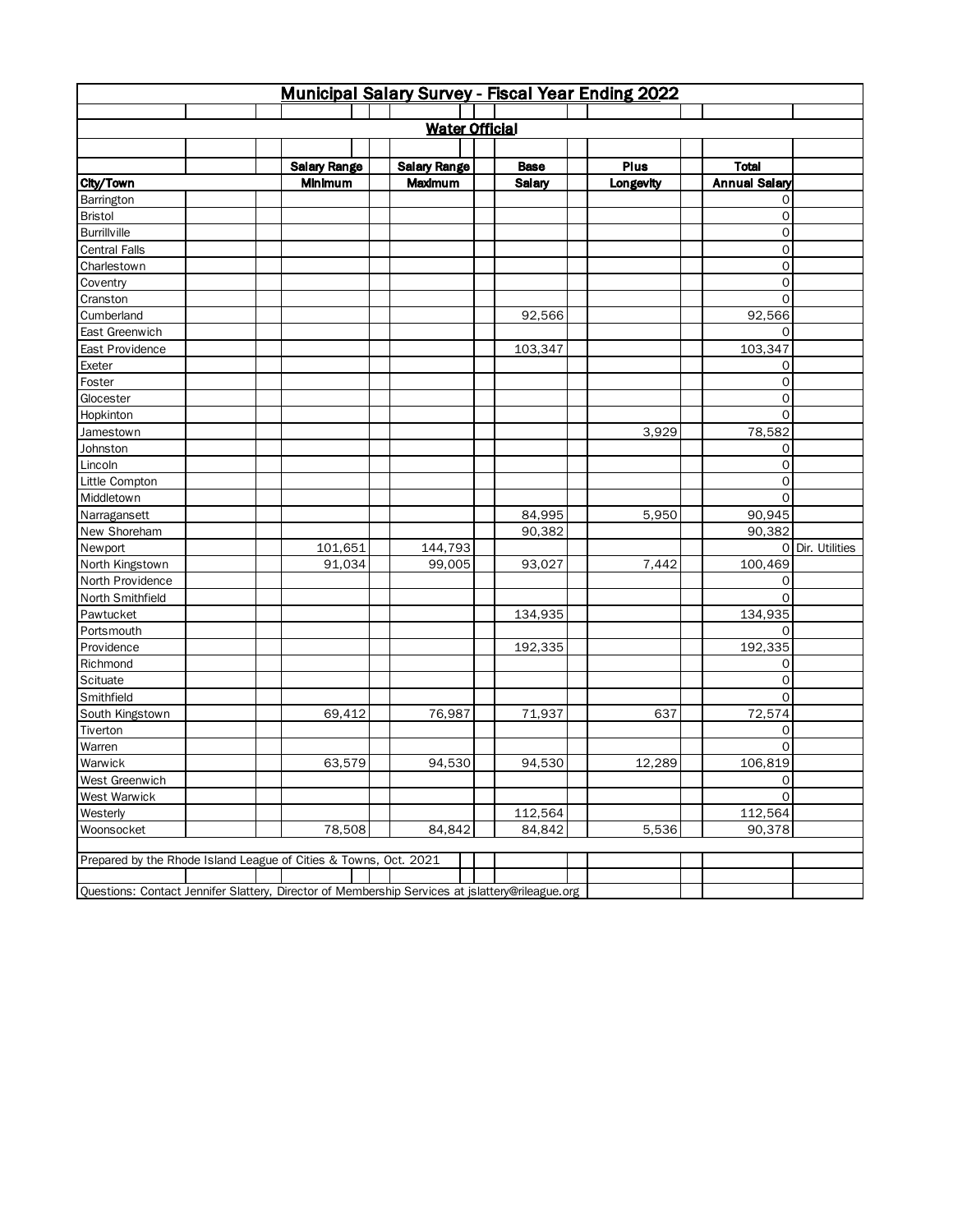| <b>Municipal Salary Survey - Fiscal Year Ending 2017</b><br>(Positions in Descending Order)     |  |                        |  |                                                                               |           |  |                       |  |  |  |  |  |
|-------------------------------------------------------------------------------------------------|--|------------------------|--|-------------------------------------------------------------------------------|-----------|--|-----------------------|--|--|--|--|--|
|                                                                                                 |  |                        |  |                                                                               |           |  |                       |  |  |  |  |  |
|                                                                                                 |  |                        |  |                                                                               |           |  |                       |  |  |  |  |  |
|                                                                                                 |  |                        |  |                                                                               |           |  |                       |  |  |  |  |  |
|                                                                                                 |  | <b>Chief Executive</b> |  |                                                                               |           |  |                       |  |  |  |  |  |
| City/Town                                                                                       |  | Officer                |  |                                                                               | City/Town |  | <b>Chief of Staff</b> |  |  |  |  |  |
|                                                                                                 |  |                        |  |                                                                               |           |  |                       |  |  |  |  |  |
|                                                                                                 |  |                        |  |                                                                               |           |  |                       |  |  |  |  |  |
|                                                                                                 |  |                        |  |                                                                               |           |  |                       |  |  |  |  |  |
|                                                                                                 |  |                        |  |                                                                               |           |  |                       |  |  |  |  |  |
|                                                                                                 |  |                        |  |                                                                               |           |  |                       |  |  |  |  |  |
|                                                                                                 |  |                        |  |                                                                               |           |  |                       |  |  |  |  |  |
|                                                                                                 |  |                        |  |                                                                               |           |  |                       |  |  |  |  |  |
|                                                                                                 |  |                        |  |                                                                               |           |  |                       |  |  |  |  |  |
|                                                                                                 |  |                        |  |                                                                               |           |  |                       |  |  |  |  |  |
|                                                                                                 |  |                        |  |                                                                               |           |  |                       |  |  |  |  |  |
|                                                                                                 |  |                        |  |                                                                               |           |  |                       |  |  |  |  |  |
|                                                                                                 |  |                        |  |                                                                               |           |  |                       |  |  |  |  |  |
|                                                                                                 |  |                        |  |                                                                               |           |  |                       |  |  |  |  |  |
|                                                                                                 |  |                        |  |                                                                               |           |  |                       |  |  |  |  |  |
|                                                                                                 |  |                        |  |                                                                               |           |  |                       |  |  |  |  |  |
|                                                                                                 |  |                        |  |                                                                               |           |  |                       |  |  |  |  |  |
|                                                                                                 |  |                        |  |                                                                               |           |  |                       |  |  |  |  |  |
|                                                                                                 |  |                        |  |                                                                               |           |  |                       |  |  |  |  |  |
|                                                                                                 |  |                        |  |                                                                               |           |  |                       |  |  |  |  |  |
|                                                                                                 |  |                        |  |                                                                               |           |  |                       |  |  |  |  |  |
|                                                                                                 |  |                        |  |                                                                               |           |  |                       |  |  |  |  |  |
|                                                                                                 |  |                        |  |                                                                               |           |  |                       |  |  |  |  |  |
|                                                                                                 |  |                        |  |                                                                               |           |  |                       |  |  |  |  |  |
|                                                                                                 |  |                        |  |                                                                               |           |  |                       |  |  |  |  |  |
|                                                                                                 |  |                        |  |                                                                               |           |  |                       |  |  |  |  |  |
|                                                                                                 |  |                        |  |                                                                               |           |  |                       |  |  |  |  |  |
|                                                                                                 |  |                        |  |                                                                               |           |  |                       |  |  |  |  |  |
|                                                                                                 |  |                        |  |                                                                               |           |  |                       |  |  |  |  |  |
|                                                                                                 |  |                        |  |                                                                               |           |  |                       |  |  |  |  |  |
|                                                                                                 |  |                        |  |                                                                               |           |  |                       |  |  |  |  |  |
|                                                                                                 |  |                        |  |                                                                               |           |  |                       |  |  |  |  |  |
|                                                                                                 |  |                        |  |                                                                               |           |  |                       |  |  |  |  |  |
|                                                                                                 |  |                        |  |                                                                               |           |  |                       |  |  |  |  |  |
|                                                                                                 |  |                        |  |                                                                               |           |  |                       |  |  |  |  |  |
|                                                                                                 |  |                        |  |                                                                               |           |  |                       |  |  |  |  |  |
|                                                                                                 |  |                        |  |                                                                               |           |  |                       |  |  |  |  |  |
|                                                                                                 |  |                        |  |                                                                               |           |  |                       |  |  |  |  |  |
|                                                                                                 |  |                        |  |                                                                               |           |  |                       |  |  |  |  |  |
|                                                                                                 |  |                        |  |                                                                               |           |  |                       |  |  |  |  |  |
|                                                                                                 |  |                        |  | Municipal Salary Survey 2017 - Conducted by the Division of Municipal Finance |           |  |                       |  |  |  |  |  |
|                                                                                                 |  |                        |  |                                                                               |           |  |                       |  |  |  |  |  |
|                                                                                                 |  |                        |  |                                                                               |           |  |                       |  |  |  |  |  |
| Questions: Contact Jennifer Slattery, Director of Membership Services at jslattery@rileague.org |  |                        |  |                                                                               |           |  |                       |  |  |  |  |  |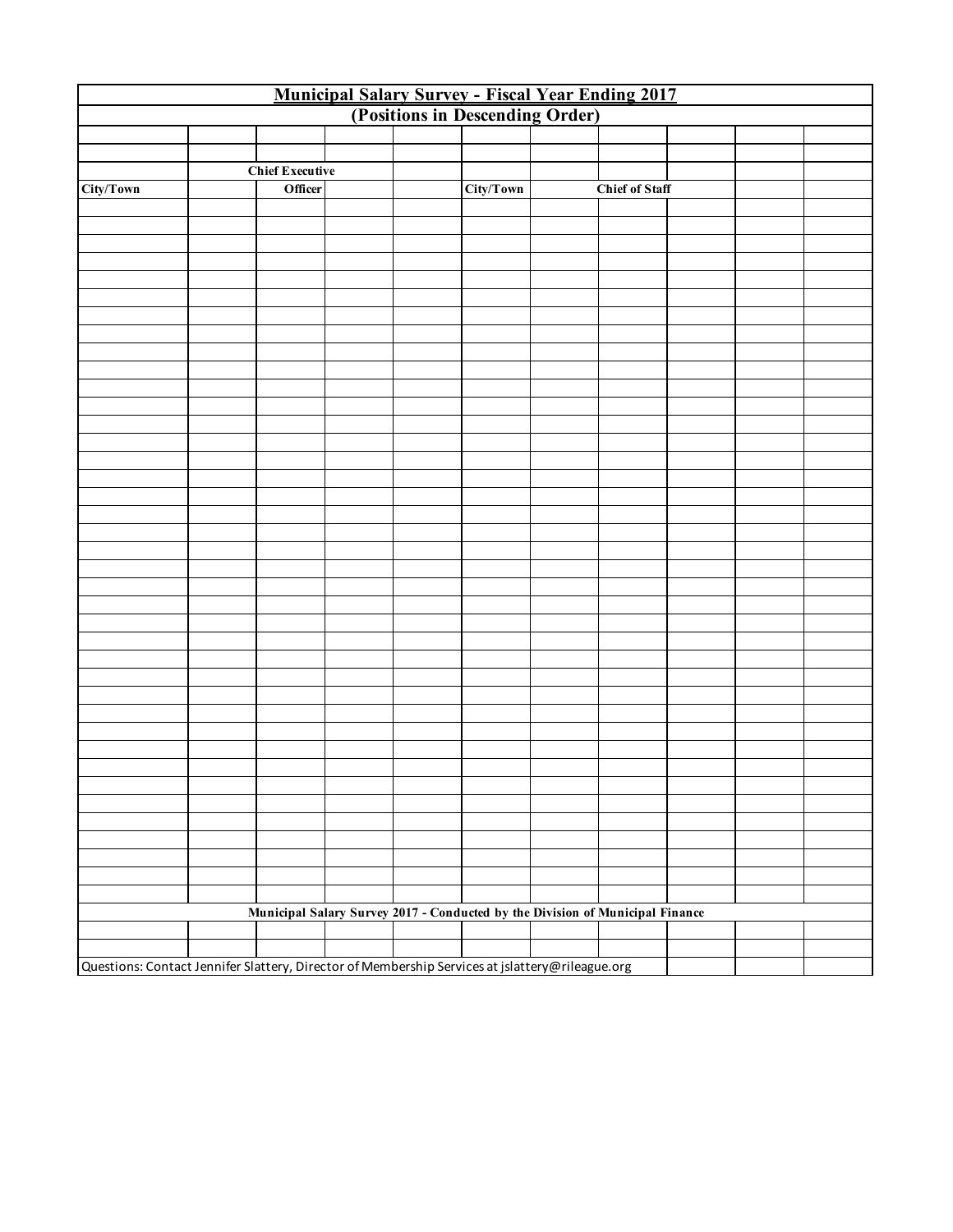| <b>Municipal Salary Survey - Fiscal Year Ending 2017</b><br>(Positions in Descending Order)     |  |                     |  |  |           |  |                                                                               |  |  |  |  |  |
|-------------------------------------------------------------------------------------------------|--|---------------------|--|--|-----------|--|-------------------------------------------------------------------------------|--|--|--|--|--|
|                                                                                                 |  |                     |  |  |           |  |                                                                               |  |  |  |  |  |
|                                                                                                 |  |                     |  |  |           |  |                                                                               |  |  |  |  |  |
|                                                                                                 |  |                     |  |  |           |  |                                                                               |  |  |  |  |  |
|                                                                                                 |  |                     |  |  |           |  | Deputy                                                                        |  |  |  |  |  |
| City/Town                                                                                       |  | <b>Tax Assessor</b> |  |  | City/Town |  | <b>Tax Assessor</b>                                                           |  |  |  |  |  |
|                                                                                                 |  |                     |  |  |           |  |                                                                               |  |  |  |  |  |
|                                                                                                 |  |                     |  |  |           |  |                                                                               |  |  |  |  |  |
|                                                                                                 |  |                     |  |  |           |  |                                                                               |  |  |  |  |  |
|                                                                                                 |  |                     |  |  |           |  |                                                                               |  |  |  |  |  |
|                                                                                                 |  |                     |  |  |           |  |                                                                               |  |  |  |  |  |
|                                                                                                 |  |                     |  |  |           |  |                                                                               |  |  |  |  |  |
|                                                                                                 |  |                     |  |  |           |  |                                                                               |  |  |  |  |  |
|                                                                                                 |  |                     |  |  |           |  |                                                                               |  |  |  |  |  |
|                                                                                                 |  |                     |  |  |           |  |                                                                               |  |  |  |  |  |
|                                                                                                 |  |                     |  |  |           |  |                                                                               |  |  |  |  |  |
|                                                                                                 |  |                     |  |  |           |  |                                                                               |  |  |  |  |  |
|                                                                                                 |  |                     |  |  |           |  |                                                                               |  |  |  |  |  |
|                                                                                                 |  |                     |  |  |           |  |                                                                               |  |  |  |  |  |
|                                                                                                 |  |                     |  |  |           |  |                                                                               |  |  |  |  |  |
|                                                                                                 |  |                     |  |  |           |  |                                                                               |  |  |  |  |  |
|                                                                                                 |  |                     |  |  |           |  |                                                                               |  |  |  |  |  |
|                                                                                                 |  |                     |  |  |           |  |                                                                               |  |  |  |  |  |
|                                                                                                 |  |                     |  |  |           |  |                                                                               |  |  |  |  |  |
|                                                                                                 |  |                     |  |  |           |  |                                                                               |  |  |  |  |  |
|                                                                                                 |  |                     |  |  |           |  |                                                                               |  |  |  |  |  |
|                                                                                                 |  |                     |  |  |           |  |                                                                               |  |  |  |  |  |
|                                                                                                 |  |                     |  |  |           |  |                                                                               |  |  |  |  |  |
|                                                                                                 |  |                     |  |  |           |  |                                                                               |  |  |  |  |  |
|                                                                                                 |  |                     |  |  |           |  |                                                                               |  |  |  |  |  |
|                                                                                                 |  |                     |  |  |           |  |                                                                               |  |  |  |  |  |
|                                                                                                 |  |                     |  |  |           |  |                                                                               |  |  |  |  |  |
|                                                                                                 |  |                     |  |  |           |  |                                                                               |  |  |  |  |  |
|                                                                                                 |  |                     |  |  |           |  |                                                                               |  |  |  |  |  |
|                                                                                                 |  |                     |  |  |           |  |                                                                               |  |  |  |  |  |
|                                                                                                 |  |                     |  |  |           |  |                                                                               |  |  |  |  |  |
|                                                                                                 |  |                     |  |  |           |  |                                                                               |  |  |  |  |  |
|                                                                                                 |  |                     |  |  |           |  |                                                                               |  |  |  |  |  |
|                                                                                                 |  |                     |  |  |           |  |                                                                               |  |  |  |  |  |
|                                                                                                 |  |                     |  |  |           |  |                                                                               |  |  |  |  |  |
|                                                                                                 |  |                     |  |  |           |  |                                                                               |  |  |  |  |  |
|                                                                                                 |  |                     |  |  |           |  |                                                                               |  |  |  |  |  |
|                                                                                                 |  |                     |  |  |           |  |                                                                               |  |  |  |  |  |
|                                                                                                 |  |                     |  |  |           |  |                                                                               |  |  |  |  |  |
|                                                                                                 |  |                     |  |  |           |  |                                                                               |  |  |  |  |  |
|                                                                                                 |  |                     |  |  |           |  | Municipal Salary Survey 2017 - Conducted by the Division of Municipal Finance |  |  |  |  |  |
|                                                                                                 |  |                     |  |  |           |  |                                                                               |  |  |  |  |  |
|                                                                                                 |  |                     |  |  |           |  |                                                                               |  |  |  |  |  |
| Questions: Contact Jennifer Slattery, Director of Membership Services at jslattery@rileague.org |  |                     |  |  |           |  |                                                                               |  |  |  |  |  |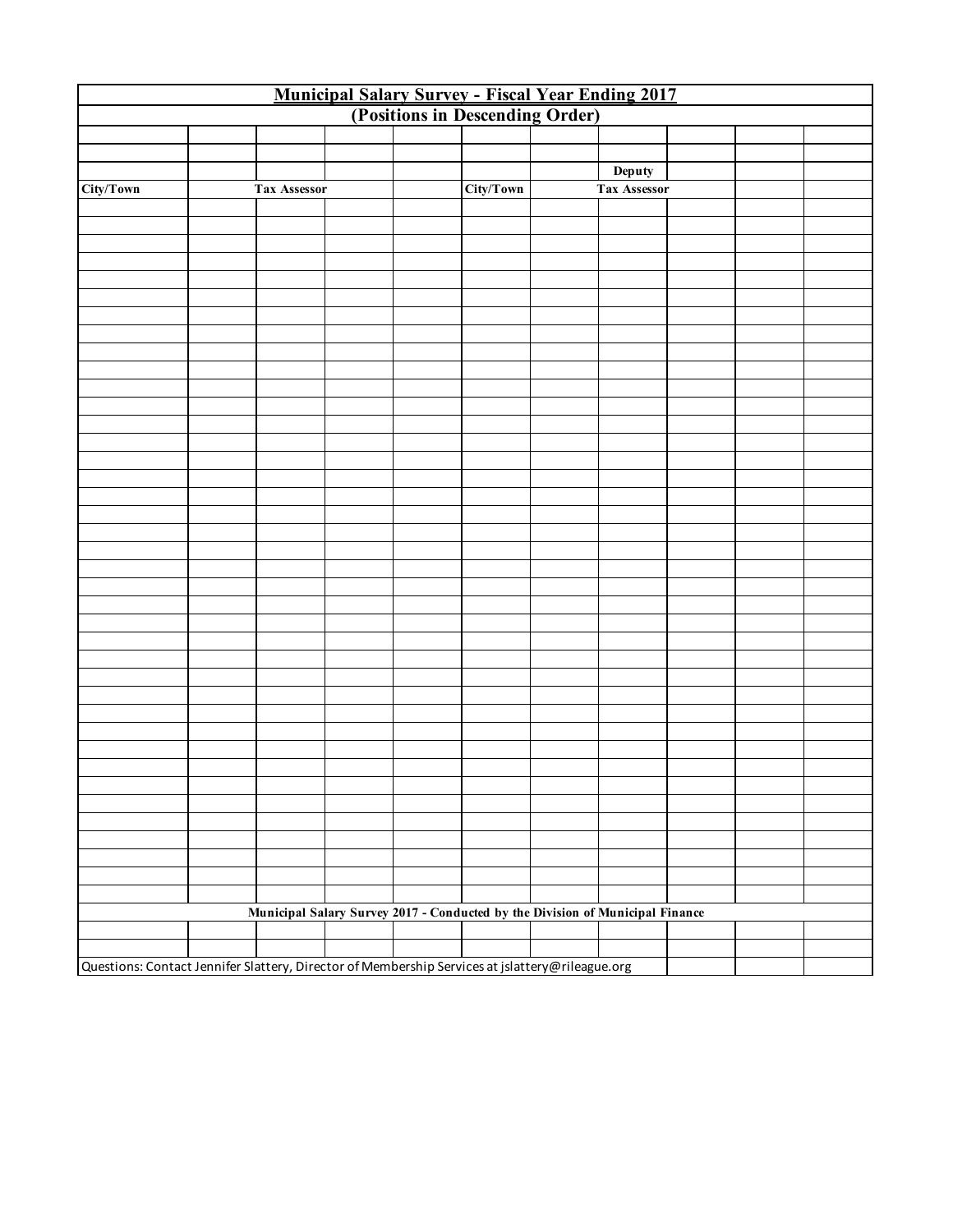| <b>Municipal Salary Survey - Fiscal Year Ending 2017</b><br>(Positions in Descending Order)     |  |                      |  |  |           |  |                                                                               |  |  |  |  |  |
|-------------------------------------------------------------------------------------------------|--|----------------------|--|--|-----------|--|-------------------------------------------------------------------------------|--|--|--|--|--|
|                                                                                                 |  |                      |  |  |           |  |                                                                               |  |  |  |  |  |
|                                                                                                 |  |                      |  |  |           |  |                                                                               |  |  |  |  |  |
|                                                                                                 |  |                      |  |  |           |  |                                                                               |  |  |  |  |  |
|                                                                                                 |  | <b>Building</b>      |  |  |           |  | City/Town                                                                     |  |  |  |  |  |
| City/Town                                                                                       |  | <b>Code Official</b> |  |  | City/Town |  | <b>Clerk</b>                                                                  |  |  |  |  |  |
|                                                                                                 |  |                      |  |  |           |  |                                                                               |  |  |  |  |  |
|                                                                                                 |  |                      |  |  |           |  |                                                                               |  |  |  |  |  |
|                                                                                                 |  |                      |  |  |           |  |                                                                               |  |  |  |  |  |
|                                                                                                 |  |                      |  |  |           |  |                                                                               |  |  |  |  |  |
|                                                                                                 |  |                      |  |  |           |  |                                                                               |  |  |  |  |  |
|                                                                                                 |  |                      |  |  |           |  |                                                                               |  |  |  |  |  |
|                                                                                                 |  |                      |  |  |           |  |                                                                               |  |  |  |  |  |
|                                                                                                 |  |                      |  |  |           |  |                                                                               |  |  |  |  |  |
|                                                                                                 |  |                      |  |  |           |  |                                                                               |  |  |  |  |  |
|                                                                                                 |  |                      |  |  |           |  |                                                                               |  |  |  |  |  |
|                                                                                                 |  |                      |  |  |           |  |                                                                               |  |  |  |  |  |
|                                                                                                 |  |                      |  |  |           |  |                                                                               |  |  |  |  |  |
|                                                                                                 |  |                      |  |  |           |  |                                                                               |  |  |  |  |  |
|                                                                                                 |  |                      |  |  |           |  |                                                                               |  |  |  |  |  |
|                                                                                                 |  |                      |  |  |           |  |                                                                               |  |  |  |  |  |
|                                                                                                 |  |                      |  |  |           |  |                                                                               |  |  |  |  |  |
|                                                                                                 |  |                      |  |  |           |  |                                                                               |  |  |  |  |  |
|                                                                                                 |  |                      |  |  |           |  |                                                                               |  |  |  |  |  |
|                                                                                                 |  |                      |  |  |           |  |                                                                               |  |  |  |  |  |
|                                                                                                 |  |                      |  |  |           |  |                                                                               |  |  |  |  |  |
|                                                                                                 |  |                      |  |  |           |  |                                                                               |  |  |  |  |  |
|                                                                                                 |  |                      |  |  |           |  |                                                                               |  |  |  |  |  |
|                                                                                                 |  |                      |  |  |           |  |                                                                               |  |  |  |  |  |
|                                                                                                 |  |                      |  |  |           |  |                                                                               |  |  |  |  |  |
|                                                                                                 |  |                      |  |  |           |  |                                                                               |  |  |  |  |  |
|                                                                                                 |  |                      |  |  |           |  |                                                                               |  |  |  |  |  |
|                                                                                                 |  |                      |  |  |           |  |                                                                               |  |  |  |  |  |
|                                                                                                 |  |                      |  |  |           |  |                                                                               |  |  |  |  |  |
|                                                                                                 |  |                      |  |  |           |  |                                                                               |  |  |  |  |  |
|                                                                                                 |  |                      |  |  |           |  |                                                                               |  |  |  |  |  |
|                                                                                                 |  |                      |  |  |           |  |                                                                               |  |  |  |  |  |
|                                                                                                 |  |                      |  |  |           |  |                                                                               |  |  |  |  |  |
|                                                                                                 |  |                      |  |  |           |  |                                                                               |  |  |  |  |  |
|                                                                                                 |  |                      |  |  |           |  |                                                                               |  |  |  |  |  |
|                                                                                                 |  |                      |  |  |           |  |                                                                               |  |  |  |  |  |
|                                                                                                 |  |                      |  |  |           |  |                                                                               |  |  |  |  |  |
|                                                                                                 |  |                      |  |  |           |  |                                                                               |  |  |  |  |  |
|                                                                                                 |  |                      |  |  |           |  |                                                                               |  |  |  |  |  |
|                                                                                                 |  |                      |  |  |           |  |                                                                               |  |  |  |  |  |
|                                                                                                 |  |                      |  |  |           |  |                                                                               |  |  |  |  |  |
|                                                                                                 |  |                      |  |  |           |  | Municipal Salary Survey 2017 - Conducted by the Division of Municipal Finance |  |  |  |  |  |
|                                                                                                 |  |                      |  |  |           |  |                                                                               |  |  |  |  |  |
|                                                                                                 |  |                      |  |  |           |  |                                                                               |  |  |  |  |  |
| Questions: Contact Jennifer Slattery, Director of Membership Services at jslattery@rileague.org |  |                      |  |  |           |  |                                                                               |  |  |  |  |  |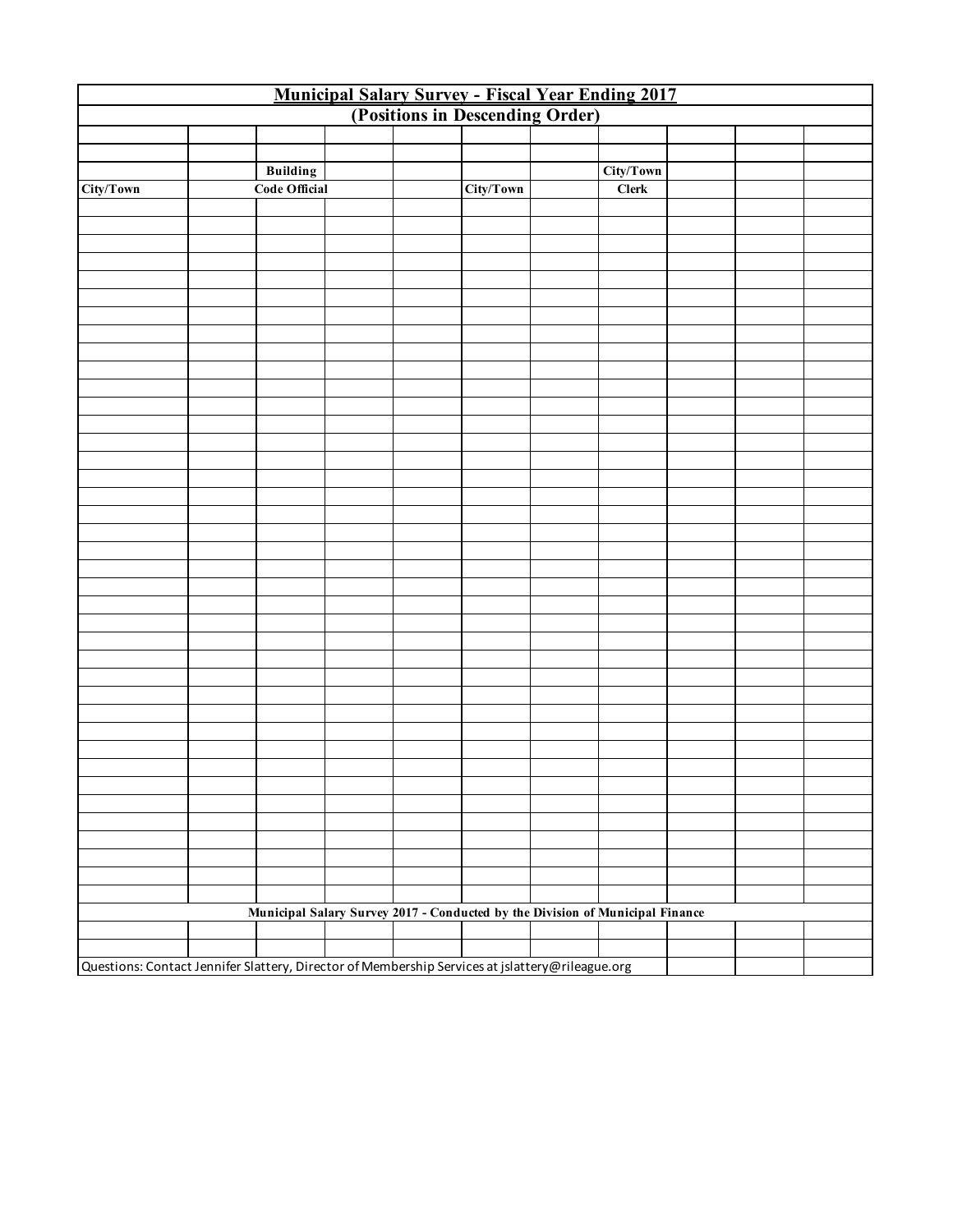| <b>Municipal Salary Survey - Fiscal Year Ending 2017</b><br>(Positions in Descending Order)     |  |                     |  |  |           |  |                                                                               |  |  |  |  |
|-------------------------------------------------------------------------------------------------|--|---------------------|--|--|-----------|--|-------------------------------------------------------------------------------|--|--|--|--|
|                                                                                                 |  |                     |  |  |           |  |                                                                               |  |  |  |  |
|                                                                                                 |  |                     |  |  |           |  |                                                                               |  |  |  |  |
|                                                                                                 |  |                     |  |  |           |  |                                                                               |  |  |  |  |
|                                                                                                 |  |                     |  |  |           |  | City/Town                                                                     |  |  |  |  |
| City/Town                                                                                       |  | <b>Deputy Clerk</b> |  |  | City/Town |  | Engineer                                                                      |  |  |  |  |
|                                                                                                 |  |                     |  |  |           |  |                                                                               |  |  |  |  |
|                                                                                                 |  |                     |  |  |           |  |                                                                               |  |  |  |  |
|                                                                                                 |  |                     |  |  |           |  |                                                                               |  |  |  |  |
|                                                                                                 |  |                     |  |  |           |  |                                                                               |  |  |  |  |
|                                                                                                 |  |                     |  |  |           |  |                                                                               |  |  |  |  |
|                                                                                                 |  |                     |  |  |           |  |                                                                               |  |  |  |  |
|                                                                                                 |  |                     |  |  |           |  |                                                                               |  |  |  |  |
|                                                                                                 |  |                     |  |  |           |  |                                                                               |  |  |  |  |
|                                                                                                 |  |                     |  |  |           |  |                                                                               |  |  |  |  |
|                                                                                                 |  |                     |  |  |           |  |                                                                               |  |  |  |  |
|                                                                                                 |  |                     |  |  |           |  |                                                                               |  |  |  |  |
|                                                                                                 |  |                     |  |  |           |  |                                                                               |  |  |  |  |
|                                                                                                 |  |                     |  |  |           |  |                                                                               |  |  |  |  |
|                                                                                                 |  |                     |  |  |           |  |                                                                               |  |  |  |  |
|                                                                                                 |  |                     |  |  |           |  |                                                                               |  |  |  |  |
|                                                                                                 |  |                     |  |  |           |  |                                                                               |  |  |  |  |
|                                                                                                 |  |                     |  |  |           |  |                                                                               |  |  |  |  |
|                                                                                                 |  |                     |  |  |           |  |                                                                               |  |  |  |  |
|                                                                                                 |  |                     |  |  |           |  |                                                                               |  |  |  |  |
|                                                                                                 |  |                     |  |  |           |  |                                                                               |  |  |  |  |
|                                                                                                 |  |                     |  |  |           |  |                                                                               |  |  |  |  |
|                                                                                                 |  |                     |  |  |           |  |                                                                               |  |  |  |  |
|                                                                                                 |  |                     |  |  |           |  |                                                                               |  |  |  |  |
|                                                                                                 |  |                     |  |  |           |  |                                                                               |  |  |  |  |
|                                                                                                 |  |                     |  |  |           |  |                                                                               |  |  |  |  |
|                                                                                                 |  |                     |  |  |           |  |                                                                               |  |  |  |  |
|                                                                                                 |  |                     |  |  |           |  |                                                                               |  |  |  |  |
|                                                                                                 |  |                     |  |  |           |  |                                                                               |  |  |  |  |
|                                                                                                 |  |                     |  |  |           |  |                                                                               |  |  |  |  |
|                                                                                                 |  |                     |  |  |           |  |                                                                               |  |  |  |  |
|                                                                                                 |  |                     |  |  |           |  |                                                                               |  |  |  |  |
|                                                                                                 |  |                     |  |  |           |  |                                                                               |  |  |  |  |
|                                                                                                 |  |                     |  |  |           |  |                                                                               |  |  |  |  |
|                                                                                                 |  |                     |  |  |           |  |                                                                               |  |  |  |  |
|                                                                                                 |  |                     |  |  |           |  |                                                                               |  |  |  |  |
|                                                                                                 |  |                     |  |  |           |  |                                                                               |  |  |  |  |
|                                                                                                 |  |                     |  |  |           |  |                                                                               |  |  |  |  |
|                                                                                                 |  |                     |  |  |           |  |                                                                               |  |  |  |  |
|                                                                                                 |  |                     |  |  |           |  |                                                                               |  |  |  |  |
|                                                                                                 |  |                     |  |  |           |  | Municipal Salary Survey 2017 - Conducted by the Division of Municipal Finance |  |  |  |  |
|                                                                                                 |  |                     |  |  |           |  |                                                                               |  |  |  |  |
|                                                                                                 |  |                     |  |  |           |  |                                                                               |  |  |  |  |
| Questions: Contact Jennifer Slattery, Director of Membership Services at jslattery@rileague.org |  |                     |  |  |           |  |                                                                               |  |  |  |  |
|                                                                                                 |  |                     |  |  |           |  |                                                                               |  |  |  |  |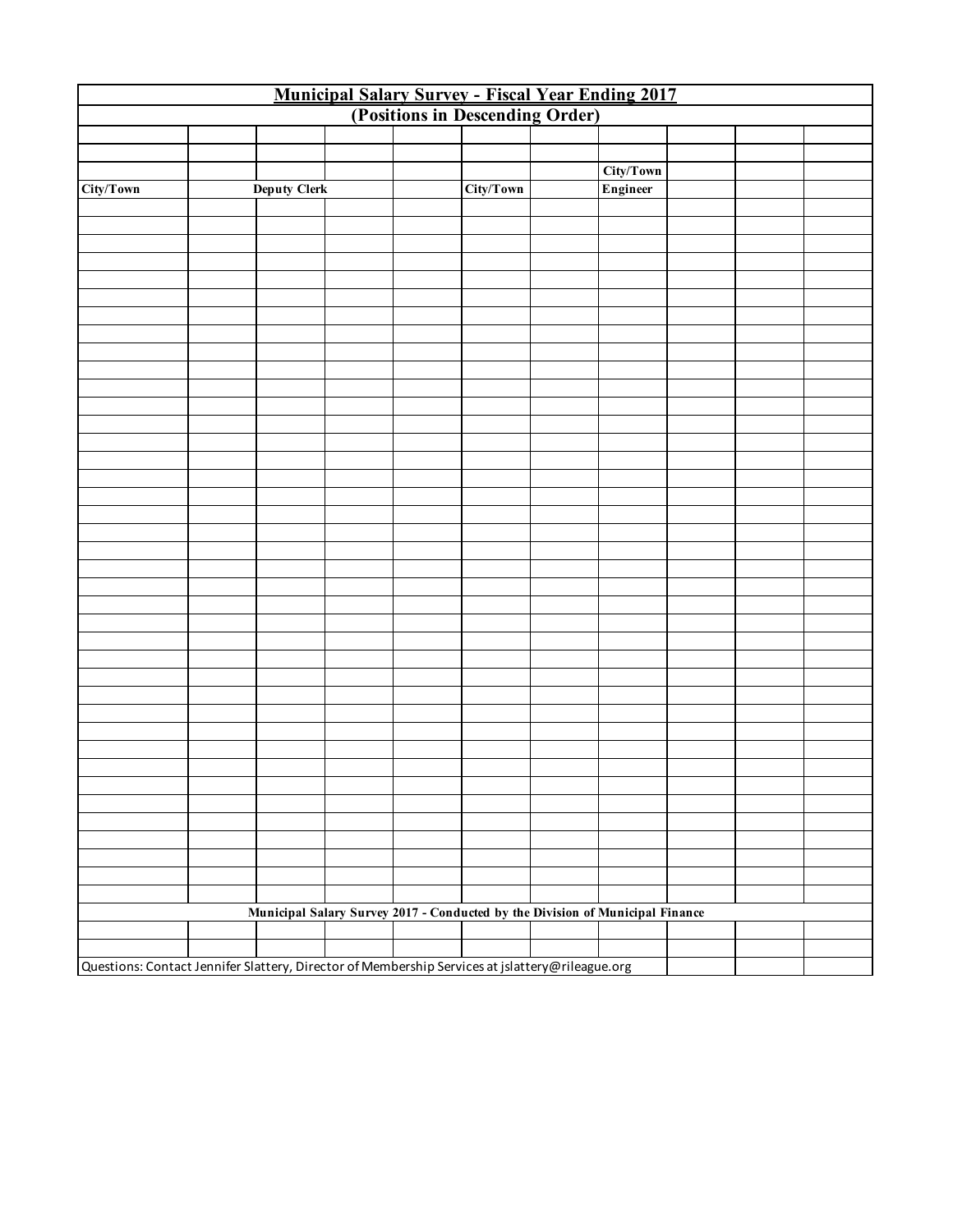| <b>Municipal Salary Survey - Fiscal Year Ending 2017</b><br>(Positions in Descending Order)     |  |                         |  |                                                                               |           |  |                         |  |  |  |  |  |
|-------------------------------------------------------------------------------------------------|--|-------------------------|--|-------------------------------------------------------------------------------|-----------|--|-------------------------|--|--|--|--|--|
|                                                                                                 |  |                         |  |                                                                               |           |  |                         |  |  |  |  |  |
|                                                                                                 |  |                         |  |                                                                               |           |  |                         |  |  |  |  |  |
|                                                                                                 |  |                         |  |                                                                               |           |  | Deputy                  |  |  |  |  |  |
| City/Town                                                                                       |  | <b>Finance Director</b> |  |                                                                               | City/Town |  | <b>Finance Director</b> |  |  |  |  |  |
|                                                                                                 |  |                         |  |                                                                               |           |  |                         |  |  |  |  |  |
|                                                                                                 |  |                         |  |                                                                               |           |  |                         |  |  |  |  |  |
|                                                                                                 |  |                         |  |                                                                               |           |  |                         |  |  |  |  |  |
|                                                                                                 |  |                         |  |                                                                               |           |  |                         |  |  |  |  |  |
|                                                                                                 |  |                         |  |                                                                               |           |  |                         |  |  |  |  |  |
|                                                                                                 |  |                         |  |                                                                               |           |  |                         |  |  |  |  |  |
|                                                                                                 |  |                         |  |                                                                               |           |  |                         |  |  |  |  |  |
|                                                                                                 |  |                         |  |                                                                               |           |  |                         |  |  |  |  |  |
|                                                                                                 |  |                         |  |                                                                               |           |  |                         |  |  |  |  |  |
|                                                                                                 |  |                         |  |                                                                               |           |  |                         |  |  |  |  |  |
|                                                                                                 |  |                         |  |                                                                               |           |  |                         |  |  |  |  |  |
|                                                                                                 |  |                         |  |                                                                               |           |  |                         |  |  |  |  |  |
|                                                                                                 |  |                         |  |                                                                               |           |  |                         |  |  |  |  |  |
|                                                                                                 |  |                         |  |                                                                               |           |  |                         |  |  |  |  |  |
|                                                                                                 |  |                         |  |                                                                               |           |  |                         |  |  |  |  |  |
|                                                                                                 |  |                         |  |                                                                               |           |  |                         |  |  |  |  |  |
|                                                                                                 |  |                         |  |                                                                               |           |  |                         |  |  |  |  |  |
|                                                                                                 |  |                         |  |                                                                               |           |  |                         |  |  |  |  |  |
|                                                                                                 |  |                         |  |                                                                               |           |  |                         |  |  |  |  |  |
|                                                                                                 |  |                         |  |                                                                               |           |  |                         |  |  |  |  |  |
|                                                                                                 |  |                         |  |                                                                               |           |  |                         |  |  |  |  |  |
|                                                                                                 |  |                         |  |                                                                               |           |  |                         |  |  |  |  |  |
|                                                                                                 |  |                         |  |                                                                               |           |  |                         |  |  |  |  |  |
|                                                                                                 |  |                         |  |                                                                               |           |  |                         |  |  |  |  |  |
|                                                                                                 |  |                         |  |                                                                               |           |  |                         |  |  |  |  |  |
|                                                                                                 |  |                         |  |                                                                               |           |  |                         |  |  |  |  |  |
|                                                                                                 |  |                         |  |                                                                               |           |  |                         |  |  |  |  |  |
|                                                                                                 |  |                         |  |                                                                               |           |  |                         |  |  |  |  |  |
|                                                                                                 |  |                         |  |                                                                               |           |  |                         |  |  |  |  |  |
|                                                                                                 |  |                         |  |                                                                               |           |  |                         |  |  |  |  |  |
|                                                                                                 |  |                         |  |                                                                               |           |  |                         |  |  |  |  |  |
|                                                                                                 |  |                         |  |                                                                               |           |  |                         |  |  |  |  |  |
|                                                                                                 |  |                         |  |                                                                               |           |  |                         |  |  |  |  |  |
|                                                                                                 |  |                         |  |                                                                               |           |  |                         |  |  |  |  |  |
|                                                                                                 |  |                         |  |                                                                               |           |  |                         |  |  |  |  |  |
|                                                                                                 |  |                         |  |                                                                               |           |  |                         |  |  |  |  |  |
|                                                                                                 |  |                         |  |                                                                               |           |  |                         |  |  |  |  |  |
|                                                                                                 |  |                         |  |                                                                               |           |  |                         |  |  |  |  |  |
|                                                                                                 |  |                         |  |                                                                               |           |  |                         |  |  |  |  |  |
| *Consolidated with the School Department                                                        |  |                         |  |                                                                               |           |  |                         |  |  |  |  |  |
|                                                                                                 |  |                         |  | Municipal Salary Survey 2017 - Conducted by the Division of Municipal Finance |           |  |                         |  |  |  |  |  |
|                                                                                                 |  |                         |  |                                                                               |           |  |                         |  |  |  |  |  |
|                                                                                                 |  |                         |  |                                                                               |           |  |                         |  |  |  |  |  |
|                                                                                                 |  |                         |  |                                                                               |           |  |                         |  |  |  |  |  |
| Questions: Contact Jennifer Slattery, Director of Membership Services at jslattery@rileague.org |  |                         |  |                                                                               |           |  |                         |  |  |  |  |  |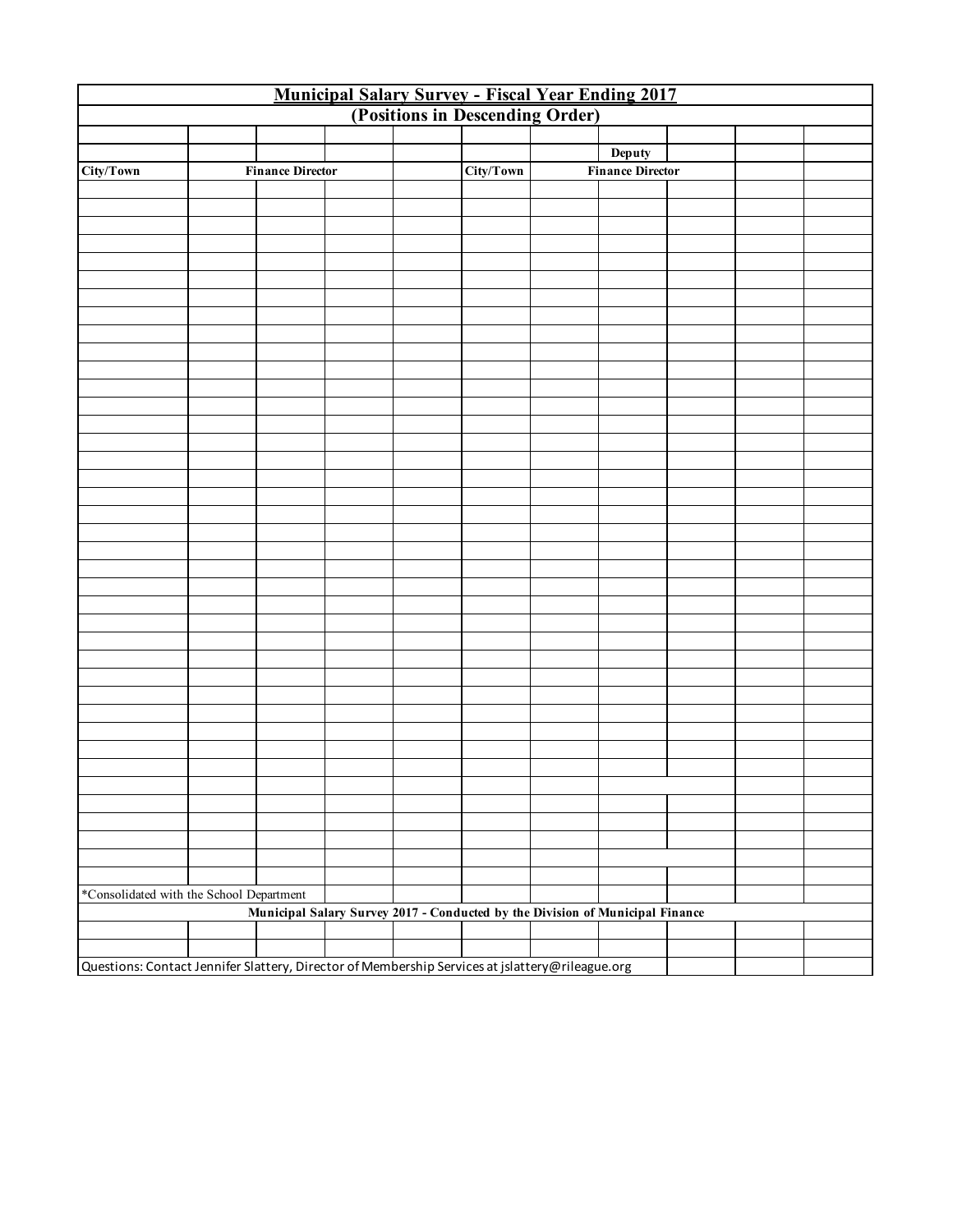| <b>Municipal Salary Survey - Fiscal Year Ending 2017</b><br>(Positions in Descending Order)     |  |                                                                               |  |  |           |  |                   |  |  |  |  |
|-------------------------------------------------------------------------------------------------|--|-------------------------------------------------------------------------------|--|--|-----------|--|-------------------|--|--|--|--|
|                                                                                                 |  |                                                                               |  |  |           |  |                   |  |  |  |  |
|                                                                                                 |  |                                                                               |  |  |           |  |                   |  |  |  |  |
|                                                                                                 |  |                                                                               |  |  |           |  |                   |  |  |  |  |
|                                                                                                 |  |                                                                               |  |  |           |  | Deputy            |  |  |  |  |
| City/Town                                                                                       |  | <b>Fire Chief</b>                                                             |  |  | City/Town |  | <b>Fire Chief</b> |  |  |  |  |
|                                                                                                 |  |                                                                               |  |  |           |  |                   |  |  |  |  |
|                                                                                                 |  |                                                                               |  |  |           |  |                   |  |  |  |  |
|                                                                                                 |  |                                                                               |  |  |           |  |                   |  |  |  |  |
|                                                                                                 |  |                                                                               |  |  |           |  |                   |  |  |  |  |
|                                                                                                 |  |                                                                               |  |  |           |  |                   |  |  |  |  |
|                                                                                                 |  |                                                                               |  |  |           |  |                   |  |  |  |  |
|                                                                                                 |  |                                                                               |  |  |           |  |                   |  |  |  |  |
|                                                                                                 |  |                                                                               |  |  |           |  |                   |  |  |  |  |
|                                                                                                 |  |                                                                               |  |  |           |  |                   |  |  |  |  |
|                                                                                                 |  |                                                                               |  |  |           |  |                   |  |  |  |  |
|                                                                                                 |  |                                                                               |  |  |           |  |                   |  |  |  |  |
|                                                                                                 |  |                                                                               |  |  |           |  |                   |  |  |  |  |
|                                                                                                 |  |                                                                               |  |  |           |  |                   |  |  |  |  |
|                                                                                                 |  |                                                                               |  |  |           |  |                   |  |  |  |  |
|                                                                                                 |  |                                                                               |  |  |           |  |                   |  |  |  |  |
|                                                                                                 |  |                                                                               |  |  |           |  |                   |  |  |  |  |
|                                                                                                 |  |                                                                               |  |  |           |  |                   |  |  |  |  |
|                                                                                                 |  |                                                                               |  |  |           |  |                   |  |  |  |  |
|                                                                                                 |  |                                                                               |  |  |           |  |                   |  |  |  |  |
|                                                                                                 |  |                                                                               |  |  |           |  |                   |  |  |  |  |
|                                                                                                 |  |                                                                               |  |  |           |  |                   |  |  |  |  |
|                                                                                                 |  |                                                                               |  |  |           |  |                   |  |  |  |  |
|                                                                                                 |  |                                                                               |  |  |           |  |                   |  |  |  |  |
|                                                                                                 |  |                                                                               |  |  |           |  |                   |  |  |  |  |
|                                                                                                 |  |                                                                               |  |  |           |  |                   |  |  |  |  |
|                                                                                                 |  |                                                                               |  |  |           |  |                   |  |  |  |  |
|                                                                                                 |  |                                                                               |  |  |           |  |                   |  |  |  |  |
|                                                                                                 |  |                                                                               |  |  |           |  |                   |  |  |  |  |
|                                                                                                 |  |                                                                               |  |  |           |  |                   |  |  |  |  |
|                                                                                                 |  |                                                                               |  |  |           |  |                   |  |  |  |  |
|                                                                                                 |  |                                                                               |  |  |           |  |                   |  |  |  |  |
|                                                                                                 |  |                                                                               |  |  |           |  |                   |  |  |  |  |
|                                                                                                 |  |                                                                               |  |  |           |  |                   |  |  |  |  |
|                                                                                                 |  |                                                                               |  |  |           |  |                   |  |  |  |  |
|                                                                                                 |  |                                                                               |  |  |           |  |                   |  |  |  |  |
|                                                                                                 |  |                                                                               |  |  |           |  |                   |  |  |  |  |
|                                                                                                 |  |                                                                               |  |  |           |  |                   |  |  |  |  |
|                                                                                                 |  |                                                                               |  |  |           |  |                   |  |  |  |  |
|                                                                                                 |  |                                                                               |  |  |           |  |                   |  |  |  |  |
|                                                                                                 |  |                                                                               |  |  |           |  |                   |  |  |  |  |
|                                                                                                 |  |                                                                               |  |  |           |  |                   |  |  |  |  |
|                                                                                                 |  | Municipal Salary Survey 2017 - Conducted by the Division of Municipal Finance |  |  |           |  |                   |  |  |  |  |
|                                                                                                 |  |                                                                               |  |  |           |  |                   |  |  |  |  |
|                                                                                                 |  |                                                                               |  |  |           |  |                   |  |  |  |  |
| Questions: Contact Jennifer Slattery, Director of Membership Services at jslattery@rileague.org |  |                                                                               |  |  |           |  |                   |  |  |  |  |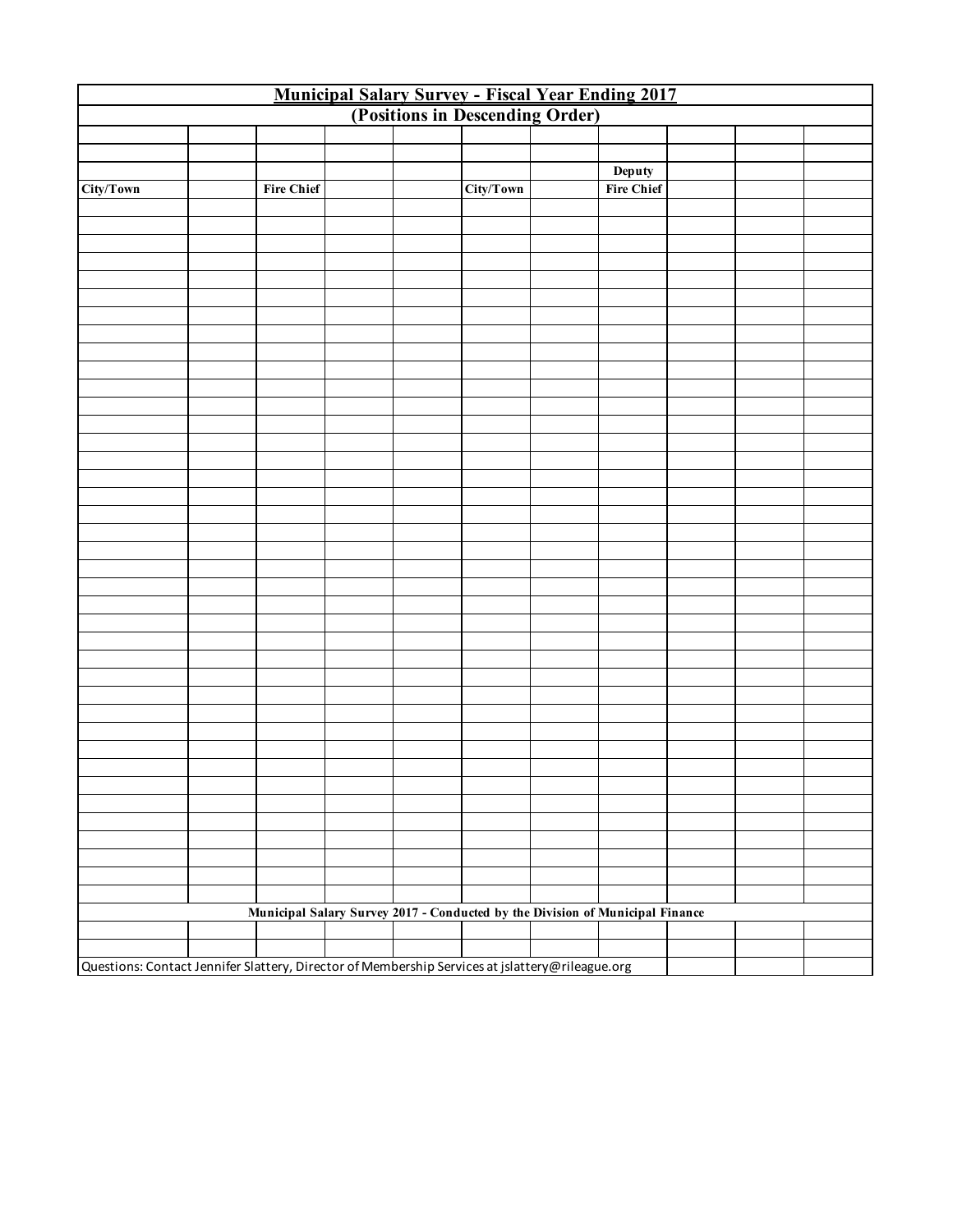| <b>Municipal Salary Survey - Fiscal Year Ending 2017</b><br>(Positions in Descending Order)     |  |                                                                               |  |  |           |  |                        |  |  |  |  |  |
|-------------------------------------------------------------------------------------------------|--|-------------------------------------------------------------------------------|--|--|-----------|--|------------------------|--|--|--|--|--|
|                                                                                                 |  |                                                                               |  |  |           |  |                        |  |  |  |  |  |
|                                                                                                 |  |                                                                               |  |  |           |  |                        |  |  |  |  |  |
|                                                                                                 |  |                                                                               |  |  |           |  |                        |  |  |  |  |  |
|                                                                                                 |  | Highway                                                                       |  |  |           |  |                        |  |  |  |  |  |
| City/Town                                                                                       |  | Supervisor/Superintendent                                                     |  |  | City/Town |  | <b>Minimum Housing</b> |  |  |  |  |  |
|                                                                                                 |  |                                                                               |  |  |           |  |                        |  |  |  |  |  |
|                                                                                                 |  |                                                                               |  |  |           |  |                        |  |  |  |  |  |
|                                                                                                 |  |                                                                               |  |  |           |  |                        |  |  |  |  |  |
|                                                                                                 |  |                                                                               |  |  |           |  |                        |  |  |  |  |  |
|                                                                                                 |  |                                                                               |  |  |           |  |                        |  |  |  |  |  |
|                                                                                                 |  |                                                                               |  |  |           |  |                        |  |  |  |  |  |
|                                                                                                 |  |                                                                               |  |  |           |  |                        |  |  |  |  |  |
|                                                                                                 |  |                                                                               |  |  |           |  |                        |  |  |  |  |  |
|                                                                                                 |  |                                                                               |  |  |           |  |                        |  |  |  |  |  |
|                                                                                                 |  |                                                                               |  |  |           |  |                        |  |  |  |  |  |
|                                                                                                 |  |                                                                               |  |  |           |  |                        |  |  |  |  |  |
|                                                                                                 |  |                                                                               |  |  |           |  |                        |  |  |  |  |  |
|                                                                                                 |  |                                                                               |  |  |           |  |                        |  |  |  |  |  |
|                                                                                                 |  |                                                                               |  |  |           |  |                        |  |  |  |  |  |
|                                                                                                 |  |                                                                               |  |  |           |  |                        |  |  |  |  |  |
|                                                                                                 |  |                                                                               |  |  |           |  |                        |  |  |  |  |  |
|                                                                                                 |  |                                                                               |  |  |           |  |                        |  |  |  |  |  |
|                                                                                                 |  |                                                                               |  |  |           |  |                        |  |  |  |  |  |
|                                                                                                 |  |                                                                               |  |  |           |  |                        |  |  |  |  |  |
|                                                                                                 |  |                                                                               |  |  |           |  |                        |  |  |  |  |  |
|                                                                                                 |  |                                                                               |  |  |           |  |                        |  |  |  |  |  |
|                                                                                                 |  |                                                                               |  |  |           |  |                        |  |  |  |  |  |
|                                                                                                 |  |                                                                               |  |  |           |  |                        |  |  |  |  |  |
|                                                                                                 |  |                                                                               |  |  |           |  |                        |  |  |  |  |  |
|                                                                                                 |  |                                                                               |  |  |           |  |                        |  |  |  |  |  |
|                                                                                                 |  |                                                                               |  |  |           |  |                        |  |  |  |  |  |
|                                                                                                 |  |                                                                               |  |  |           |  |                        |  |  |  |  |  |
|                                                                                                 |  |                                                                               |  |  |           |  |                        |  |  |  |  |  |
|                                                                                                 |  |                                                                               |  |  |           |  |                        |  |  |  |  |  |
|                                                                                                 |  |                                                                               |  |  |           |  |                        |  |  |  |  |  |
|                                                                                                 |  |                                                                               |  |  |           |  |                        |  |  |  |  |  |
|                                                                                                 |  |                                                                               |  |  |           |  |                        |  |  |  |  |  |
|                                                                                                 |  |                                                                               |  |  |           |  |                        |  |  |  |  |  |
|                                                                                                 |  |                                                                               |  |  |           |  |                        |  |  |  |  |  |
|                                                                                                 |  |                                                                               |  |  |           |  |                        |  |  |  |  |  |
|                                                                                                 |  |                                                                               |  |  |           |  |                        |  |  |  |  |  |
|                                                                                                 |  |                                                                               |  |  |           |  |                        |  |  |  |  |  |
|                                                                                                 |  |                                                                               |  |  |           |  |                        |  |  |  |  |  |
|                                                                                                 |  | Municipal Salary Survey 2017 - Conducted by the Division of Municipal Finance |  |  |           |  |                        |  |  |  |  |  |
|                                                                                                 |  |                                                                               |  |  |           |  |                        |  |  |  |  |  |
|                                                                                                 |  |                                                                               |  |  |           |  |                        |  |  |  |  |  |
| Questions: Contact Jennifer Slattery, Director of Membership Services at jslattery@rileague.org |  |                                                                               |  |  |           |  |                        |  |  |  |  |  |
|                                                                                                 |  |                                                                               |  |  |           |  |                        |  |  |  |  |  |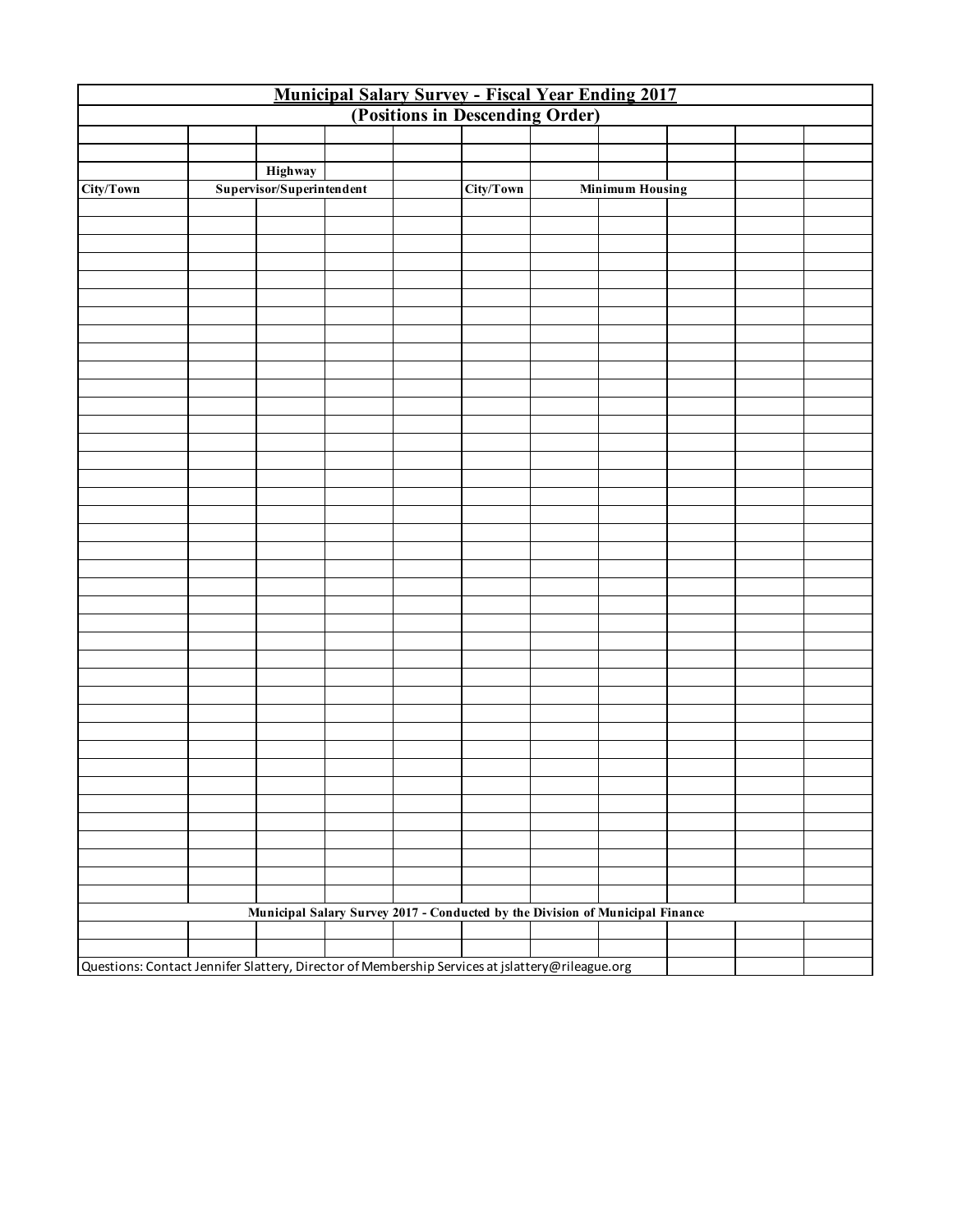|                                                                                                 |                      |  |                                 | <b>Municipal Salary Survey - Fiscal Year Ending 2017</b>                      |  |  |
|-------------------------------------------------------------------------------------------------|----------------------|--|---------------------------------|-------------------------------------------------------------------------------|--|--|
|                                                                                                 |                      |  | (Positions in Descending Order) |                                                                               |  |  |
|                                                                                                 |                      |  |                                 |                                                                               |  |  |
|                                                                                                 | <b>MIS</b>           |  |                                 | Municipal                                                                     |  |  |
| City/Town                                                                                       | Director/Coordinator |  | City/Town                       | <b>Court Judge</b>                                                            |  |  |
|                                                                                                 |                      |  |                                 |                                                                               |  |  |
|                                                                                                 |                      |  |                                 |                                                                               |  |  |
|                                                                                                 |                      |  |                                 |                                                                               |  |  |
|                                                                                                 |                      |  |                                 |                                                                               |  |  |
|                                                                                                 |                      |  |                                 |                                                                               |  |  |
|                                                                                                 |                      |  |                                 |                                                                               |  |  |
|                                                                                                 |                      |  |                                 |                                                                               |  |  |
|                                                                                                 |                      |  |                                 |                                                                               |  |  |
|                                                                                                 |                      |  |                                 |                                                                               |  |  |
|                                                                                                 |                      |  |                                 |                                                                               |  |  |
|                                                                                                 |                      |  |                                 |                                                                               |  |  |
|                                                                                                 |                      |  |                                 |                                                                               |  |  |
|                                                                                                 |                      |  |                                 |                                                                               |  |  |
|                                                                                                 |                      |  |                                 |                                                                               |  |  |
|                                                                                                 |                      |  |                                 |                                                                               |  |  |
|                                                                                                 |                      |  |                                 |                                                                               |  |  |
|                                                                                                 |                      |  |                                 |                                                                               |  |  |
|                                                                                                 |                      |  |                                 |                                                                               |  |  |
|                                                                                                 |                      |  |                                 |                                                                               |  |  |
|                                                                                                 |                      |  |                                 |                                                                               |  |  |
|                                                                                                 |                      |  |                                 |                                                                               |  |  |
|                                                                                                 |                      |  |                                 |                                                                               |  |  |
|                                                                                                 |                      |  |                                 |                                                                               |  |  |
|                                                                                                 |                      |  |                                 |                                                                               |  |  |
|                                                                                                 |                      |  |                                 |                                                                               |  |  |
|                                                                                                 |                      |  |                                 |                                                                               |  |  |
|                                                                                                 |                      |  |                                 |                                                                               |  |  |
|                                                                                                 |                      |  |                                 |                                                                               |  |  |
|                                                                                                 |                      |  |                                 |                                                                               |  |  |
|                                                                                                 |                      |  |                                 |                                                                               |  |  |
|                                                                                                 |                      |  |                                 |                                                                               |  |  |
|                                                                                                 |                      |  |                                 |                                                                               |  |  |
|                                                                                                 |                      |  |                                 |                                                                               |  |  |
|                                                                                                 |                      |  |                                 |                                                                               |  |  |
|                                                                                                 |                      |  |                                 |                                                                               |  |  |
|                                                                                                 |                      |  |                                 |                                                                               |  |  |
|                                                                                                 |                      |  |                                 |                                                                               |  |  |
|                                                                                                 |                      |  |                                 |                                                                               |  |  |
|                                                                                                 |                      |  |                                 |                                                                               |  |  |
| *Consolidated with the School Department                                                        |                      |  |                                 |                                                                               |  |  |
|                                                                                                 |                      |  |                                 | Municipal Salary Survey 2017 - Conducted by the Division of Municipal Finance |  |  |
|                                                                                                 |                      |  |                                 |                                                                               |  |  |
|                                                                                                 |                      |  |                                 |                                                                               |  |  |
| Questions: Contact Jennifer Slattery, Director of Membership Services at jslattery@rileague.org |                      |  |                                 |                                                                               |  |  |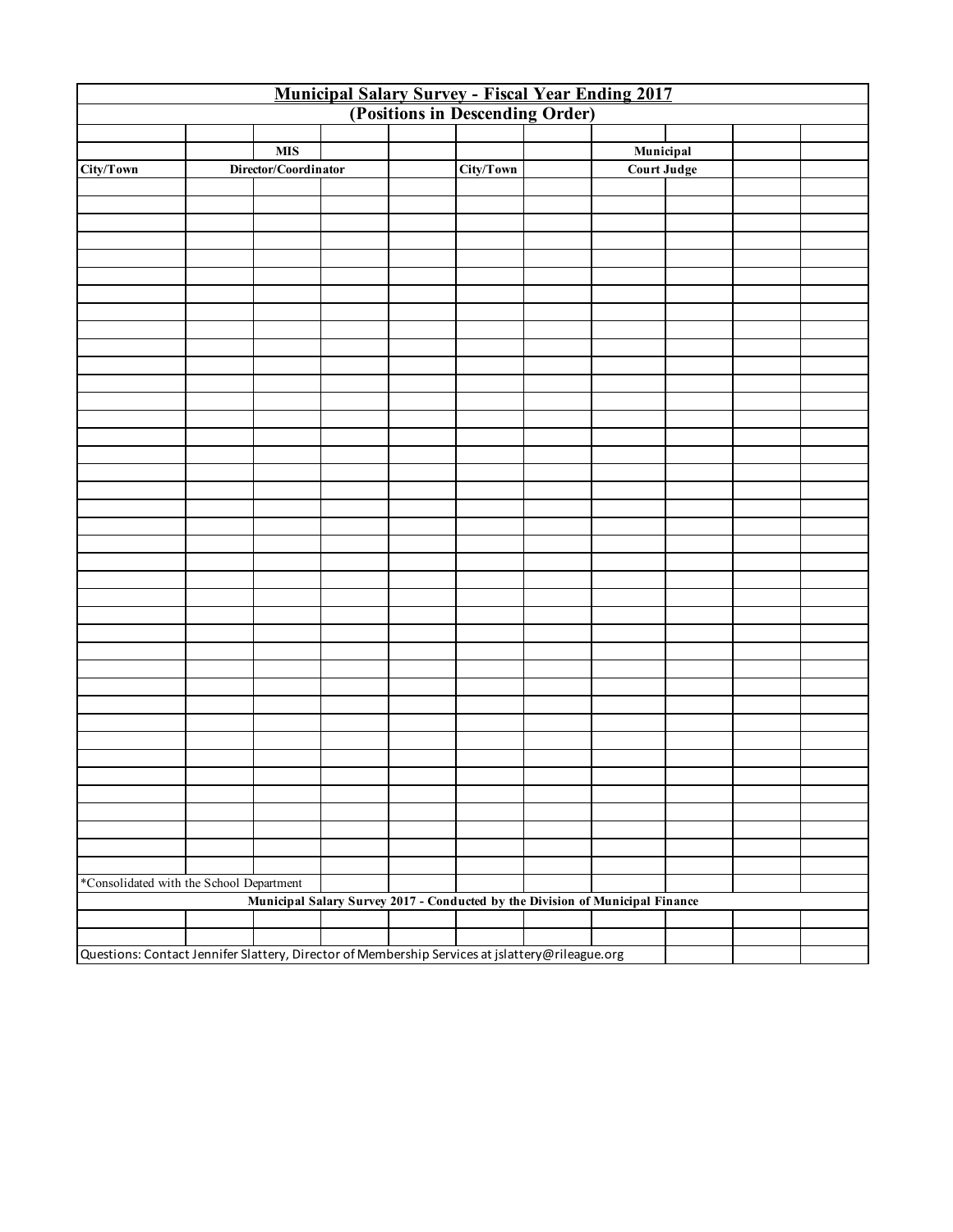|                                                                                                 |                 |  |           | <b>Municipal Salary Survey - Fiscal Year Ending 2017</b><br>(Positions in Descending Order) |  |  |
|-------------------------------------------------------------------------------------------------|-----------------|--|-----------|---------------------------------------------------------------------------------------------|--|--|
|                                                                                                 |                 |  |           |                                                                                             |  |  |
|                                                                                                 |                 |  |           |                                                                                             |  |  |
|                                                                                                 | Personnel       |  |           | Planning                                                                                    |  |  |
| City/Town                                                                                       | <b>Director</b> |  | City/Town | <b>Director</b>                                                                             |  |  |
|                                                                                                 |                 |  |           |                                                                                             |  |  |
|                                                                                                 |                 |  |           |                                                                                             |  |  |
|                                                                                                 |                 |  |           |                                                                                             |  |  |
|                                                                                                 |                 |  |           |                                                                                             |  |  |
|                                                                                                 |                 |  |           |                                                                                             |  |  |
|                                                                                                 |                 |  |           |                                                                                             |  |  |
|                                                                                                 |                 |  |           |                                                                                             |  |  |
|                                                                                                 |                 |  |           |                                                                                             |  |  |
|                                                                                                 |                 |  |           |                                                                                             |  |  |
|                                                                                                 |                 |  |           |                                                                                             |  |  |
|                                                                                                 |                 |  |           |                                                                                             |  |  |
|                                                                                                 |                 |  |           |                                                                                             |  |  |
|                                                                                                 |                 |  |           |                                                                                             |  |  |
|                                                                                                 |                 |  |           |                                                                                             |  |  |
|                                                                                                 |                 |  |           |                                                                                             |  |  |
|                                                                                                 |                 |  |           |                                                                                             |  |  |
|                                                                                                 |                 |  |           |                                                                                             |  |  |
|                                                                                                 |                 |  |           |                                                                                             |  |  |
|                                                                                                 |                 |  |           |                                                                                             |  |  |
|                                                                                                 |                 |  |           |                                                                                             |  |  |
|                                                                                                 |                 |  |           |                                                                                             |  |  |
|                                                                                                 |                 |  |           |                                                                                             |  |  |
|                                                                                                 |                 |  |           |                                                                                             |  |  |
|                                                                                                 |                 |  |           |                                                                                             |  |  |
|                                                                                                 |                 |  |           |                                                                                             |  |  |
|                                                                                                 |                 |  |           |                                                                                             |  |  |
|                                                                                                 |                 |  |           |                                                                                             |  |  |
|                                                                                                 |                 |  |           |                                                                                             |  |  |
|                                                                                                 |                 |  |           |                                                                                             |  |  |
|                                                                                                 |                 |  |           |                                                                                             |  |  |
|                                                                                                 |                 |  |           |                                                                                             |  |  |
|                                                                                                 |                 |  |           |                                                                                             |  |  |
|                                                                                                 |                 |  |           |                                                                                             |  |  |
|                                                                                                 |                 |  |           |                                                                                             |  |  |
|                                                                                                 |                 |  |           |                                                                                             |  |  |
|                                                                                                 |                 |  |           |                                                                                             |  |  |
|                                                                                                 |                 |  |           |                                                                                             |  |  |
|                                                                                                 |                 |  |           |                                                                                             |  |  |
|                                                                                                 |                 |  |           |                                                                                             |  |  |
|                                                                                                 |                 |  |           |                                                                                             |  |  |
|                                                                                                 |                 |  |           |                                                                                             |  |  |
| *Consolidated with the School Department                                                        |                 |  |           |                                                                                             |  |  |
|                                                                                                 |                 |  |           | Municipal Salary Survey 2017 - Conducted by the Division of Municipal Finance               |  |  |
|                                                                                                 |                 |  |           |                                                                                             |  |  |
|                                                                                                 |                 |  |           |                                                                                             |  |  |
| Questions: Contact Jennifer Slattery, Director of Membership Services at jslattery@rileague.org |                 |  |           |                                                                                             |  |  |
|                                                                                                 |                 |  |           |                                                                                             |  |  |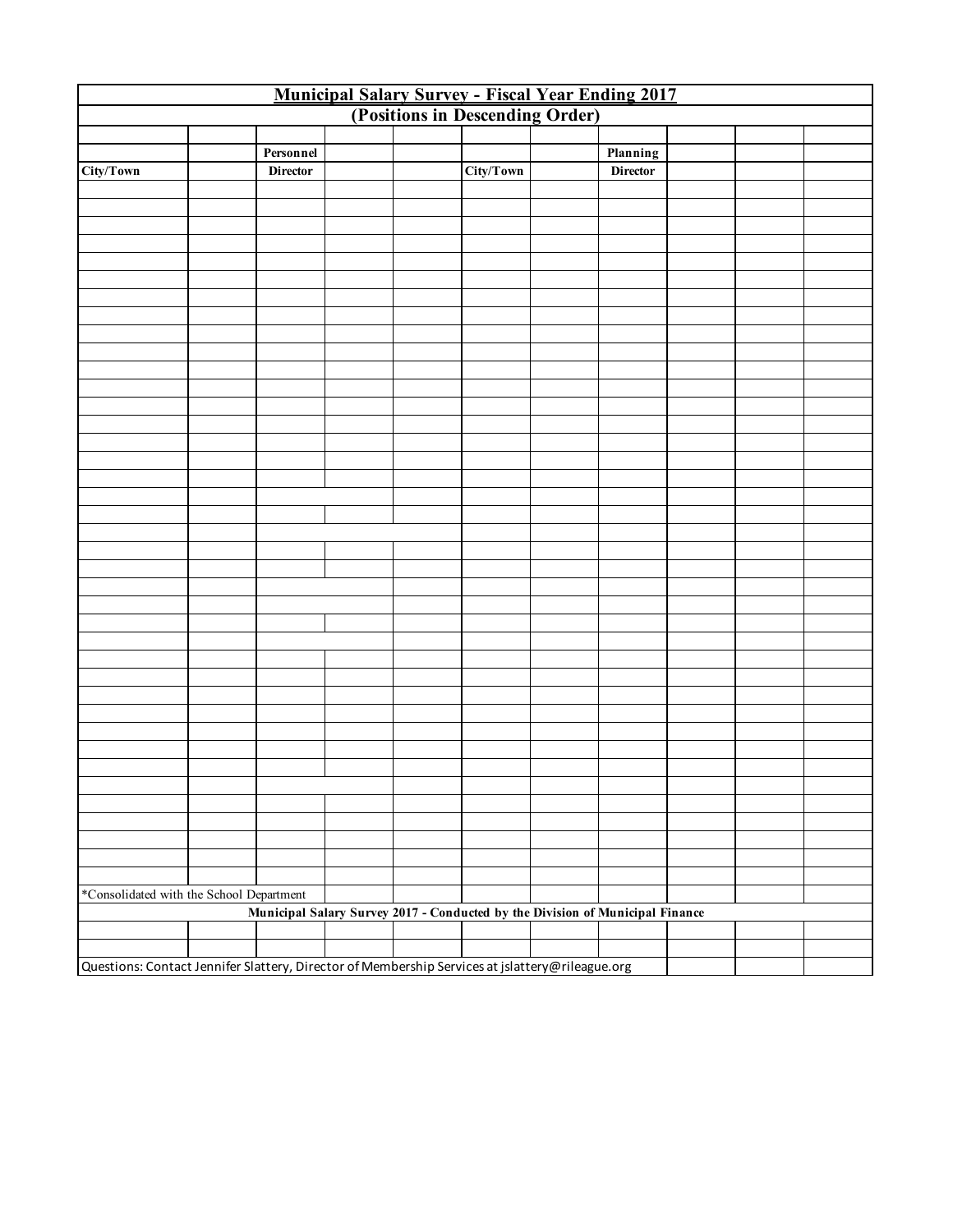| <b>Municipal Salary Survey - Fiscal Year Ending 2017</b><br>(Positions in Descending Order)     |  |                     |  |  |           |  |                                                                               |  |  |  |  |  |
|-------------------------------------------------------------------------------------------------|--|---------------------|--|--|-----------|--|-------------------------------------------------------------------------------|--|--|--|--|--|
|                                                                                                 |  |                     |  |  |           |  |                                                                               |  |  |  |  |  |
|                                                                                                 |  |                     |  |  |           |  |                                                                               |  |  |  |  |  |
|                                                                                                 |  |                     |  |  |           |  |                                                                               |  |  |  |  |  |
|                                                                                                 |  |                     |  |  |           |  | Deputy                                                                        |  |  |  |  |  |
| City/Town                                                                                       |  | <b>Police Chief</b> |  |  | City/Town |  | Police Chief                                                                  |  |  |  |  |  |
|                                                                                                 |  |                     |  |  |           |  |                                                                               |  |  |  |  |  |
|                                                                                                 |  |                     |  |  |           |  |                                                                               |  |  |  |  |  |
|                                                                                                 |  |                     |  |  |           |  |                                                                               |  |  |  |  |  |
|                                                                                                 |  |                     |  |  |           |  |                                                                               |  |  |  |  |  |
|                                                                                                 |  |                     |  |  |           |  |                                                                               |  |  |  |  |  |
|                                                                                                 |  |                     |  |  |           |  |                                                                               |  |  |  |  |  |
|                                                                                                 |  |                     |  |  |           |  |                                                                               |  |  |  |  |  |
|                                                                                                 |  |                     |  |  |           |  |                                                                               |  |  |  |  |  |
|                                                                                                 |  |                     |  |  |           |  |                                                                               |  |  |  |  |  |
|                                                                                                 |  |                     |  |  |           |  |                                                                               |  |  |  |  |  |
|                                                                                                 |  |                     |  |  |           |  |                                                                               |  |  |  |  |  |
|                                                                                                 |  |                     |  |  |           |  |                                                                               |  |  |  |  |  |
|                                                                                                 |  |                     |  |  |           |  |                                                                               |  |  |  |  |  |
|                                                                                                 |  |                     |  |  |           |  |                                                                               |  |  |  |  |  |
|                                                                                                 |  |                     |  |  |           |  |                                                                               |  |  |  |  |  |
|                                                                                                 |  |                     |  |  |           |  |                                                                               |  |  |  |  |  |
|                                                                                                 |  |                     |  |  |           |  |                                                                               |  |  |  |  |  |
|                                                                                                 |  |                     |  |  |           |  |                                                                               |  |  |  |  |  |
|                                                                                                 |  |                     |  |  |           |  |                                                                               |  |  |  |  |  |
|                                                                                                 |  |                     |  |  |           |  |                                                                               |  |  |  |  |  |
|                                                                                                 |  |                     |  |  |           |  |                                                                               |  |  |  |  |  |
|                                                                                                 |  |                     |  |  |           |  |                                                                               |  |  |  |  |  |
|                                                                                                 |  |                     |  |  |           |  |                                                                               |  |  |  |  |  |
|                                                                                                 |  |                     |  |  |           |  |                                                                               |  |  |  |  |  |
|                                                                                                 |  |                     |  |  |           |  |                                                                               |  |  |  |  |  |
|                                                                                                 |  |                     |  |  |           |  |                                                                               |  |  |  |  |  |
|                                                                                                 |  |                     |  |  |           |  |                                                                               |  |  |  |  |  |
|                                                                                                 |  |                     |  |  |           |  |                                                                               |  |  |  |  |  |
|                                                                                                 |  |                     |  |  |           |  |                                                                               |  |  |  |  |  |
|                                                                                                 |  |                     |  |  |           |  |                                                                               |  |  |  |  |  |
|                                                                                                 |  |                     |  |  |           |  |                                                                               |  |  |  |  |  |
|                                                                                                 |  |                     |  |  |           |  |                                                                               |  |  |  |  |  |
|                                                                                                 |  |                     |  |  |           |  |                                                                               |  |  |  |  |  |
|                                                                                                 |  |                     |  |  |           |  |                                                                               |  |  |  |  |  |
|                                                                                                 |  |                     |  |  |           |  |                                                                               |  |  |  |  |  |
|                                                                                                 |  |                     |  |  |           |  |                                                                               |  |  |  |  |  |
|                                                                                                 |  |                     |  |  |           |  |                                                                               |  |  |  |  |  |
|                                                                                                 |  |                     |  |  |           |  |                                                                               |  |  |  |  |  |
|                                                                                                 |  |                     |  |  |           |  |                                                                               |  |  |  |  |  |
|                                                                                                 |  |                     |  |  |           |  |                                                                               |  |  |  |  |  |
|                                                                                                 |  |                     |  |  |           |  | Municipal Salary Survey 2017 - Conducted by the Division of Municipal Finance |  |  |  |  |  |
|                                                                                                 |  |                     |  |  |           |  |                                                                               |  |  |  |  |  |
|                                                                                                 |  |                     |  |  |           |  |                                                                               |  |  |  |  |  |
| Questions: Contact Jennifer Slattery, Director of Membership Services at jslattery@rileague.org |  |                     |  |  |           |  |                                                                               |  |  |  |  |  |
|                                                                                                 |  |                     |  |  |           |  |                                                                               |  |  |  |  |  |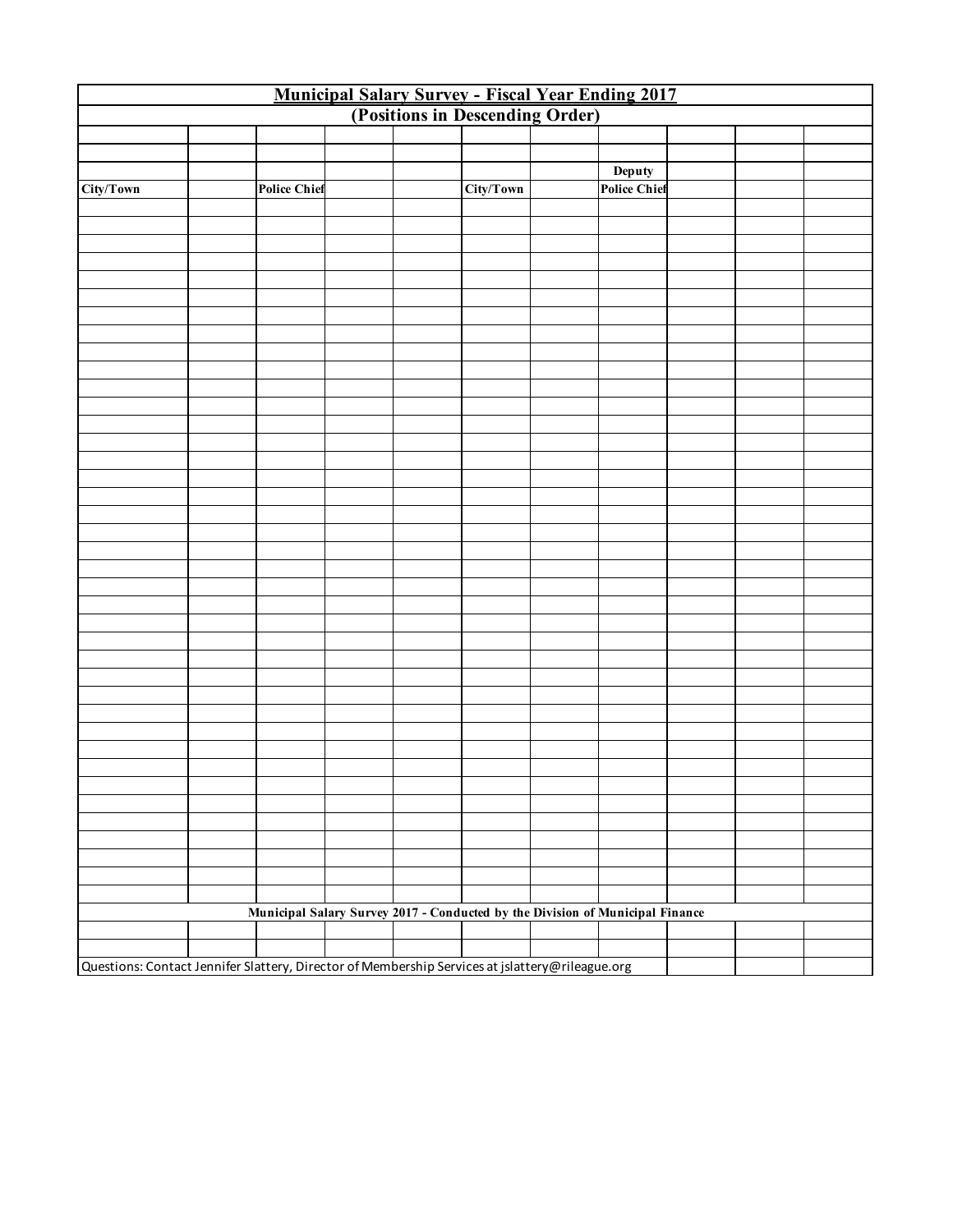| <b>Municipal Salary Survey - Fiscal Year Ending 2017</b><br>(Positions in Descending Order)     |  |                                                                               |  |  |           |  |                       |  |  |  |  |  |
|-------------------------------------------------------------------------------------------------|--|-------------------------------------------------------------------------------|--|--|-----------|--|-----------------------|--|--|--|--|--|
|                                                                                                 |  |                                                                               |  |  |           |  |                       |  |  |  |  |  |
|                                                                                                 |  |                                                                               |  |  |           |  |                       |  |  |  |  |  |
|                                                                                                 |  |                                                                               |  |  |           |  |                       |  |  |  |  |  |
|                                                                                                 |  |                                                                               |  |  |           |  | Public                |  |  |  |  |  |
| City/Town                                                                                       |  | Probate Judge                                                                 |  |  | City/Town |  | <b>Works Director</b> |  |  |  |  |  |
|                                                                                                 |  |                                                                               |  |  |           |  |                       |  |  |  |  |  |
|                                                                                                 |  |                                                                               |  |  |           |  |                       |  |  |  |  |  |
|                                                                                                 |  |                                                                               |  |  |           |  |                       |  |  |  |  |  |
|                                                                                                 |  |                                                                               |  |  |           |  |                       |  |  |  |  |  |
|                                                                                                 |  |                                                                               |  |  |           |  |                       |  |  |  |  |  |
|                                                                                                 |  |                                                                               |  |  |           |  |                       |  |  |  |  |  |
|                                                                                                 |  |                                                                               |  |  |           |  |                       |  |  |  |  |  |
|                                                                                                 |  |                                                                               |  |  |           |  |                       |  |  |  |  |  |
|                                                                                                 |  |                                                                               |  |  |           |  |                       |  |  |  |  |  |
|                                                                                                 |  |                                                                               |  |  |           |  |                       |  |  |  |  |  |
|                                                                                                 |  |                                                                               |  |  |           |  |                       |  |  |  |  |  |
|                                                                                                 |  |                                                                               |  |  |           |  |                       |  |  |  |  |  |
|                                                                                                 |  |                                                                               |  |  |           |  |                       |  |  |  |  |  |
|                                                                                                 |  |                                                                               |  |  |           |  |                       |  |  |  |  |  |
|                                                                                                 |  |                                                                               |  |  |           |  |                       |  |  |  |  |  |
|                                                                                                 |  |                                                                               |  |  |           |  |                       |  |  |  |  |  |
|                                                                                                 |  |                                                                               |  |  |           |  |                       |  |  |  |  |  |
|                                                                                                 |  |                                                                               |  |  |           |  |                       |  |  |  |  |  |
|                                                                                                 |  |                                                                               |  |  |           |  |                       |  |  |  |  |  |
|                                                                                                 |  |                                                                               |  |  |           |  |                       |  |  |  |  |  |
|                                                                                                 |  |                                                                               |  |  |           |  |                       |  |  |  |  |  |
|                                                                                                 |  |                                                                               |  |  |           |  |                       |  |  |  |  |  |
|                                                                                                 |  |                                                                               |  |  |           |  |                       |  |  |  |  |  |
|                                                                                                 |  |                                                                               |  |  |           |  |                       |  |  |  |  |  |
|                                                                                                 |  |                                                                               |  |  |           |  |                       |  |  |  |  |  |
|                                                                                                 |  |                                                                               |  |  |           |  |                       |  |  |  |  |  |
|                                                                                                 |  |                                                                               |  |  |           |  |                       |  |  |  |  |  |
|                                                                                                 |  |                                                                               |  |  |           |  |                       |  |  |  |  |  |
|                                                                                                 |  |                                                                               |  |  |           |  |                       |  |  |  |  |  |
|                                                                                                 |  |                                                                               |  |  |           |  |                       |  |  |  |  |  |
|                                                                                                 |  |                                                                               |  |  |           |  |                       |  |  |  |  |  |
|                                                                                                 |  |                                                                               |  |  |           |  |                       |  |  |  |  |  |
|                                                                                                 |  |                                                                               |  |  |           |  |                       |  |  |  |  |  |
|                                                                                                 |  |                                                                               |  |  |           |  |                       |  |  |  |  |  |
|                                                                                                 |  |                                                                               |  |  |           |  |                       |  |  |  |  |  |
|                                                                                                 |  |                                                                               |  |  |           |  |                       |  |  |  |  |  |
|                                                                                                 |  |                                                                               |  |  |           |  |                       |  |  |  |  |  |
|                                                                                                 |  |                                                                               |  |  |           |  |                       |  |  |  |  |  |
|                                                                                                 |  |                                                                               |  |  |           |  |                       |  |  |  |  |  |
|                                                                                                 |  | Municipal Salary Survey 2017 - Conducted by the Division of Municipal Finance |  |  |           |  |                       |  |  |  |  |  |
|                                                                                                 |  |                                                                               |  |  |           |  |                       |  |  |  |  |  |
|                                                                                                 |  |                                                                               |  |  |           |  |                       |  |  |  |  |  |
| Questions: Contact Jennifer Slattery, Director of Membership Services at jslattery@rileague.org |  |                                                                               |  |  |           |  |                       |  |  |  |  |  |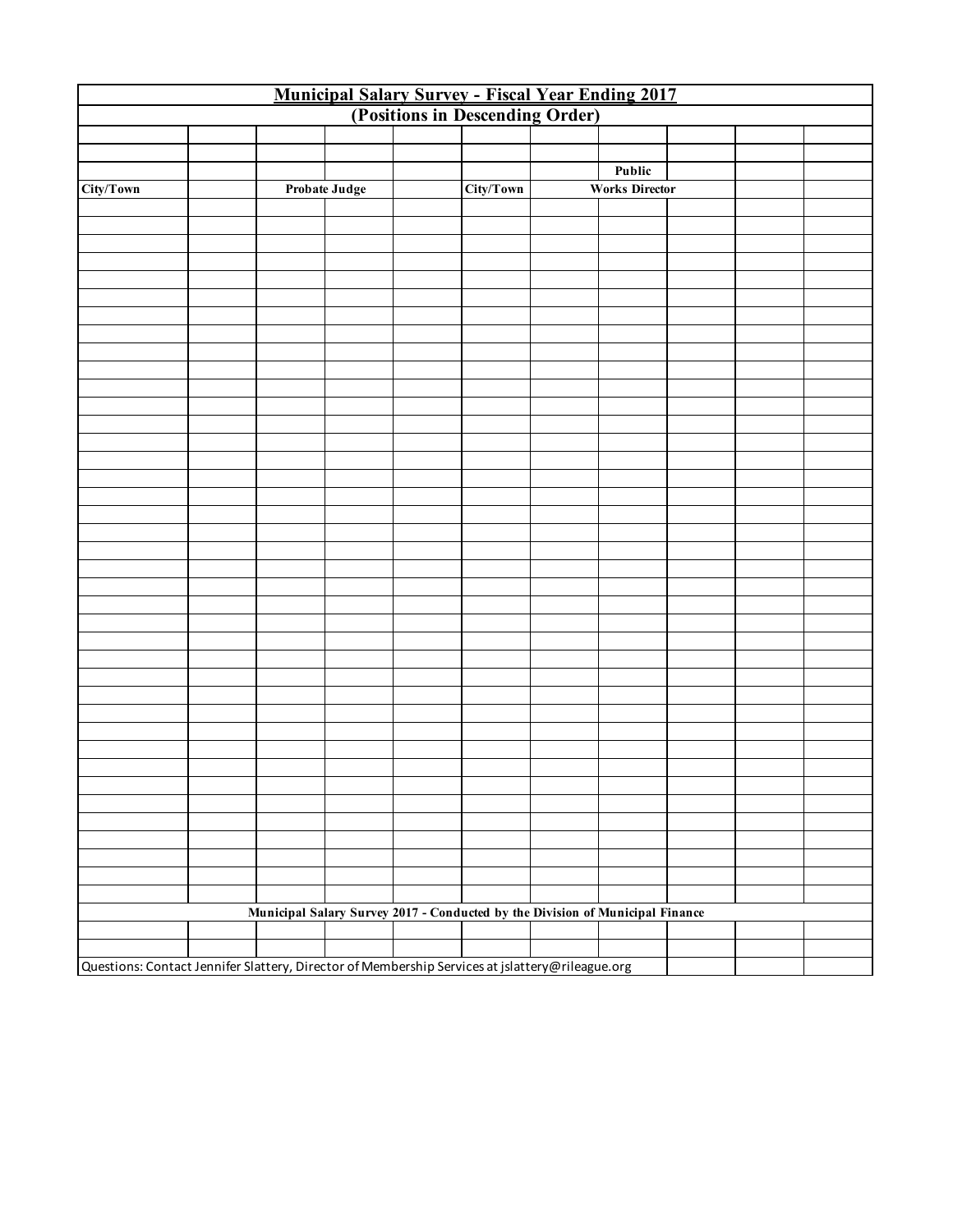| <b>Municipal Salary Survey - Fiscal Year Ending 2017</b><br>(Positions in Descending Order)     |  |            |  |                                                                               |           |  |                 |  |  |  |  |  |
|-------------------------------------------------------------------------------------------------|--|------------|--|-------------------------------------------------------------------------------|-----------|--|-----------------|--|--|--|--|--|
|                                                                                                 |  |            |  |                                                                               |           |  |                 |  |  |  |  |  |
|                                                                                                 |  |            |  |                                                                               |           |  |                 |  |  |  |  |  |
|                                                                                                 |  | Purchasing |  |                                                                               |           |  | Recreation      |  |  |  |  |  |
| City/Town                                                                                       |  | Agent      |  |                                                                               | City/Town |  | <b>Director</b> |  |  |  |  |  |
|                                                                                                 |  |            |  |                                                                               |           |  |                 |  |  |  |  |  |
|                                                                                                 |  |            |  |                                                                               |           |  |                 |  |  |  |  |  |
|                                                                                                 |  |            |  |                                                                               |           |  |                 |  |  |  |  |  |
|                                                                                                 |  |            |  |                                                                               |           |  |                 |  |  |  |  |  |
|                                                                                                 |  |            |  |                                                                               |           |  |                 |  |  |  |  |  |
|                                                                                                 |  |            |  |                                                                               |           |  |                 |  |  |  |  |  |
|                                                                                                 |  |            |  |                                                                               |           |  |                 |  |  |  |  |  |
|                                                                                                 |  |            |  |                                                                               |           |  |                 |  |  |  |  |  |
|                                                                                                 |  |            |  |                                                                               |           |  |                 |  |  |  |  |  |
|                                                                                                 |  |            |  |                                                                               |           |  |                 |  |  |  |  |  |
|                                                                                                 |  |            |  |                                                                               |           |  |                 |  |  |  |  |  |
|                                                                                                 |  |            |  |                                                                               |           |  |                 |  |  |  |  |  |
|                                                                                                 |  |            |  |                                                                               |           |  |                 |  |  |  |  |  |
|                                                                                                 |  |            |  |                                                                               |           |  |                 |  |  |  |  |  |
|                                                                                                 |  |            |  |                                                                               |           |  |                 |  |  |  |  |  |
|                                                                                                 |  |            |  |                                                                               |           |  |                 |  |  |  |  |  |
|                                                                                                 |  |            |  |                                                                               |           |  |                 |  |  |  |  |  |
|                                                                                                 |  |            |  |                                                                               |           |  |                 |  |  |  |  |  |
|                                                                                                 |  |            |  |                                                                               |           |  |                 |  |  |  |  |  |
|                                                                                                 |  |            |  |                                                                               |           |  |                 |  |  |  |  |  |
|                                                                                                 |  |            |  |                                                                               |           |  |                 |  |  |  |  |  |
|                                                                                                 |  |            |  |                                                                               |           |  |                 |  |  |  |  |  |
|                                                                                                 |  |            |  |                                                                               |           |  |                 |  |  |  |  |  |
|                                                                                                 |  |            |  |                                                                               |           |  |                 |  |  |  |  |  |
|                                                                                                 |  |            |  |                                                                               |           |  |                 |  |  |  |  |  |
|                                                                                                 |  |            |  |                                                                               |           |  |                 |  |  |  |  |  |
|                                                                                                 |  |            |  |                                                                               |           |  |                 |  |  |  |  |  |
|                                                                                                 |  |            |  |                                                                               |           |  |                 |  |  |  |  |  |
|                                                                                                 |  |            |  |                                                                               |           |  |                 |  |  |  |  |  |
|                                                                                                 |  |            |  |                                                                               |           |  |                 |  |  |  |  |  |
|                                                                                                 |  |            |  |                                                                               |           |  |                 |  |  |  |  |  |
|                                                                                                 |  |            |  |                                                                               |           |  |                 |  |  |  |  |  |
|                                                                                                 |  |            |  |                                                                               |           |  |                 |  |  |  |  |  |
|                                                                                                 |  |            |  |                                                                               |           |  |                 |  |  |  |  |  |
|                                                                                                 |  |            |  |                                                                               |           |  |                 |  |  |  |  |  |
|                                                                                                 |  |            |  |                                                                               |           |  |                 |  |  |  |  |  |
|                                                                                                 |  |            |  |                                                                               |           |  |                 |  |  |  |  |  |
|                                                                                                 |  |            |  |                                                                               |           |  |                 |  |  |  |  |  |
|                                                                                                 |  |            |  |                                                                               |           |  |                 |  |  |  |  |  |
| *Consolidated with the School Department                                                        |  |            |  |                                                                               |           |  |                 |  |  |  |  |  |
|                                                                                                 |  |            |  | Municipal Salary Survey 2017 - Conducted by the Division of Municipal Finance |           |  |                 |  |  |  |  |  |
|                                                                                                 |  |            |  |                                                                               |           |  |                 |  |  |  |  |  |
|                                                                                                 |  |            |  |                                                                               |           |  |                 |  |  |  |  |  |
| Questions: Contact Jennifer Slattery, Director of Membership Services at jslattery@rileague.org |  |            |  |                                                                               |           |  |                 |  |  |  |  |  |
|                                                                                                 |  |            |  |                                                                               |           |  |                 |  |  |  |  |  |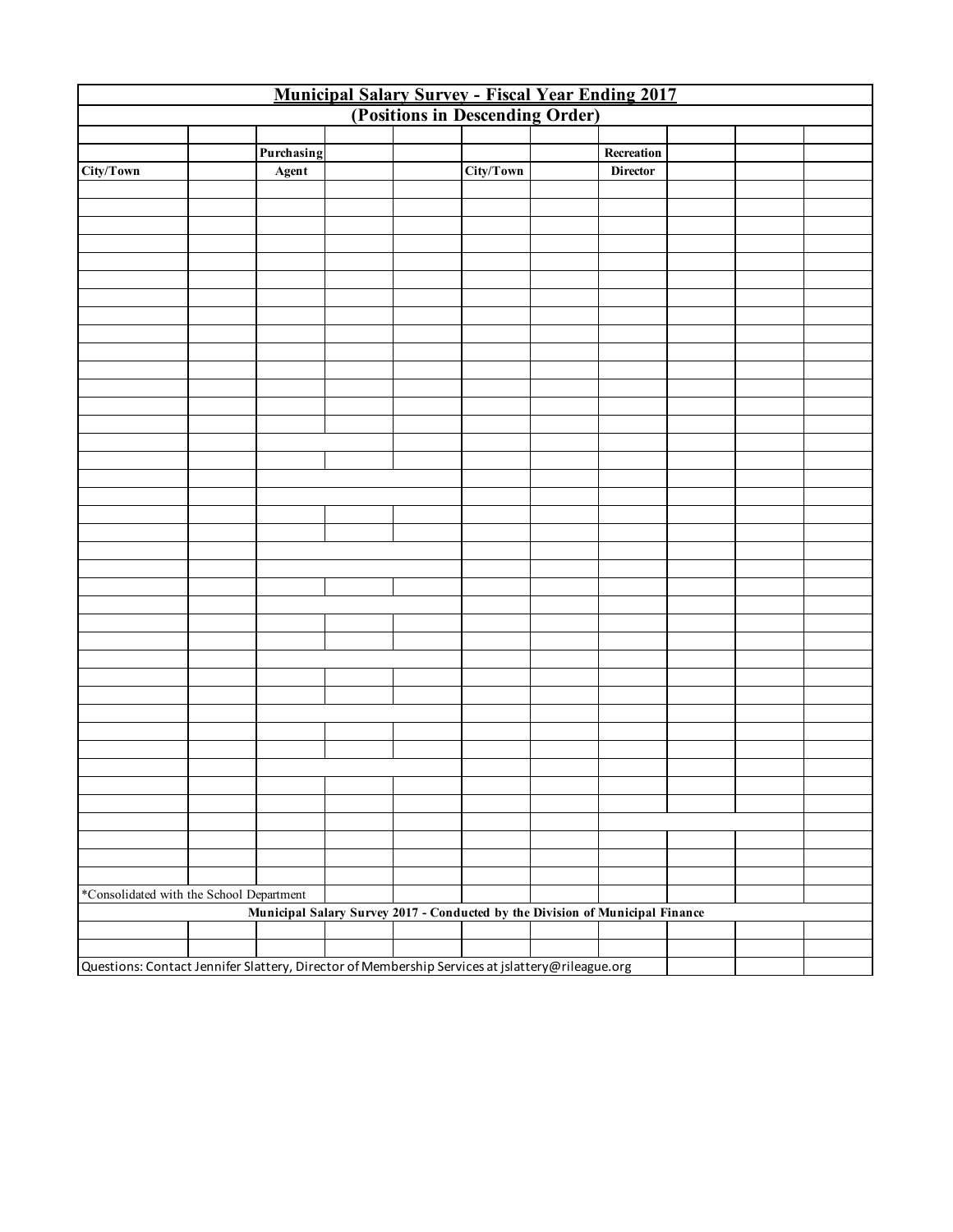|                                                                                                 |                         | <b>Municipal Salary Survey - Fiscal Year Ending 2017</b><br>(Positions in Descending Order) |           |                              |  |  |
|-------------------------------------------------------------------------------------------------|-------------------------|---------------------------------------------------------------------------------------------|-----------|------------------------------|--|--|
|                                                                                                 |                         |                                                                                             |           |                              |  |  |
|                                                                                                 |                         |                                                                                             |           |                              |  |  |
|                                                                                                 | School                  |                                                                                             |           |                              |  |  |
| City/Town                                                                                       | <b>Business Manager</b> |                                                                                             | City/Town | <b>School Superintendent</b> |  |  |
|                                                                                                 |                         |                                                                                             |           |                              |  |  |
|                                                                                                 |                         |                                                                                             |           |                              |  |  |
|                                                                                                 |                         |                                                                                             |           |                              |  |  |
|                                                                                                 |                         |                                                                                             |           |                              |  |  |
|                                                                                                 |                         |                                                                                             |           |                              |  |  |
|                                                                                                 |                         |                                                                                             |           |                              |  |  |
|                                                                                                 |                         |                                                                                             |           |                              |  |  |
|                                                                                                 |                         |                                                                                             |           |                              |  |  |
|                                                                                                 |                         |                                                                                             |           |                              |  |  |
|                                                                                                 |                         |                                                                                             |           |                              |  |  |
|                                                                                                 |                         |                                                                                             |           |                              |  |  |
|                                                                                                 |                         |                                                                                             |           |                              |  |  |
|                                                                                                 |                         |                                                                                             |           |                              |  |  |
|                                                                                                 |                         |                                                                                             |           |                              |  |  |
|                                                                                                 |                         |                                                                                             |           |                              |  |  |
|                                                                                                 |                         |                                                                                             |           |                              |  |  |
|                                                                                                 |                         |                                                                                             |           |                              |  |  |
|                                                                                                 |                         |                                                                                             |           |                              |  |  |
|                                                                                                 |                         |                                                                                             |           |                              |  |  |
|                                                                                                 |                         |                                                                                             |           |                              |  |  |
|                                                                                                 |                         |                                                                                             |           |                              |  |  |
|                                                                                                 |                         |                                                                                             |           |                              |  |  |
|                                                                                                 |                         |                                                                                             |           |                              |  |  |
|                                                                                                 |                         |                                                                                             |           |                              |  |  |
|                                                                                                 |                         |                                                                                             |           |                              |  |  |
|                                                                                                 |                         |                                                                                             |           |                              |  |  |
|                                                                                                 |                         |                                                                                             |           |                              |  |  |
|                                                                                                 |                         |                                                                                             |           |                              |  |  |
|                                                                                                 |                         |                                                                                             |           |                              |  |  |
|                                                                                                 |                         |                                                                                             |           |                              |  |  |
|                                                                                                 |                         |                                                                                             |           |                              |  |  |
|                                                                                                 |                         |                                                                                             |           |                              |  |  |
|                                                                                                 |                         |                                                                                             |           |                              |  |  |
|                                                                                                 |                         |                                                                                             |           |                              |  |  |
|                                                                                                 |                         |                                                                                             |           |                              |  |  |
|                                                                                                 |                         |                                                                                             |           |                              |  |  |
|                                                                                                 |                         |                                                                                             |           |                              |  |  |
|                                                                                                 |                         |                                                                                             |           |                              |  |  |
|                                                                                                 |                         |                                                                                             |           |                              |  |  |
|                                                                                                 |                         |                                                                                             |           |                              |  |  |
|                                                                                                 |                         |                                                                                             |           |                              |  |  |
| *Consolidated with the City/Town                                                                |                         |                                                                                             |           |                              |  |  |
|                                                                                                 |                         | Municipal Salary Survey 2017 - Conducted by the Division of Municipal Finance               |           |                              |  |  |
|                                                                                                 |                         |                                                                                             |           |                              |  |  |
|                                                                                                 |                         |                                                                                             |           |                              |  |  |
| Questions: Contact Jennifer Slattery, Director of Membership Services at jslattery@rileague.org |                         |                                                                                             |           |                              |  |  |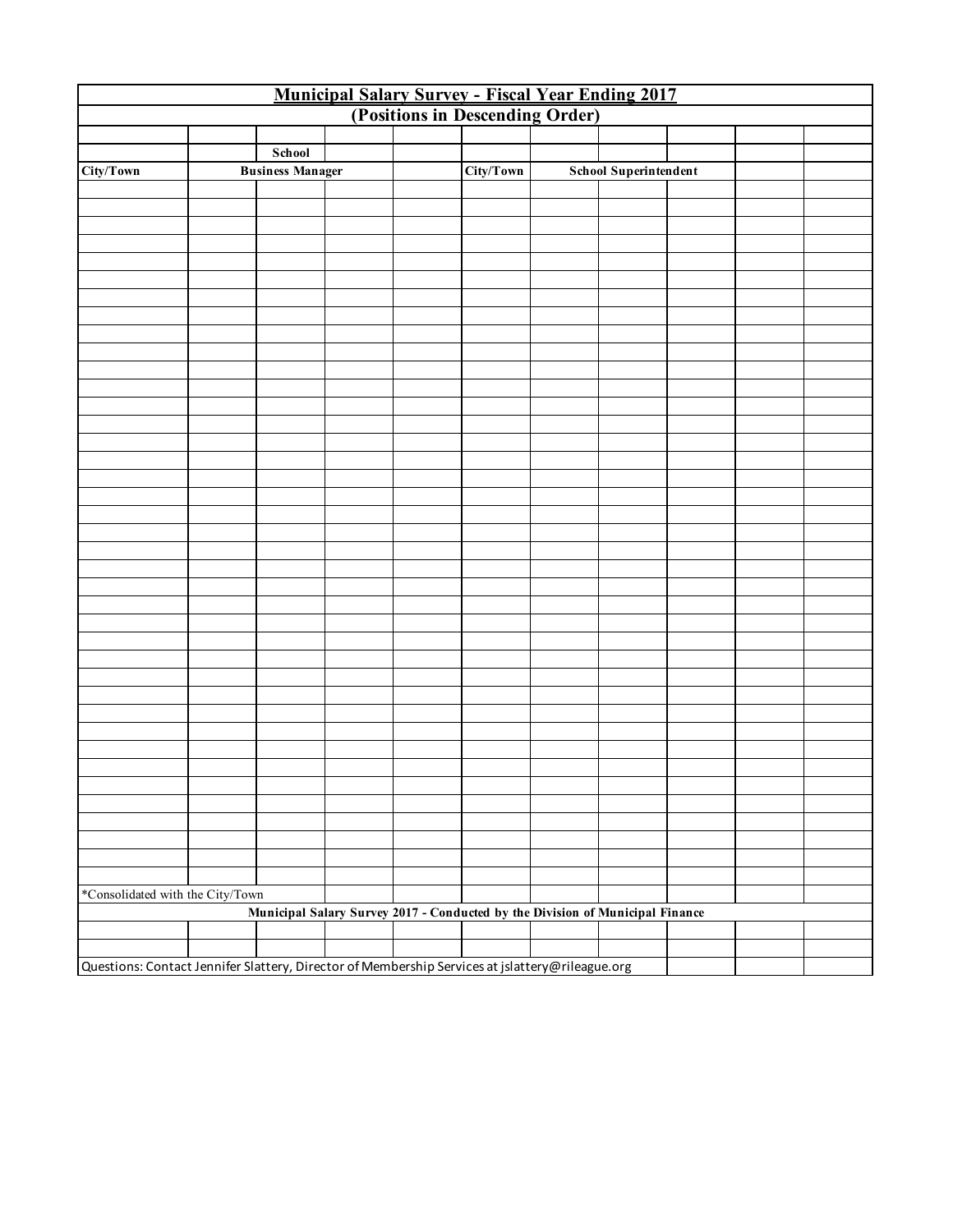|                                                                                                 |                      | <b>Municipal Salary Survey - Fiscal Year Ending 2017</b><br>(Positions in Descending Order) |           |              |  |  |
|-------------------------------------------------------------------------------------------------|----------------------|---------------------------------------------------------------------------------------------|-----------|--------------|--|--|
|                                                                                                 |                      |                                                                                             |           |              |  |  |
|                                                                                                 |                      |                                                                                             |           |              |  |  |
|                                                                                                 |                      |                                                                                             |           |              |  |  |
|                                                                                                 | <b>Deputy School</b> |                                                                                             |           | <b>Sewer</b> |  |  |
| City/Town                                                                                       | Superintendent       |                                                                                             | City/Town | Official     |  |  |
|                                                                                                 |                      |                                                                                             |           |              |  |  |
|                                                                                                 |                      |                                                                                             |           |              |  |  |
|                                                                                                 |                      |                                                                                             |           |              |  |  |
|                                                                                                 |                      |                                                                                             |           |              |  |  |
|                                                                                                 |                      |                                                                                             |           |              |  |  |
|                                                                                                 |                      |                                                                                             |           |              |  |  |
|                                                                                                 |                      |                                                                                             |           |              |  |  |
|                                                                                                 |                      |                                                                                             |           |              |  |  |
|                                                                                                 |                      |                                                                                             |           |              |  |  |
|                                                                                                 |                      |                                                                                             |           |              |  |  |
|                                                                                                 |                      |                                                                                             |           |              |  |  |
|                                                                                                 |                      |                                                                                             |           |              |  |  |
|                                                                                                 |                      |                                                                                             |           |              |  |  |
|                                                                                                 |                      |                                                                                             |           |              |  |  |
|                                                                                                 |                      |                                                                                             |           |              |  |  |
|                                                                                                 |                      |                                                                                             |           |              |  |  |
|                                                                                                 |                      |                                                                                             |           |              |  |  |
|                                                                                                 |                      |                                                                                             |           |              |  |  |
|                                                                                                 |                      |                                                                                             |           |              |  |  |
|                                                                                                 |                      |                                                                                             |           |              |  |  |
|                                                                                                 |                      |                                                                                             |           |              |  |  |
|                                                                                                 |                      |                                                                                             |           |              |  |  |
|                                                                                                 |                      |                                                                                             |           |              |  |  |
|                                                                                                 |                      |                                                                                             |           |              |  |  |
|                                                                                                 |                      |                                                                                             |           |              |  |  |
|                                                                                                 |                      |                                                                                             |           |              |  |  |
|                                                                                                 |                      |                                                                                             |           |              |  |  |
|                                                                                                 |                      |                                                                                             |           |              |  |  |
|                                                                                                 |                      |                                                                                             |           |              |  |  |
|                                                                                                 |                      |                                                                                             |           |              |  |  |
|                                                                                                 |                      |                                                                                             |           |              |  |  |
|                                                                                                 |                      |                                                                                             |           |              |  |  |
|                                                                                                 |                      |                                                                                             |           |              |  |  |
|                                                                                                 |                      |                                                                                             |           |              |  |  |
|                                                                                                 |                      |                                                                                             |           |              |  |  |
|                                                                                                 |                      |                                                                                             |           |              |  |  |
|                                                                                                 |                      |                                                                                             |           |              |  |  |
|                                                                                                 |                      |                                                                                             |           |              |  |  |
|                                                                                                 |                      |                                                                                             |           |              |  |  |
|                                                                                                 |                      |                                                                                             |           |              |  |  |
|                                                                                                 |                      | Municipal Salary Survey 2017 - Conducted by the Division of Municipal Finance               |           |              |  |  |
|                                                                                                 |                      |                                                                                             |           |              |  |  |
|                                                                                                 |                      |                                                                                             |           |              |  |  |
| Questions: Contact Jennifer Slattery, Director of Membership Services at jslattery@rileague.org |                      |                                                                                             |           |              |  |  |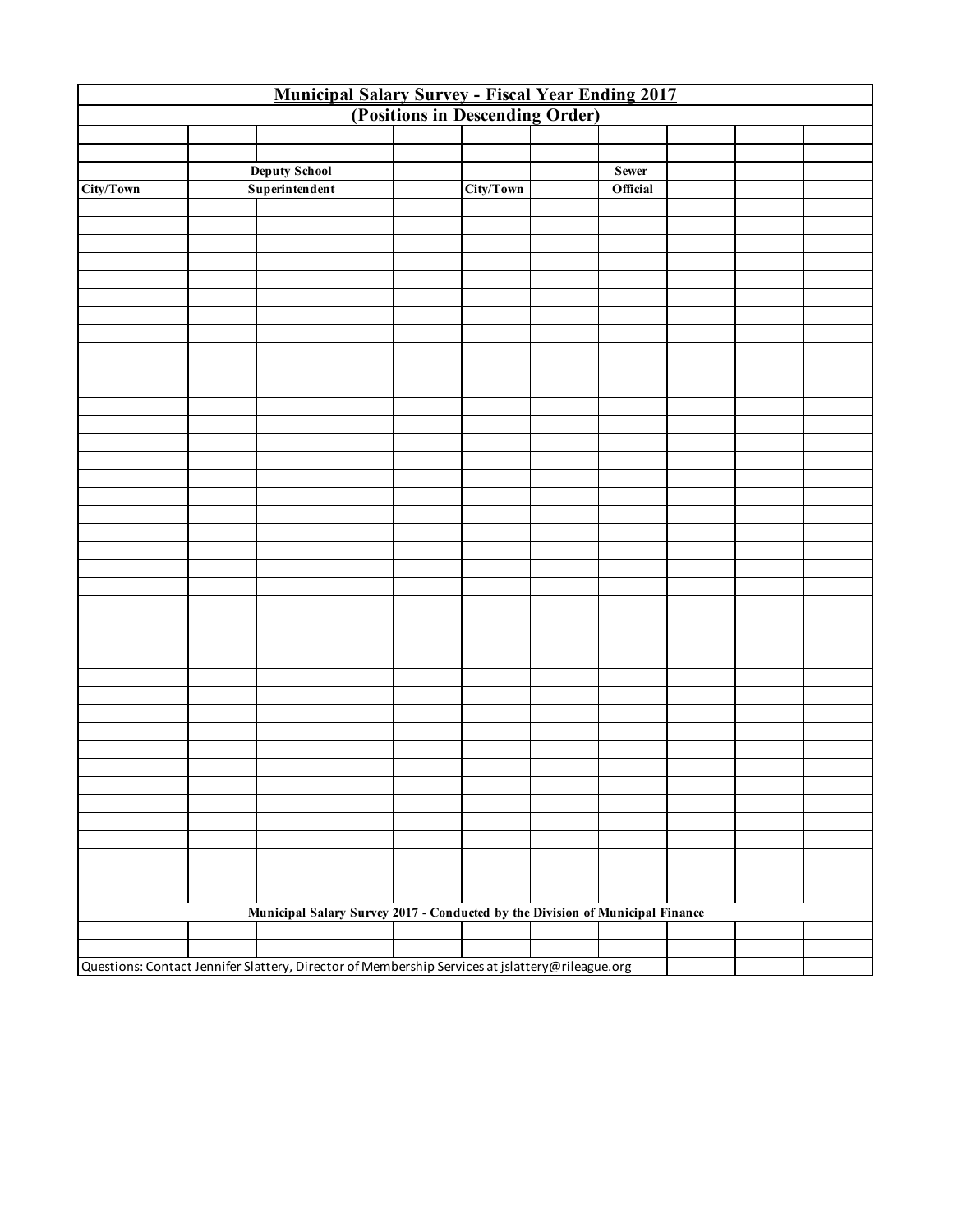| <b>Municipal Salary Survey - Fiscal Year Ending 2017</b><br>(Positions in Descending Order)     |  |           |  |  |                                                                               |  |                      |  |  |  |  |  |
|-------------------------------------------------------------------------------------------------|--|-----------|--|--|-------------------------------------------------------------------------------|--|----------------------|--|--|--|--|--|
|                                                                                                 |  |           |  |  |                                                                               |  |                      |  |  |  |  |  |
|                                                                                                 |  |           |  |  |                                                                               |  |                      |  |  |  |  |  |
|                                                                                                 |  |           |  |  |                                                                               |  |                      |  |  |  |  |  |
|                                                                                                 |  |           |  |  |                                                                               |  |                      |  |  |  |  |  |
| City/Town                                                                                       |  | Solicitor |  |  | City/Town                                                                     |  | <b>Tax Collector</b> |  |  |  |  |  |
|                                                                                                 |  |           |  |  |                                                                               |  |                      |  |  |  |  |  |
|                                                                                                 |  |           |  |  |                                                                               |  |                      |  |  |  |  |  |
|                                                                                                 |  |           |  |  |                                                                               |  |                      |  |  |  |  |  |
|                                                                                                 |  |           |  |  |                                                                               |  |                      |  |  |  |  |  |
|                                                                                                 |  |           |  |  |                                                                               |  |                      |  |  |  |  |  |
|                                                                                                 |  |           |  |  |                                                                               |  |                      |  |  |  |  |  |
|                                                                                                 |  |           |  |  |                                                                               |  |                      |  |  |  |  |  |
|                                                                                                 |  |           |  |  |                                                                               |  |                      |  |  |  |  |  |
|                                                                                                 |  |           |  |  |                                                                               |  |                      |  |  |  |  |  |
|                                                                                                 |  |           |  |  |                                                                               |  |                      |  |  |  |  |  |
|                                                                                                 |  |           |  |  |                                                                               |  |                      |  |  |  |  |  |
|                                                                                                 |  |           |  |  |                                                                               |  |                      |  |  |  |  |  |
|                                                                                                 |  |           |  |  |                                                                               |  |                      |  |  |  |  |  |
|                                                                                                 |  |           |  |  |                                                                               |  |                      |  |  |  |  |  |
|                                                                                                 |  |           |  |  |                                                                               |  |                      |  |  |  |  |  |
|                                                                                                 |  |           |  |  |                                                                               |  |                      |  |  |  |  |  |
|                                                                                                 |  |           |  |  |                                                                               |  |                      |  |  |  |  |  |
|                                                                                                 |  |           |  |  |                                                                               |  |                      |  |  |  |  |  |
|                                                                                                 |  |           |  |  |                                                                               |  |                      |  |  |  |  |  |
|                                                                                                 |  |           |  |  |                                                                               |  |                      |  |  |  |  |  |
|                                                                                                 |  |           |  |  |                                                                               |  |                      |  |  |  |  |  |
|                                                                                                 |  |           |  |  |                                                                               |  |                      |  |  |  |  |  |
|                                                                                                 |  |           |  |  |                                                                               |  |                      |  |  |  |  |  |
|                                                                                                 |  |           |  |  |                                                                               |  |                      |  |  |  |  |  |
|                                                                                                 |  |           |  |  |                                                                               |  |                      |  |  |  |  |  |
|                                                                                                 |  |           |  |  |                                                                               |  |                      |  |  |  |  |  |
|                                                                                                 |  |           |  |  |                                                                               |  |                      |  |  |  |  |  |
|                                                                                                 |  |           |  |  |                                                                               |  |                      |  |  |  |  |  |
|                                                                                                 |  |           |  |  |                                                                               |  |                      |  |  |  |  |  |
|                                                                                                 |  |           |  |  |                                                                               |  |                      |  |  |  |  |  |
|                                                                                                 |  |           |  |  |                                                                               |  |                      |  |  |  |  |  |
|                                                                                                 |  |           |  |  |                                                                               |  |                      |  |  |  |  |  |
|                                                                                                 |  |           |  |  |                                                                               |  |                      |  |  |  |  |  |
|                                                                                                 |  |           |  |  |                                                                               |  |                      |  |  |  |  |  |
|                                                                                                 |  |           |  |  |                                                                               |  |                      |  |  |  |  |  |
|                                                                                                 |  |           |  |  |                                                                               |  |                      |  |  |  |  |  |
|                                                                                                 |  |           |  |  |                                                                               |  |                      |  |  |  |  |  |
|                                                                                                 |  |           |  |  |                                                                               |  |                      |  |  |  |  |  |
|                                                                                                 |  |           |  |  |                                                                               |  |                      |  |  |  |  |  |
|                                                                                                 |  |           |  |  |                                                                               |  |                      |  |  |  |  |  |
|                                                                                                 |  |           |  |  | Municipal Salary Survey 2017 - Conducted by the Division of Municipal Finance |  |                      |  |  |  |  |  |
|                                                                                                 |  |           |  |  |                                                                               |  |                      |  |  |  |  |  |
|                                                                                                 |  |           |  |  |                                                                               |  |                      |  |  |  |  |  |
| Questions: Contact Jennifer Slattery, Director of Membership Services at jslattery@rileague.org |  |           |  |  |                                                                               |  |                      |  |  |  |  |  |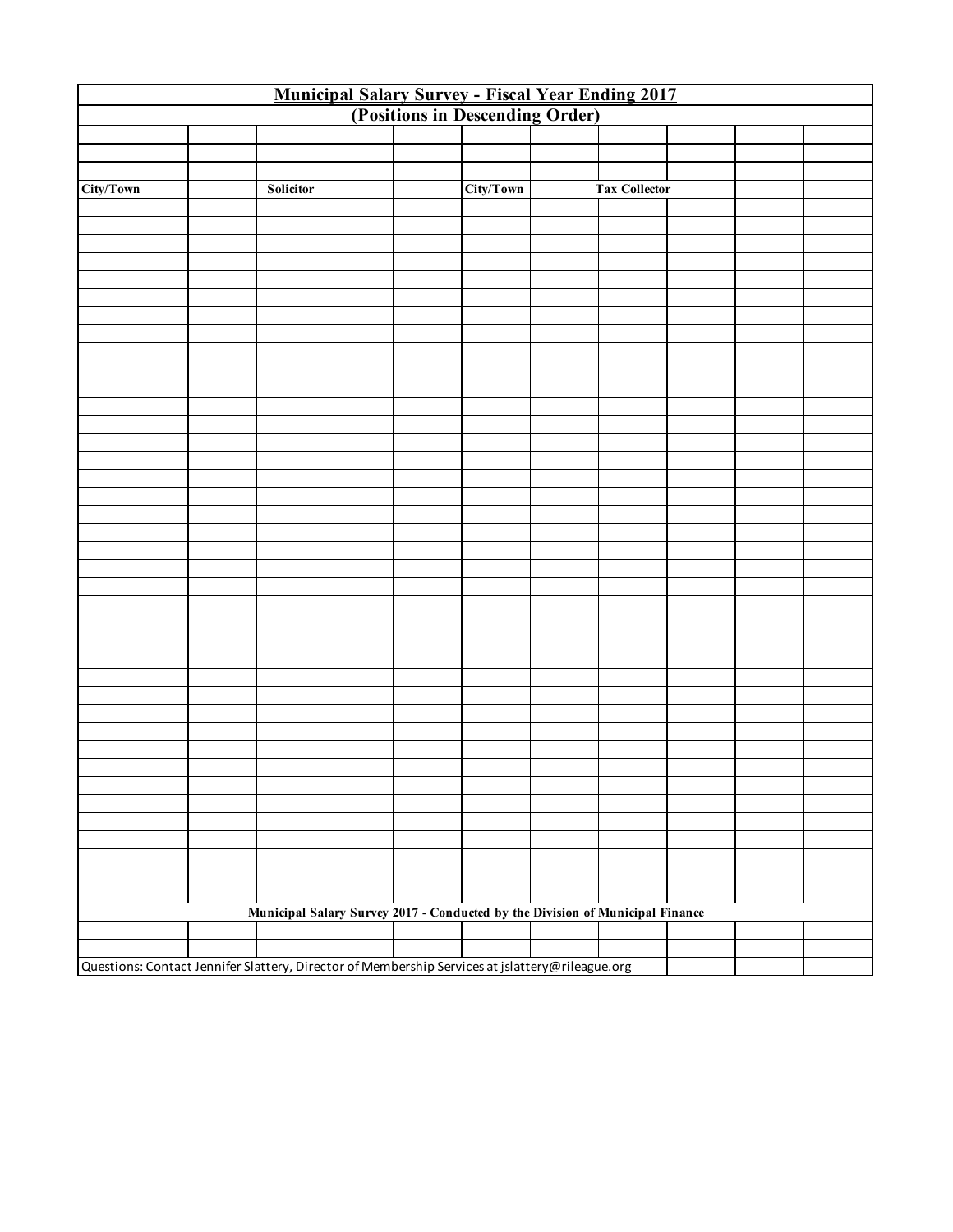| <b>Municipal Salary Survey - Fiscal Year Ending 2017</b><br>(Positions in Descending Order)     |  |                      |  |  |           |  |                                                                               |  |  |  |  |  |
|-------------------------------------------------------------------------------------------------|--|----------------------|--|--|-----------|--|-------------------------------------------------------------------------------|--|--|--|--|--|
|                                                                                                 |  |                      |  |  |           |  |                                                                               |  |  |  |  |  |
|                                                                                                 |  |                      |  |  |           |  |                                                                               |  |  |  |  |  |
|                                                                                                 |  |                      |  |  |           |  |                                                                               |  |  |  |  |  |
|                                                                                                 |  | Deputy               |  |  |           |  | City/Town                                                                     |  |  |  |  |  |
| City/Town                                                                                       |  | <b>Tax Collector</b> |  |  | City/Town |  | <b>Treasurer</b>                                                              |  |  |  |  |  |
|                                                                                                 |  |                      |  |  |           |  |                                                                               |  |  |  |  |  |
|                                                                                                 |  |                      |  |  |           |  |                                                                               |  |  |  |  |  |
|                                                                                                 |  |                      |  |  |           |  |                                                                               |  |  |  |  |  |
|                                                                                                 |  |                      |  |  |           |  |                                                                               |  |  |  |  |  |
|                                                                                                 |  |                      |  |  |           |  |                                                                               |  |  |  |  |  |
|                                                                                                 |  |                      |  |  |           |  |                                                                               |  |  |  |  |  |
|                                                                                                 |  |                      |  |  |           |  |                                                                               |  |  |  |  |  |
|                                                                                                 |  |                      |  |  |           |  |                                                                               |  |  |  |  |  |
|                                                                                                 |  |                      |  |  |           |  |                                                                               |  |  |  |  |  |
|                                                                                                 |  |                      |  |  |           |  |                                                                               |  |  |  |  |  |
|                                                                                                 |  |                      |  |  |           |  |                                                                               |  |  |  |  |  |
|                                                                                                 |  |                      |  |  |           |  |                                                                               |  |  |  |  |  |
|                                                                                                 |  |                      |  |  |           |  |                                                                               |  |  |  |  |  |
|                                                                                                 |  |                      |  |  |           |  |                                                                               |  |  |  |  |  |
|                                                                                                 |  |                      |  |  |           |  |                                                                               |  |  |  |  |  |
|                                                                                                 |  |                      |  |  |           |  |                                                                               |  |  |  |  |  |
|                                                                                                 |  |                      |  |  |           |  |                                                                               |  |  |  |  |  |
|                                                                                                 |  |                      |  |  |           |  |                                                                               |  |  |  |  |  |
|                                                                                                 |  |                      |  |  |           |  |                                                                               |  |  |  |  |  |
|                                                                                                 |  |                      |  |  |           |  |                                                                               |  |  |  |  |  |
|                                                                                                 |  |                      |  |  |           |  |                                                                               |  |  |  |  |  |
|                                                                                                 |  |                      |  |  |           |  |                                                                               |  |  |  |  |  |
|                                                                                                 |  |                      |  |  |           |  |                                                                               |  |  |  |  |  |
|                                                                                                 |  |                      |  |  |           |  |                                                                               |  |  |  |  |  |
|                                                                                                 |  |                      |  |  |           |  |                                                                               |  |  |  |  |  |
|                                                                                                 |  |                      |  |  |           |  |                                                                               |  |  |  |  |  |
|                                                                                                 |  |                      |  |  |           |  |                                                                               |  |  |  |  |  |
|                                                                                                 |  |                      |  |  |           |  |                                                                               |  |  |  |  |  |
|                                                                                                 |  |                      |  |  |           |  |                                                                               |  |  |  |  |  |
|                                                                                                 |  |                      |  |  |           |  |                                                                               |  |  |  |  |  |
|                                                                                                 |  |                      |  |  |           |  |                                                                               |  |  |  |  |  |
|                                                                                                 |  |                      |  |  |           |  |                                                                               |  |  |  |  |  |
|                                                                                                 |  |                      |  |  |           |  |                                                                               |  |  |  |  |  |
|                                                                                                 |  |                      |  |  |           |  |                                                                               |  |  |  |  |  |
|                                                                                                 |  |                      |  |  |           |  |                                                                               |  |  |  |  |  |
|                                                                                                 |  |                      |  |  |           |  |                                                                               |  |  |  |  |  |
|                                                                                                 |  |                      |  |  |           |  |                                                                               |  |  |  |  |  |
|                                                                                                 |  |                      |  |  |           |  |                                                                               |  |  |  |  |  |
|                                                                                                 |  |                      |  |  |           |  |                                                                               |  |  |  |  |  |
|                                                                                                 |  |                      |  |  |           |  | Municipal Salary Survey 2017 - Conducted by the Division of Municipal Finance |  |  |  |  |  |
|                                                                                                 |  |                      |  |  |           |  |                                                                               |  |  |  |  |  |
|                                                                                                 |  |                      |  |  |           |  |                                                                               |  |  |  |  |  |
| Questions: Contact Jennifer Slattery, Director of Membership Services at jslattery@rileague.org |  |                      |  |  |           |  |                                                                               |  |  |  |  |  |
|                                                                                                 |  |                      |  |  |           |  |                                                                               |  |  |  |  |  |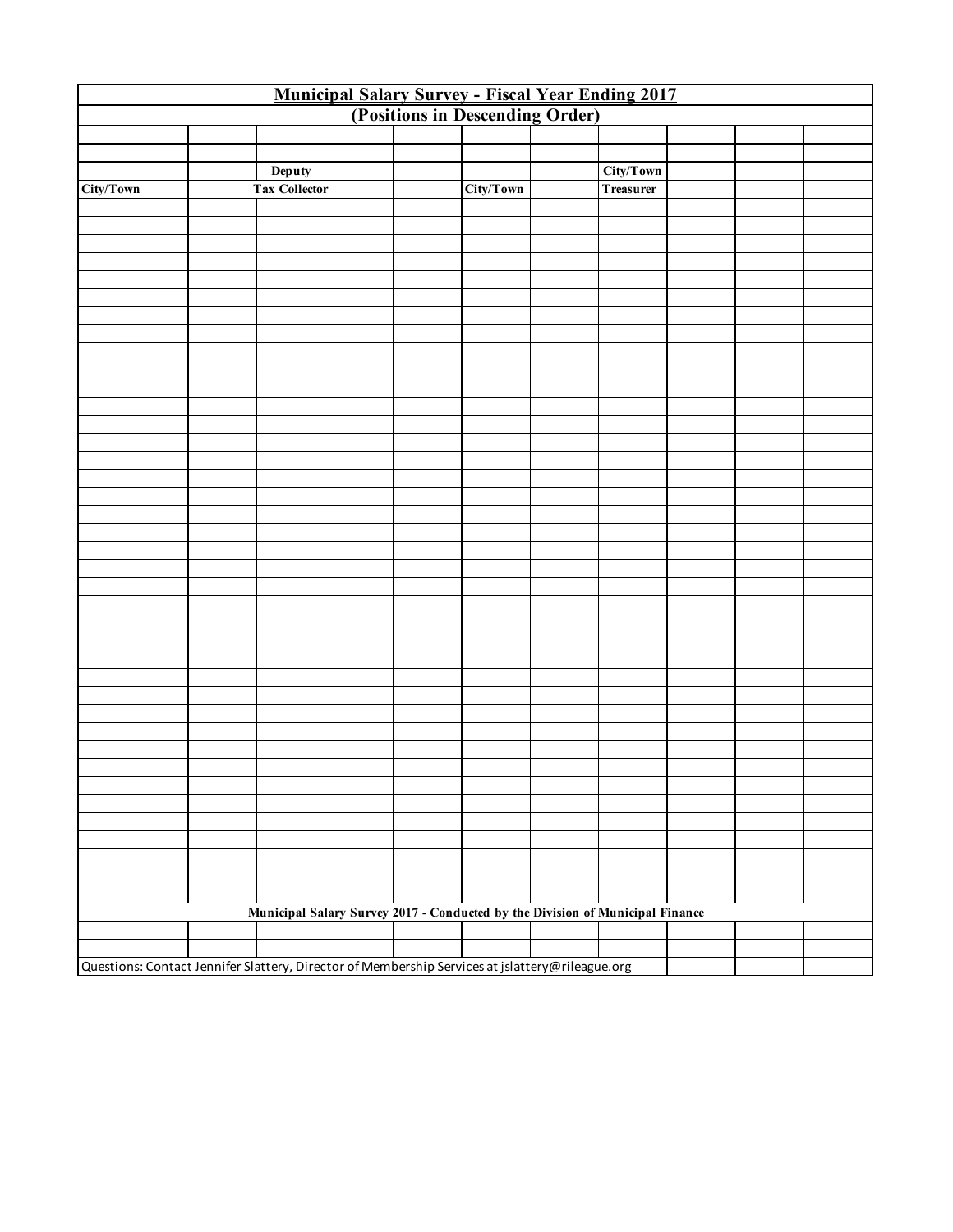| <b>Municipal Salary Survey - Fiscal Year Ending 2017</b><br>(Positions in Descending Order)     |  |          |  |  |  |  |                                                                               |  |  |  |  |  |
|-------------------------------------------------------------------------------------------------|--|----------|--|--|--|--|-------------------------------------------------------------------------------|--|--|--|--|--|
|                                                                                                 |  |          |  |  |  |  |                                                                               |  |  |  |  |  |
|                                                                                                 |  |          |  |  |  |  |                                                                               |  |  |  |  |  |
|                                                                                                 |  |          |  |  |  |  |                                                                               |  |  |  |  |  |
|                                                                                                 |  | Water    |  |  |  |  |                                                                               |  |  |  |  |  |
| City/Town                                                                                       |  | Official |  |  |  |  |                                                                               |  |  |  |  |  |
|                                                                                                 |  |          |  |  |  |  |                                                                               |  |  |  |  |  |
|                                                                                                 |  |          |  |  |  |  |                                                                               |  |  |  |  |  |
|                                                                                                 |  |          |  |  |  |  |                                                                               |  |  |  |  |  |
|                                                                                                 |  |          |  |  |  |  |                                                                               |  |  |  |  |  |
|                                                                                                 |  |          |  |  |  |  |                                                                               |  |  |  |  |  |
|                                                                                                 |  |          |  |  |  |  |                                                                               |  |  |  |  |  |
|                                                                                                 |  |          |  |  |  |  |                                                                               |  |  |  |  |  |
|                                                                                                 |  |          |  |  |  |  |                                                                               |  |  |  |  |  |
|                                                                                                 |  |          |  |  |  |  |                                                                               |  |  |  |  |  |
|                                                                                                 |  |          |  |  |  |  |                                                                               |  |  |  |  |  |
|                                                                                                 |  |          |  |  |  |  |                                                                               |  |  |  |  |  |
|                                                                                                 |  |          |  |  |  |  |                                                                               |  |  |  |  |  |
|                                                                                                 |  |          |  |  |  |  |                                                                               |  |  |  |  |  |
|                                                                                                 |  |          |  |  |  |  |                                                                               |  |  |  |  |  |
|                                                                                                 |  |          |  |  |  |  |                                                                               |  |  |  |  |  |
|                                                                                                 |  |          |  |  |  |  |                                                                               |  |  |  |  |  |
|                                                                                                 |  |          |  |  |  |  |                                                                               |  |  |  |  |  |
|                                                                                                 |  |          |  |  |  |  |                                                                               |  |  |  |  |  |
|                                                                                                 |  |          |  |  |  |  |                                                                               |  |  |  |  |  |
|                                                                                                 |  |          |  |  |  |  |                                                                               |  |  |  |  |  |
|                                                                                                 |  |          |  |  |  |  |                                                                               |  |  |  |  |  |
|                                                                                                 |  |          |  |  |  |  |                                                                               |  |  |  |  |  |
|                                                                                                 |  |          |  |  |  |  |                                                                               |  |  |  |  |  |
|                                                                                                 |  |          |  |  |  |  |                                                                               |  |  |  |  |  |
|                                                                                                 |  |          |  |  |  |  |                                                                               |  |  |  |  |  |
|                                                                                                 |  |          |  |  |  |  |                                                                               |  |  |  |  |  |
|                                                                                                 |  |          |  |  |  |  |                                                                               |  |  |  |  |  |
|                                                                                                 |  |          |  |  |  |  |                                                                               |  |  |  |  |  |
|                                                                                                 |  |          |  |  |  |  |                                                                               |  |  |  |  |  |
|                                                                                                 |  |          |  |  |  |  |                                                                               |  |  |  |  |  |
|                                                                                                 |  |          |  |  |  |  |                                                                               |  |  |  |  |  |
|                                                                                                 |  |          |  |  |  |  |                                                                               |  |  |  |  |  |
|                                                                                                 |  |          |  |  |  |  |                                                                               |  |  |  |  |  |
|                                                                                                 |  |          |  |  |  |  |                                                                               |  |  |  |  |  |
|                                                                                                 |  |          |  |  |  |  |                                                                               |  |  |  |  |  |
|                                                                                                 |  |          |  |  |  |  |                                                                               |  |  |  |  |  |
|                                                                                                 |  |          |  |  |  |  |                                                                               |  |  |  |  |  |
|                                                                                                 |  |          |  |  |  |  |                                                                               |  |  |  |  |  |
|                                                                                                 |  |          |  |  |  |  |                                                                               |  |  |  |  |  |
|                                                                                                 |  |          |  |  |  |  | Municipal Salary Survey 2017 - Conducted by the Division of Municipal Finance |  |  |  |  |  |
|                                                                                                 |  |          |  |  |  |  |                                                                               |  |  |  |  |  |
|                                                                                                 |  |          |  |  |  |  |                                                                               |  |  |  |  |  |
|                                                                                                 |  |          |  |  |  |  |                                                                               |  |  |  |  |  |
| Questions: Contact Jennifer Slattery, Director of Membership Services at jslattery@rileague.org |  |          |  |  |  |  |                                                                               |  |  |  |  |  |